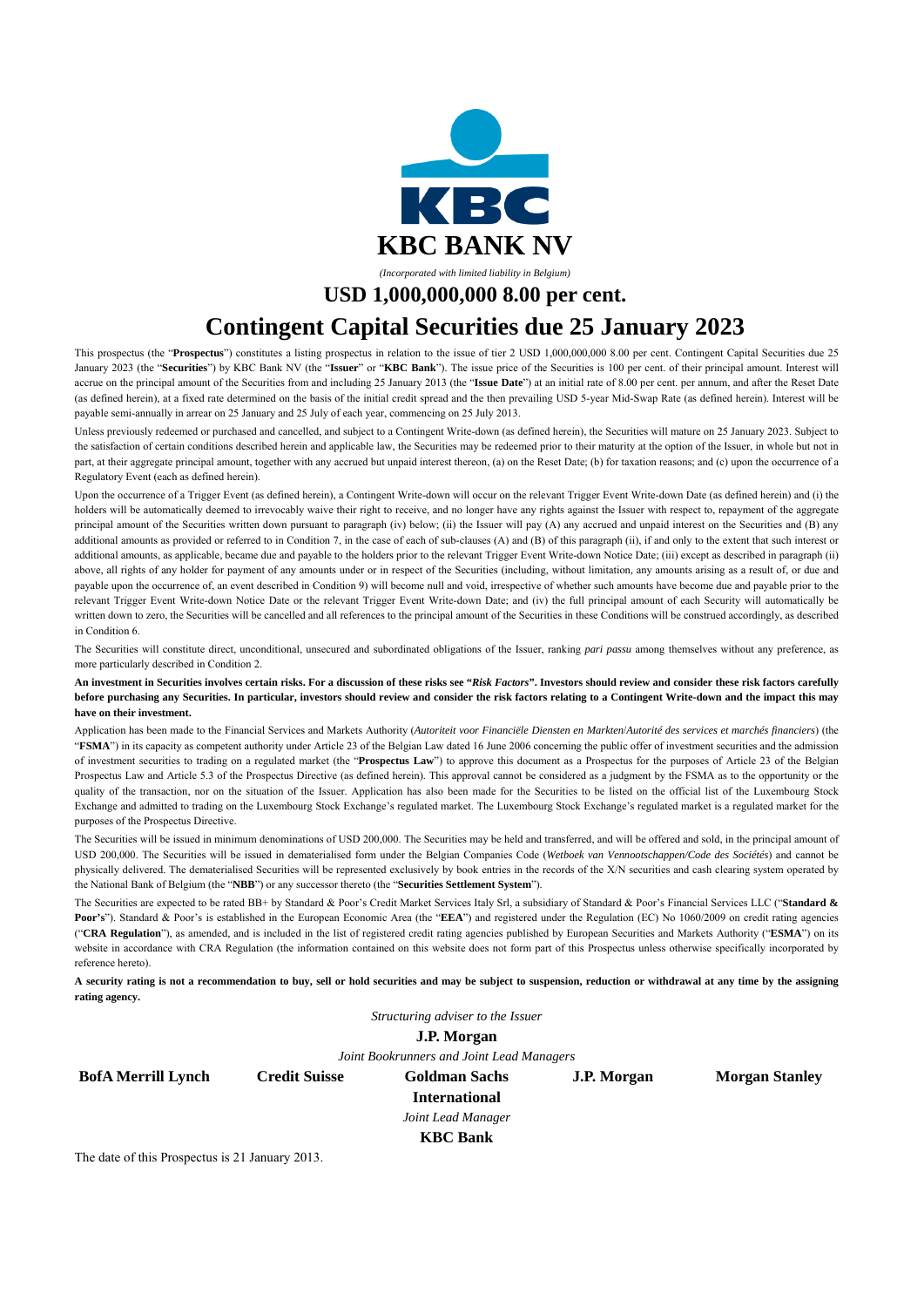#### **IMPORTANT INFORMATION**

This listing Prospectus comprises a prospectus in respect of Securities issued for the purposes of Article 5.3 of Directive 2003/71/EC as amended (which includes the amendments made by Directive 2010/73/EU to the extent that such amendments have been implemented or applied in a Relevant Member State of the European Economic Area) (the "**Prospectus Directive**").

The Issuer accepts responsibility for the information contained in this Prospectus. To the best of the knowledge of the Issuer (having taken all reasonable care to ensure that such is the case) the information contained in this Prospectus is in accordance with the facts and does not omit anything likely to affect the import of such information.

Market data and other statistical information used in this Prospectus has been extracted from a number of sources, including independent industry publications, government publications, reports by market research firms or other independent publications (each an "**Independent Source**"). The Issuer confirms that such information has been accurately reproduced and that, so far as it is aware, and is able to ascertain from information published by the relevant Independent Source, no facts have been omitted which would render the reproduced information inaccurate or misleading.

This Prospectus is to be read in conjunction with all documents which are deemed to be incorporated herein by reference (see "*Documents Incorporated by Reference"*). This Prospectus shall be read and construed on the basis that such documents are incorporated in and form part of this Prospectus.

The Joint Lead Managers have not independently verified the information contained herein. Accordingly, no representation, warranty or undertaking, express or implied, is made and no responsibility or liability is accepted by the Joint Lead Managers as to the accuracy or completeness of the information contained or incorporated in this Prospectus or any other information provided by the Issuer in connection thereto. None of the Joint Lead Managers accepts any liability in relation to the information contained or incorporated by reference in this Prospectus or any other information provided by the Issuer in connection thereto. The statements made in this paragraph are made without prejudice to the responsibility of the Issuer under the Prospectus.

To the fullest extent permitted by law, no Joint Lead Manager accepts any responsibility for the contents of this Prospectus or for any other statement, made or purported to be made by a Joint Lead Manager or on its behalf in connection with the Issuer or the issue and offering of the Securities. Each Joint Lead Manager accordingly disclaims all and any liability whether arising in tort or contract or otherwise (save as referred to in this section) which it might otherwise have in respect of this Prospectus or any such statement. The statements made in this paragraph are made without prejudice to the responsibility of the Issuer under the Prospectus.

No person is or has been authorised by the Issuer or the Joint Lead Managers to give any information or to make any representation not contained in or not consistent with this Prospectus or any other information supplied in connection with this Prospectus or the Securities and, if given or made, such information or representation must not be relied upon as having been authorised by the Issuer or by any of the Joint Lead Managers.

Neither this Prospectus nor any other information supplied in connection with this Prospectus or any Securities (a) is intended to provide the basis of any credit or other evaluation or (b) should be considered as a recommendation by the Issuer or by any of the Joint Lead Managers that any recipient of this Prospectus or any other information supplied in connection with the Prospectus or any Securities should purchase any Securities. Each investor contemplating purchasing any Securities should make its own independent investigation of the financial condition and affairs, and its own appraisal of the creditworthiness, of the Issuer.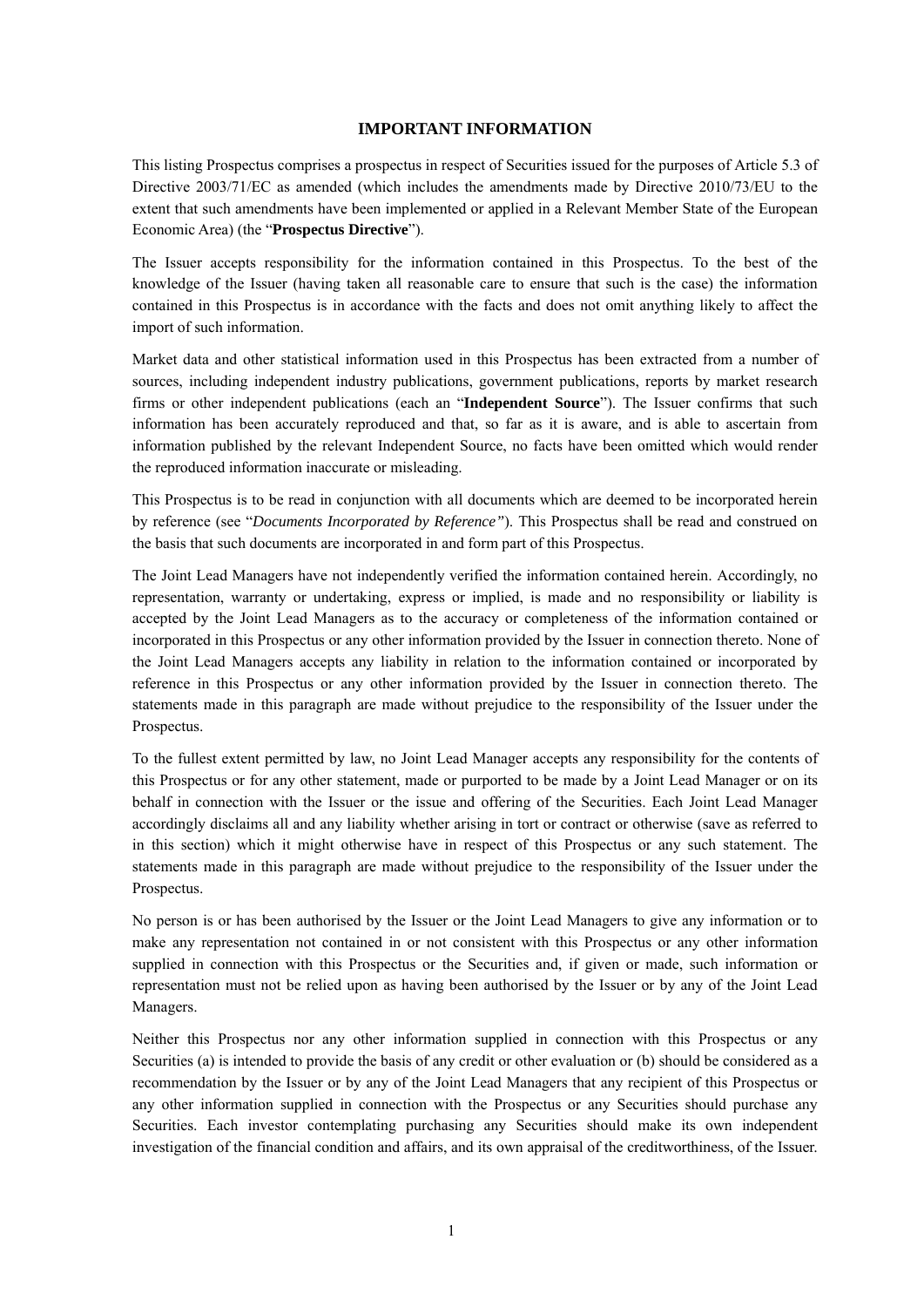Neither this Prospectus nor any other information supplied in connection with the issue of any Securities constitutes an offer or invitation by or on behalf of the Issuer or any of the Joint Lead Managers to any person to subscribe for or to purchase any Securities.

References in this section "Important Information" to a "Joint Lead Manager" shall include such entity in its capacity as a Joint Bookrunner or Structuring Adviser to the Issuer as well, as applicable.

This Prospectus contains or incorporates by reference certain statements that constitute forward-looking statements. Such forward-looking statements may include, without limitation, statements relating to the Issuer's business strategies, trends in its business, competition and competitive advantage, regulatory changes, and restructuring plans.

Words such as **believes**, **expects**, **projects**, **anticipates**, **seeks**, **estimates, intends, plans** or similar expressions are intended to identify forward-looking statements but are not the exclusive means of identifying such statements. The Issuer does not intend to update these forward-looking statements except as may be required by applicable securities laws.

By their very nature, forward-looking statements involve inherent risks and uncertainties, both general and specific, and risks exist that predictions, forecasts, projections and other outcomes described or implied in forward-looking statements will not be achieved. A number of important factors could cause actual results, performance or achievements to differ materially from the plans, objectives, expectations, estimates and intentions expressed in such forward-looking statements. These factors include: (i) the ability to maintain sufficient liquidity and access to capital markets; (ii) market and interest rate fluctuations; (iii) the strength of global economy in general and the strength of the economies of the countries in which the Issuer conducts operations; (iv) the potential impact of sovereign risk, particularly in certain European Union countries which have recently come under market pressure; (v) adverse rating actions by credit rating agencies; (vi) the ability of counterparties to meet their obligations to the Issuer; (vii) the effects of, and changes in, fiscal, monetary, trade and tax policies, and currency fluctuations; (viii) the possibility of the imposition of foreign exchange controls by government and monetary authorities; (ix) operational factors, such as systems failure, human error, or the failure to implement procedures properly;  $(x)$  actions taken by regulators with respect to the Issuer's business and practices in one or more of the countries in which the Issuer conducts operations; (xi) the adverse resolution of litigation and other contingencies; (xii) the Issuer's success at managing the risks involved in the foregoing.

The foregoing list of important factors is not exclusive; when evaluating forward-looking statements, investors should carefully consider the foregoing factors and other uncertainties and events, as well as the other risks identified in this Prospectus.

This Prospectus contains various amounts and percentages which have been rounded and, as a result, when those amounts and percentages are added up, they may not total.

## **IMPORTANT INFORMATION RELATING TO THE USE OF THIS PROSPECTUS AND OFFER OF SECURITIES GENERALLY**

This Prospectus has been approved for the purposes of the listing of the Securities on the Luxembourg Stock Exchange and the admission to trading of the Securities on the regulated market of the Luxembourg Stock Exchange and does not constitute an offer to sell or the solicitation of an offer to buy any Securities in any jurisdiction to any person to whom it is unlawful to make the offer or solicitation in such jurisdiction. The distribution of this listing Prospectus and the offer or sale of Securities may be restricted by law in certain jurisdictions. Neither the Issuer nor the Joint Lead Managers represent that this Prospectus may be lawfully distributed, or that any Securities may be lawfully offered, in compliance with any applicable registration or other requirements in any such jurisdiction, or pursuant to an exemption available thereunder, or assume any responsibility for facilitating any such distribution or offering. In particular, no action has been taken by the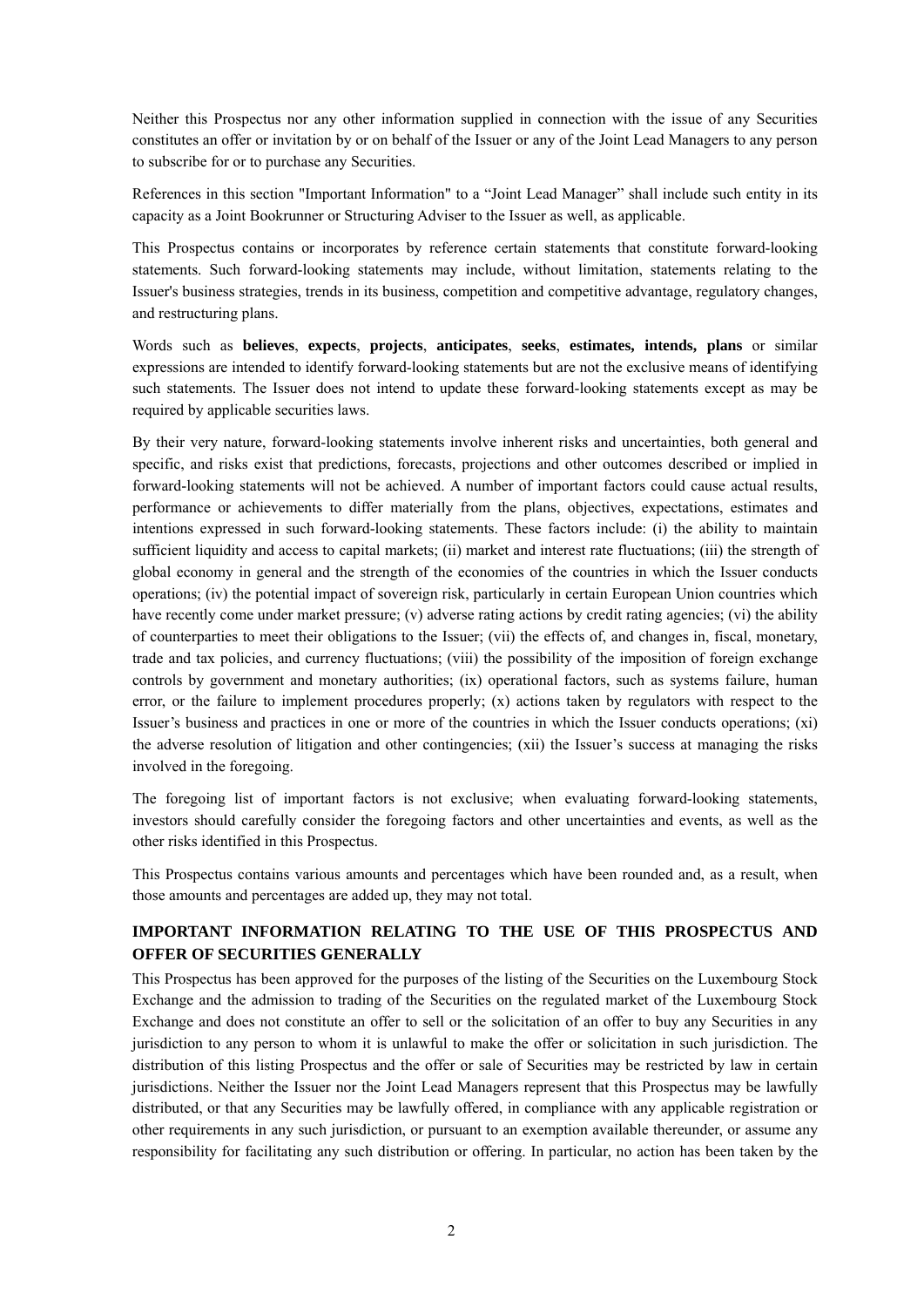Issuer or the Joint Lead Managers which is intended to permit a public offering of any Securities or distribution of this listing Prospectus in any jurisdiction where action for that purpose is required. Accordingly, no Securities may be offered or sold, directly or indirectly, and neither this Prospectus nor any advertisement or other offering material may be distributed or published in any jurisdiction, except under circumstances that will result in compliance with any applicable laws and regulations. Persons into whose possession this Prospectus or any Securities may come must inform themselves about, and observe, any such restrictions on the distribution of this Prospectus and the offering and sale of Securities. In particular, there are restrictions on the distribution of this Prospectus and the offer or sale of Securities in the United States, the United Kingdom, Switzerland, Hong Kong, People's Republic of China, Korea and the Republic of Singapore (see "*Subscription and Sale"* below).

The Securities may not be a suitable investment for all investors. Each potential investor in the Securities must determine the suitability of that investment in light of its own circumstances. In particular, each potential investor should:

- (i) have sufficient knowledge and experience to make a meaningful evaluation of the Securities, the merits and risks of investing in the Securities and the information contained or incorporated by reference in this Prospectus;
- (ii) have access to, and knowledge of, appropriate analytical tools to evaluate, in the context of its particular financial situation, an investment in the Securities and the impact the Securities will have on its overall investment portfolio;
- (iii) have sufficient financial resources and liquidity to bear all of the risks of an investment in the Securities, including where the currency for principal and/or interest payments is different from the potential investor's currency;
- (iv) understand thoroughly the terms of the Securities and be familiar with the behaviour of any relevant indices and financial markets; and
- (v) be able to evaluate (either alone or with the help of a financial adviser) possible scenarios for economic, interest rate and other factors that may affect its investment and its ability to bear the applicable risks.

Legal investment considerations may restrict certain investments. The investment activities of certain investors are subject to legal investment laws and regulations, or review or regulation by certain authorities. Each potential investor should consult its legal advisers to determine whether and to what extent (i) Securities are legal investments for it, (ii) Securities can be used as collateral for various types of borrowing and (iii) other restrictions apply to its purchase or pledge of any Securities. Financial institutions should consult their legal advisers or the appropriate regulators to determine the appropriate treatment of Securities under any applicable risk-based capital or similar rules.

The Securities have not been and will not be registered under the United States Securities Act of 1933, as amended, (the "**Securities Act**"). Subject to certain exceptions, the Securities may not be offered or sold within the United States or to, or for the account or benefit of, U.S. persons (as defined in Regulation S under the Securities Act ("**Regulation S**")) (see "*Subscription and Sale"*).

References in this Prospectus to "euro" or "EUR" are references to the currency introduced at the start of the third stage of European monetary union, references to "USD" or "U.S.\$" are to the lawful currency of the United States of America and references to "HUF" are to the lawful currency of Hungary.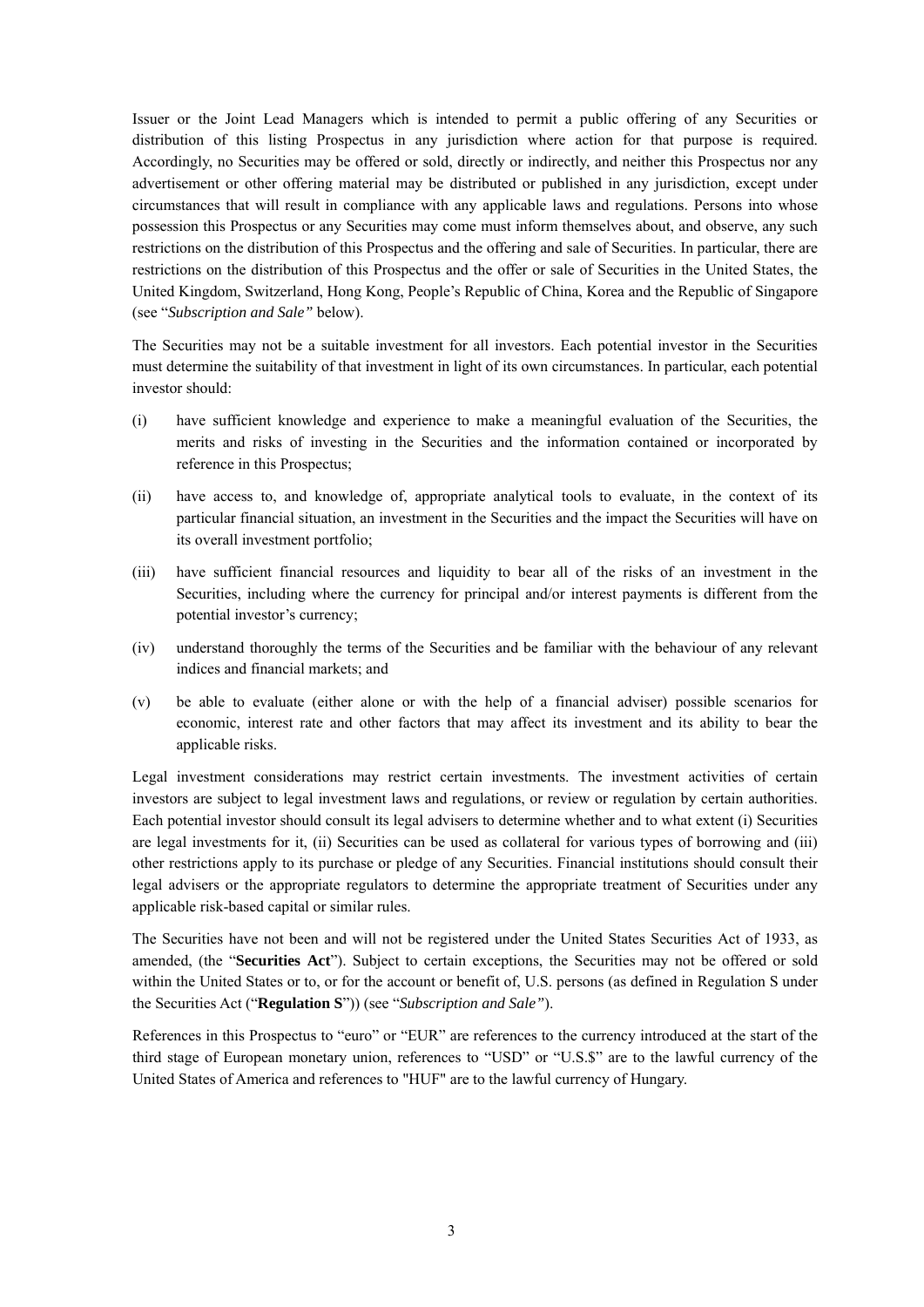#### **TABLE OF CONTENTS**

 $\mathcal{L}_\text{max}$ 

#### **Page**

#### **STABILISATION**

**In connection with the issue of the Securities, J.P. Morgan Securities plc (the "Stabilising Manager") (or persons acting on behalf of the Stabilising Manager) may over-allot Securities or effect transactions with a view to supporting the market price of the Securities at a level higher than that which might otherwise prevail. However, there is no assurance that the Stabilising Manager (or persons acting on behalf of the Stabilising Manager) will undertake any stabilisation action. Any stabilisation action may begin on or after the date on which adequate public disclosure of the terms of the offer of the Securities is made and, if begun, may be ended at any time, but it must end no later than the earlier of 30 days after the issue date of the Securities and 60 days after the date of the allotment of the Securities. Any stabilisation action or over-allotment must be conducted by the Stabilising Manager (or persons acting on behalf of the Stabilising Manager) in accordance with all applicable laws and rules and any announcement relating to such stabilisation action will be made in accordance with the rules and requirements for the time being of the Luxembourg Stock Exchange.**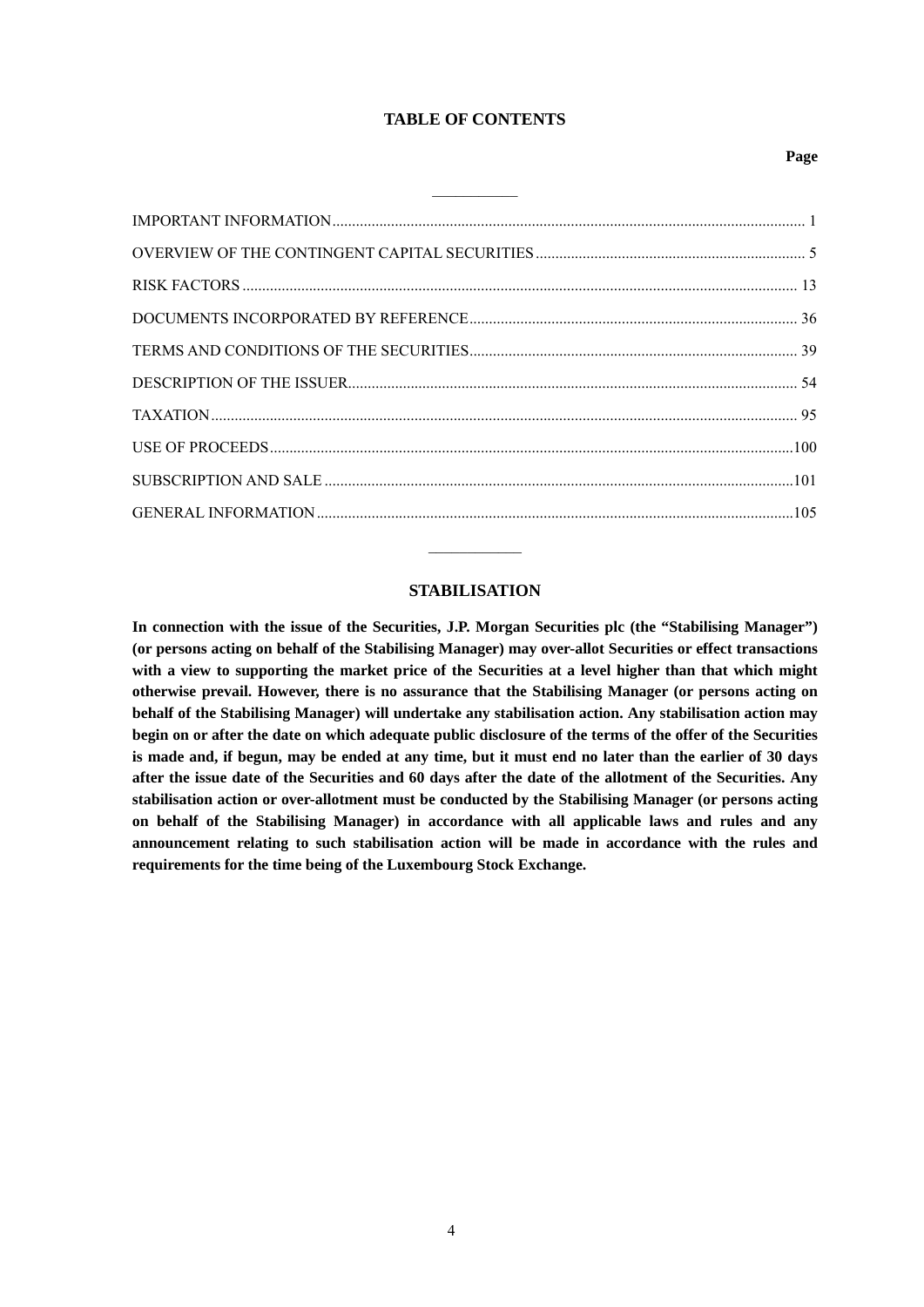#### **OVERVIEW OF THE CONTINGENT CAPITAL SECURITIES**

*This overview should be read as an introduction to this Prospectus and any decision to invest in the Securities should be based on a consideration of the Prospectus as a whole, including the documents incorporated by reference.* 

*Words and expressions defined in the "Terms and Conditions of the Securities" below or elsewhere in this Prospectus have the same meanings in this description. Reference to "Conditions" or "Terms and Conditions" in this Prospectus are to the Terms and Conditions of the Securities.*

| The Issuer:                              | KBC Bank NV (a wholly-owned subsidiary of KBC Group NV)<br>incorporated under the laws of Belgium, having its registered<br>office at Havenlaan 2, 1080 Brussels and registered with the<br>Crossroads Bank for Enterprises under number 0462.920.226.                                                                                                                                                                                                                                                                                                                                                                                                                                                                                                                            |
|------------------------------------------|-----------------------------------------------------------------------------------------------------------------------------------------------------------------------------------------------------------------------------------------------------------------------------------------------------------------------------------------------------------------------------------------------------------------------------------------------------------------------------------------------------------------------------------------------------------------------------------------------------------------------------------------------------------------------------------------------------------------------------------------------------------------------------------|
| <b>Business of the Issuer:</b>           | The Issuer is a multi-channel bank whose core business is retail<br>and private bancassurance. The Issuer's two home markets are<br>Belgium and certain countries in Central and Eastern Europe<br>(being Czech Republic, Hungary, Slovakia and Bulgaria). In the<br>rest of the world, the Issuer has a selective presence in certain<br>countries or areas.                                                                                                                                                                                                                                                                                                                                                                                                                     |
| <b>Joint Lead Managers</b>               | Credit Suisse Securities (Europe) Limited, Goldman Sachs<br>International, J.P. Morgan Securities plc, Merrill Lynch<br>International, Morgan Stanley & Co. International plc and KBC<br>Bank NV.                                                                                                                                                                                                                                                                                                                                                                                                                                                                                                                                                                                 |
| <b>Joint Bookrunners</b>                 | Credit Suisse Securities (Europe) Limited, Goldman Sachs<br>International, J.P. Morgan Securities plc, Merrill Lynch<br>International and Morgan Stanley & Co. International plc.                                                                                                                                                                                                                                                                                                                                                                                                                                                                                                                                                                                                 |
| <b>Structuring Adviser to the Issuer</b> | J.P. Morgan Securities plc.                                                                                                                                                                                                                                                                                                                                                                                                                                                                                                                                                                                                                                                                                                                                                       |
| <b>Risk Factors</b>                      | There are certain factors that may affect the Issuer's ability to<br>fulfil its obligations under the Securities. Certain of these factors<br>are set out under "Risk Factors" below and include, among<br>others, risks relating to regulatory and legislative changes,<br>market, liquidity and legal risks and the general economic<br>situation. In addition, there are certain factors that are material<br>for purposes of assessing the risks associated with the Securities.<br>These include that the Securities may not be a suitable<br>investment for all investors, certain risks relating to the structure<br>of the Securities (including that they are subject to a Contingent<br>Write-down upon the occurrence of a Trigger Event) and certain<br>market risks. |
| <b>The Securities</b>                    | USD 1,000,000,000 8.00 per cent. Contingent Capital Securities<br>due 25 January 2023.                                                                                                                                                                                                                                                                                                                                                                                                                                                                                                                                                                                                                                                                                            |
| <b>Form of the Securities</b>            | The Securities will be in dematerialised form in accordance with<br>Article 468 et seq. of the Belgian Companies Code via a book-<br>entry system maintained in the records of the NBB as operator of<br>the Securities Settlement System.                                                                                                                                                                                                                                                                                                                                                                                                                                                                                                                                        |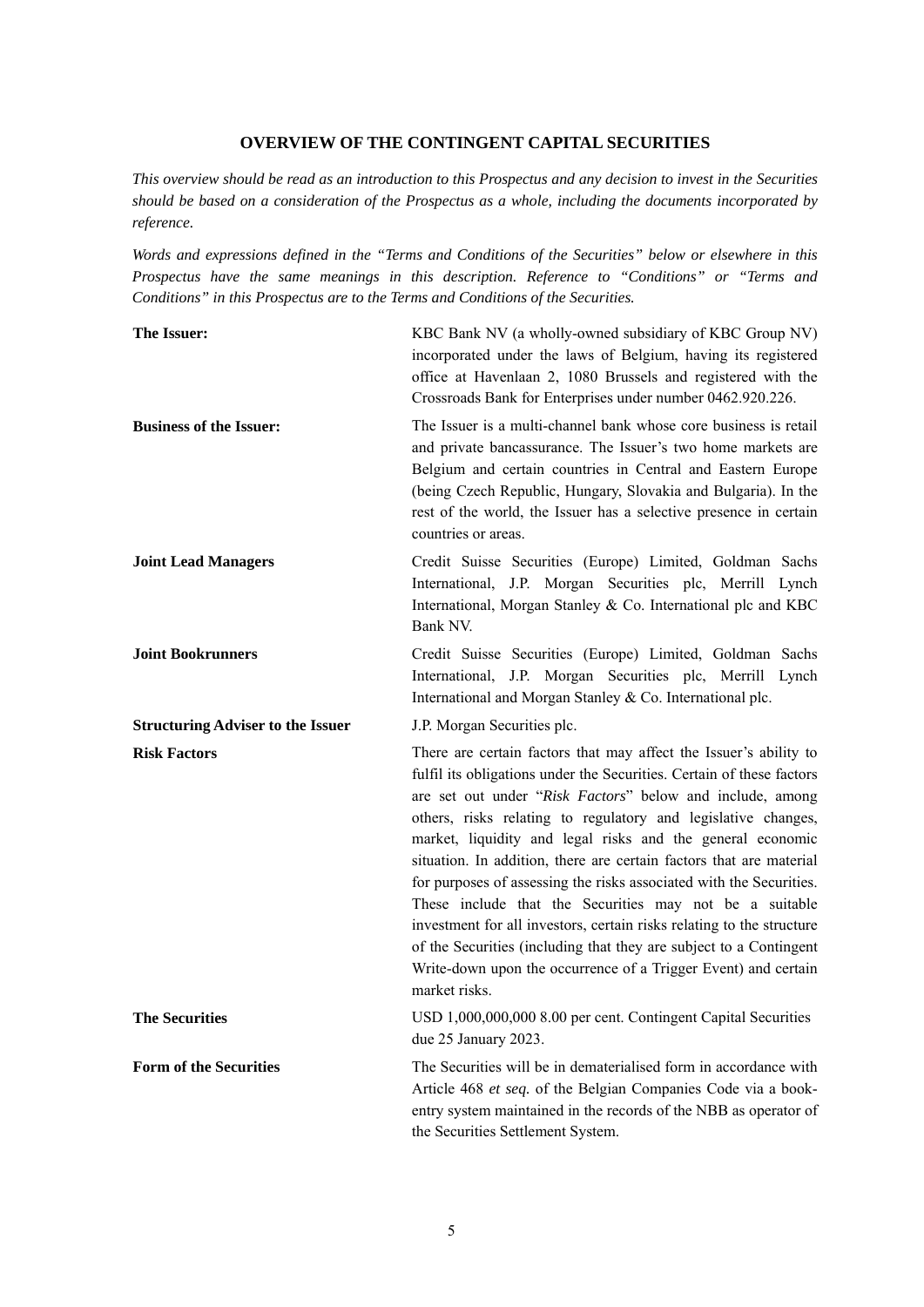| <b>Issue Date</b>               | 25 January 2013.                                                                                                                                                                                                                                                                                                                                                                                                                                                                                                                                                                                                                                                                                                                                                                                                                                                        |
|---------------------------------|-------------------------------------------------------------------------------------------------------------------------------------------------------------------------------------------------------------------------------------------------------------------------------------------------------------------------------------------------------------------------------------------------------------------------------------------------------------------------------------------------------------------------------------------------------------------------------------------------------------------------------------------------------------------------------------------------------------------------------------------------------------------------------------------------------------------------------------------------------------------------|
| <b>Reset Date</b>               | 25 January 2018.                                                                                                                                                                                                                                                                                                                                                                                                                                                                                                                                                                                                                                                                                                                                                                                                                                                        |
| <b>Maturity Date</b>            | Unless previously redeemed or purchased and cancelled, or<br>written-off, the Securities shall be redeemed on 25 January 2023<br>at their principal amount, together with interest accrued to but<br>excluding the date of redemption.                                                                                                                                                                                                                                                                                                                                                                                                                                                                                                                                                                                                                                  |
| <b>Issue Price</b>              | 100%.                                                                                                                                                                                                                                                                                                                                                                                                                                                                                                                                                                                                                                                                                                                                                                                                                                                                   |
| <b>Denomination</b>             | USD 200,000.                                                                                                                                                                                                                                                                                                                                                                                                                                                                                                                                                                                                                                                                                                                                                                                                                                                            |
| <b>Currency</b>                 | U.S. dollars ("USD").                                                                                                                                                                                                                                                                                                                                                                                                                                                                                                                                                                                                                                                                                                                                                                                                                                                   |
| <b>Interest Rate</b>            | Subject to a Contingent Write-down, the Securities will bear<br>interest on their principal amount at an Initial Rate of Interest of<br>8.00 per cent. per annum until the Reset Date. If not called on or<br>before the Reset Date the Securities will bear interest at a fixed<br>rate per annum which will be based on the initial credit spread<br>and the then prevailing USD 5-year Mid-Swap Rate.                                                                                                                                                                                                                                                                                                                                                                                                                                                                |
| <b>Interest Payment Dates</b>   | Interest will be payable semi-annually in arrear on 25 January<br>and 25 July of each year, commencing on 25 July 2013.                                                                                                                                                                                                                                                                                                                                                                                                                                                                                                                                                                                                                                                                                                                                                 |
| <b>Status of the Securities</b> | The Securities will constitute direct, unconditional, unsecured<br>and subordinated obligations of the Issuer, ranking pari passu<br>among themselves without any preference, as more particularly<br>described in Condition 2. The Securities shall, subject to any<br>obligations which are mandatorily preferred by law, rank (a)<br>junior to the rights and claims of holders of all depositors and<br>other unsecured and unsubordinated creditors, (b) at least pari<br>passu with the rights and claims of holders of all other<br>Subordinated Indebtedness and (c) senior to the rights and claims<br>of holders of Junior Obligations.                                                                                                                                                                                                                       |
| <b>Issuer Call Option</b>       | Subject to regulatory approval (if required) and no Trigger Event<br>having occured, the Issuer may redeem the Securities on the<br>Reset Date in whole and not in part at their principal amount,<br>together with interest accrued to but excluding the date of<br>redemption.                                                                                                                                                                                                                                                                                                                                                                                                                                                                                                                                                                                        |
| Tax gross up call               | Subject to regulatory approval (if required) and no Trigger Event<br>having occured, the Issuer may at its option, redeem the<br>Securities (in whole but not in part), at any time at their principal<br>amount, together with interest accrued to but excluding the date<br>of redemption, provided that no such notice of redemption shall<br>be given earlier than 90 days prior to the earliest date on which<br>the Issuer would be obliged to pay such additional amounts,<br>were a payment in respect of the Securities then due, if:<br>(i)<br>as a result of any change in, or amendment to, the laws or<br>regulations of Belgium, or any change in the application or<br>official interpretation of such laws or regulations, which<br>change or amendment becomes effective after 25 January<br>2013, on the next Interest Payment Date the Issuer has or |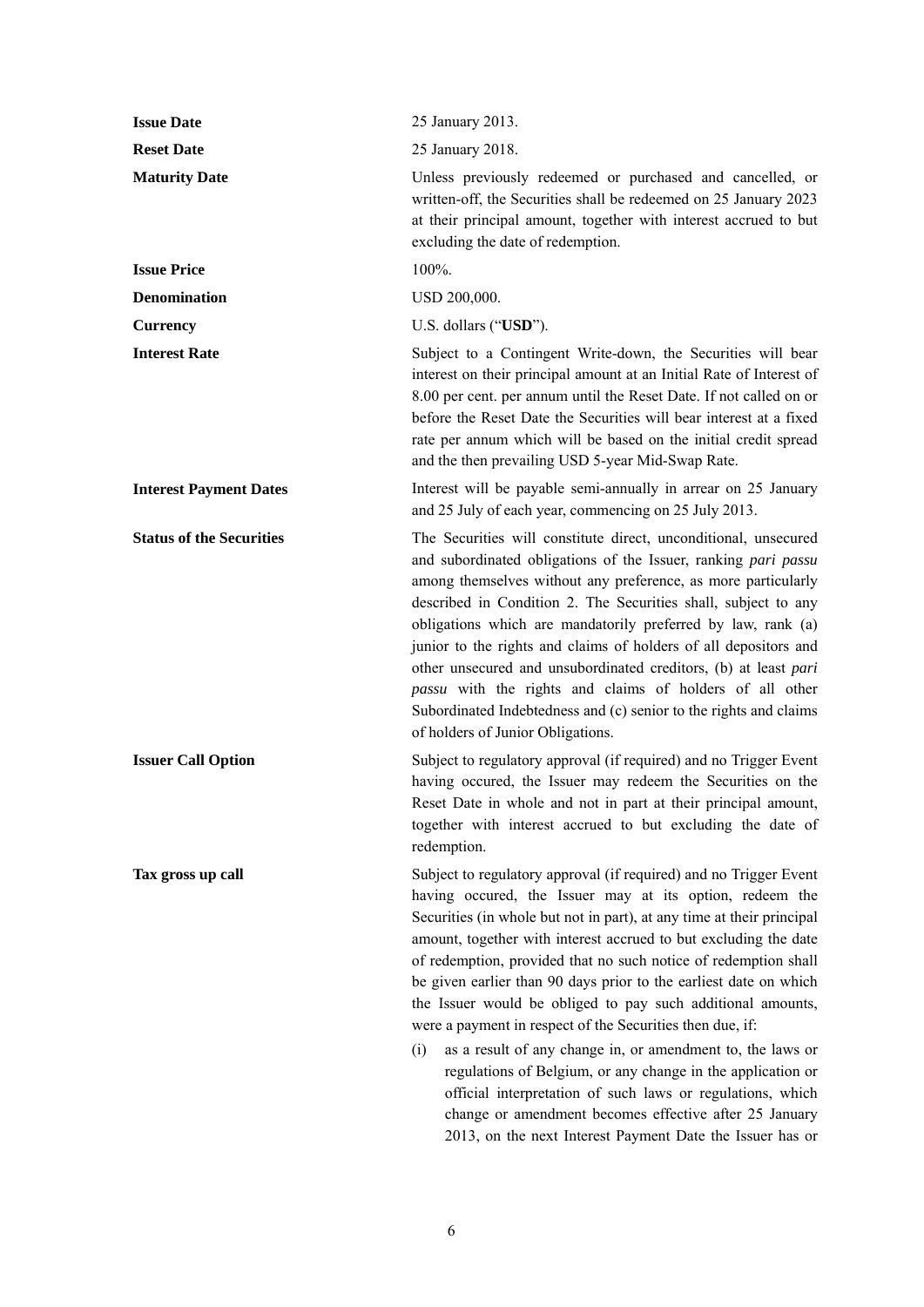will become obliged to pay additional amounts as provided or referred to in Condition 7;

- (ii) such obligation cannot be avoided by the Issuer taking reasonable measures available to it; and
- (iii) the Issuer is able to demonstrate to the satisfaction of the Lead Regulator that the change set out in (i) above is material and was not reasonably foreseeable at Issue Date.

**Regulatory Call Option** Subject to regulatory approval (if required) and no Trigger Event having occured, the Issuer may redeem the Securities in whole and not in part at their principal amount, together with interest accrued to but excluding the date of redemption, at any time upon the occurrence of a Regulatory Event.

> A "**Regulatory Event**" shall be deemed to have occurred if (i) as a result of a change (or prospective change which the Lead Regulator considers to be sufficiently certain) in Belgian law or in Applicable Banking Regulations or in the official application or interpretation thereof becoming effective on or after the Issue Date (including as a result of the implementation or applicability in Belgium on or after the Issue Date of CRD IV), the aggregate outstanding principal amount of the Securities is (or will be) fully excluded from the Tier 2 capital of the Issuer or KBC Group on a solo and/or consolidated basis, as applicable (other than as a result of any applicable limitation in relation to the aggregate amount of Tier 2 capital at any time of the Issuer or KBC Group); and (ii) the Issuer is able to demonstrate to the satisfaction of the Lead Regulator that the change or prospective change set out in (i) was not reasonably foreseeable at the Issue Date.

**Contingent Write-down** Upon the occurrence of a Trigger Event, the Issuer shall notify the holders (a "**Trigger Event Write-down Notice**") (i) that a Trigger Event has occurred, and (ii) the date on which the Contingent Write-down shall occur (the "**Trigger Event Writedown Date"**) as following: (i) in the case of a Trigger Event that has occurred as of any Quarterly Financial Period End Date, on or within five business days in Brussels after the relevant Ordinary Reporting Date; or (ii) in the case of a Trigger Event that has occurred as of any Extraordinary Calculation Date, on or as soon as practicable after such Extraordinary Calculation Date.

> "**Extraordinary Calculation Date**" means any day (other than a Quarterly Financial Period End Date) on which the CET1 Ratio is calculated upon the instruction of the Lead Regulator.

> "**KBC Group**" means KBC Group NV and its subsidiaries for so long as KBC Group NV is the parent undertaking of the Issuer and if KBC Group NV is no longer the parent undertaking of the Issuer, all references herein to KBC Group shall be deemed to be to the Issuer and its subsidiaries and all references to KBC Group NV shall be to the Issuer.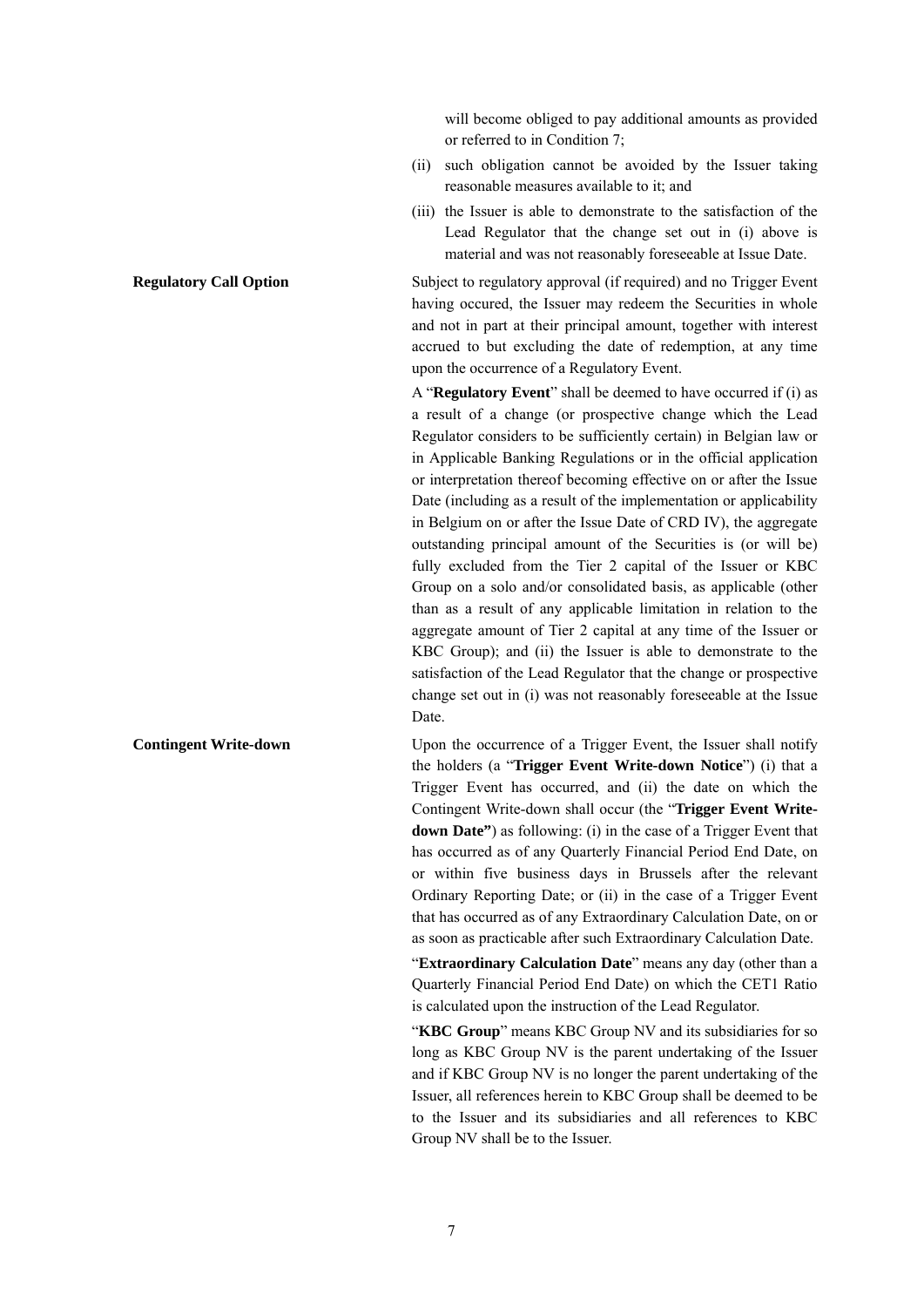"**Ordinary Reporting Date**" means each day on which Quarterly Financial Information is published by KBC Group NV (or a successor holding company of KBC Group NV).

"**Quarterly Financial Information**" means the financial information of KBC Group in respect of a fiscal quarter that is contained in the principal financial report for such fiscal quarter published by KBC Group NV (or a successor holding company of KBC Group NV).

"**Quarterly Financial Period End Date**" means the last day of each fiscal quarter.

On the Trigger Event Write-down Date, (i) the holders will be automatically deemed to irrevocably waive their right to receive, and no longer have any rights against the Issuer with respect to, repayment of the aggregate principal amount of the Securities written down pursuant to paragraph (iv) below; (ii) the Issuer will pay (A) any accrued and unpaid interest on the Securities and (B) any additional amounts as provided or referred to in Condition 7, in the case of each of sub-clauses (A) and (B) of this paragraph (ii), if and only to the extent that such interest or additional amounts, as applicable, became due and payable to the holders prior to the relevant Trigger Event Write-down Notice Date; (iii) except as described in paragraph (ii) above, all rights of any holder for payment of any amounts under or in respect of the Securities (including, without limitation, any amounts arising as a result of, or due and payable upon the occurrence of, an event described in Condition 9) will become null and void, irrespective of whether such amounts have become due and payable prior to the relevant Trigger Event Write-down Notice Date or the relevant Trigger Event Write-down Date; and (iv) the full principal amount of each Security will automatically be written down to zero, the Securities will be cancelled and all references to the principal amount of the Securities in these Conditions will be construed accordingly.

Upon the occurrence of a Trigger Event, a Contingent Writedown will occur on the relevant Trigger-Event Write-down Date. A "**Trigger Event**" will be deemed to have occurred if the CET1 Ratio as of any Quarterly Financial Period End Date or Extraordinary Calculation Date, as the case may be, is less than the Write-down Threshold *provided that* a Trigger Event shall be deemed not to have occurred if a Regulatory Event has occurred and is continuing.

"**Write-down Threshold**" means 7.00 per cent.

"**CET1 Ratio**" means, as of any Quarterly Financial Period End Date or Extraordinary Calculation Date, as the case may be, the ratio of CET1 Capital as of such date to the Risk Weighted Assets as of the same date, expressed as a percentage.

"**CET1 Capital**" means

**Trigger Event to Contingent Writedown**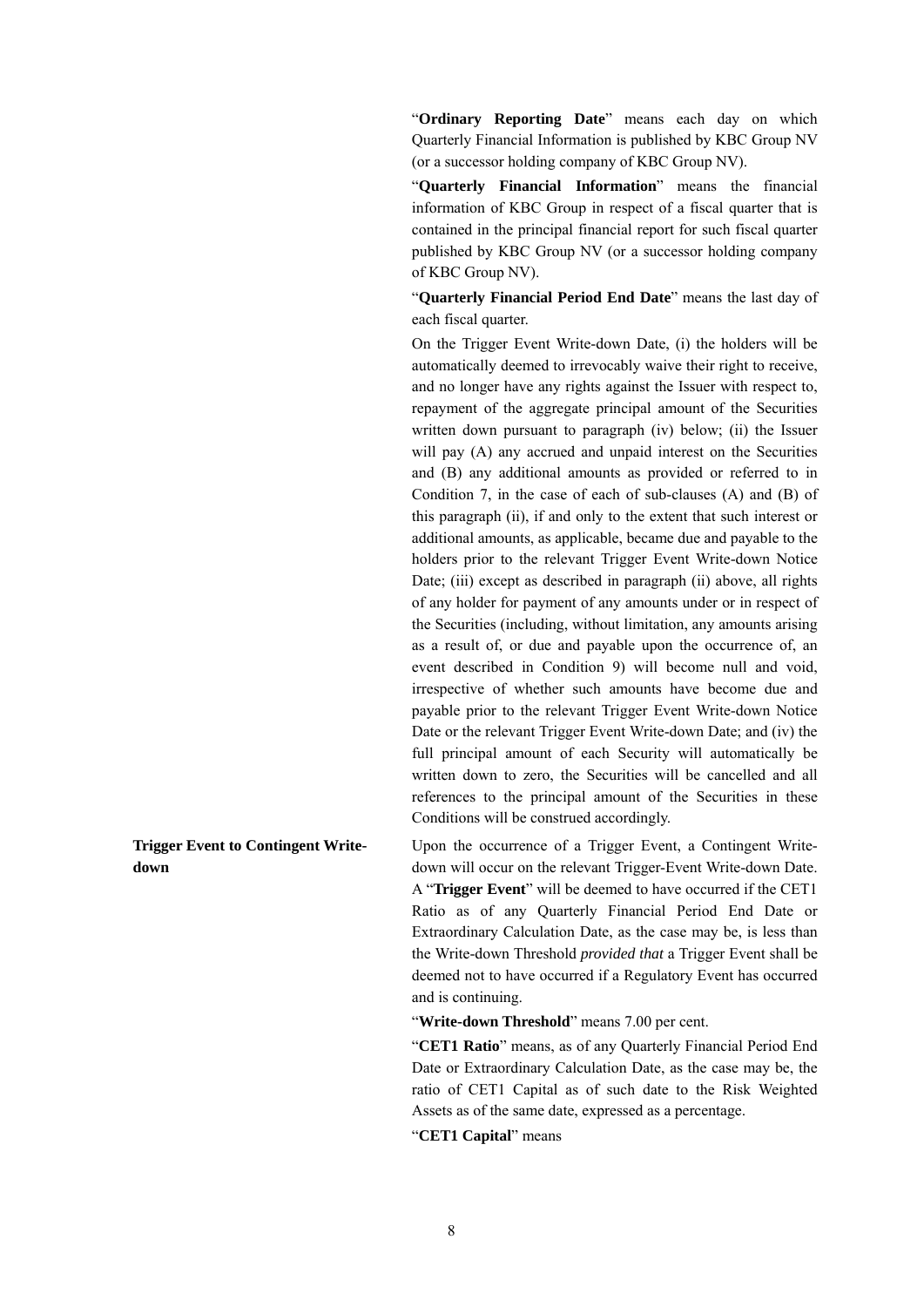- (i) as of any Quarterly Financial Period End Date or Extraordinary Calculation Date that falls before the CRD IV Adoption Date, the sum, expressed in euro, of all amounts that constitute core tier 1 capital of KBC Group as of such date, less any deductions (other than in respect of insurance undertakings forming part of KBC Group) from core tier 1 capital required to be made as of such date, and
- (ii) as of any Quarterly Financial Period End Date or Extraordinary Calculation Date that falls on or after the CRD IV Adoption Date, the sum, expressed in euro, of all amounts that constitute common equity tier 1 capital of KBC Group as of such date, less any deductions (other than in respect of insurance undertakings forming part of KBC Group) from common equity tier 1 capital required to be made as of such date,

in each case as calculated by KBC Group NV on a consolidated basis in accordance with the capital adequacy standards and guidelines of the Lead Regulator applicable to KBC Group on such Quarterly Financial Period End Date or Extraordinary Calculation Date, as the case may be (which calculation shall be binding on the holders).

For the avoidance of doubt,

- (i) the term "core tier 1 capital" as used in this definition is the sum of all amounts that constitute the total tier 1 capital of KBC Group less any tier one qualifying hybrid capital instruments (other than the Yield Enhanced Securities) as interpreted and applied in accordance with the capital adequacy standards and guidelines of the Lead Regulator from time to time; and
- (ii) the term "common equity tier 1 capital" as used in this definition shall have the meaning assigned to such term in CRD IV as interpreted and applied in accordance with the capital adequacy standards and guidelines of the Lead Regulator from time to time, but subject always to the transitional and grandfathering arrangements thereunder as interpreted by the Lead Regulator.

"**Risk Weighted Assets**" means, as of any Quarterly Financial Period End Date or Extraordinary Calculation Date, as the case may be, the sum of the aggregate amount, expressed in euro, of:

- (i) the risk weighted assets of KBC Group (excluding risk weighted assets of insurance undertakings forming part of KBC Group) as of such date, as calculated by KBC Group NV on a consolidated basis in accordance with the capital adequacy standards and guidelines of the Lead Regulator applicable to KBC Group on such date; and
- (ii) the risk weighted equivalent amount in respect of each insurance undertaking in KBC Group equal to: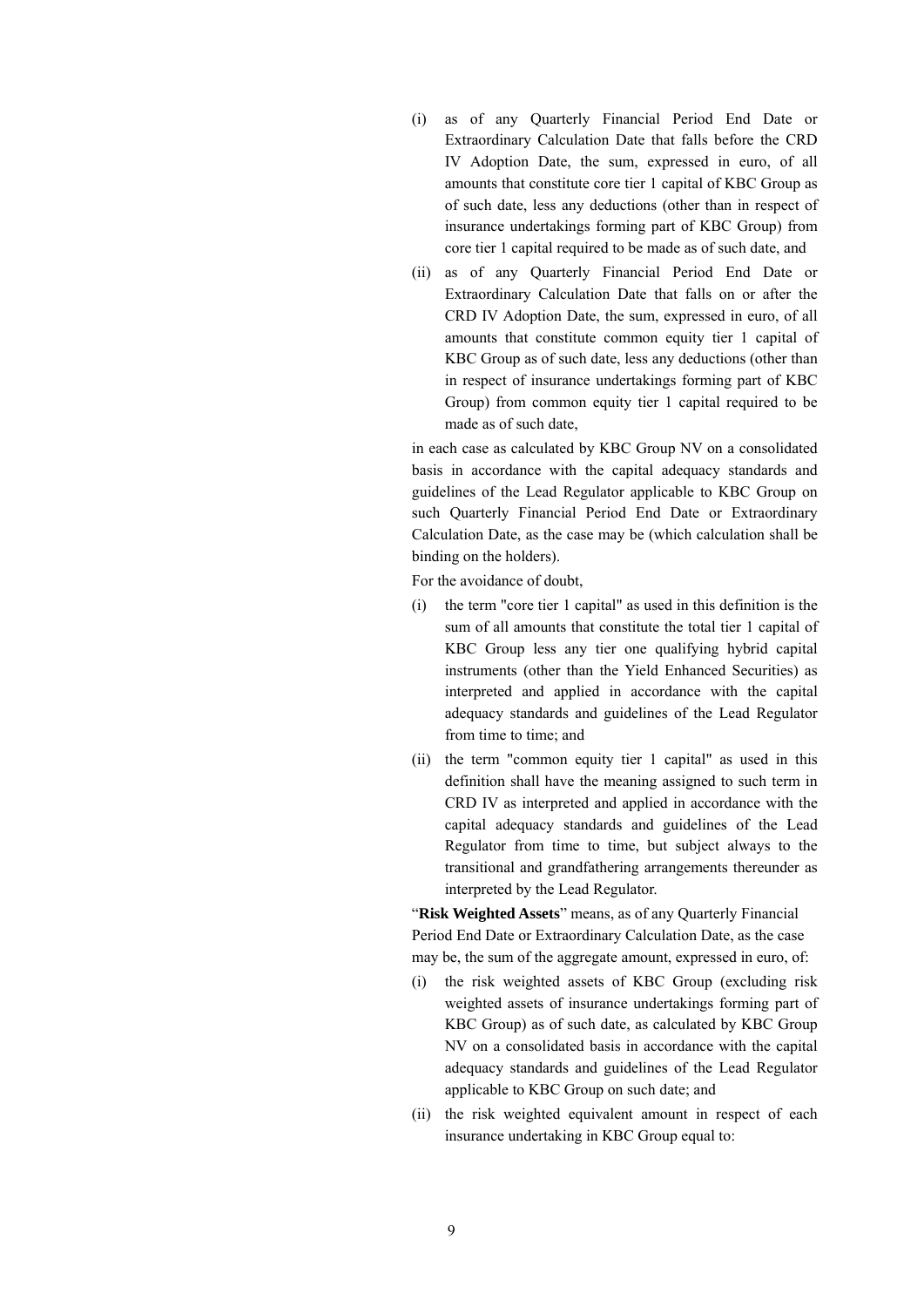- (A) if calculated at any time before the CRD IV Adoption Date, the amount determined by applying the risk weighting to the minimum capital required for such insurance undertakings in accordance with the capital adequacy standards and guidelines of the Lead Regulator applicable to KBC Group on such date; and
- (B) if calculated on or after the CRD IV Adoption Date, the higher of:
	- (a) the amount determined by applying the risk weighting to the minimum capital required for such insurance undertakings in accordance with the capital adequacy standards and guidelines of the Lead Regulator applicable to KBC Group on such date, and
	- (b) the amount determined by applying the risk weight applied to the equity participations in such insurance undertakings in accordance with the capital adequacy standards and guidelines of the Lead Regulator applicable to KBC Group on such date,

all as calculated by KBC Group NV on a consolidated basis in accordance with the capital adequacy standards and guidelines of the Lead Regulator applicable to KBC Group on such date (which calculations shall be binding on the holders).

For the avoidance of doubt, the term "risk weighted assets" as used in this definition shall have the meaning assigned to such term in the capital adequacy standards and guidelines of the Lead Regulator applicable to KBC Group on the relevant Quarterly Financial Period End Date or Extraordinary Calculation Date, as the case may be, and subject always to any transitional arrangements as interpreted by the Lead Regulator in connection with the adoption of CRD IV.

"**Yield Enhanced Securities**" means the non-voting core capital securities issued by KBC Group NV in 2009 and subscribed by the Flemish Regional Government, which the Lead Regulator has confirmed will be grandfathered as common equity tier 1 capital from the CRD IV Adoption Date.

**Meeting of holders and Modification** The Agency Agreement contains provisions for convening meetings of holders to consider matters relating to the Securities, including the modification of any provision of the Conditions or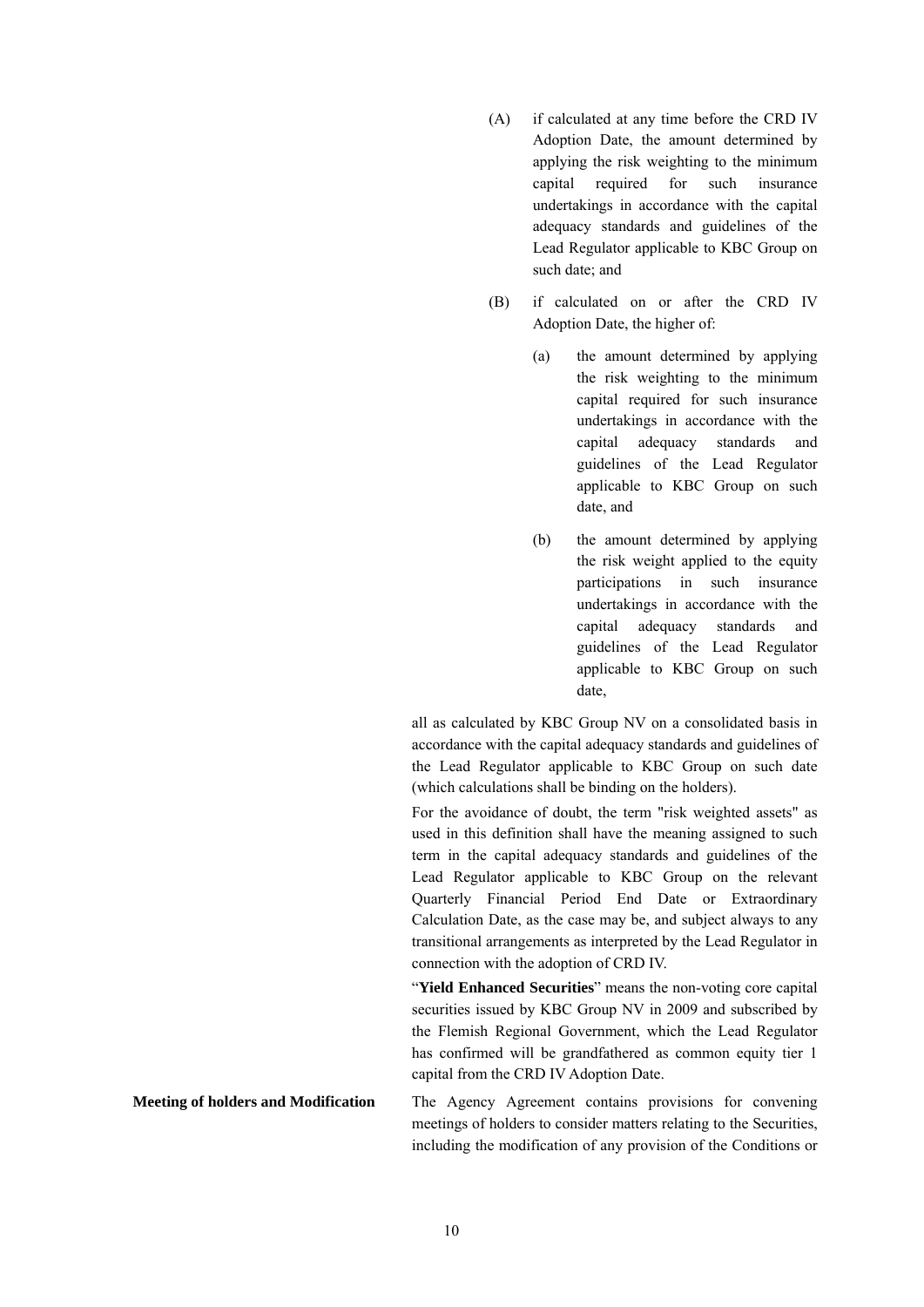the Agency Agreement, in accordance with the rules of the Belgian Companies Code.

In addition, the Agent and the Issuer may agree, without the consent of the holders, to:

- (i) any modification (except such modifications in respect of which an increased quorum is required) of the Agency Agreement which is not prejudicial to the interests of the holders; or
- (ii) any modification of the Conditions or the Agency Agreement which is of a formal, minor or technical nature or is made to correct a manifest error or to comply with mandatory provisions of law.

Any such modification shall be binding on the holders and any such modification shall be notified to the holders in accordance with Condition 10 as soon as practicable thereafter.

**Purchases** Subject to regulatory approval (if required) and no Trigger Event having occured, the Issuer or any of its subsidiaries may at any time purchase Securities in any manner and at any price. Such Securities may be held, reissued or, at the option of the Issuer, surrendered to the Agent for cancellation.

#### **ISIN BE6248510610**.

**Listing and admission to trading**  $\qquad$  Application has been made to the Financial Services and Markets Authority (*Autoriteit voor Financiële Diensten en Markten*/*Autorité des services et marchés financiers*) (the "**FSMA**") in its capacity as competent authority under Article 23 of the Belgian Law dated 16 June 2006 concerning the public offer of investment securities and the admission of investment securities to trading on a regulated market (the "**Prospectus**  Law") to approve this document as a Prospectus for the purposes of Article 23 of the Belgian Prospectus Law and Article 5.3 of the Prospectus Directive (as defined herein). This approval cannot be considered as a judgment by the FSMA as to the opportunity or the quality of the transaction, nor on the situation of the Issuer. The FSMA will notify the Prospectus to the *Commission de Surveillance du Secteur Financier* together with a certificate of approval from the FSMA pursuant to Article 18 of the Prospectus Directive attesting that this Prospectus has been drawn up in accordance with the Prospectus Directive. Application has also been made to the Luxembourg Stock Exchange for the Securities to be listed on the official list of the Luxembourg Stock Exchange. References in this Prospectus to the Securities being listed (and all related references) shall mean that the Securities have been listed on the Luxembourg Stock Exchange and admitted to trading on the Luxembourg Stock Exchange's regulated market. The Luxembourg Stock Exchange's regulated market is a regulated market for the

**Common Code** 087855422.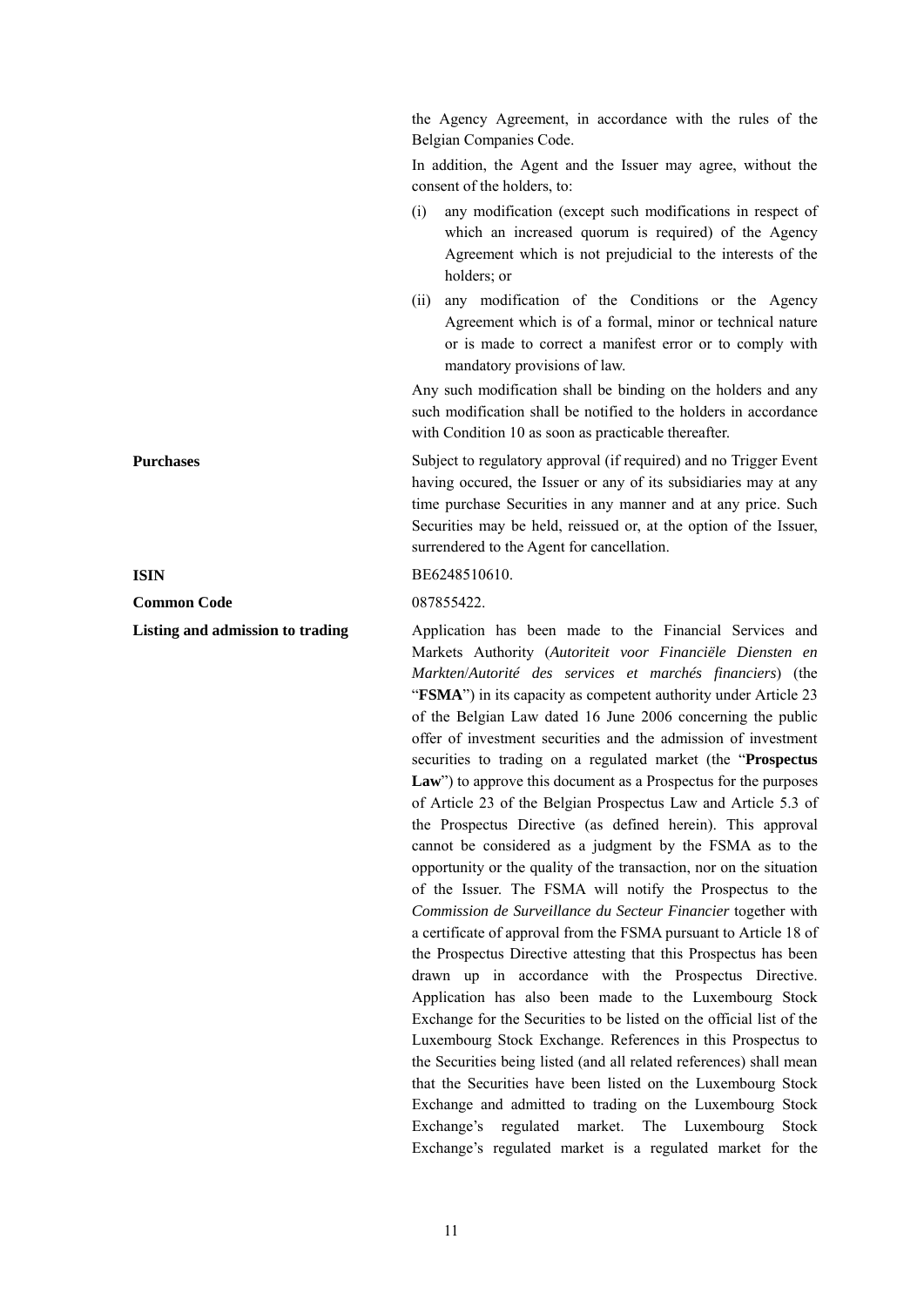purposes of the Prospectus Directive.

| <b>Clearing Systems</b>     | The dematerialised Securities will be represented exclusively by<br>book entries in the records of the X/N securities and cash<br>clearing system operated by the National Bank of Belgium (the<br>"NBB") or any successor thereto (the "Securities Settlement<br>System"). Access to the Securities Settlement System is<br>available through those of its Securities Settlement System<br>participants whose membership extends to securities such as the<br>Securities. Securities Settlement System participants include<br>certain banks, stockbrokers (beursvennootschappen/sociétés de<br>bourse), Euroclear Bank SA/NV ("Euroclear") and Clearstream<br>anonyme, Luxembourg ("Clearstream<br>société<br>Banking,<br>Luxembourg"). Accordingly, the dematerialised Securities will<br>be eligible to clear through, and therefore accepted by, Euroclear<br>and Clearstream Luxembourg, and investors can hold their<br>dematerialised Securities within securities accounts in Euroclear<br>and Clearstream Luxembourg. |
|-----------------------------|---------------------------------------------------------------------------------------------------------------------------------------------------------------------------------------------------------------------------------------------------------------------------------------------------------------------------------------------------------------------------------------------------------------------------------------------------------------------------------------------------------------------------------------------------------------------------------------------------------------------------------------------------------------------------------------------------------------------------------------------------------------------------------------------------------------------------------------------------------------------------------------------------------------------------------------------------------------------------------------------------------------------------------|
| <b>Paying Agent</b>         | KBC Bank NV.                                                                                                                                                                                                                                                                                                                                                                                                                                                                                                                                                                                                                                                                                                                                                                                                                                                                                                                                                                                                                    |
| <b>Use of Proceeds</b>      | The net proceeds from the issue of the Securities are expected to<br>amount to approximately USD 988,000,000 (after deduction of<br>fees and expenses). They will strengthen the Issuer's capital base<br>(and also as contingent capital for the purposes of testing under<br>stressed conditions) and are part of the Issuer's long-term<br>funding, which the Issuer uses to fund and manage its activities.                                                                                                                                                                                                                                                                                                                                                                                                                                                                                                                                                                                                                 |
| <b>Statutory Auditors</b>   | Ernst & Young Bedrijfsrevisoren BCVBA, represented by Pierre<br>Vanderbeek, and/or Christel Weymeersch, with offices at De<br>Kleetlaan 2, B-1831 Diegem, Brussels.                                                                                                                                                                                                                                                                                                                                                                                                                                                                                                                                                                                                                                                                                                                                                                                                                                                             |
| <b>Rating</b>               | The Securities are expected to be rated BB+ by Standard $\&$<br>Poor's Credit Market Services Italy Srl, a subsidiary of Standard<br>& Poor's Financial Services LLC.<br>In general, European regulated investors are restricted under the<br>Regulation (EC) No 1060/2009, as amended, on credit rating<br>agencies from using credit ratings for regulatory purposes, unless<br>such ratings are issued by a credit rating agency established in<br>the European Economic Area and registered under such<br>Regulation (and such registration has not been withdrawn or<br>suspended), subject to transitional provisions that apply in<br>certain circumstances whilst the registration application is<br>pending.                                                                                                                                                                                                                                                                                                           |
| <b>Governing Law</b>        | Save for the provisions relating to form, status, meetings and<br>modification, which will be governed and construed in<br>accordance with Belgian law, the Securities will be governed by<br>English law.                                                                                                                                                                                                                                                                                                                                                                                                                                                                                                                                                                                                                                                                                                                                                                                                                      |
| <b>Selling Restrictions</b> | See "Subscription and Sale".                                                                                                                                                                                                                                                                                                                                                                                                                                                                                                                                                                                                                                                                                                                                                                                                                                                                                                                                                                                                    |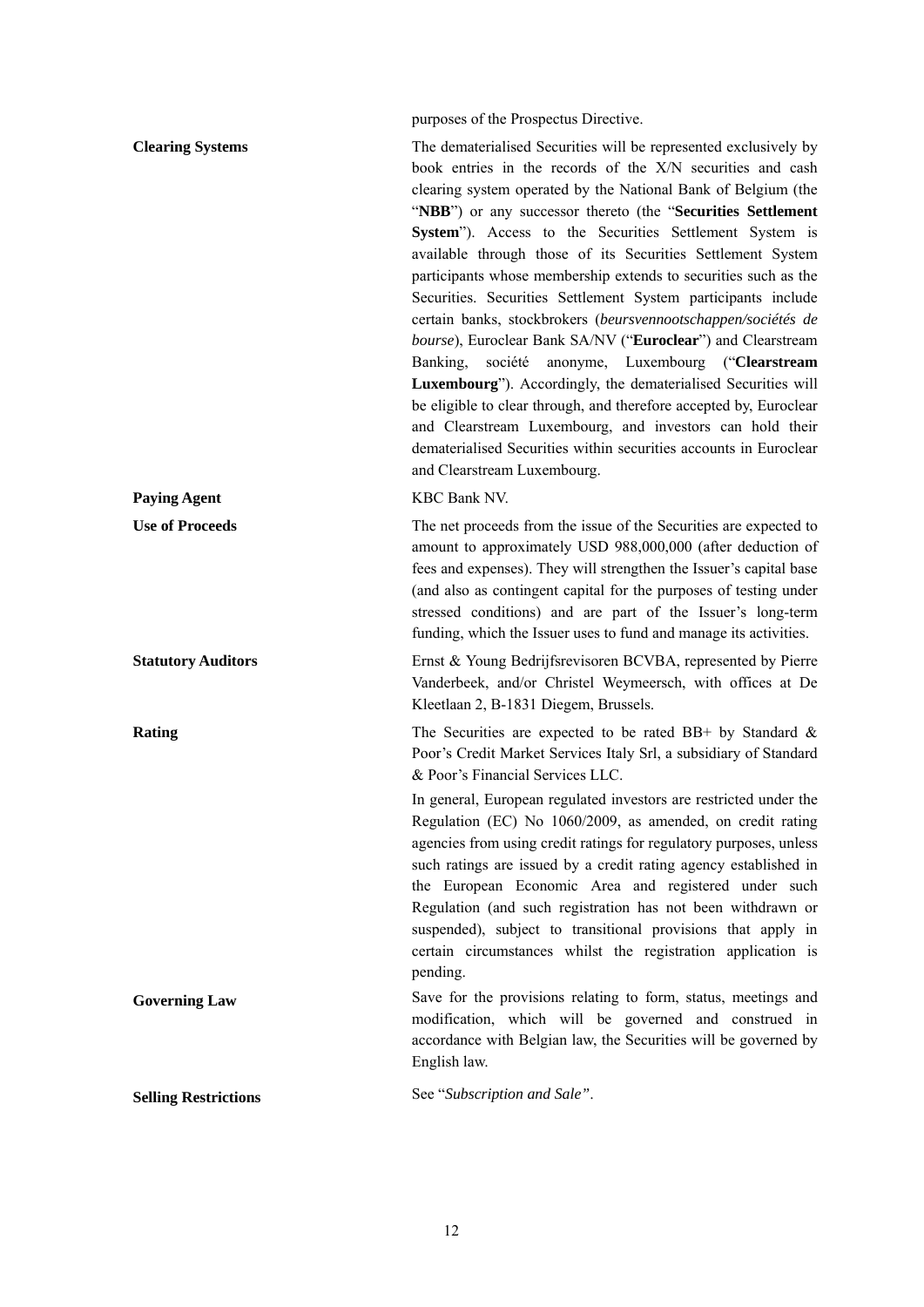#### **RISK FACTORS**

*The Issuer believes that the following factors may affect its ability to fulfil its obligations under the Securities. All of these factors are contingencies which may or may not occur and the Issuer is not in a position to express a view on the likelihood of any such contingency occurring.* 

In addition, factors which are material for the purpose of assessing the market risks associated with the *Securities are also described below.* 

*The Issuer believes that the factors described below represent the principal risks inherent in investing in the Securities, but the inability of the Issuer to pay interest, principal or other amounts on or in connection with the Securities may occur for other reasons which may not be considered significant risks by the Issuer based on the information currently available to it or which it may not currently be able to anticipate. The sequence in which the risk factors are listed is not an indication of their likelihood to occur or of the extent of their commercial consequences. Prospective investors should also read the detailed information set out elsewhere in this Prospectus (including any documents incorporated by reference herein) and reach their own views prior to making any investment decision and consult with their own professional advisors (if they consider it necessary).* 

*KBC Bank Group refers to KBC Bank NV and its subsidiaries from time to time.* 

*KBC Group refers to KBC Group NV and its subsidiaries from time to time (including KBC Bank NV and KBC Insurance NV).* 

*Capitalised terms used herein and not otherwise defined shall bear the meanings ascribed to them in "Terms and Conditions of the Securities" below.* 

#### **Risks related to the Securities**

#### **Risk related to the market risks associated with the Securities**

#### *The Securities may not be a suitable investment for all investors*

The Securities may not be a suitable investment for all investors. Each potential investor in the Securities must determine the suitability of that investment in light of its own circumstances. In particular, each potential investor should:

- (i) have sufficient knowledge and experience to make a meaningful evaluation of the Securities, the merits and risks of investing in the Securities and the information contained or incorporated by reference in this Prospectus;
- (ii) have access to, and knowledge of, appropriate analytical tools to evaluate, in the context of its particular financial situation, an investment in the Securities and the impact the Securities will have on its overall investment portfolio;
- (iii) have sufficient financial resources and liquidity to bear all of the risks of an investment in the Securities, including where the currency for principal and/or interest payments is different from the potential investor's currency;
- (iv) understand thoroughly the terms of the Securities and be familiar with the behaviour of any relevant indices and financial markets; and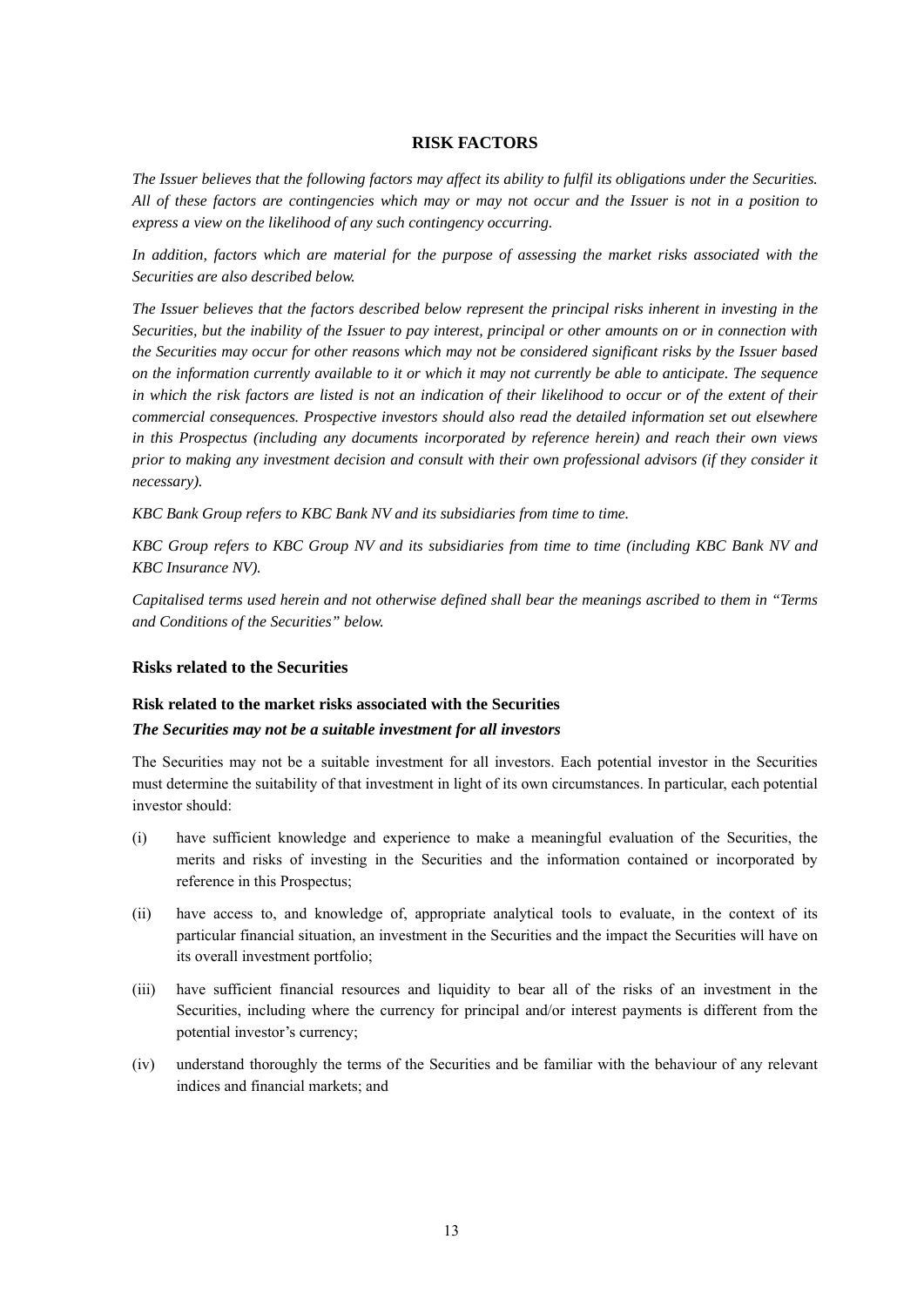(v) be able to evaluate (either alone or with the help of a financial adviser) possible scenarios for economic, interest rate and other factors that may affect its investment and its ability to bear the applicable risks.

## *The Securities may be subject to a Contingent Write-down and upon the occurrence of such an event investors will lose all of their investment*

Investors will lose the entire amount of their investment in the Securities on the occurrence of a Trigger Event, which will lead to a Contingent Write-down. Upon the occurrence of a Contingent Write-down, the full principal amount of the Securities will automatically be written down to zero and the Securities cancelled as a result of which holders will lose their entire investment in the Securities and have no further rights against the Issuer with respect to the repayment of the principal amount of the Securities or the payment of interest on the Securities for any period from (and including) the interest payment date falling immediately prior to the giving of the Trigger Event Write-down Notice.

Furthermore, upon the occurrence of a Contingent Write-down, (i) interest will cease to accrue and (ii) all claims to interest amounts or additional amounts that were not due and payable prior to the date on which the Trigger Event Write-down Notice is given shall become null and void. Consequently, holders of the Securities will not be entitled to receive any interest that has accrued on the Securities from (and including) the last interest payment date falling on or prior to the date on which the Trigger Event Write-down Notice is given.

Investors should note that any such Contingent Write-down will be irrevocable and the holders of the Securities will, upon the occurrence of a Trigger Event, not (i) receive any shares of the Issuer or be entitled to any other participation in the upside potential of any equity or debt securities issued by the Issuer or any other member of KBC Group, or (ii) be entitled to any subsequent write-up or any other compensation in the event of a potential recovery of the Issuer or KBC Group.

## *The circumstances surrounding or triggering a Contingent Write-down are unpredictable and may be caused by factors not fully within the Issuer's control*

The occurrence of a Trigger Event and, therefore, a Contingent Write-down, is inherently unpredictable and depends on a number of factors, any of which may be outside the control of the Issuer. The occurrence of a Trigger Event depends on the calculation of the CET1 Ratio and whether such ratio is below 7.00 per cent.

Fluctuations in the CET1 Ratio may be caused by changes in the amount of core tier 1 capital (on or following the CRD IV Adoption Date, common equity tier 1 capital) and/or risk weighted assets, as well as changes to definitions under the capital adequacy standards and guidelines of the Lead Regulator (see "*CRD IV will introduce a new calculation of CET1 Capital and Risk Weighted Assets; CRD IV remains in draft form and subject to final adoption by European legislators*"). The CET1 Ratio is determined by reference to the CET1 Capital and Risk Weighted Assets of KBC Group (including in respect of its insurance undertakings) and not just the core tier 1 capital and the risk weighted assets of the Issuer.

Accordingly a decrease in the CET1 Capital of KBC Group or an increase in risk weighted assets of KBC Group may be caused wholly or partially by the performance of other members of KBC Group which could cause a decline in the CET1 Ratio thus increasing the possibility of a Contingent Write-down.

Moreover, because the Lead Regulator may require the CET1 Ratio to be calculated as of any date, a Trigger Event could occur at any time.

Calculation of the CET1 Ratio could be affected by, amongst other things, the growth of KBC Group's business and its future earnings, expected dividend payments, the repayment of the core capital securities subscribed by the Flemish Regional Government, KBC Group's ability to reduce risk weighted assets in businesses that it may seek to exit and a reduction in capital due to losses in the banking or insurance business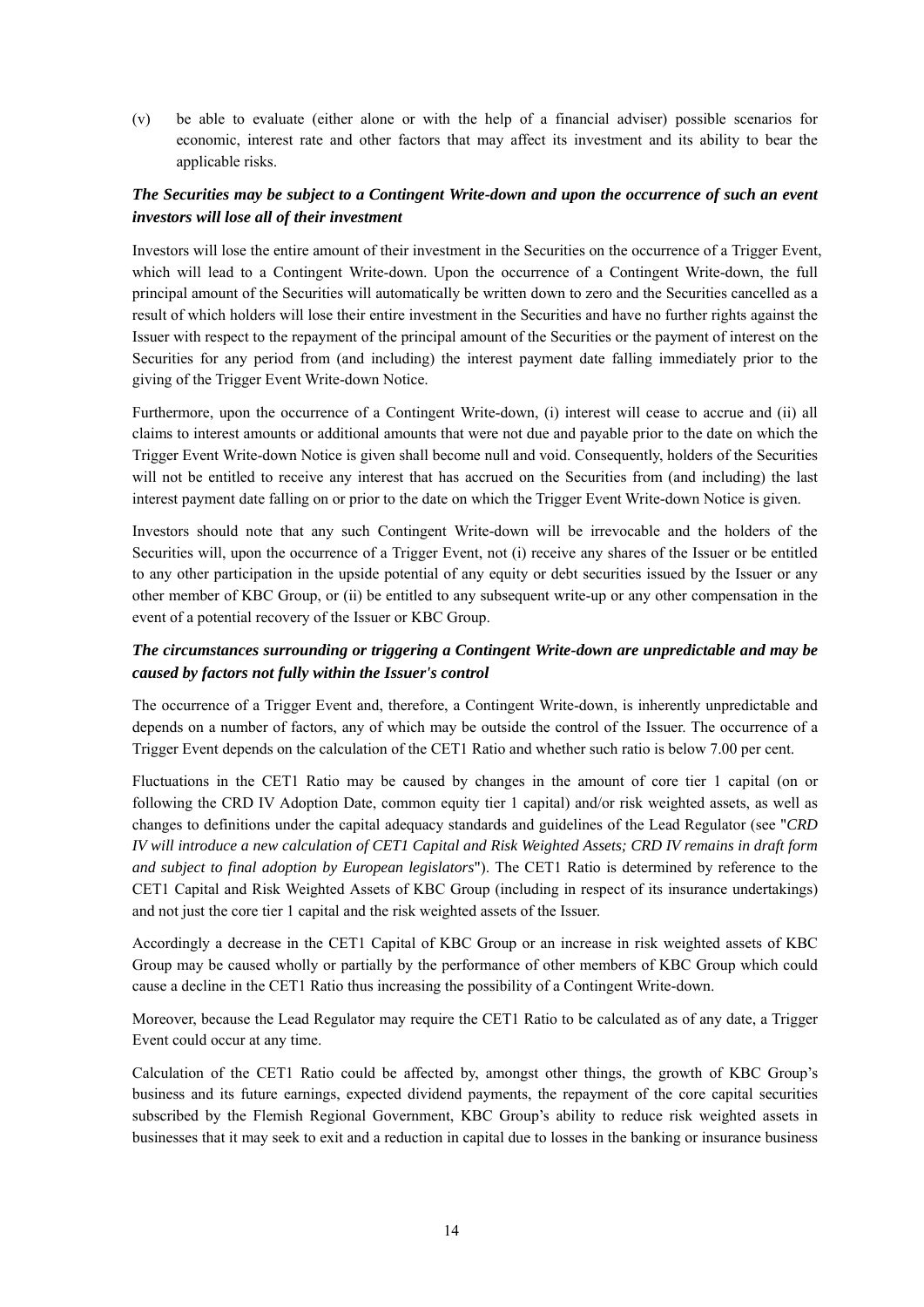of KBC Group. For a more elaborate discussion of the risks which could affect the CET1 Ratio, potential investors should also refer to the risk factors set out in the sections "*Risks related to the market in which KBC Bank Group operates*", "*Risks related to KBC Bank Group and its business*", "*Risks related to KBC Group's insurance business*" and "*Other risks related to KBC Group*". Calculation of the CET1 Ratio could also be affected by changes to the applicable regulatory regime (see "*CRD IV will introduce a new calculation of CET1 Capital and Risk Weighted Assets; CRD IV remains in draft form and subject to final adoption by European legislators").* 

Furthermore, the calculation may also be affected by changes in applicable accounting rules. Those accounting changes may have a material adverse impact on KBC Group's reported financial position. KBC Group maintains the ability to apply its accounting policies based on applicable rules and regulations, including the exercise of any discretion that may be permitted from time to time by such rules and regulations, notwithstanding any potential adverse impact this may have on the position of holders of the Securities.

The definitions used for determining the CET1 Ratio further provide that, if KBC Group NV ceases to be the parent of the Issuer, the CET1 Ratio will no longer be determined on the basis of the consolidated accounts of KBC Group NV. Instead, it will then be calculated on the basis of the consolidated accounts of KBC Bank NV.

Due to the uncertainty regarding whether a Trigger Event will occur, it will be difficult to predict when, if at all, a Contingent Write-down may occur. Accordingly, the market value of the Securities may not necessarily follow other types of subordinated securities. Any indication that the CET1 Ratio is moving towards the level which would cause the occurrence of a Trigger Event may have an adverse effect on the market price and liquidity of the Securities. Therefore, investors may not be able to sell their Securities easily or at prices that will provide them with a yield comparable to more conventional investments.

## *CRD IV will introduce a new calculation of CET1 Capital and Risk Weighted Assets; CRD IV remains in draft form and subject to final adoption by the European legislators*

On or following the CRD IV Adoption Date, KBC Group will be required to calculate its capital resources for regulatory purposes on the basis of "common equity tier 1 capital" instead of "core tier 1 capital". KBC Group will also be required to calculate its "risk weighted assets," which represent assets adjusted for their associated risks, on a different basis under CRD IV than it currently does. Each of these definitions will be calculated in accordance with the capital adequacy standards and guidelines of the Lead Regulator applicable to KBC Group on the relevant date.

Furthermore, the CET1 Ratio which will be used for purposes of determining the occurrence of a Trigger Event will take into account KBC Group's insurance business through the computation of the risk weighted assets (but not by applying any deduction in respect thereto). On or following the CRD IV Adoption Date, the risk weighted assets in respect of the insurance business will be calculated by using both the so-called building block method (i.e. the current method) and the alternative approach (as set out in the CRD IV compromise text proposed in May 2012 during the Danish EU Council Presidency). The higher of the two risk weighted assets calculations will be retained for purposes of computing the CET1 Ratio. KBC Group's insurance business may be subject to changing regulations, which may have an impact for the purposes of computing the CET1 Ratio. See further "*The EU Commission is currently in the process of introducing a new regime governing solvency margins and provisions in relation to insurance undertakings, the effect of which is uncertain*".

Current draft CRD IV legislation sets out a minimum pace of introduction of (amongst other things) the new rules on the deductions required in the calculation of CET1 Capital (the "**Transitional Provisions**"). The Transitional Provisions will implement certain CRD IV requirements in stages over a prescribed period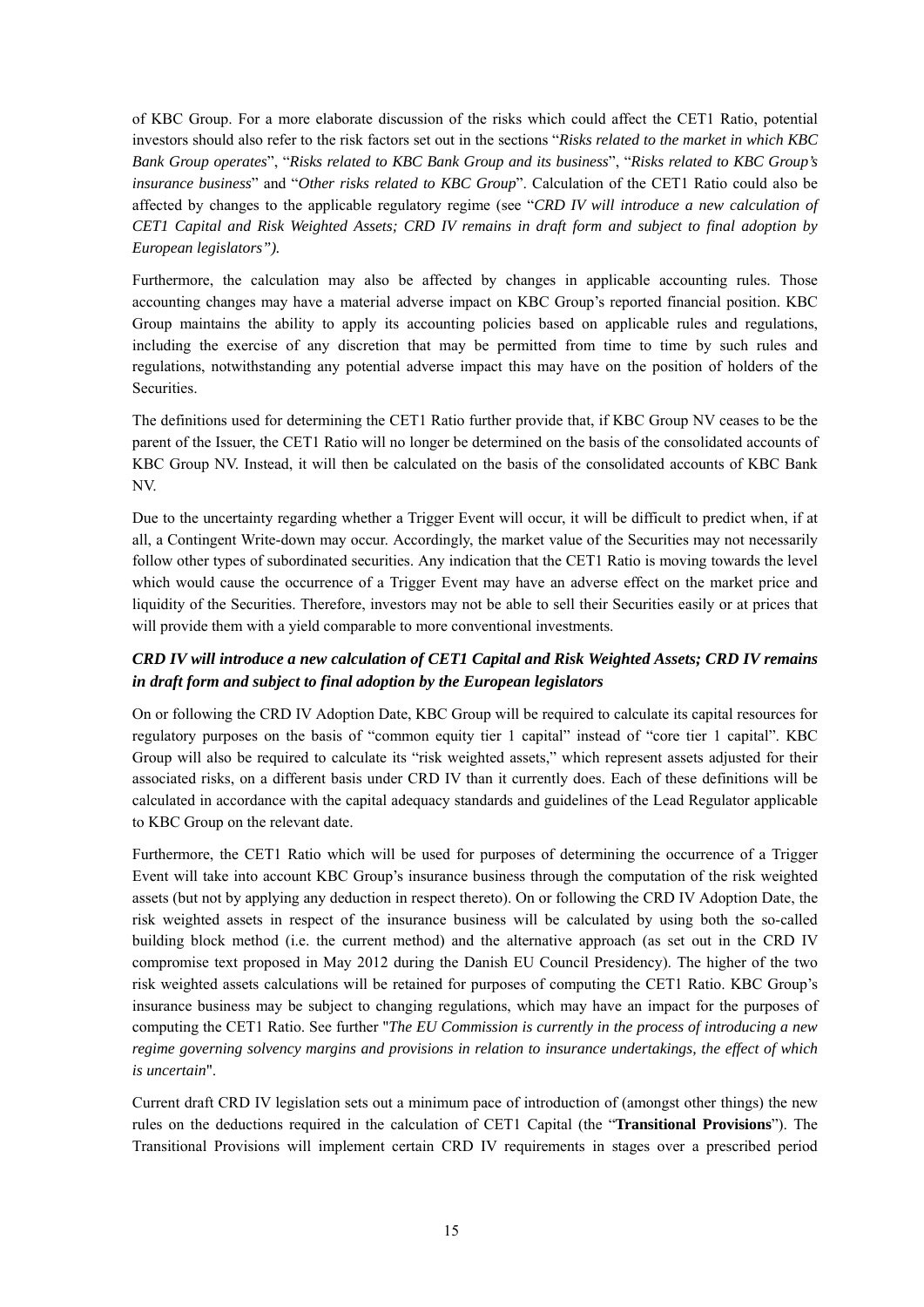(currently expected to be five years from the CRD IV Adoption Date), subject to the discretion of European Union Member States to accelerate the minimum pace of transition (the "**Transitional Period**"). Following the Transitional Period, the full set of CRD IV rules, without any transitional relief, would apply to KBC Group.

The Issuer's and KBC Group's risk weighted assets are expected to increase under CRD IV. The main impacts on risk weighted assets expected under CRD IV based on KBC Group's current portfolio of businesses include (1) increased risk weighted assets associated with potential mark-to-market losses on expected counterparty risks (such losses being known as "**credit value adjustments**" or "**CVA**") to over-the-counter derivatives and (2) increased risk weighted assets associated with certain assets and exposures, including deferred tax assets, each of which would (absent other balance sheet movements) have the effect of lowering the CET1 Ratio.

As of the date of this Prospectus, the CRD IV rules, including with respect to the calculation of common equity tier 1 capital and risk weighted assets, have not been finalised and remain subject to change by European legislators. Changes that may occur in the finalisation of the CRD IV rules and their adoption in Belgium and other variables (including without limitation those specified above) may individually and/or in the aggregate negatively affect the Issuer's and KBC Group's CET1 Ratio and thus increase the risk of a Trigger Event, which will lead to a Contingent Write-down of the Securities, as a result of which holders will lose their entire investment in the Securities and have no further rights against the Issuer with respect to the repayment of the principal amount of the Securities or the payment of interest on the Securities for any period from (and including) the interest payment date falling immediately prior to the giving of the Trigger Event Write-down Notice.

### *Basel III Reforms - Loss absorbency at the point of non-viability*

Notwithstanding the provisions of the Securities concerning Contingent Write-down (see "*The Securities may be subject to a Contingent Write-down and upon the occurrence of such an event investors will lose all of their investment*") the Basel III reforms provide that instruments, such as the Securities, which do not contain any contractual terms complying with the requirements of the Basel III reforms providing for their writing off or conversion into ordinary shares upon the occurrence of a Non-Viability Event (as defined below), will, subject to implementation of the Basel III reforms and to applicable transitional provisions, cease to be eligible to count in full as Tier 2 Capital from 1 January 2013 unless, among other things, the jurisdiction of the relevant bank has in place laws that (i) require such instruments to be written down upon the occurrence of a Non-Viability Event, or (ii) otherwise require such instruments fully to absorb losses before tax payers are exposed to loss. See further "*Minimum regulatory capital and liquidity requirements*".

It is possible that any powers which result from any future change in law to give effect to the Basel III reforms could be used in such a way as to result in the Securities absorbing losses in the manner described in (i) or (ii) above. Accordingly, the operation of any such future legislation may have an adverse effect on the position of holders of the Securities. See also the risk factors entitled "*Statutory loss absorption*", "*Bank recovery and resolution regimes and intervention measures available to regulators*" and "*Change of law*".

For these purposes, "**Non-Viability Event**" means the earlier of (a) a decision that a write-off, without which the relevant bank would become non-viable, is necessary; and (b) the decision to make a public sector injection of capital, without which the relevant bank would become non-viable, in each case as determined by the Lead Regulator. This definition is for illustrative purposes only and may not necessarily reflect the meaning ascribed to the term "Non-Viability Event" (or any term equivalent thereto) pursuant to any law or regulation implementing the Basel III reforms.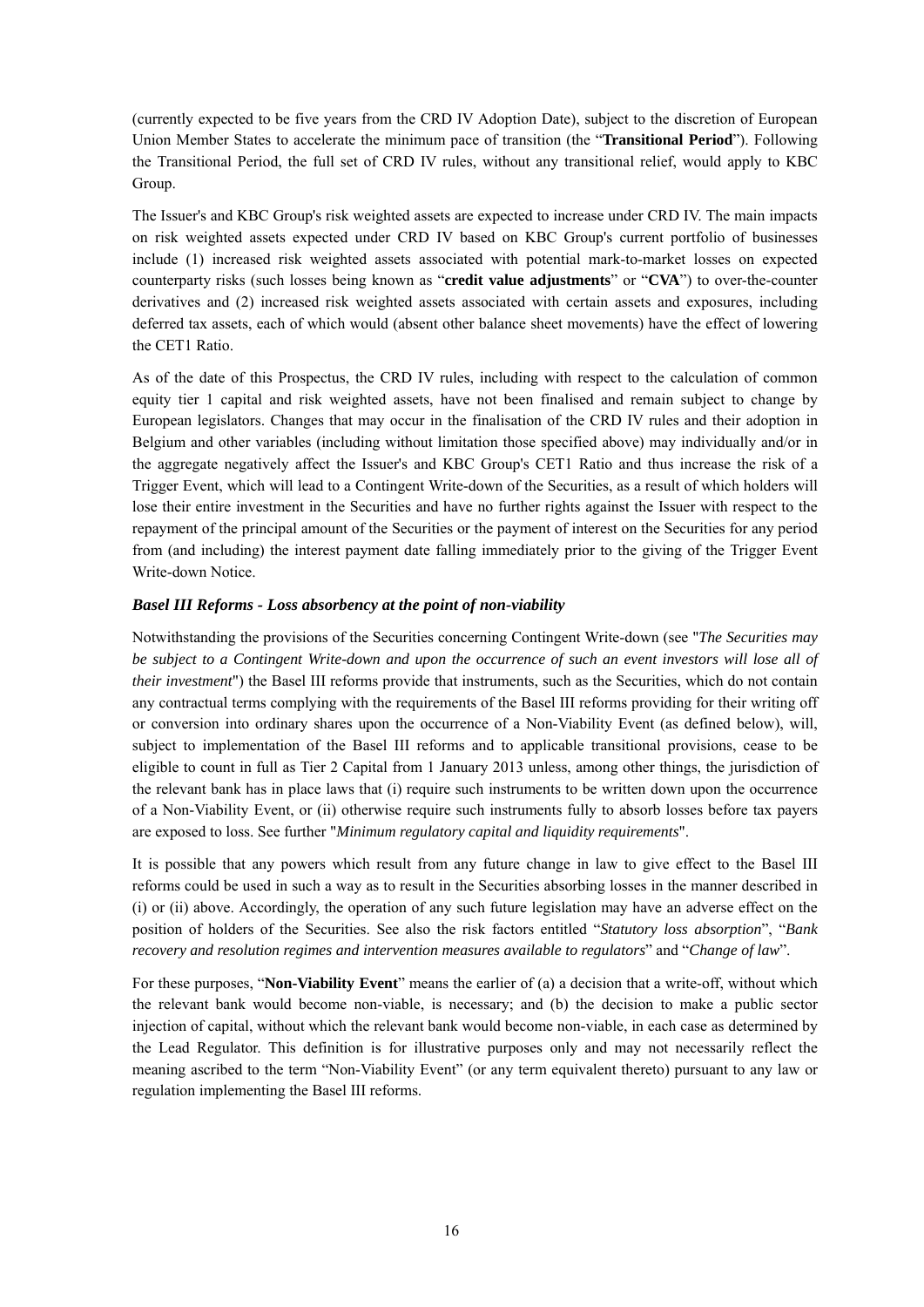#### *Statutory loss absorption*

The European Commission has proposed a new directive, known as the "Crisis Management Directive", providing for the establishment of a comprehensive framework for the recovery and resolution of credit institutions and investment firms. This proposed directive includes proposals to give regulators resolution powers, *inter alia*, to write down the debt of a failing bank (and/or to convert such debt into capital) to strengthen its financial position and allow it to continue as a going concern, subject to appropriate restructuring measures being taken. It is currently unclear whether measures ultimately adopted in this area will apply to any debt currently in issue, or whether grandfathering rules will apply.

It is possible that pursuant to the Crisis Management Directive or other resolution or recovery rules which may in the future be applicable to the Issuer (including CRD IV), new powers may be given to the Lead Regulator which could be used in such a way as to result in the Securities absorbing losses ("**Statutory Loss Absorption**").

Pursuant to the exercise of any Statutory Loss Absorption measures, the Securities could become subject to a determination by the Lead Regulator or the Issuer (following instructions from the Lead Regulator) that all or part of the principal amount of the Securities, including accrued but unpaid interest in respect thereof, must be written off or converted into common equity tier 1 capital or otherwise be applied to absorb losses. Such determination would not constitute an event of default and holders of the Securities will have no further claims in respect of any amount so written off or otherwise as a result of such Statutory Loss Absorption. Any determination that all or part of the principal amount of the Securities will be subject to Statutory Loss Absorption may be inherently unpredictable and may depend on a number of factors which may be outside the Issuer's control. Accordingly, trading behaviour in respect of Securities which are subject to Statutory Loss Absorption is not necessarily expected to follow trading behaviour associated with other types of securities. Any indication that the Securities will become subject to Statutory Loss Absorption could have an adverse effect on the market price of the Securities. Potential investors should consider the risk that a holder may lose all of its investment in such Securities, including the principal amount plus any accrued but unpaid interest, if such Statutory Loss Absorption measures were to be taken. As used in this risk factor, "Crisis Management Directive" means any relevant laws and regulations applicable to the Issuer at the relevant time pursuant to, or which implement, or are enacted within the context of, a directive and/or regulation of the European Parliament and of the Council establishing a framework for the recovery and resolution of credit institutions and investment firms, the first draft of which was published on 6 June 2012. Potential investors should also refer to the risk factors entitled "*Basel III reforms – Loss absorbency at the point of non-viability*", "*Bank recovery and resolution regimes and intervention measures available to regulators*" and "*Change of law*".

#### *Bank recovery and resolution regimes and intervention measures available to regulators*

The National Bank of Belgium can take a number of measures in respect of any credit institution if deficiencies in the bank's operations are not remedied. Such measures include the appointment of a special commissioner whose consent is required for all or some of the decisions taken by all the institution's corporate bodies; the imposition of additional requirements in terms of solvency, liquidity, risk concentration and the imposition of other limitations; requesting limitations on variable remuneration; the complete or partial suspension or prohibition of the institution's activities; the requirement to transfer all or part of the institution's participations in other companies; replacing the institution's directors or managers; and revocation of the institution's licence.

In addition, the National Bank of Belgium has the power to identify certain financial institutions as systemically important financial institutions ("**SIFI**"). The Belgian SIFI list includes the Issuer. Each SIFI must provide the National Bank of Belgium with a draft of any strategic decision they plan to take. The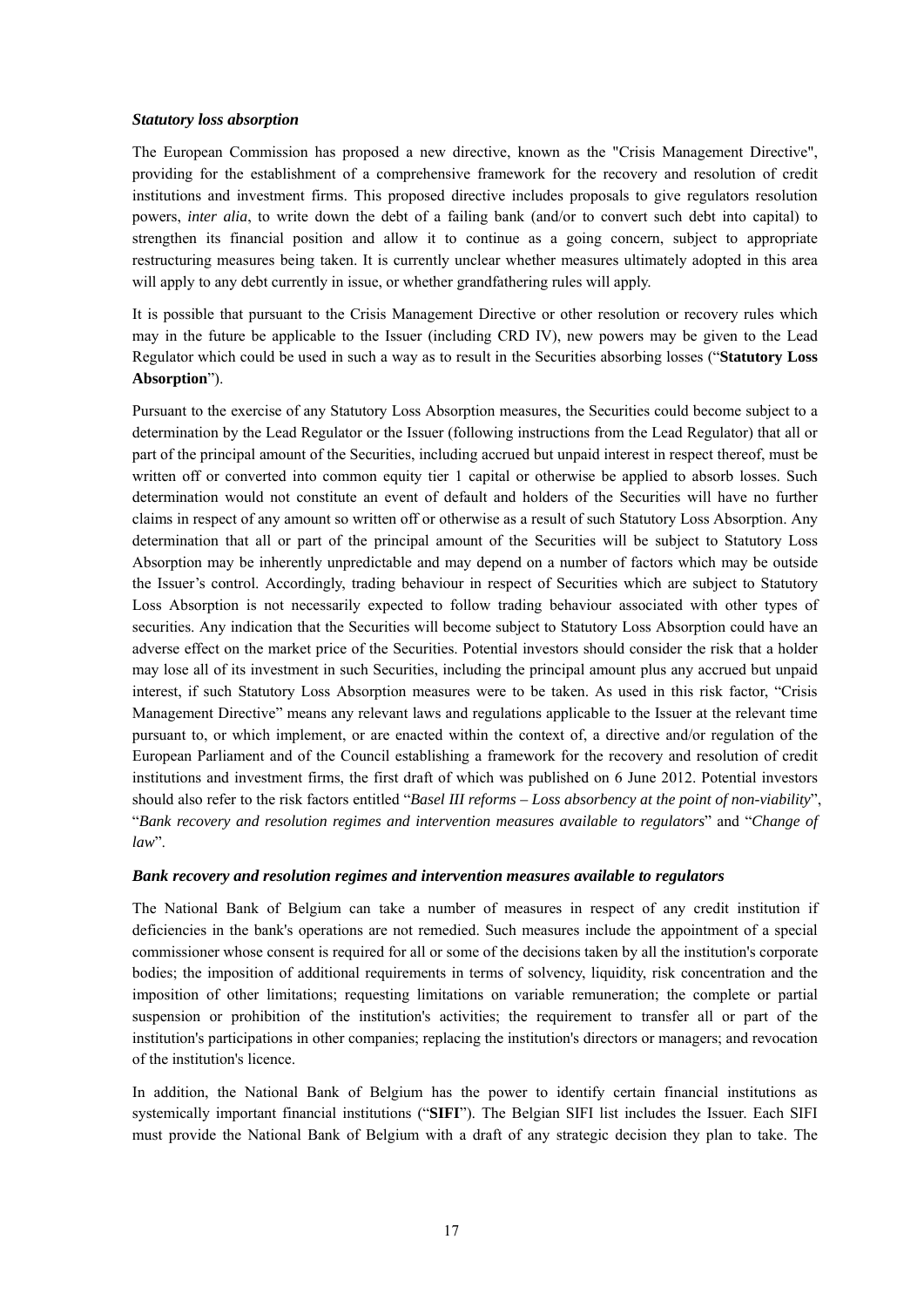National Bank of Belgium has a period of 2 months after receipt of a complete file regarding a strategic decision to object to the strategic decision, if it is of the opinion that (a) the decision is contrary to a healthy and prudent management of the SIFI, or (b) the decision would seriously threaten the stability of the financial system. The National Bank of Belgium can also use all its administrative powers granted to it pursuant to the relevant supervisory laws to take further action.

For these purposes, strategic decisions include decisions having significance relating to each investment, disinvestment, participation or strategic cooperation agreement of the SIFI, including decisions regarding the acquisition of another institution, the establishment of another institution, the incorporation of a joint venture, the establishment in another country, the conclusion of cooperation agreement, the contribution of or the acquisition of a branch of activities, a merger or a demerger.

The government commented on SIFIs as follows: "*The assessment of strategic decisions will be in general very complex. Such assessment will not be limited to the merits of the planned decisions, but must also take into account a number of other parameters, including relevant external elements, and as the case may be, the activities and the assessments made by the European Systemic Risk Board. Therefore the National Bank of Belgium will need to have the benefit of a very large discretionary power in this area*".

In addition, the National Bank of Belgium can impose specific measures on a SIFI, including specific additional requirements regarding solvency, liquidity, risk concentration and risk positions, when the National Bank of Belgium is of the opinion that (a) the SIFI has an unsuitable risk profile or (b) the policy of the financial institution can have a negative impact on the stability of the financial system.

Furthermore, emergency measures may be imposed in respect of a credit institution, insurance company or clearing and settlement institution, if a situation is such that it threatens the stability of the Belgian or international financial system. In respect of a credit institution, the factors to be taken into account in this respect are the amount of deposits held by the institution, its importance on the credit market or its role in the financial system and in respect of an insurance company, the amount of its obligations or its role in the financial system.

Emergency measures can include the forcible transfer (in any form) of the assets, the liabilities, or one or more branches of activities of the institution and more in general; all or part of the assets of the institution. This forcible transfer can be a transfer to the Belgian state, as well as a transfer to a Belgian or foreign person. Such forcible transfer will be imposed by the government (via a royal decree), by way of a decision adopted in the council of Ministers, at its own initiative or at the request of the National Bank of Belgium. The royal decree imposing the forcible transfer must provide the compensation payable to the holders of the assets (or shares).

These provisions should provide the legal framework for the creation of the so-called good banks and bad banks, as well as bridge banks. Since a forcible transfer can relate to all or part of the assets and liabilities of the credit institutions, "cherry picking" would be possible.

The emergency measures referred to above can also include a forcible transfer of the shares issued by a credit institution. The French language version of Article 57bis of the law of 22 march 1993 on the statute and supervision of credit institutions (*wet op het statuut van en het toezicht op de kredietinstellingen/loi relative au statut et au contrôle des établissements de crédit*) also refers to "securities" issued by the credit institution (and could thus also refer to debt securities instead of equity securities), while the Dutch language version of the text refers to "shares" only. This creates an uncertainty about the legal provision, but a forcible transfer could also relate to a part of the liabilities of the credit institution.

Notwithstanding any contractual provisions to the contrary, the emergency measures will not result in amendments to the provisions of any securities or contracts entered into by the relevant credit institution, nor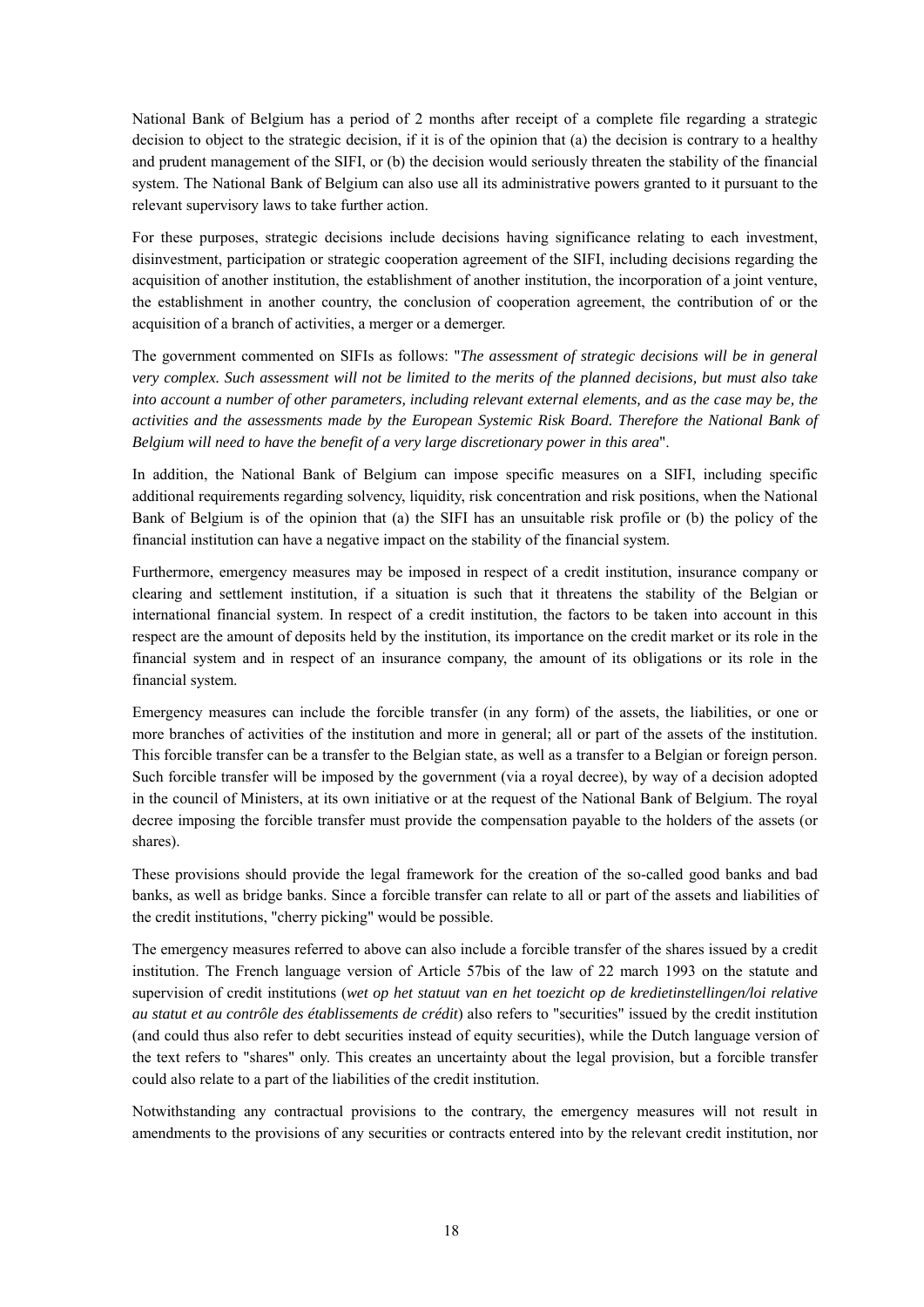will these measures result in a termination of these securities contracts or the right of an investor or counterparty to terminate these contracts.

Subject to certain exceptions, as soon as any of these proposed proceedings have been initiated by the National Bank of Belgium or the Minister of Finance, the relevant counterparties of such credit institution would not be entitled to invoke events of default or set off their claims against the credit institution.

Use by the National Bank of Belgium of any of the powers of intervention it has under current law could have an adverse effect on the interests of the holders of the Securities.

The draft Crisis Management Directive includes similar and even more wide ranging provisions from those currently existing under Belgian law. It is possible that under national legislation, or the Crisis Management Directive or any other future similar proposals, any new resolution powers given to the National Bank of Belgium or another Lead Regulator could be used in such a way as to result in the debt instruments of the Issuer, such as the Securities, absorbing losses or otherwise affecting the rights of holders of the Securities in the course of any resolution of the Issuer. It is at this stage uncertain whether the Crisis Management Directive will be adopted and if so, when and in what form. However if it were to be adopted in its current form, the Crisis Management Directive could negatively affect the position of holders of the Securities and any credit rating assigned to the Securities, in particular if and when any of the above proceedings would be commenced against the Issuer, since the application of any such legislation may affect the rights and effective remedies of the holders of the Securities as well as the market value of the Securities. In addition, potential investors should refer to the risk factors entitled "*Basel III reforms – Loss absorbency at the point of nonviability*", "*Statutory loss absorption*" and "*Change of law*".

#### *Change of law*

The conditions of the Securities are based on English law other than Conditions 1, 2 and 11 which are governed by Belgian law, in each case in effect as at the date of issue. No assurance can be given as to the impact of any possible judicial decision or change to Belgian, European or any other applicable laws, regulations or administrative practices after the date of this Prospectus. Such changes in law may include, but are not limited to, the introduction of a variety of statutory resolution and loss-absorption tools which may affect the rights of holders of securities issued by the Issuer, including the Securities. Such tools may include the ability to write off sums otherwise payable on such securities at a time when the Issuer is no longer considered viable by its regulator or upon the occurrence of another trigger (see the risk factors entitled "*Basel III reforms — Loss absorbency at the point of non-viability*", "*Statutory loss absorption*" and "*Bank recovery and resolution regimes and intervention measures available to regulators*" above for further details).

#### *The Securities are unsecured and subordinated obligations with limited enforcement rights*

The Securities are direct, unconditional, unsecured and subordinated obligations of the Issuer and shall, in the event of dissolution, liquidation or winding-up of the Issuer, be subordinated in right of payment to the claims of depositors and other unsubordinated creditors of the Issuer. Therefore, if the Issuer were to be wound up, liquidated or dissolved, the liquidator would first apply assets of the Issuer to satisfy all rights and claims of holders of depositors and senior claims. If the Issuer does not have sufficient assets to settle claims of holders of such claims in full, the claims of the holders of the Securities will not be met and, as a result, the holders will lose the entire amount of their investment in the Securities. The Securities will share equally in payment with other *pari passu* claims if the Issuer does not have sufficient funds to make full payments on all of them, as applicable. In such a situation, holders could lose all or part of their investment. See further "*There is no restriction on the amount or type of further securities or indebtedness that the Issuer may issue, incur or guarantee*".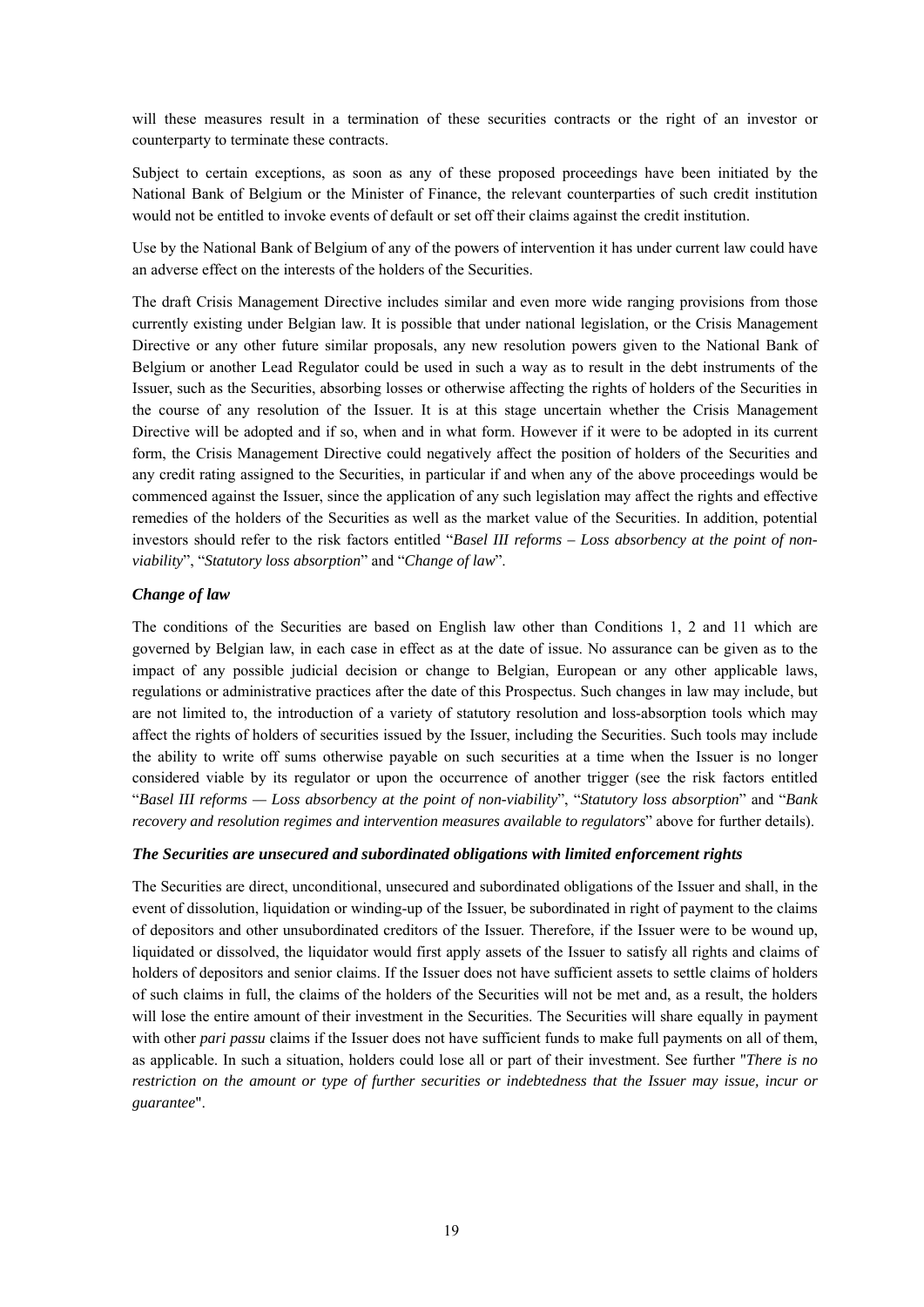In common with other subordinated securities of the Issuer and other financial institutions, the Securities have very limited rights of enforcement. Holders will have no right to accelerate repayment of principal other than on failure to pay an amount when due.

In addition, holders should be aware that, upon the occurrence of a Contingent Write-down, the Securities will be automatically written-down to zero and cancelled for no consideration, and, as a result, the holders will lose the entire amount of their investment in the Securities irrespective of whether the Issuer has sufficient assets available to settle the claims of the holders of the Securities or other securities subordinated to the same or greater extent as the Securities, in bankruptcy proceedings or otherwise. A Contingent Write-down will not give rise to any event of default or right of acceleration of payment of principal on the Securities.

No existing security of the Issuer has the Contingent Write-down feature. As a result, even if other Securities that rank *pari passu* with or junior to the Securities are paid in full, following a Contingent Write-down, the holders will lose the principal amount of the Securities and receive only the interest that was due and payable prior to the date on which the Trigger Event Write-down Notice is given and will have no rights to the repayment of the principal amount of the Securities or the payment of interest on the Securities for any period from (and including) the interest payment date falling immediately prior to the date on which the Trigger Event Write-down Notice is given.

### *Risk of early redemption*

The Securities may be redeemed prior to 25 January 2023 at the Issuer's option, subject to certain conditions. This is on a one off basis on the Reset Date and at other times in certain circumstances such as an adverse change in tax law or a disqualification of the Securities as tier 2 capital. Accordingly the Issuer may choose to redeem the Securities at times when its cost of alternative borrowing is lower than the interest rate on the Securities.

In such circumstances an investor may not be able to reinvest the redemption proceeds in a comparable security at an effective interest rate as high as that of the Securities. Potential investors should consider whether and how to reinvest the proceeds of such redemption in light of other investments available at that time. There can be no assurance that holders will be able to reinvest the redemption proceeds at a rate that will provide the same rate of return as their investment in the Securities.

In addition, the optional redemption feature of the Securities is likely to limit their market value. During any period when the Issuer has the right to elect to redeem the Securities, the market value of the Securities generally will not rise substantially above the price at which they can be redeemed. There is no requirement to redeem the Securities or any other capital instruments of KBC Group on a *pro rata* basis upon the occurrence of any event giving the Issuer the right to redeem the Securities prior to maturity. Also, upon the occurrence of any event giving the Issuer the right to redeem the Securities prior to maturity, the Issuer may, instead of redeeming the Securities, choose to redeem any other outstanding capital instruments if the terms of the relevant capital instruments so provide, leaving the holders of the Securities subject to the risk of a Contingent Write-down while other capital instruments are redeemed at par or other advantageous prices.

Any redemption of the Securities on the Reset Date or following an adverse change of tax law will be subject to consent of the Lead Regulator which may require the Issuer (i) to issue at least equivalent capital in the same amount, or (ii) have capital in an amount that is materially above the minimum capital requirements. Any such requirement may result in the Issuer not being able to redeem the Securities even when it would appear likely to do so, which would leave the holders of the Securities at risk of a Contingent Write-down notwithstanding the occurrence of an event that would otherwise give rise to redemption at par.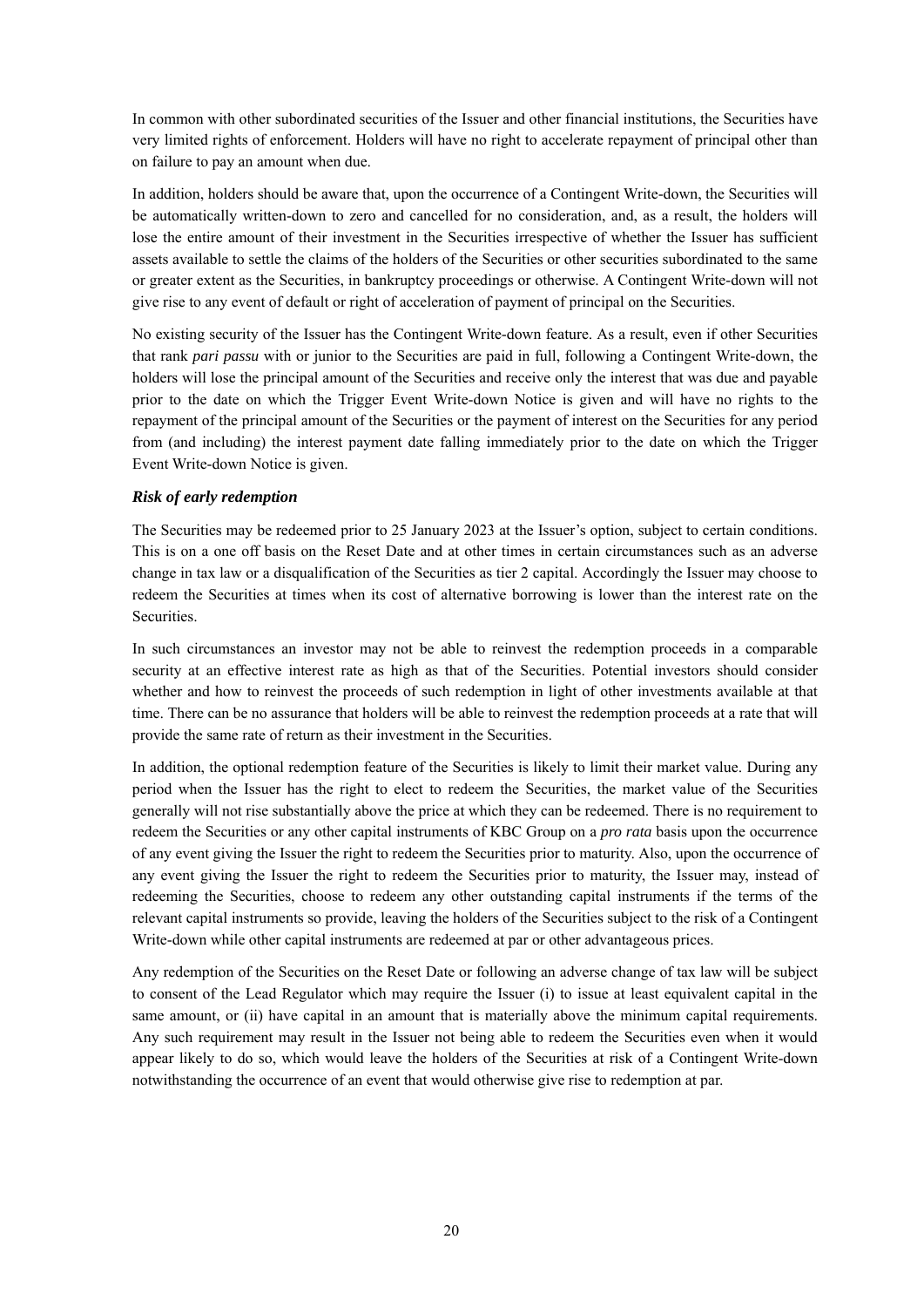## *The Securities are not covered by any government compensation or insurance scheme and do not have the benefit of any government guarantee.*

An investment in the Securities will not be covered by any compensation or insurance scheme of any government agency of Belgium or any other jurisdiction, and the Securities do not have the benefit of any government guarantee. The Securities are the Issuer's obligation only and holders must solely look to the Issuer for the performance of the Issuer's obligations under the Securities. In the event of the Issuer's insolvency, a holder may lose all or some of its investment in the Securities.

## *In certain instances the holders may be bound by certain amendments to the Securities to which they did not consent.*

The Securities are subject to certain statutory provisions of Belgian law allowing for the calling of meetings of holders to consider matters affecting their interests. See Condition 11. These provisions permit defined majorities to bind all holders, including holders who did not attend and vote at the relevant meeting and holders who voted in a manner contrary to the majority. Further, the Issuer may without the consent or approval of the holders make such amendments to the Conditions or the Agency Agreement which are of a formal, minor or technical nature or made to correct a manifest error or comply with mandatory provisions of law or such amendments to the Agency Agreement which are not prejudicial to the interests of the holders (except those changes in respect of which an increased quorum is required).

#### *Credit ratings may not reflect all risks*

It is expected that the Securities will be rated BB+ by Standard & Poor's Credit Market Services Italy Srl, a subsidiary of Standard & Poor's Financial Services LLC subject to confirmation at or after closing. A security rating is not a recommendation to buy, sell or hold securities and may be subject to suspension, reduction or withdrawal at any time by the assigning rating agency without notice. Similar ratings on different types of securities do not necessarily mean the same thing. The rating does not address the likelihood that the interest or principal on the Securities will be paid on any particular date. The ratings do not address the marketability of the Securities or any market price. Any change in the credit ratings of the Securities or the Issuer could adversely affect the price that a subsequent purchaser will be willing to pay for the Securities. The significance of any rating should be evaluated independently of any other rating. The ratings may not reflect the potential impact of all risks related to structure, market, additional factors discussed above, and other factors that may affect the value of the Securities. Investors should not rely solely on the rating of the Securities and should make an independent decision, based on their own analysis and experience, whether to invest in the Securities. In the event that a rating initially assigned to the Securities is subsequently lowered for any reason, no person or entity is obliged to provide any additional support or credit enhancement with respect to the Securities, and the market value of the Securities is likely to be adversely affected. See "*Further ratings may be assigned to the Securities*".

In general, European regulated investors are restricted under the Regulation (EC) No 1060/2009, as amended, on credit rating agencies from using credit ratings for regulatory purposes, unless such ratings are issued by a credit rating agency established in the European Economic Area and registered under such Regulation (and such registration has not been withdrawn or suspended), subject to transitional provisions that apply in certain circumstances whilst the registration application is pending.

#### *Further ratings may be assigned to the Securities*

It is expected that the Securities will be rated BB+ by Standard & Poor's Credit Market Services Italy Srl, a subsidiary of Standard & Poor's Financial Services LLC subject to confirmation at or after closing. The Securities may or may not be rated by any other rating agencies. There can be no assurance that a rating will be assigned to the Securities by any other rating agencies (including Fitch Ratings Ltd and/or Moody's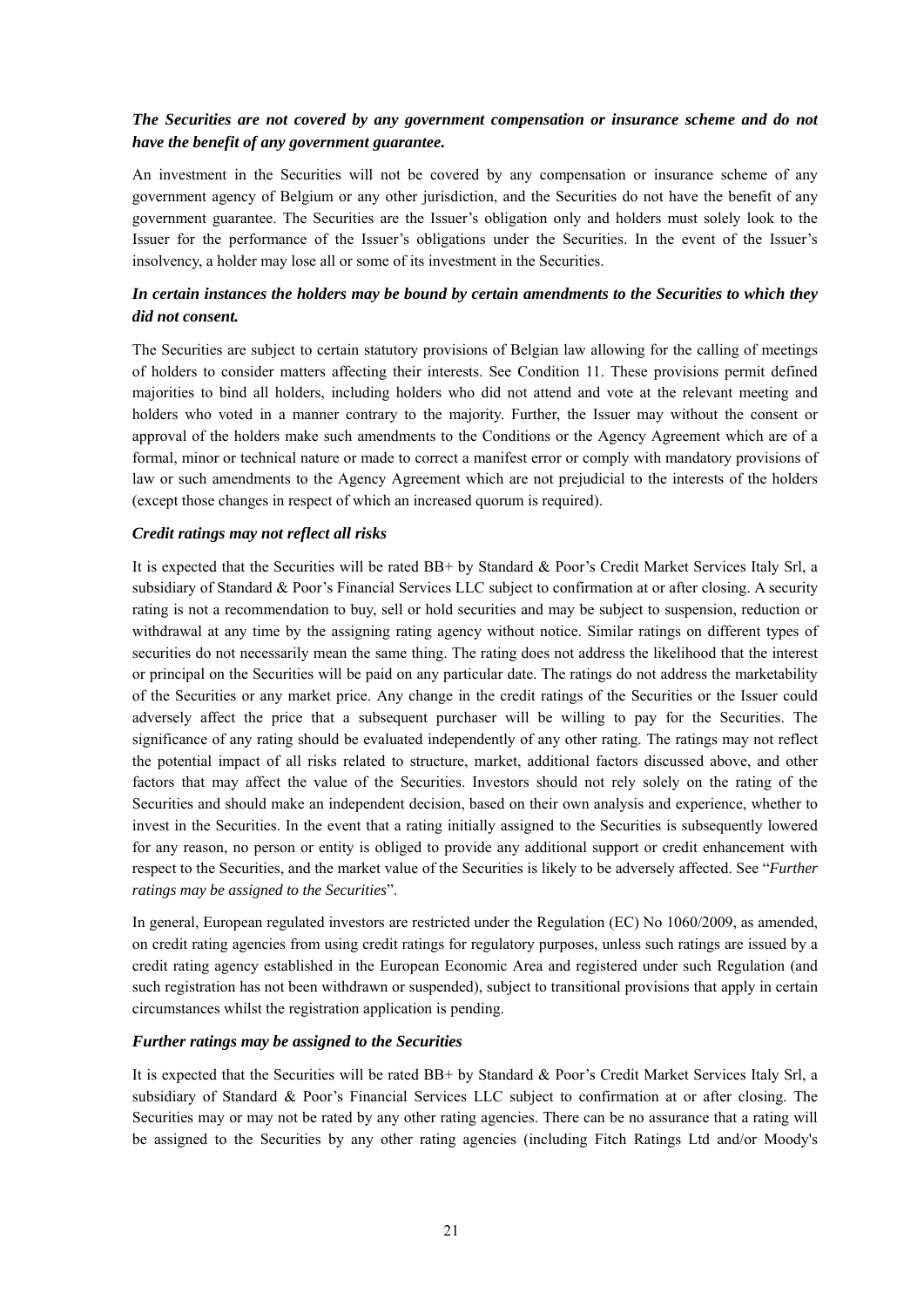Investors Service Ltd), and, if assigned, what that rating would be. Also, such a rating, if assigned, could be higher or lower than the ratings expected to be assigned to the Securities by Standard & Poor's Credit Market Services Italy Srl, a subsidiary of Standard & Poor's Financial Services LLC. Investors should not rely solely on the rating of the Securities and should make an independent decision, based on their own analysis and experience, whether to invest in the Securities. In the event that a rating initially assigned to the Securities is subsequently lowered for any reason, no person or entity is obliged to provide any additional support or credit enhancement with respect to the Securities, and the market value of the Securities is likely to be adversely affected. See "*Credit ratings may not reflect all risks*".

## *Reliance on the procedures of the Securities Settlement System, Euroclear and Clearstream Luxembourg for transfer, payment and communication with the Issuer*

The Securities will be issued in dematerialised form under the Belgian Companies Code and cannot be physically delivered. The Securities will be represented exclusively by book entries in the records of the Securities Settlement System. Access to the Securities Settlement System is available through its Securities Settlement System participants whose membership extends to securities such as the Securities. Securities Settlement System participants include certain banks, stockbrokers (*beursvennootschappen/sociétés de bourse*), and Euroclear and Clearstream Luxembourg.

Transfers of interests in the Securities will be effected between the Securities Settlement System participants in accordance with the rules and operating procedures of the Securities Settlement System. Transfers between investors will be effected in accordance with the respective rules and operating procedures of the Securities Settlement System participants through which they hold their Securities.

Neither the Issuer nor the Agent will have any responsibility for the proper performance by the Securities Settlement System or the Securities Settlement System participants of their obligations under their respective rules and operating procedures.

A holder must rely on the procedures of the Securities Settlement System, Euroclear and Clearstream Luxembourg to receive payments under the Securities. The Issuer will have no responsibility or liability for the records relating to the Securities within the Securities Settlement System.

## *The Agent is not required to segregate amounts received by it in respect of Securities cleared through the X/N Securities Settlement System*

The Conditions of the Securities and the Agency Agreement provide that the Agent will debit the relevant account of the Issuer and use such funds to make payment to the holders. The Agency Agreement provides that the Agent will, simultaneously with the receipt by it of the relevant amounts, pay to the holders directly any amounts due in respect of the relevant Securities. However, the Agent is not required to segregate any such amounts received by it in respect of the Securities, and in the event that the Agent were subject to insolvency proceedings at any time when it held any such amounts, holders would not have any further claim against the Issuer in respect of such amounts, and would be required to claim such amounts from the Agent in accordance with applicable Belgian insolvency laws.

## *There is no restriction on the amount or type of further securities or indebtedness that the Issuer may issue, incur or guarantee.*

There is no restriction on the amount or type of further securities or indebtedness that the Issuer may issue, incur or guarantee, as the case may be, that rank senior to, or *pari passu* with, the Securities. The issue or guaranteeing of any such further securities or indebtedness may reduce the amount recoverable by holders of the Securities on a liquidation or winding-up of the Issuer and may limit its ability to meet its obligations under the Securities. In addition, the Securities do not contain any restriction on the Issuer issuing securities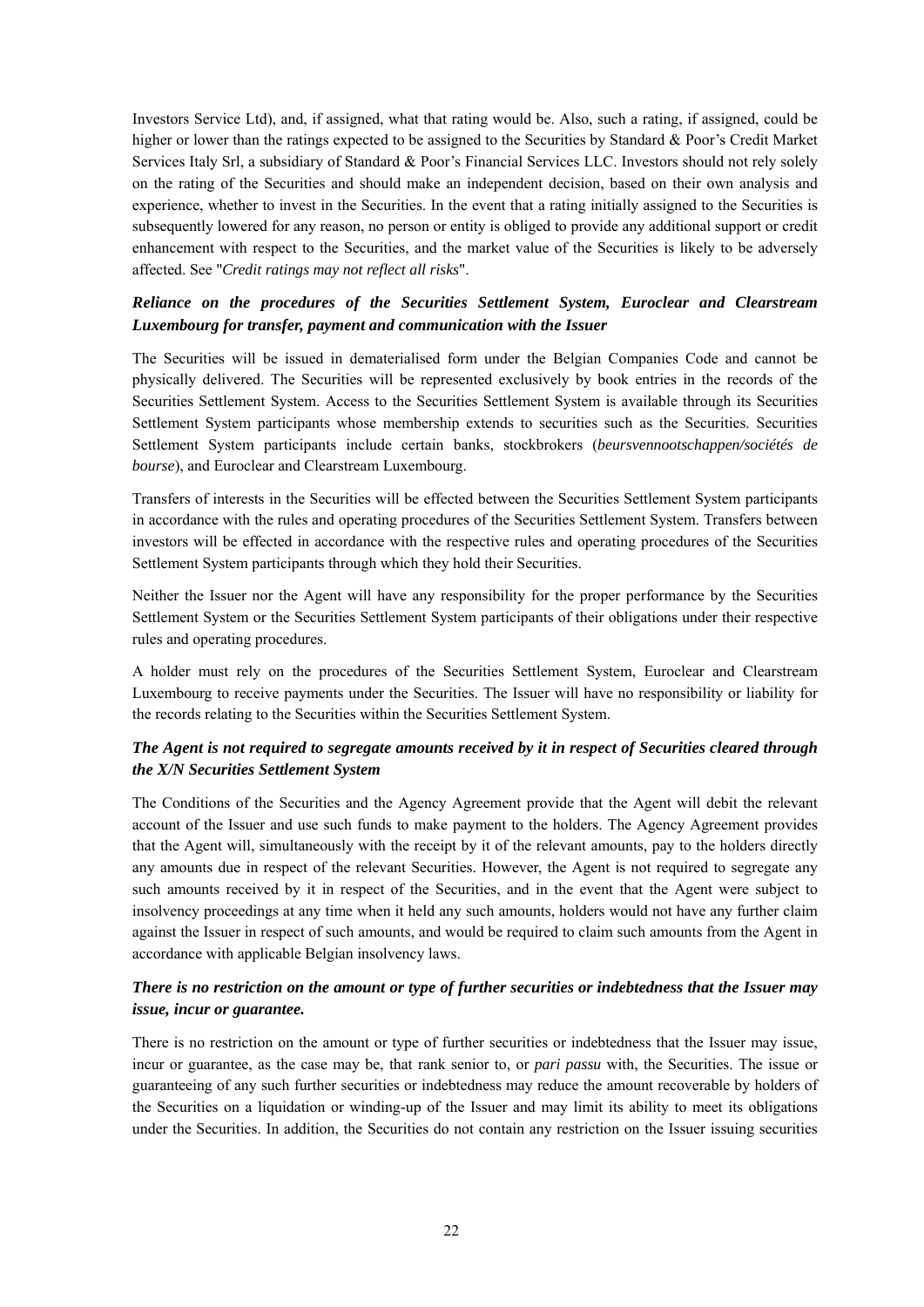that may have preferential rights to the Securities or securities with similar, different or no Trigger Event provisions.

Furthermore, on 21 November 2012, the Issuer established a covered bonds programme enabling it to issue covered bonds (*Belgische pandbrieven/lettres de gages belges*) up to a maximum aggregate amount of EUR 10,000,000,000.

The holders of covered bonds will have an exclusive right of recourse against any asset (mainly mortgage loans) which are registered with the special estate (*bijzonder vermogen/patrimoine spéciale*) relating to the covered bonds programme. While such assets will remain on the balance sheet of the Issuer, holders of the Securities will no longer have any recourse against such assets.

### *U.S. Foreign Account Tax Compliance Withholding*

The Issuer and other non-U.S. financial institutions through which payments on the Securities are made may be required to withhold U.S. tax at a rate of 30 per cent. on all, or a portion of, payments made after 31 December 2016 pursuant to the foreign account provisions ("**FATCA**") of the Hiring Incentives to Restore Employment Act of 2010. This withholding tax may be triggered if (i) the Issuer is a "foreign financial institution" ("**FFI**") (as defined in FATCA) which enters into and complies with an agreement with the U.S. Internal Revenue Service ("**IRS**") to provide certain information on its account holders (making the Issuer a "Participating FFI"), (ii) the Issuer has a positive "passthru percentage", and (iii) (a) an investor does not provide information sufficient for the relevant Participating FFI to determine whether the investor is subject to withholding under FATCA, or (b) any FFI to or through which payment on the Securities is made is not a Participating FFI or otherwise exempt from FATCA withholding.

As at the date of this Prospectus, the regulations implementing FATCA have not yet been finalised. As a result, the application of FATCA to interest, principal or any other amounts paid with respect to the Securities is not clear. In particular, Belgium may enter into an intergovernmental agreement with the United States to help implement FATCA for certain Belgian entities. The impact of such an agreement on the Issuer and the Issuer's reporting and withholding responsibilities under FATCA is unclear. If an amount in respect of U.S. withholding tax were to be deducted or withheld from interest, principal or any other payments on the Securities as a result of FATCA, none of the Issuer, the Agent or any other person would, pursuant to the Conditions of the Securities, be required to pay additional amounts as a result of the deduction or withholding. As a result, investors may, if FATCA is implemented as currently proposed by the IRS, receive less interest or principal than expected. Holders should consult their own tax advisers on how these rules may apply to payments they receive under the Securities.

#### **Risks related to the market generally**

Set out below is a brief description of the principal liquidity risks, market risks, such as exchange rate risk and interest rate risk, and credit risks:

#### *The secondary market generally*

The Securities have no established trading market when issued, and one may never develop. If a market does develop, it may not be liquid and an investor may not be able to find a timely and/or suitable counterpart. Therefore, investors may not be able to sell their Securities easily or at prices that will provide them with a yield comparable to similar investments that have a developed secondary market or at prices higher than the relevant investor's initial investment. Investors seeking to liquidate/sell positions in the Securities prior to the stated maturity date may receive substantially less than their original purchase price. Illiquidity may have a severely adverse effect on the market value of the Securities.

The Issuer or any of its affiliates may, but is not obliged to, at any time purchase Securities at any price in the open market or by tender or private agreement. Any Securities so purchased may be held or resold or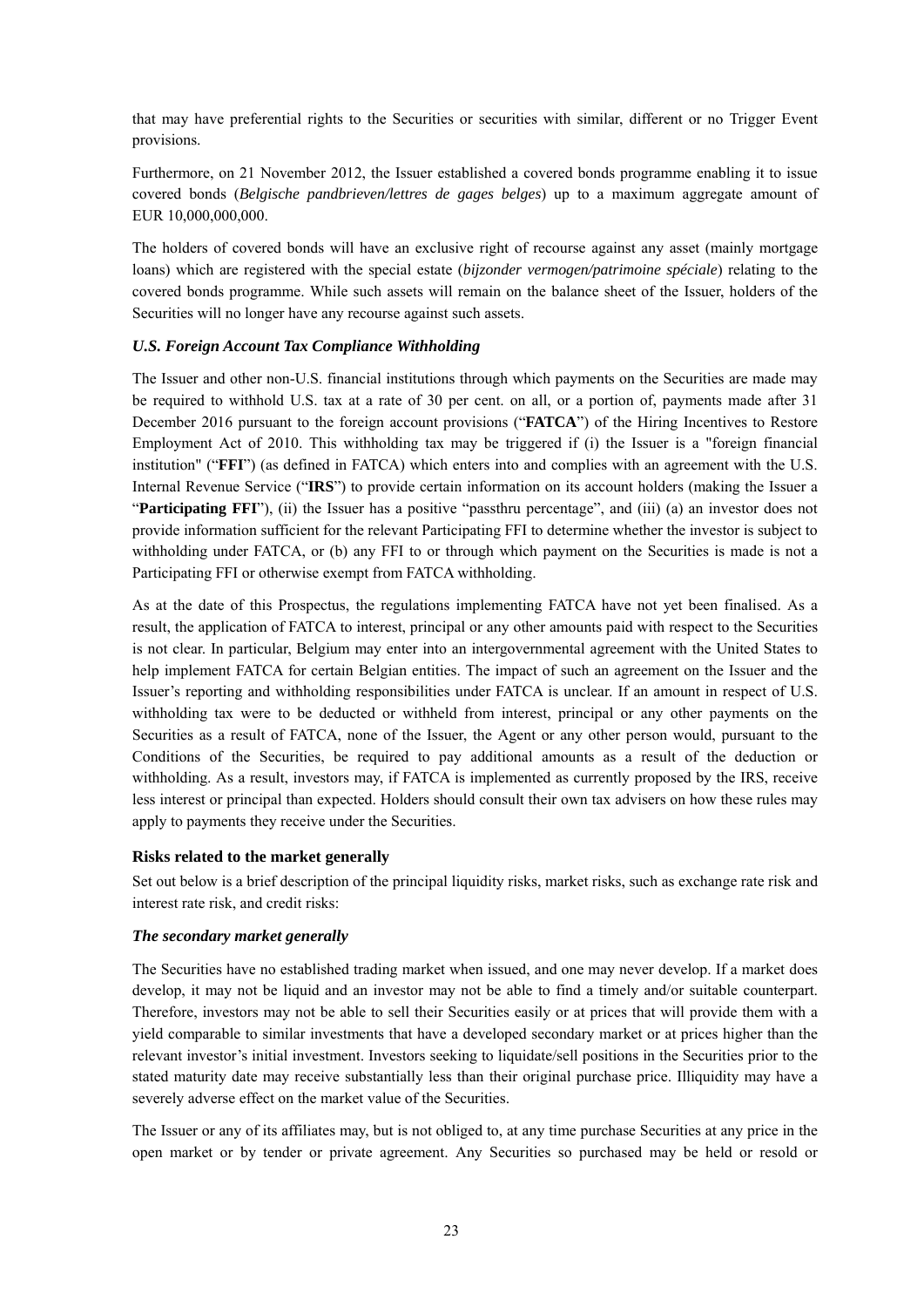surrendered for cancellation. If any Securities are redeemed in part, then the number of Securities outstanding will decrease, which will reduce liquidity for the outstanding Securities. Any such activities may have an adverse effect on the price of the Securities in the secondary market and/or the existence of a secondary market.

#### *Exchange rate risks and exchange controls*

The Issuer will, in the circumstances provided herein, pay principal and interest on the Securities in U.S. Dollars. This presents certain risks relating to currency conversions if an investor's financial activities are denominated principally in a currency or currency unit (the "**Investor's Currency**") other than U.S. Dollars. These include the risk that exchange rates may significantly change (including changes due to devaluation of the U.S. Dollar or revaluation of the Investor's Currency) and the risk that authorities with jurisdiction over the Investor's Currency may impose or modify exchange controls. An appreciation in the value of the Investor's Currency relative to U.S. Dollars would decrease (i) the Investor's Currency-equivalent yield on the Securities, (ii) the Investor's Currency-equivalent value of the principal payable on the Securities and (iii) the Investor's Currency-equivalent market value of the Securities. If the Securities are denominated in a currency other than the currency of the country in which the holder is resident, the holder is exposed to the risk of fluctuations in the exchange rate between the two aforementioned currencies. The holder may also be exposed to a foreign exchange risk if the reference obligation is denominated, or based on prices in a currency other than the currency in which the relevant Security is denominated. Government and monetary authorities may impose (as some have done in the past) exchange controls that could adversely affect an applicable exchange rate. As a result, investors may receive less interest or principal than expected, or no interest or principal.

#### *Legal investment considerations may restrict certain investments*

The investment activities of certain investors are subject to legal investment laws and regulations, or review or regulation by certain authorities. Each potential investor should consult its legal advisers to determine whether and to what extent (i) Securities are legal investments for it, (ii) Securities can be used as collateral for various types of borrowing and (iii) other restrictions apply to its purchase or pledge of any Securities. Financial institutions should consult their legal advisers or the appropriate regulators to determine the appropriate treatment of Securities under any applicable risk-based capital or similar rules.

### *EU Savings Directive*

Under EC Council Directive 2003/48/EC on the taxation of savings income (the "**Savings Directive**"), Member States are required to provide to the tax authorities of another Member State details of payments of interest (or similar income) paid by a person within its jurisdiction to (or for the benefit of) an individual resident in that other Member State or to (or for the benefit of) certain limited types of entities established in that other Member State. However, for a transitional period, Luxembourg and Austria are instead required (unless during that period they elect otherwise) to operate a withholding system in relation to such payments (the ending of such transitional period being dependent upon the conclusion of certain other agreements relating to information exchange with certain other countries). A number of non-EU countries and territories including Switzerland have adopted similar measures (a withholding system in the case of Switzerland).

The European Commission has proposed certain amendments to the Savings Directive which may, if implemented amend or broaden the scope of the requirements described above.

If a payment to an individual were to be made or collected through a Member State which has opted for a withholding system and an amount of, or in respect of, tax were to be withheld from that payment pursuant to the Savings Directive or any other Directive implementing the conclusions of the ECOFIN Council meeting of 26-27 November 2000 on the taxation of savings income or any law implementing or complying with, or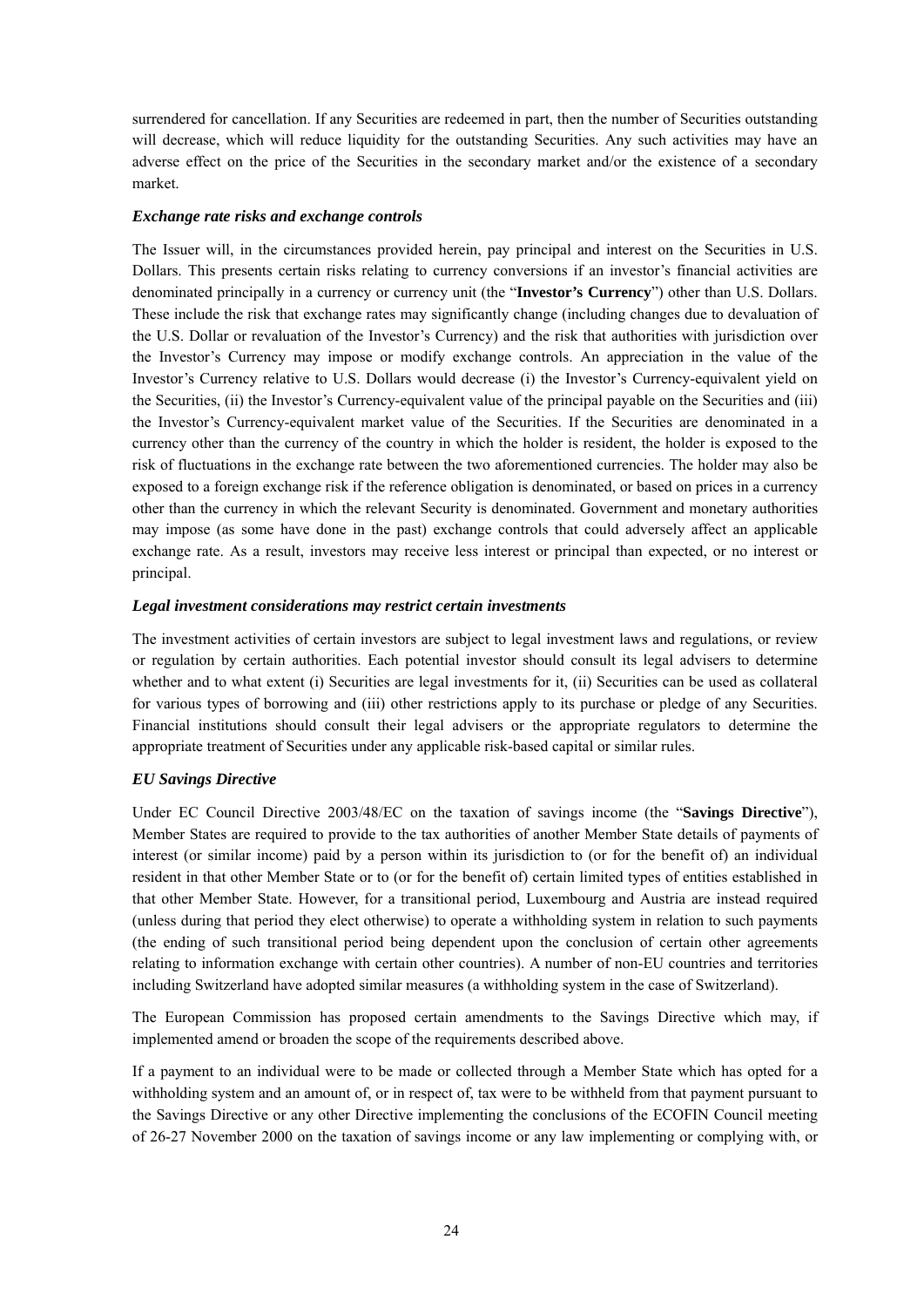introduced in order to conform to such Directive, neither the Issuer nor any Agent nor any other person would be obliged to pay additional amounts with respect to any Securities as a result of the imposition of such withholding tax. Investors who are in any doubt as to their position should consult their own professional advisers.

#### **Risks related to the market in which KBC Bank Group operates**

## *Current economic and market conditions pose significant challenges for KBC Bank Group and may adversely affect the results*

The global economy, the condition of the financial markets and adverse macro-economic developments can all significantly influence KBC Bank Group's performance. In recent years, the financial markets have experienced unprecedented levels of market volatility. The financial turbulence since 2008 and its after-effects on the wider economy have led to more difficult earnings conditions for the financial sector. During this period, numerous governments and central banks were forced into the role of lender of last resort as funding available to financial institutions from lenders and institutional investors was scarce and threatened the continued stability of the global financial system. The tightening of credit, increased market volatility and widespread reduction of business activity generally has adversely affected KBC Bank Group's financial condition, results of operations, liquidity and access to capital and credit. Since early 2009, substantial market uncertainty and significant constraints on the credit system remain.

Furthermore, certain countries in Europe have relatively large sovereign debts or fiscal deficits, or both, which has led to tensions in the EU bond markets, the interbank lending market and to credit spread volatility during recent months. The peripheral crisis of 2010 has affected countries, such as Ireland, in which KBC Bank Group operates. There continue to be constraints on the availability of wholesale debt funding at reasonable cost, especially in Europe, as a result of the peripheral crisis, the broader political and economic environment and other factors.

Since KBC Bank Group currently conducts the majority of its business in Belgium, Ireland and Central and Eastern Europe, its performance is influenced by the level and cyclical nature of business activity in these countries which is in turn affected by both domestic and international economic and political events. A weakening in these economies may in particular have a negative effect on KBC Bank Group's financial condition and results of operations. Moreover, any deterioration in current financial and credit market conditions could further adversely affect KBC Bank Group's business and, if they were to persist or worsen, could adversely affect the results of operations and financial condition of KBC Bank Group.

The losses and asset impairments resulting from the current economic situation forced many banks, including KBC Bank Group, to raise additional capital in order to maintain appropriate capital adequacy and solvency ratios. Nonetheless, KBC Bank and/or certain of its regulated subsidiaries may need to raise additional capital, either as a result of further asset impairments or other factors. Further infusions of additional equity capital, if necessary, may be difficult to achieve. Any failure by KBC Bank Group to maintain its minimum regulatory capital ratios could result in administrative actions or sanctions, which in turn may have a material adverse effect on operating results, financial condition and prospects.

General business and economic conditions that could affect KBC Bank Group include the level and volatility of short-term and long-term interest rates, inflation, employment levels, bankruptcies, household income, consumer spending, fluctuations in both debt and equity capital markets, liquidity of the global financial markets, fluctuations in foreign exchange, the availability and cost of funding, investor confidence, credit spreads (e.g., corporate, sovereign), and the strength of the economies in which KBC Bank Group operates.

In addition, KBC Bank Group's business activities are dependent on the level of banking, finance and financial services required by its customers. In particular, levels of borrowing are heavily dependent on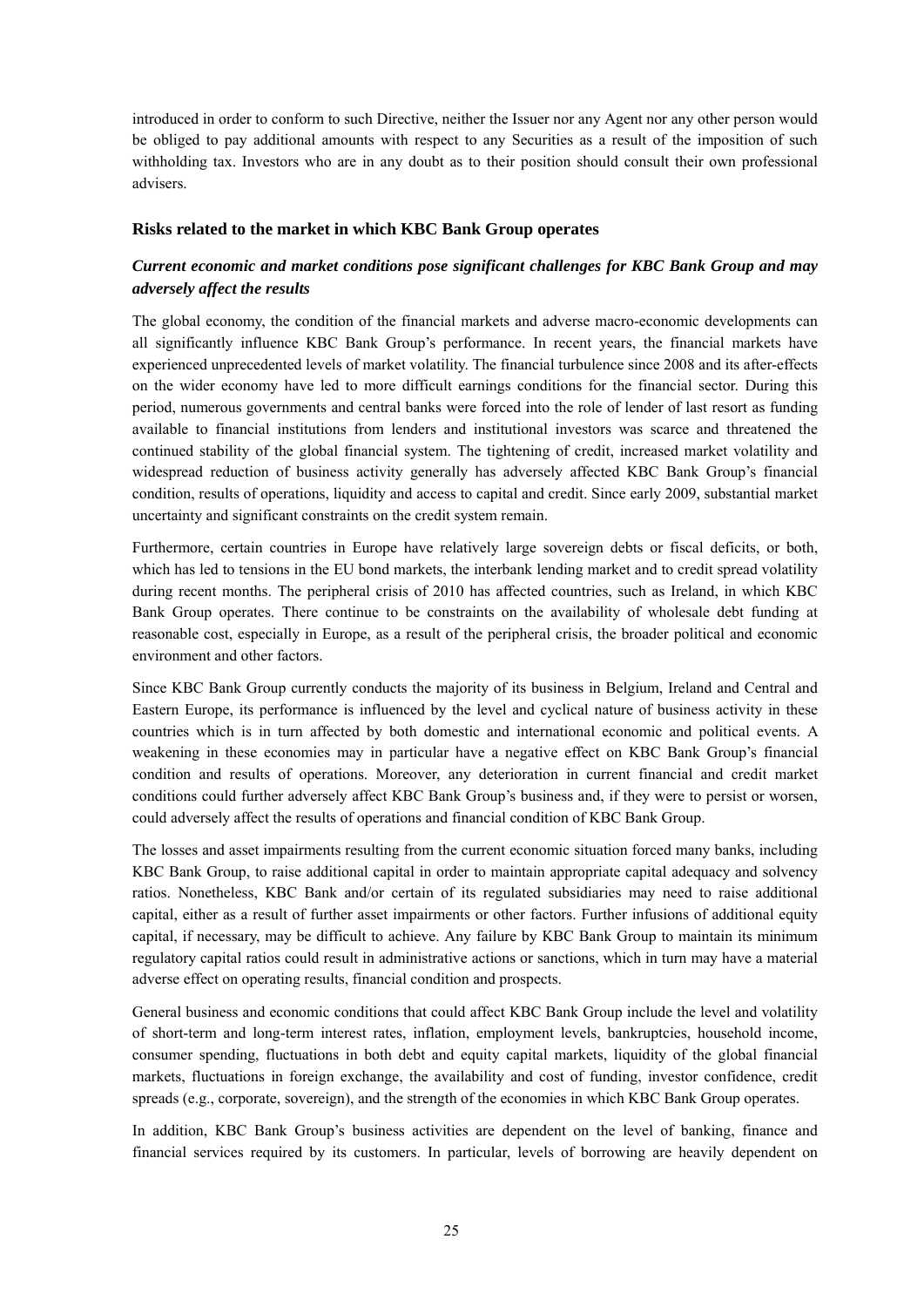customer confidence, employment trends, the state of the economies in which KBC Bank Group does business and market interest rates at the time.

Market volatility can negatively affect KBC Bank Group's banking and asset management activities through a reduction in demand for products and services, a reduction in the value of assets held by KBC, a decline in the profitability of certain assets and a loss of liquidity in certain asset classes.

## *Increased regulation of the financial services industry or changes thereto could have an adverse effect on KBC Bank Group's operations*

The recent global economic downturn has resulted in calls for significant changes to regulatory regimes in the U.S., the European Union, Belgium and other countries. There have been significant regulatory developments in response to the global crisis, including various initiatives and measures taken at the level of the European Union or national governments, the stress test exercise coordinated by the European Banking Authority in cooperation with the European Central Bank, liquidity risk assessments on European and national levels and the adoption of new regulatory capital requirements under Basel III and the Capital Adequacy Directive and Regulation, CRD IV. In addition, changes are also being made to the International Financial Accounting Standards ("**IFRS**"). Although KBC Bank Group works closely with its regulators and continually monitors regulatory developments, there can be no assurance that additional regulatory or capital requirements will not have an adverse impact on KBC Bank Group, its business, financial condition or results of operations.

There can be no assurance that implementation of these new standards, or any other new regulation, will not require KBC Bank Group to issue securities that qualify as regulatory capital or to liquidate assets or curtail business, all of which may have adverse effects on its business, financial condition and results of operations.

KBC Bank Group conducts its businesses subject to on-going regulation and associated regulatory risks, including the effects of changes in the laws, regulations, policies and interpretations in Belgium and the other regions in which KBC Bank Group does business. Changes in supervision and regulation, in particular in Belgium and Central & Eastern Europe (e.g. Hungary), could materially affect KBC Bank Group's business, the products and services offered by it or the value of its assets. In addition to the above, since the start of the global economic downturn, there seems to be an increase in the level of scrutiny applied by governments and regulators to enforce applicable regulations and calls to impose further charges on the financial services industry. There can be no assurance that such increased scrutiny or charges, will not require KBC Bank Group to take additional measures which, in turn, may have adverse effects on its business, financial condition and results of operations.

## *Risk associated with the highly competitive environment in which KBC Bank Group operates and which could intensify further as a result of the global market conditions*

As part of the financial services industry, KBC Bank Group faces substantial competitive pressures that could adversely affect the results of its operations in banking, asset management and other products and services.

In its Belgian home market, KBC Bank faces substantial competition, mainly from BNP Paribas Fortis, ING Group and Belfius Bank. In addition, KBC Bank faces increased competition in the Belgian savings market from smaller-scale banking competitors (and internet bank competitors) seeking to enlarge their respective market shares by offering higher interest rates. In Central & Eastern Europe, KBC Bank Group faces competition from the regional banks in each of the jurisdictions in which it operates and from international competitors such as UniCredit, Erste Bank and Raiffeisen International. Competition is also affected by consumer demand, technological changes, regulatory actions and/or limitations and other factors. These competitive pressures could result in increased pricing pressures on a number of KBC Bank Group's products and services and in the loss of market share in one or more such markets.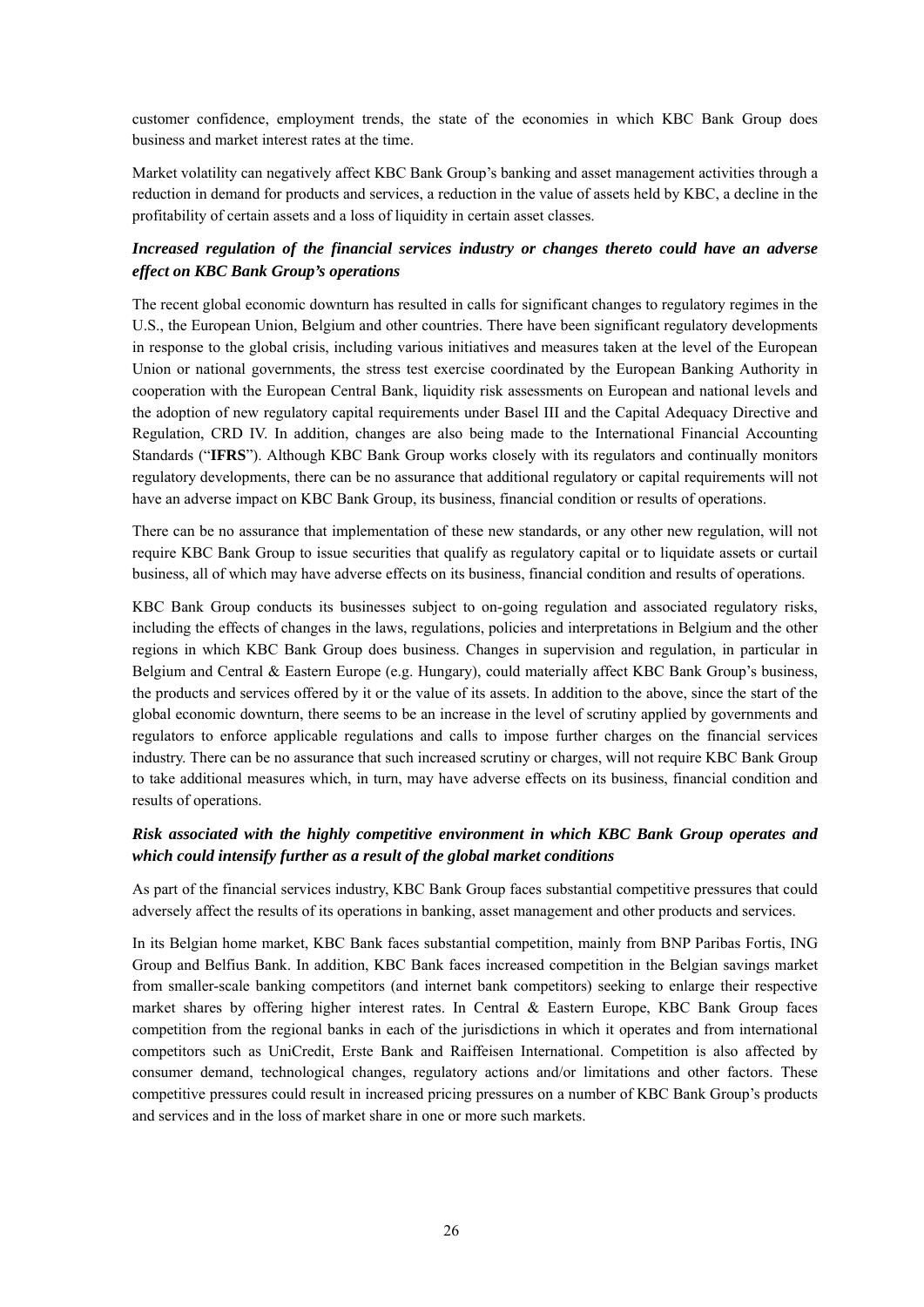## *Risks associated with liquidity and funding, which are inherent to KBC Bank Group's business, are aggravated by the current global market conditions*

The procurement of liquidity for KBC Bank Group's operations and access to long term financings are crucial to achieve KBC Bank Group's strategic goals, as they enable KBC Bank Group to meet payment obligations in cash and on delivery, scheduled or unscheduled, so as not to prejudice KBC Bank Group's activities or financial situation.

Although KBC Bank Group currently has a satisfactory liquidity position (with a diversified core deposit base and a large amount of liquid and/or pledgeable assets), its procurement of liquidity could be adversely impacted by the inability to access the debt market, sell products or reimburse financings as a result of the deterioration of market conditions, the lack of confidence in financial markets, uncertainties and speculations regarding the solvency of market participants, rating downgrades or operational problems of third parties. In addition thereto, KBC Bank Group's liquidity position could be adversely impacted by substantial outflows in deposits and asset management products.

Limitations of KBC Bank Group's ability to raise the required funds on terms which are favourable for KBC Bank Group, difficulties in obtaining long-term financings on terms which are favourable for KBC Bank Group or dealing with substantial outflows could adversely affect KBC Bank Group's business, financial condition and results of operations. In this respect, the adoption of new liquidity requirements under Basel III and CRD IV is also to be taken into account since these could give rise to an increased competition to attract the necessary deposits.

Furthermore, protracted market declines can reduce the liquidity of markets that are typically liquid. If, in the course of its activities, KBC Bank Group requires significant amounts of cash on short notice in excess of anticipated cash requirements, KBC Bank Group may have difficulty selling investments at attractive prices, in a timely manner, or both.

In response to the financial markets crisis and the reduced liquidity available, many market operators in the industry have to fall back on support from central banks and governments by pledging securities as collateral. Unavailability of liquidity through such measures, or the decrease or discontinuation of such measures could add to increased difficulties in procuring liquidity on the market and/or result in higher costs for the procurement of such liquidity when needed, thereby adversely affecting KBC Bank Group's business, financial condition and results of operations.

### **Risks related to KBC Bank Group and its business**

#### *KBC Bank Group has significant credit default risk exposure*

As a large financial organisation, KBC Bank Group is subject to a wide range of general credit risks, including risks arising from changes in the credit quality and recoverability of loans and amounts due from counterparties. Third parties that owe KBC Bank Group money, securities or other assets may not pay or perform under their obligations. These parties include, among others, borrowers under loans made by KBC Bank Group, the issuers whose securities KBC Bank Group holds, customers, trading counterparties, counterparties under swaps and credit and other derivative contracts, clearing agents, exchanges, clearing houses, guarantors and other financial intermediaries. These parties may default on their obligations to KBC Bank Group due to bankruptcy, lack of liquidity, downturns in the economy or real estate values, operational failure or other reasons.

Credit institutions have witnessed a significant increase in default rates over the past few years as a result of worsening economic conditions. This increase in the scope and scale of defaults is evidenced by the significant increase in the amount of impaired loans in the portfolio of KBC Bank Group. This trend remains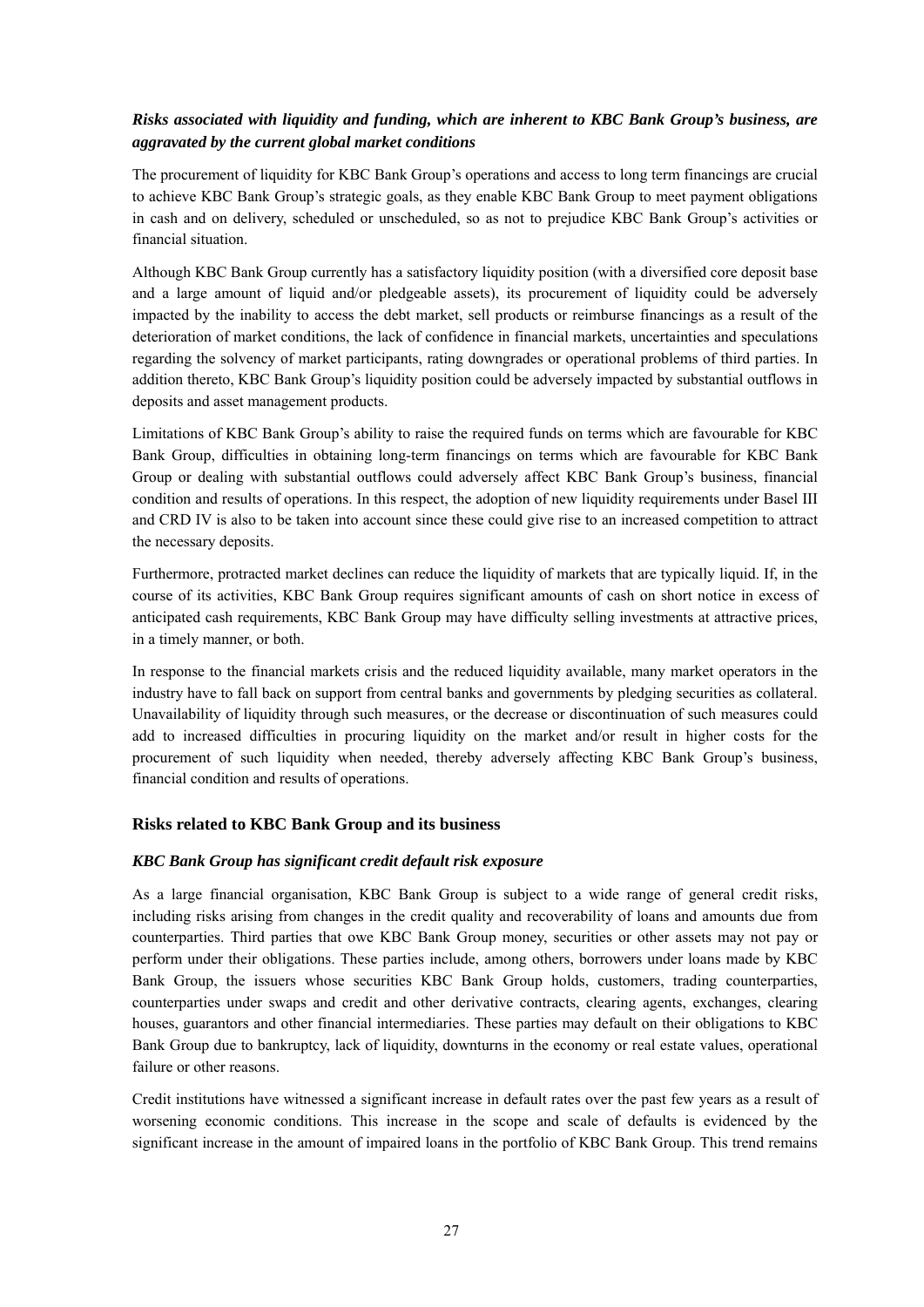visible, particularly in Ireland and Hungary. In part of the Central Eastern European countries where KBC Bank Group is active in, credit is also granted in a currency other than the local currency. Changes in exchange rates between the local and such other currency can also have an impact on the credit quality of the borrower. Any further adverse changes in the credit quality of KBC Bank Group's borrowers, counterparties or other obligors could affect the recoverability and value of its assets and require an increase in KBC Bank Group's provision for bad and doubtful debts and other provisions. In addition to the credit quality of the borrower, adverse market conditions such as declining real estate prices negatively affect the results of KBC Bank Group's credit portfolio since these impact the recovery value of the collateral. All this could be further exacerbated in the case of a prolonged economic downturn or worsening market conditions.

KBC Bank Group makes provisions for loan losses which correspond to the provision for impairment losses in its income statement in order to maintain appropriate allowances for loan losses based on an assessment of prior loan loss experience, the volume and type of lending being conducted, industry standards, past due loans, economic conditions and other factors related to the collectability of the loan portfolio. This determination is primarily based on KBC Bank Group's historical experience and judgment. Any increase in the provision for loan losses, any loan losses in excess of the previously determined provisions with respect thereto or changes in the estimate of the risk of loss inherent in the portfolio of non-impaired loans could have a material adverse effect on KBC Bank Group's business, results of operation or financial condition.

KBC Bank Group's principal credit risk exposure is to retail and corporate customers, including in its mortgage and real estate portfolio, as well as towards other financial institutions and sovereigns. As this credit risk reflects some concentration, particularly in Belgium, Ireland and certain Eastern European countries where it is active, KBC Bank Group's financial position is sensitive to a significant deterioration in credit and general economic conditions in these regions. Moreover, uncertainty regarding the euro-area, the risk of losses as a result of a country's or a credit institution's financial difficulties or a downgrade in its credit rating could have a significant impact on KBC Bank Group's credit exposure, loan provisioning, results of operation and financial position. In addition, concerns about, or a default by, one credit institution could lead to significant liquidity problems, losses or defaults by other institutions, because the commercial and financial soundness of many financial institutions are closely related as a result of their credit, trading, clearing and other relationships.

The events described above have and may continue to adversely affect KBC Bank Group's ability to engage in routine transactions as well as the performance of various loans and other assets it holds.

#### *KBC Bank Group is exposed to counterparty credit risk in derivative transactions*

KBC Bank Group executes a wide range of derivatives transactions, such as interest rate, exchange rate, share/index prices, commodity and credit derivatives with counterparties in the financial services industry.

Operating in derivative financial instruments exposes KBC Bank Group to market risk and operational risk, as well as the risk that the counterparty defaults on its obligations or becomes insolvent prior to maturity when KBC Bank Group has an outstanding claim against that counterparty. Non-standardized or individually negotiated derivative transactions can make exiting, transferring or settling the position difficult.

Counterparty credit risk has increased due to recent volatility in the financial markets and may be further exacerbated if the collateral held by us cannot be realised or liquidated at a value that is sufficient to cover the full amount of the counterparty exposure.

## *Changes in interest rates, which are caused by many factors beyond KBC Bank Group's control, can have significant adverse effects on its financial results*

Fluctuations in interest rates affect the returns KBC Bank Group earns on fixed interest investments. Interest rate changes also affect the market values of the amounts of capital gains or losses KBC Bank Group takes on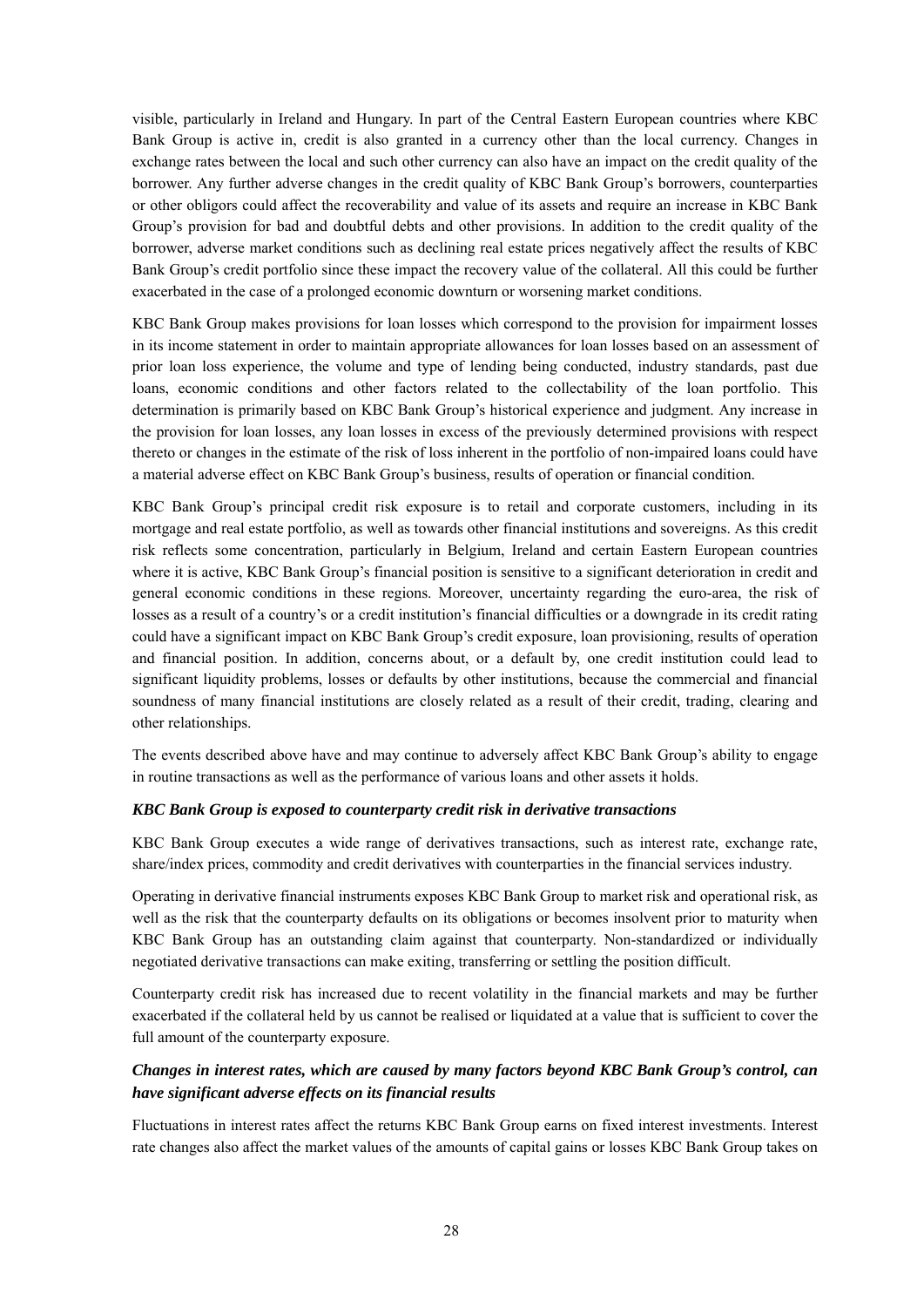and the fixed interest securities it holds. These fluctuations and changes affect KBC Bank Group's net interest income and recognised gains and losses on securities held in its investment portfolios.

The results of KBC Bank Group's operations are affected by its management of interest rate sensitivity. Interest rate sensitivity refers to the relationship between changes in market interest rates and changes in net interest income. The composition of KBC Bank Group's assets and liabilities, and any gap position resulting from the composition, causes KBC Bank Group's operations' net interest income to vary with changes in interest rates. In addition, variations in interest rate sensitivity may exist within the repricing periods and/or between the different currencies in which KBC Bank Group holds interest rate positions. A mismatch of interest-earning assets and interest-bearing liabilities in any given period may, in the event of changes in interest rates, have a material effect on the financial condition or results of operations of KBC Bank Group's businesses.

### *KBC Bank Group is subject to foreign exchange risk*

KBC Bank Group pursues a prudent policy as regards its structural currency exposure, with a view to limit as much as possible currency risk. Foreign exchange exposures in the ALM books of banking entities with a trading book are transferred to the trading book where they are managed within the allocated trading limits. The foreign exchange exposure of banking entities without a trading book and of other entities has to be hedged, if material. Equity holdings in non-euro currencies that are part of the investment portfolio are however not generally hedged. Participating interests in foreign currency are in principle funded by borrowing an amount in the relevant currency equal to the value of the net assets excluding goodwill. Although KBC Bank Group pursues a prudent policy with regard to foreign exchange risk, there can still be a limited impact of this risk on the financial results of KBC Bank Group.

#### *KBC Bank Group's strategies for hedging against market risks may prove to be ineffective*

The most significant market risks KBC Bank Group faces are interest rate, foreign exchange and bond and equity price risks. Changes in interest rate levels, yield curves and spreads may affect the interest rate margin realized between lending and borrowing costs. Changes in currency rates affect the value of assets and liabilities denominated in foreign currencies and may affect income from foreign exchange dealing. The performance of financial markets may cause changes in the value of KBC Bank Group's investment and trading portfolios.

KBC Bank Group uses a range of instruments and strategies to hedge against market risks. If these instruments and strategies prove ineffective or only partially effective, KBC Bank Group may suffer losses. Unforeseen market developments such as the development of government bonds of various countries that occurred in 2011 and 2012 may significantly reduce the effectiveness of the measures taken by KBC Bank Group to hedge risks. Gains and losses from ineffective risk-hedging measures may heighten the volatility of the results achieved by KBC Bank Group and could therefore have a material adverse effect on KBC Bank Group's business, results of operations and financial condition.

## *A downgrade in the credit rating of KBC Bank Group may limit access to certain markets and counterparties and may necessitate the posting of additional collateral to counterparties or exchanges*

The credit ratings of KBC Bank Group are important to maintaining access to key markets and trading counterparties. The major rating agencies regularly evaluate KBC Bank Group and its securities, and their ratings of debt and other securities are based on a number of factors, including financial strength, as well as factors not entirely within the control of KBC Bank Group, including conditions affecting the financial services industry generally or the rating of the countries in which it operates. In light of the difficulties in the financial services industry and the financial markets, there can be no assurance that KBC Bank Group will maintain the current ratings.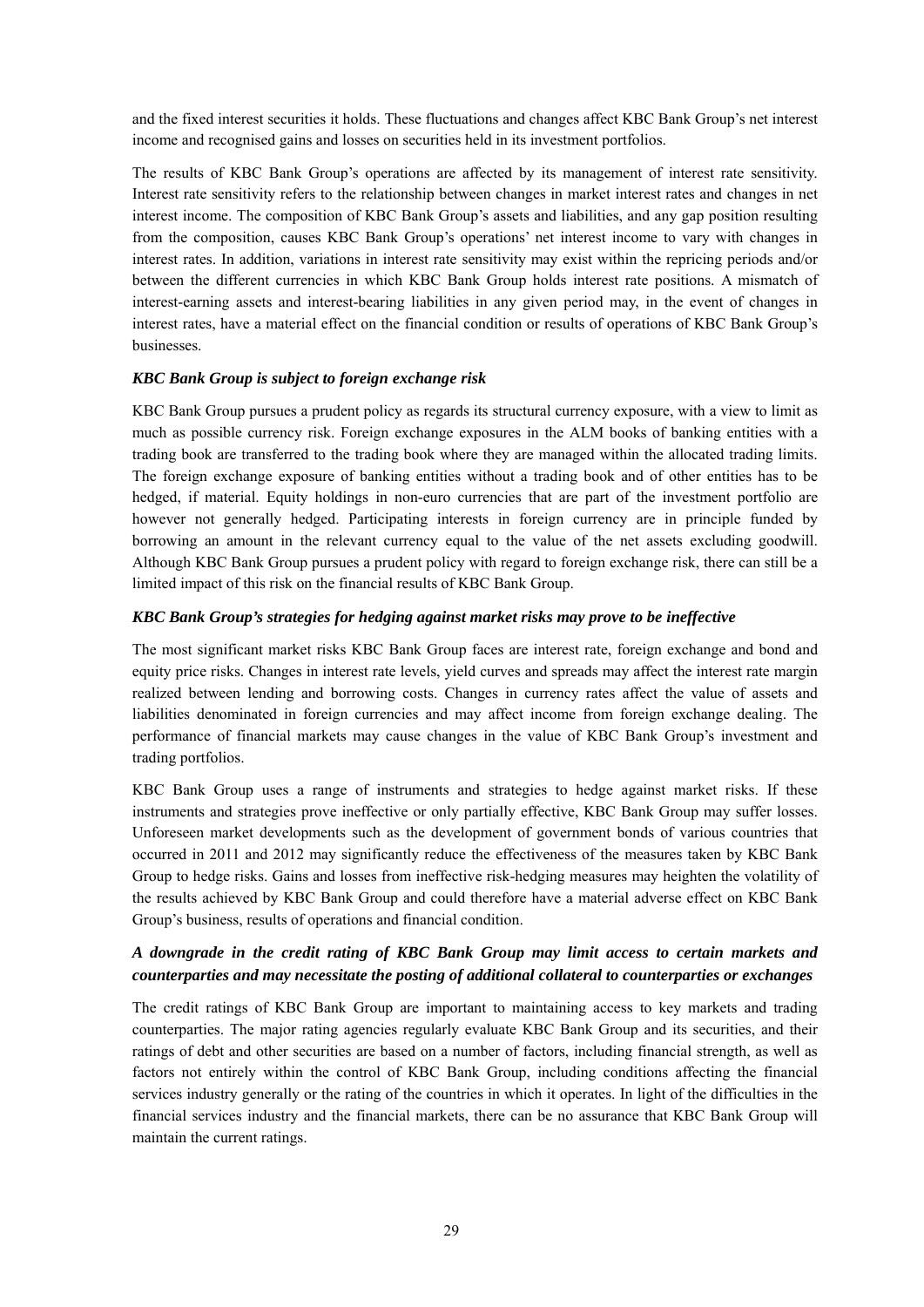KBC Bank Group's failure to maintain its credit ratings could adversely affect the competitive position, make entering into hedging transactions more difficult and increase borrowing costs or limit access to the capital markets or the ability of KBC Bank Group to engage in funding transactions at all. A further reduction in KBC Bank Group credit ratings also could have a significant impact on certain trading revenues, particularly in those businesses where longer term counterparty performance is critical. In connection with certain trading agreements, KBC Bank Group may be required to provide additional collateral in the event of a credit ratings downgrade.

## *KBC Bank Group's risk management policies, procedures and methods may leave it exposed to unidentified, unanticipated or incorrectly quantified risks, which could lead to material losses or material increases in liabilities*

KBC Bank Group devotes significant resources to developing risk management policies and models, procedures and assessment methods for its banking and asset management businesses, KBC Bank Group applies both quantitative and qualitative methods to arrive at quantifications of risk exposures. These include a.o. value-at-risk ("**VAR**") models, back testing, Probability of Default ("**PD**") models, Loss Given Default ("**LGD**") models, asset valuation models and stress tests as well as risk assessment methods.

Nonetheless, such risk management techniques and strategies may not be fully effective in assessing risk exposure in all economic and market environments or against all types of risk, including risks that KBC Bank Group fails to identify or anticipate. Some of the models and metrics used are based upon observed historical behaviour as well as future predictions. Accordingly, the models used by KBC Bank Group may fail to predict or predict incorrectly future risk exposures and KBC Bank Group's losses could therefore be significantly greater than such measures would indicate. In addition, the risk management methods used by KBC Bank Group do not take all risks into account and could prove insufficient. If prices move in a way that KBC Bank Group's risk modelling has not anticipated, KBC Bank Group may experience significant losses. These failures can be exacerbated where other market participants are using models that are similar to those of KBC Bank Group. In certain cases, it may also be difficult to reduce risk positions due to the activity of other market participants or widespread market dislocations. Furthermore, other risk management methods depend on the evaluation of information regarding markets, customers or other publicly-available information. Such information may not always be accurate or up-to-date.

Accordingly, KBC Bank Group's losses could be significantly greater than such measures would indicate and unanticipated or incorrectly quantified risk exposures could result in material losses in KBC Bank Group's banking and asset management businesses.

## *KBC Bank Group is exposed to the risk of breaches of compliance-related requirements in connection with the exercise of its business activity, such as provisions for limitation of money laundering*

The possibility of inadequate or erroneous internal and external processes and systems, regulatory problems, breaches of compliance-related provisions in connection with the exercise of business activities, such as rules to prevent money laundering, human errors and deliberate legal violations such as fraud cannot be ruled out. KBC Bank Group endeavours to hedge such risks by implementing appropriate control processes tailored to its business, the market and regulatory environment in which it operates. Nevertheless, it is possible that these measures prove to be ineffective in relation to particular or all operational risks to which KBC Bank Group is exposed. Even though KBC Bank Group endeavours to insure itself against the most significant operational risks, it is not possible to obtain insurance cover for all the operational risks on commercially acceptable terms on the market. Should one, some or all of the risks described in this paragraph materialise, KBC Bank Group business, results of operations and financial condition could be materially adversely affected.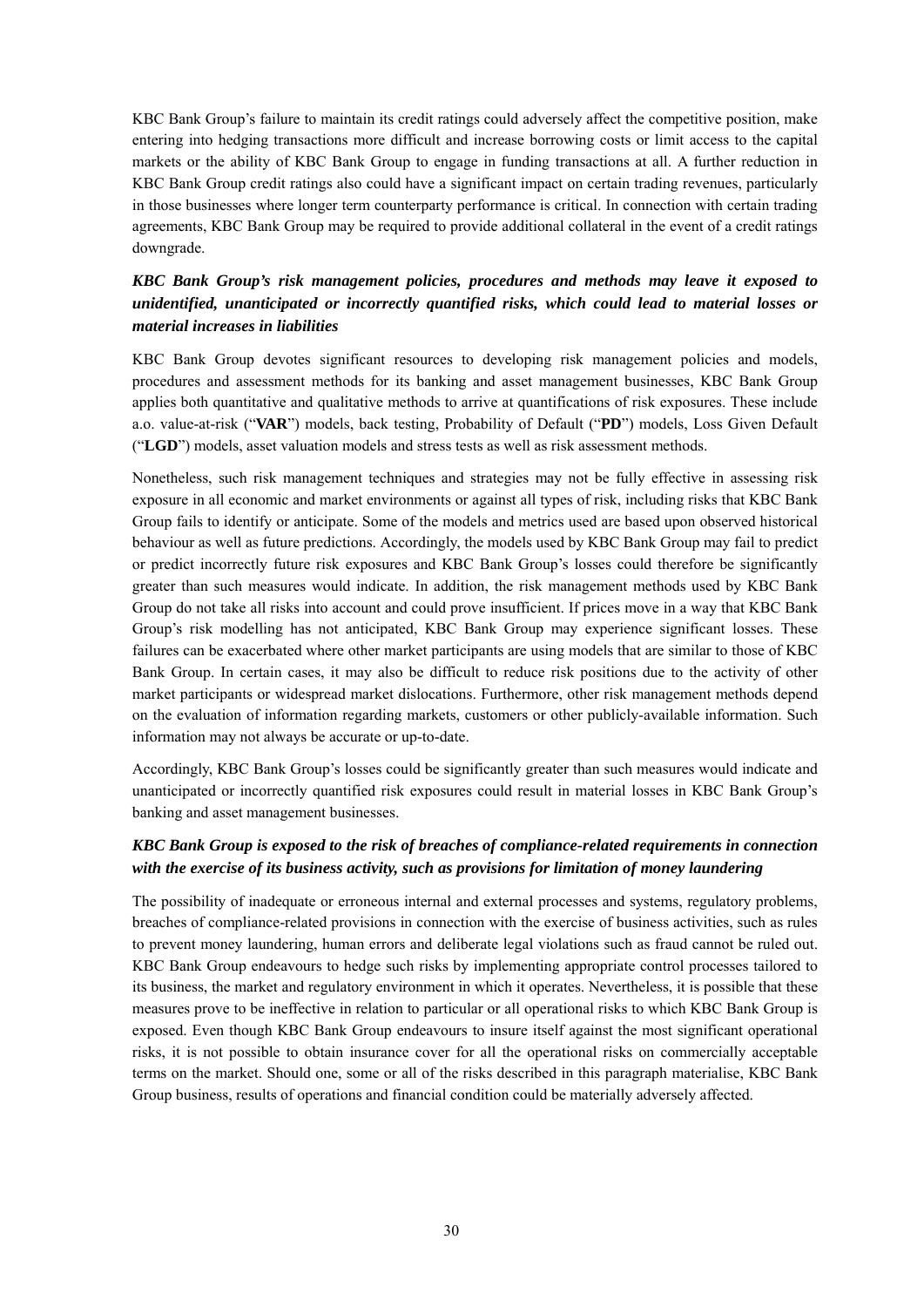## *Litigation or other proceedings or actions may adversely affect KBC Bank Group's business, financial condition and results of operations*

KBC Bank Group's business is subject to the risk of litigation by customers, employees, shareholders or others through private actions, administrative proceedings, regulatory actions or other litigation. Given the complexity of the relevant circumstances and corporate transactions underlying these proceedings, together with the issues relating to the interpretation of applicable law, it is inherently difficult to estimate the potential liability related to such liability risks, to evaluate the outcome of such litigation or the time when such liability may materialise. Management makes estimates regarding the outcome of legal, regulatory and arbitration matters and creates provisions when losses with respect to such matters are deemed probable and can be reasonably estimated. Estimates, by their nature, are based on judgment and currently available information and involve a variety of factors, including but not limited to the type and nature of the litigation, claim or proceeding, the progress of the matter, the advice of legal counsel and other advisers, possible defences and previous experience in similar cases or proceedings. Legal proceedings with remote or non quantifiable outcomes are not provided for, and KBC Bank Group may be required to cover litigation losses which are not covered by such provision, including for example series of similar proceedings. As a result, there can be no assurance that provisions will be sufficient to fully cover the possible losses arising from litigation proceedings, and KBC Bank Group cannot give any assurance that a negative outcome in one or more of such proceedings would not have a material adverse effect on KBC Bank Group's business, results of operations or financial condition.

Furthermore, plaintiffs in legal proceedings may seek recovery of large or indeterminate amounts or other remedies that may affect KBC Bank Group's ability to conduct business, and the magnitude of the potential loss relating to such actions may remain unknown for substantial periods of time. Also, the cost to defend future actions may be significant. There may also be adverse publicity associated with litigation that could decrease customer acceptance of its services, regardless of whether the allegations are valid or whether they are ultimately found liable (see "*General Information – Litigation"* below).

As a result, litigation may adversely affect KBC Bank Group's business, financial condition and results of operations.

#### *KBC Bank Group is exposed to risks on account of direct and indirect pension obligations*

KBC Bank Group has various direct and indirect pension obligations towards its current and former staff. These obligations therefore entail various risks which are similar to, amongst others, risks in a life insurance company and risks involving a capital investment. Risks, however, may also arise due to changes in tax or other legislation, and/or in judicial rulings, as well as inflation rates or interest rates. Any of these risks could have a material adverse effect on KBC Bank Group's business, results of operations and financial condition.

### **Risks related to KBC Group's insurance business**

## *KBC Group is exposed to certain risks relating to its insurance operations, including underwriting risk*

The results and financial situation of KBC's insurance operations depend on its ability to select and underwrite risks, and in particular the ability to accurately price its different insurance products, to establish appropriate loss reserves to cover the underwritten risks and the performance of its obligations, and, with respect to its life operations and pension products, to perform correct statistical and actuarial projections regarding life expectancies and factors related to pension claims.

Following the above, KBC Group's ability to set adequate premium rates can be adversely affected by several factors, including the lack of sufficient reliable data, the incomplete or incorrect analysis of available data, the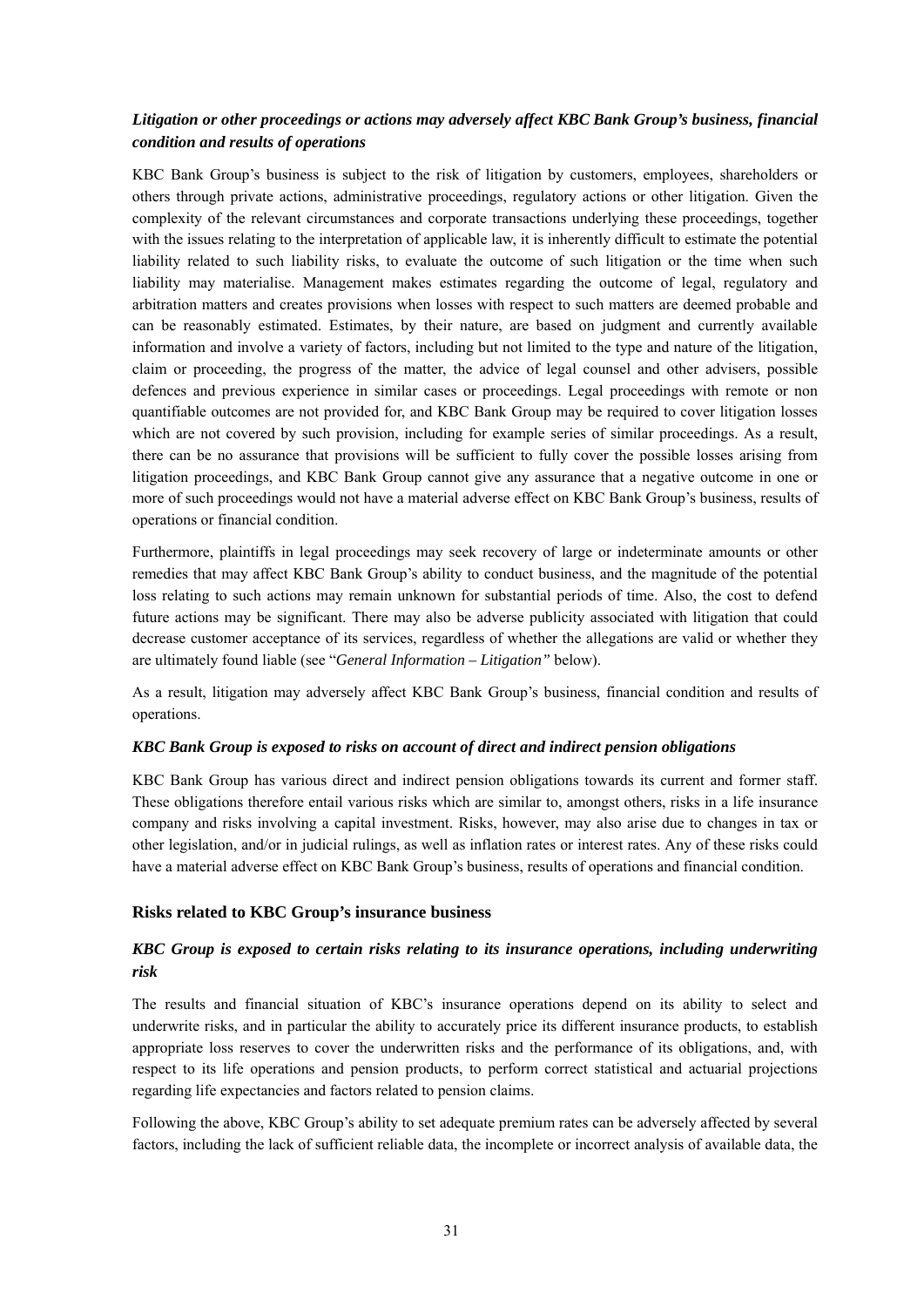uncertainties inherent in estimates and assumptions (in particular with respect to the number and amount of claims to be covered by premiums), the application of inappropriate or inadequate formulae or methodologies, unanticipated changes in the regulatory and judicial framework as well as changes in claims settlement practices. KBC Group uses its experience in this sector and information available in the market to develop estimates of revenues from future insurance policies. However, future claims may significantly exceed the estimates used to price its products, both in terms of volume and amount, which could result in material adverse effects on KBC Group's insurance business, results of operations and financial condition.

#### *Risks related to KBC Group's insurance business, including the impact of interest rate fluctuations*

KBC Group is dependent on the level of insurance services required by its customers. KBC Group's insurance business faces substantial competitive pressure that could adversely affect the results of its operations. Moreover, its liquidity position could be adversely impacted by substantial outflows in life insurance products.

While KBC Group reduces the impact of interest rate fluctuations on its life insurance business by transferring interest rate exposure to some policyholders through product design, KBC Group's insurance business can be adversely affected by sustained low interest rates as well as certain interest rate movements. In particular, the profitability of spread-based insurance products depends in large part upon the ability to manage interest rate spreads and the credit and other risks inherent in the investment portfolio. In addition, certain of its traditional life insurance products provide for guaranteed returns. Although the impact of such guarantees on results of operations will be spread out over a period of years in a sustained low interest rate environment, such guarantees may also affect profitability. There can be no assurance that KBC Group will be able to successfully manage interest rate spreads or the potential negative impact of risks associated with sustained low rates or interest rate changes.

## *The EU Commission is currently in the process of introducing a new regime governing solvency margins and provisions in relation to insurance undertakings, the effect of which is uncertain*

The EU Commission is carrying out a wide-ranging review in relation to solvency margins and provisions (the project being known as "**Solvency II**"). It is intended that the new regime for insurers and reinsurers (apart from very small firms) will apply more risk-sensitive standards to capital requirements, bring insurance regulation more closely in line with banking and security regulation with a view to avoiding regulatory arbitrage, align regulatory capital with economic capital and introduce an enhanced degree of public disclosure.

The European Parliament and Council of the European Union approved the directive containing the framework principles of Solvency II on 22 April and 5 May 2009, respectively. Adaptations to the directive are expected to be adopted in 2013. The new legislation is currently foreseen to become fully applicable on 1 January 2014.

However, it is still uncertain when the Solvency II rules will be finalised before the EU's target deadline of 2014, as well as how the final form of those rules might look. KBC Group cannot therefore predict the exact impact that the rules will have on KBC Group, its insurance business, capital requirements, financial condition, key risk management resources or results of operations.

Given the uncertainty of future implementation of Solvency II, there can be no assurance that KBC Group or its insurance business will not need to strengthen its solvency if and when Solvency II enters into force.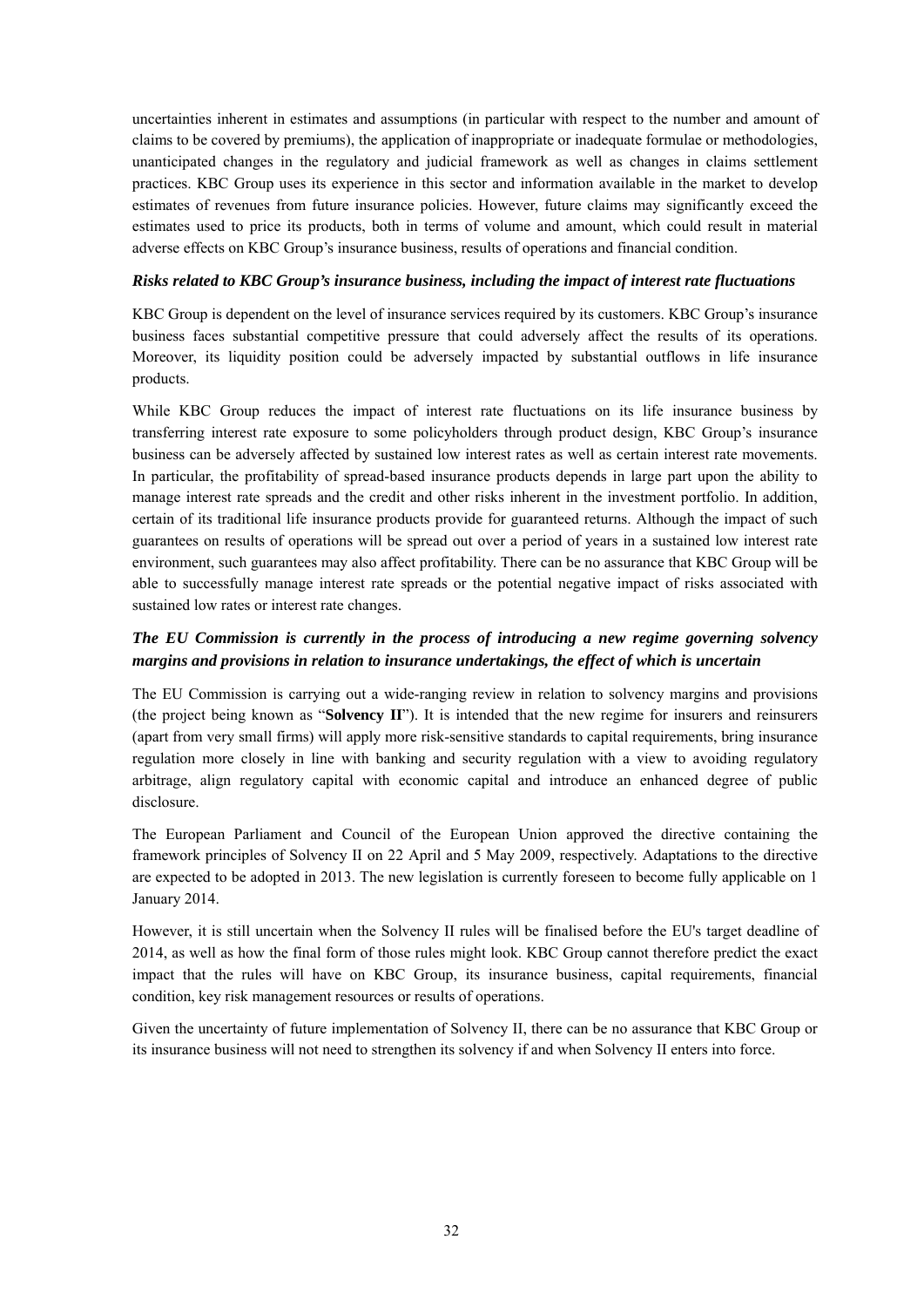#### **Other risks related to KBC Group**

#### *Minimum regulatory capital and liquidity requirements*

KBC Group is subject to the risk, inherent in all regulated financial businesses, of having insufficient capital resources to meet the minimum regulatory capital requirements. Under Basel II, capital requirements are inherently more sensitive to market movements than under previous regimes. Capital requirements will increase if economic conditions or negative trends in the financial markets worsen. Any failure of KBC Group to maintain its minimum regulatory capital ratios could result in administrative actions or sanctions, which in turn may have a material adverse impact on KBC Group's results of operations. A shortage of available capital may restrict KBC Group's opportunities for expansion.

In the future, under the Basel III proposals ("**Basel III**"), capital and liquidity requirements will increase. On 17 December 2009, the Basel Committee on Banking Supervision (the "**Basel Committee**") proposed a number of fundamental reforms to the regulatory capital framework in its consultative document entitled "Strengthening the resilience of the banking sector". The Basel Committee published its economic impact assessment on 18 August 2010 and, on 12 September 2010, the Group of Governors and Heads of Supervision, the oversight body of the Basel Committee, announced further details of the proposed substantial strengthening of existing capital requirements. On 16 December 2010 the Basel Committee issued its final view on Basel III.

There can be no assurance that, prior to its implementation (which may be subject to delay in implementation associated with delays in the implementation of CRD IV), the Basel Committee will not amend the package of reforms described above. Further, the European Commission and/or the National Bank of Belgium may implement the package of reforms in a manner that is different from that which is currently envisaged, or may impose additional capital and liquidity requirements on Belgian financial institutions.

If the regulatory capital requirements, liquidity restrictions or ratios applied to KBC Group are increased in the future, any failure of KBC Group to maintain such increased capital and liquidity ratios could result in administrative actions or sanctions, which may have an adverse effect on KBC Group's results of operations.

## *KBC Group is highly concentrated in and hence vulnerable to European sovereign exposure, in particular in its home country Belgium*

KBC Group conducts the vast majority of its business in the European Union (as at 31 December 2011, approximately 94% of its business). Part of that business has led to exposure by KBC Group towards various countries in the European Union, including certain countries which have come under market pressure. Given the recent political, economical and financial developments in most of the European countries, KBC Group incurs a risk that those countries will no longer be able to comply with the terms and conditions of their exposure vis-à-vis KBC Group. If such sovereign risk would materialise, KBC Group's business, financial condition and results of operation could be materially adversely affected. Exposure towards the PIIGS countries has been reduced and been replaced by a further increase in the exposure towards Belgian sovereign debt. See further "*Description of the Issuer – Risk management – Sovereign debt exposure*".

## *KBC Group is exposed to potential losses stemming from structured products portfolios, including its ABS and CDO portfolios*

Structured credit activities of KBC Group entities relate to ABSs and CDOs, which are defined as follows:

• ABSs are bonds or notes backed by loans or accounts receivable originated by providers of credit, such as banks and credit card companies. Typically, the originator of the loans or accounts receivable transfers the credit risk to a trust, which pools these assets and repackages them as securities. These securities are then underwritten by brokerage firms, which offer them to the public.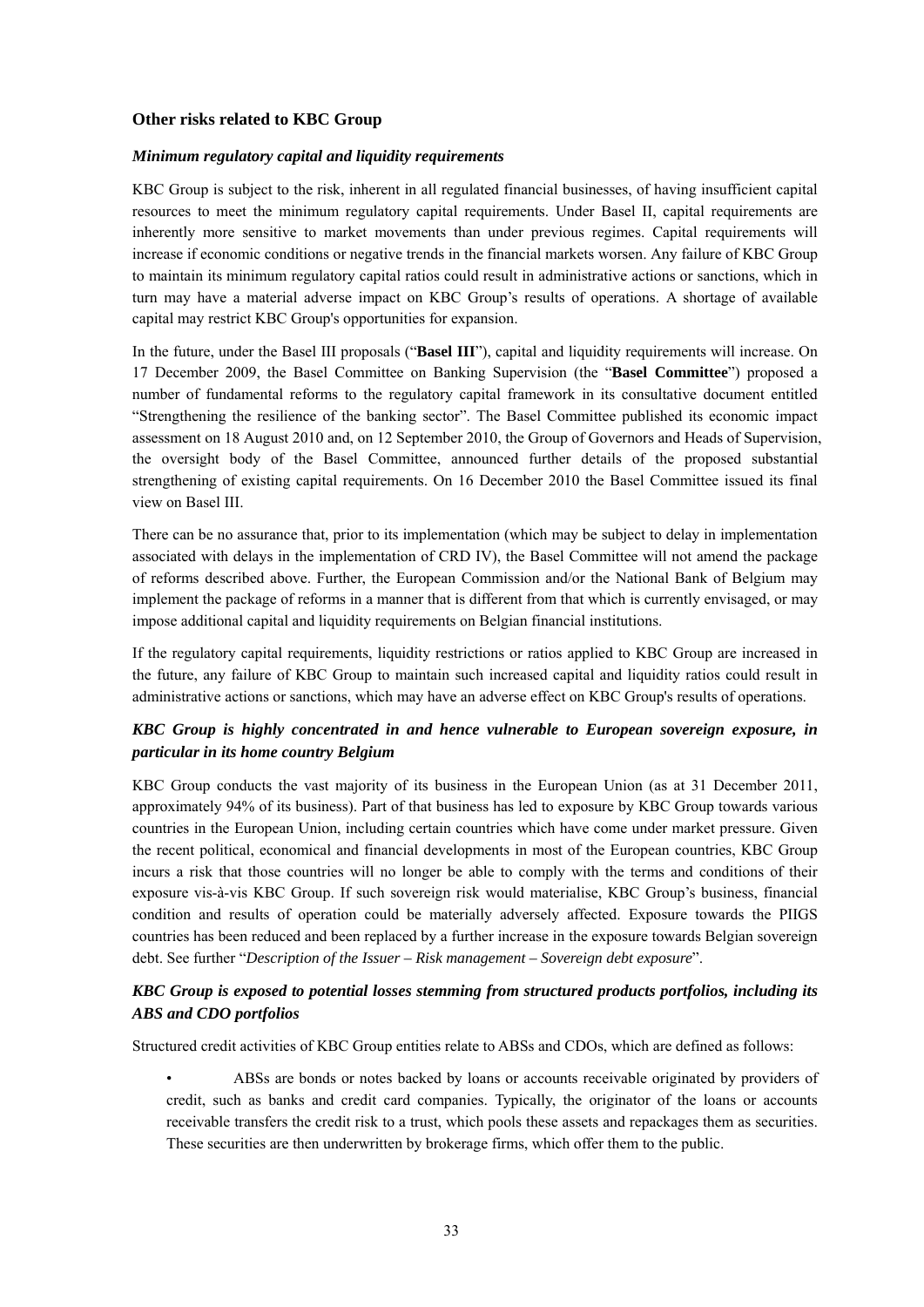• CDOs are a type of asset-backed security and a structured finance product in which a distinct legal entity, a Special Purpose Vehicle ("**SPV**"), issues bonds or notes against an investment in an underlying asset pool. Pools may differ with regard to the nature of their underlying assets and can be collateralized either by a portfolio of bonds, loans and other debt obligations, or be backed by synthetic credit exposures through use of credit derivatives and credit -linked notes.

The claims issued against the collateral pool of assets are prioritized in order of seniority by creating different tranches of debt securities, including one or more investment grade classes and an equity/first loss tranche. Senior claims are insulated from default risk to the extent that the more junior tranches absorb credit losses first. As a result, each tranche has a different priority of payment of interest and/or principal and may thus have a different rating.

KBC Group was active in the field of structured credits, both as an originator and an investor. Since mid 2007, KBC Group tightened its strategy. As an originator, KBC Group also takes on other roles such as sponsor, when it provides liquidity support to the related SPVs. KBC Group also invested in structured credit products. These investments appear on KBC Group's balance sheet. The risks linked to these structured products portfolios may have an adverse effect on KBC Group's business, financial condition and results of operation. See further "*Description of the Issuer – Risk management – Structured credit exposure".* 

#### *Risks associated with the government support and the associated EU Plan*

The acceptance of government support also includes the acceptance of related risks and obligations – KBC Group's ability to successfully execute its strategic plan is not assured.

The acceptance of government support and the approval of these measures under European Union State Aid rules was subject to submission by the Belgian authorities of a restructuring plan for KBC Group containing measures to safeguard its long-term viability and to ensure KBC Group's capacity to repay within a reasonable timeframe the capital received. This restructuring plan was approved on 18 November 2009, as amended on 27 July 2011 and further amended on 20 December 2012 in relation to the State guarantee. Under the terms of such approval, the European Commission has imposed a range of conditions on KBC Group, including divestment, conduct of business and other restrictions, some of which could materially impact KBC Group or result in dilution for the existing shareholders of KBC Group.

Approval by European Commission of the restructuring plan was also subject to the imposition of certain behavioural commitments imposed on KBC Group, such as maintaining a minimum solvency ratio, respecting certain limitations on executive compensation, restrictions on acquisitions, and adhering to a price leadership ban subject to certain conditions. Furthermore, the acceptance of the government support has led to the supervision of the European Union and the presence of government representatives on the board of directors of KBC Group, thereby limiting KBC Group's autonomy.

The strategic plan requires KBC Group and its subsidiaries to engage in a restructuring according to the terms outlined in such plan, including the disposal and downsizing of a significant number of its businesses (see "*Description of the Issuer – General description of activities of KBC Bank Group*" below). KBC Group has implemented a range of initiatives to give effect to the plan, including some important steps to derisk aspects of the merchant banking business unit. Such divestments are obligatory, and, while the European Commission has permitted KBC Group flexibility to avoid the need for conducting disposals at below book value prices, there can be no assurance that these divestments will be completed on favourable terms or at all and without any operational risk on behalf of KBC Group. The completion of any proposed divestments may be subject to a range of conditions, including but not limited to regulatory approval and other actions beyond KBC Group's control. A number of divestment initiatives are at a preliminary stage, and there can be no assurance that any or all of the divestments will be completed within the envisioned timeframe, at the price or cost anticipated and without any impact on the profit or loss of KBC Group or at all. Additionally, there can be no assurance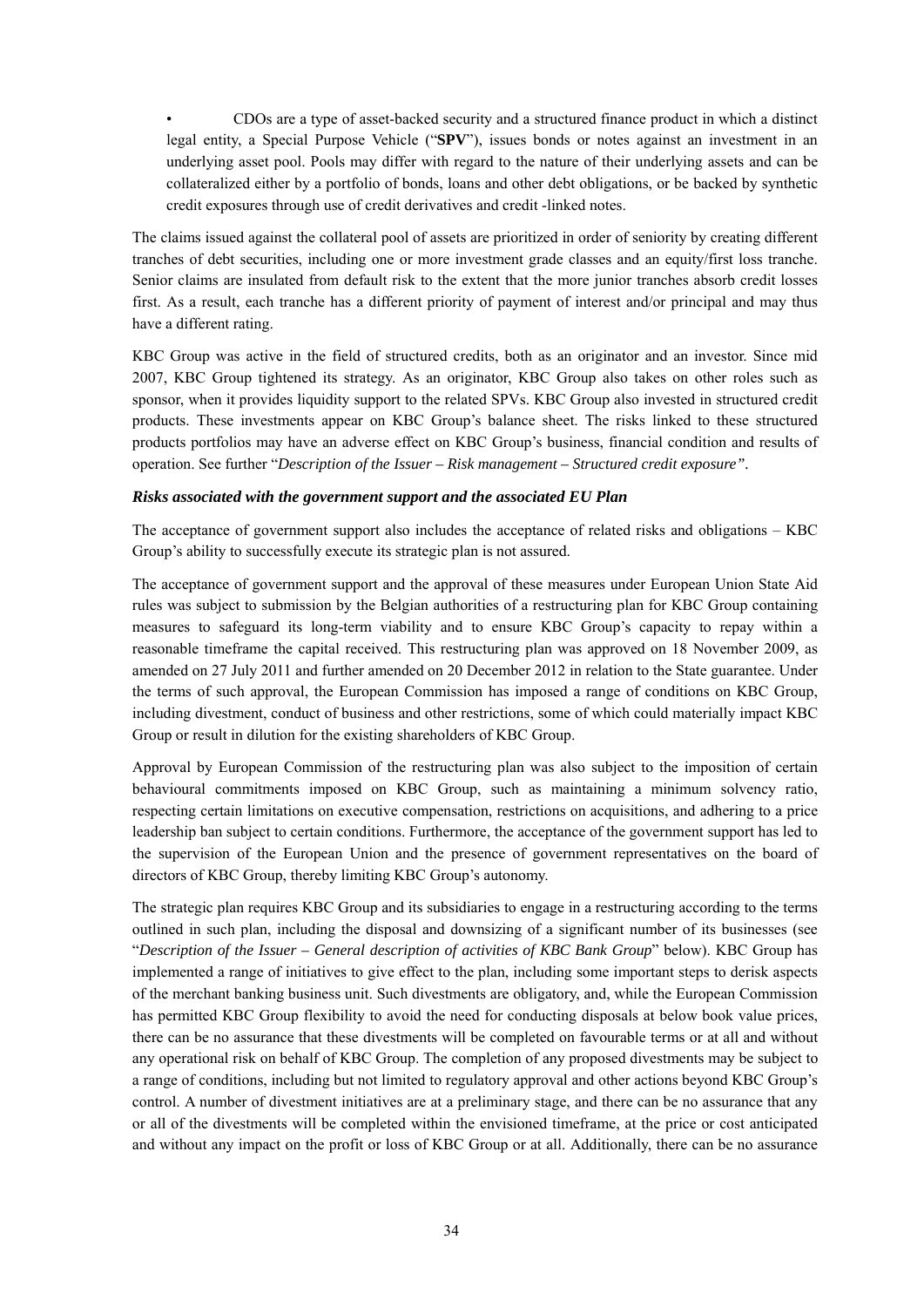that the disposal of one or more of the businesses will not negatively impact KBC Group's business, financial condition or results of operations in the future.

#### *While KBC Group strictly manages its operational risks, these risks remain inherent to its business*

KBC Group is exposed to many types of operational risks, including fraudulent and other criminal activities (both internal and external), breakdowns in processes or procedures and systems failure or non-availability. In addition, KBC Group may also be subject to disruptions of its operating systems, or of the infrastructure that supports it, arising from events that are wholly or partially beyond KBC Group's control (for example natural disasters, acts of terrorism, computer viruses, pandemics, transport or utility failures or external vendors not fulfilling their contractual obligations) which could give rise to losses in service to our customers and to loss or liability to KBC Group.

The operational risks that KBC Group faces include the possibility of inadequate or failed internal or external processes or systems, human error, regulatory breaches, employee misconduct or external events such as fraud. These events can potentially result in financial loss as well as harm to its reputation. Additionally, the loss of key personnel could adversely affect KBC Group's operations and results. Furthermore, KBC Group's risk management policies, procedures and methods may leave it exposed to unidentified, unanticipated or incorrectly quantified risks, which could lead to material losses or material increases in liabilities. Like any other business, KBC Group is also vulnerable to reputational risk and tries to mitigate and manage this as much as possible by always considering carefully all advantages and disadvantageous of certain actions.

KBC Group attempts to keep operational risks at appropriate levels by maintaining a sound and well controlled environment in light of the characteristics of its business, the markets and the regulatory environments in which it operates. While these control measures mitigate operational risks, they do not eliminate them.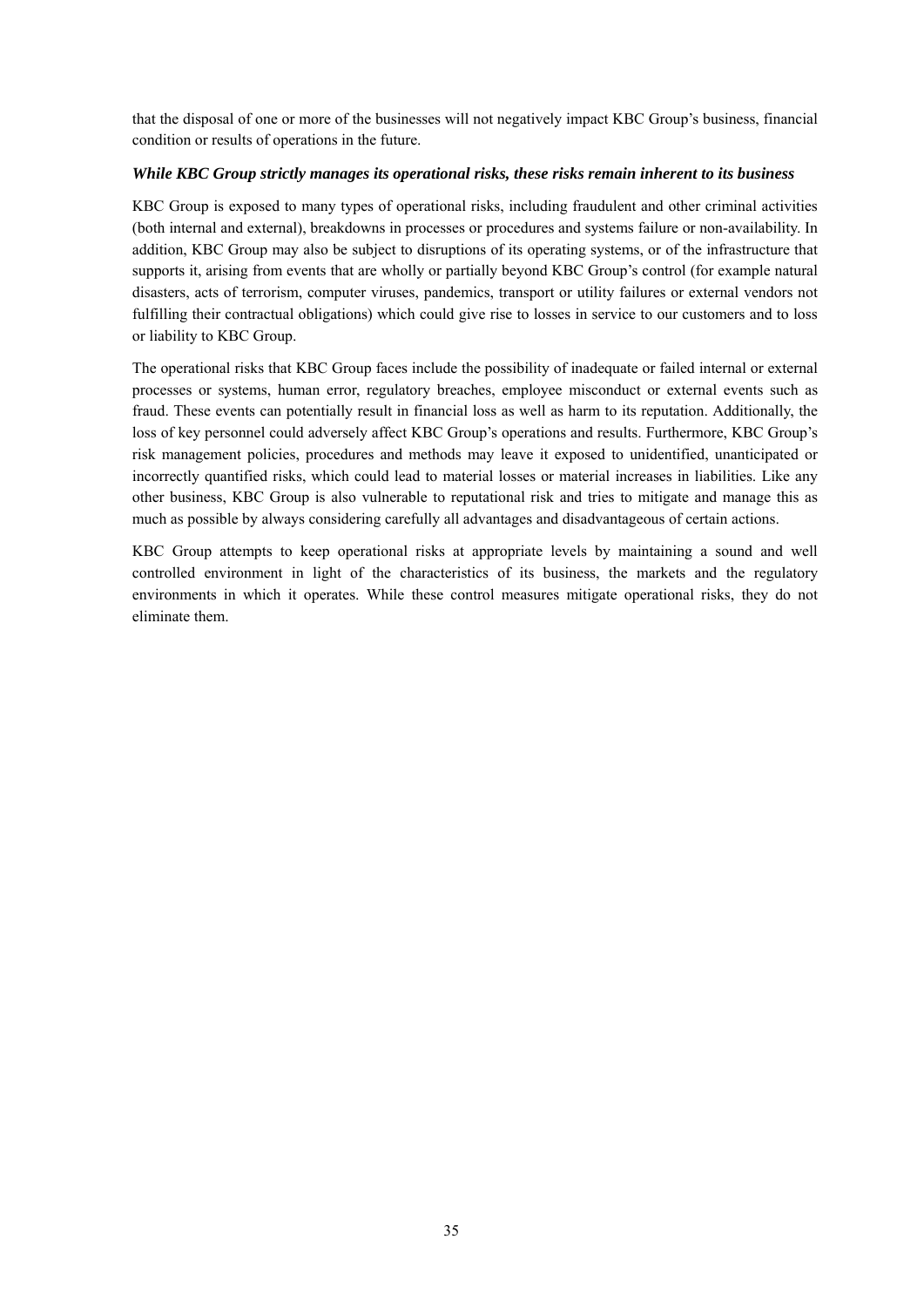### **DOCUMENTS INCORPORATED BY REFERENCE**

The following documents, which have previously been published or are published simultaneously with this Prospectus and have been filed with the FSMA, shall be incorporated in, and form part of, this Prospectus:

- *(a)* the audited consolidated annual financial statements of the Issuer for the financial years ended 31 December 2010 and 31 December 2011, together, in each case, with the related auditors' report;
- *(b)* the semi-annual financial statements of the Issuer for the half year ended 30 June 2012;
- *(c)* the audited consolidated annual financial statements of KBC Group NV for the financial year ended 31 December 2011, together with the related auditors' report;
- *(d)* the Extended Quarterly Report 3Q2012 of KBC Group NV; and
- *(e)* the press releases dated
	- 8 October 2012 "KBC 2013 and beyond";
	- 15 October 2012 "KBC announces the proposed sale of its treasury shares as part of the strategic plan agreed with the European Commission";
	- 16 October 2012 "KBC has successfully sold its treasury shares as part of the strategic plan agreed with the European Commission";
	- 19 November 2012 "KBC announces its Belgian residential mortgage covered bonds programme";
	- 3 December 2012 "KBC successfully priced its inaugural mortgage covered bond Benchmark issue";
	- 4 December 2012 "Polish Financial Supervision Authority KNF approves merger of Kredyt Bank and Bank Zachodni WBK";
	- 4 December 2012 "KeBeK I acquires major part of the remaining private equity portfolio of KBC Private Equity";
	- 10 December 2012 "KBC announces state aid repayment and capital measures";
	- 10 December 2012 "KBC announces a successful placement of new ordinary shares";
	- 14 December 2012 "Results of the capital increase of KBC Group NV and effects on the transparency obligations";
	- 17 December 2012 "Total amount paid by KBC to Belgian Federal and Flemish Regional governments reaches 6.4 billion euro";
	- 20 December 2012 "KBC and Belgian government reach agreement on review of CDO guarantee agreement";
	- 24 December 2012 "Absolut Bank acquired by the Russian companies that manage the pension reserves of Non-State Pension fund 'BLAGOSOSTOYANIE'"; and
	- 28 December 2012 "KBC reaches agreement with the Republic of Slovenia regarding the sale of its remaining 22 % stake in NLB".

Following the publication of this Prospectus, a supplement may be prepared by the Issuer and approved by the FSMA in accordance with Article 16 of the Prospectus Directive. Statements contained in any such supplement (or contained in a document incorporated by reference therein) shall, to the extent applicable, be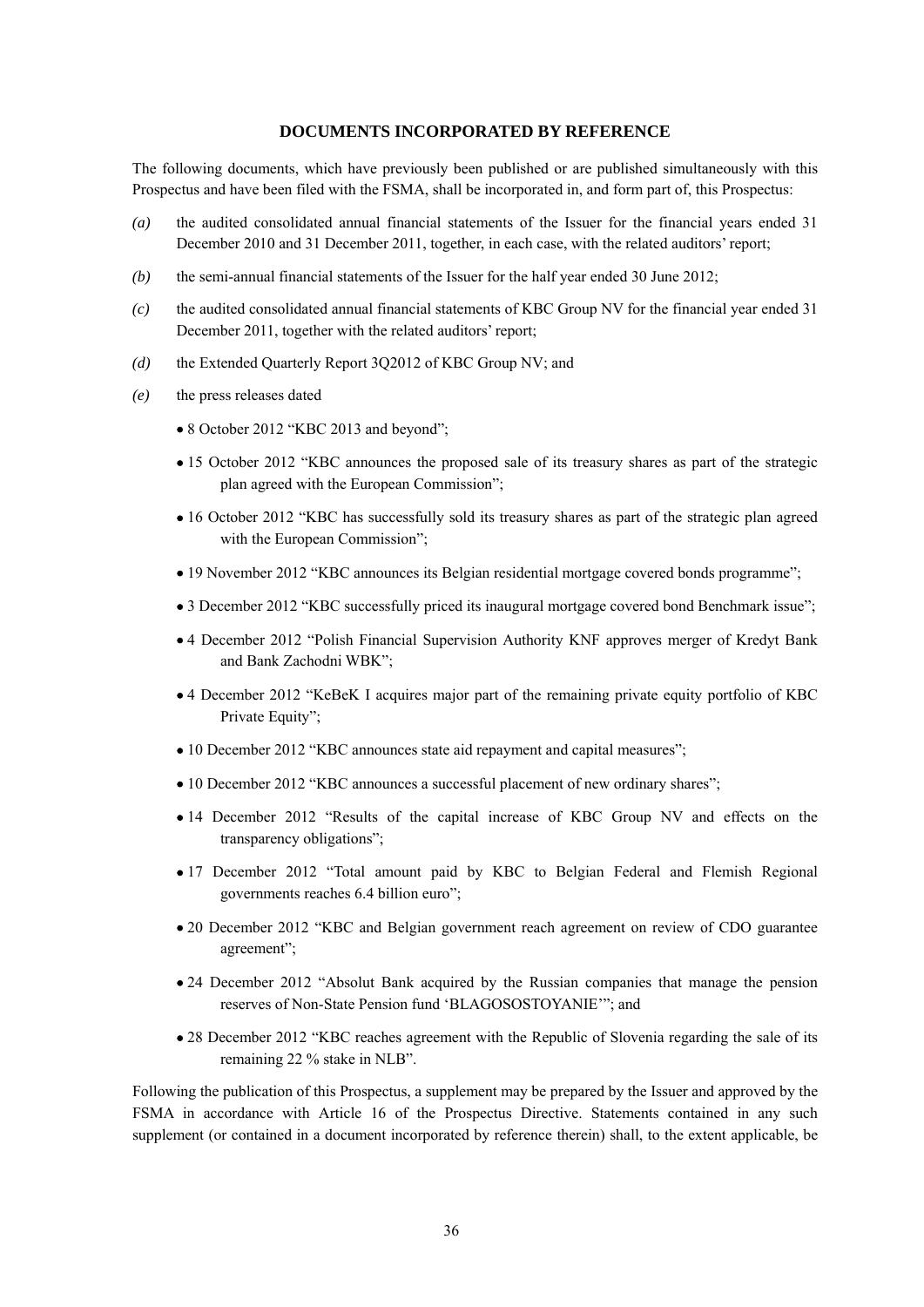deemed to modify or supersede statements contained in this Prospectus or in a document which is incorporated by reference in this Prospectus. Any statement so modified or superseded shall not, except as so modified or superseded, constitute a part of this Prospectus.

Copies of documents incorporated by reference in this Prospectus can be obtained from (i) the registered office of the Issuer and the website of KBC Group NV at www.kbc.com and (ii) the Luxembourg Stock Exchange's website at www.bourse.lu and from the registered office of the Issuer.

### **Specific items contained in "***Documents Incorporated by Reference***"**

#### **1. KBC Bank NV**

| <b>Documents</b>                                                                                  | <b>Page Number</b> |
|---------------------------------------------------------------------------------------------------|--------------------|
| Audited consolidated annual financial statements of the Issuer and its consolidated               |                    |
| subsidiaries for the financial year ended 31 December 2011*                                       |                    |
| report of the board of directors                                                                  | $5 - 60$           |
| balance sheet                                                                                     | 67                 |
| income statement                                                                                  | 65                 |
| cash flow statement                                                                               | 70                 |
| notes to the financial statements                                                                 | 73-151             |
| auditors' report                                                                                  | 62                 |
| statement of changes in equity                                                                    | 68-69              |
| Audited consolidated annual financial statements of the Issuer and its consolidated               |                    |
| subsidiaries for the financial year ended 31 December $2010*$                                     |                    |
| balance sheet                                                                                     | 64                 |
| income statement                                                                                  | 62                 |
| cash flow statement                                                                               | 67                 |
| notes to the financial statements                                                                 | 70-146             |
| auditors' report                                                                                  | 59-61              |
| statement of changes in equity                                                                    | 65-66              |
| * Page references are to the English language PDF version of the relevant incorporated documents. |                    |

# **2. KBC Group NV**

*Audited consolidated annual financial statements of KBC Group NV and its consolidated subsidiaries for the financial year ended 31 December 2011\** 

| report of the board of directors                  | $5 - 82$ |
|---------------------------------------------------|----------|
| balance sheet                                     | 112      |
| income statement                                  | 110      |
| cash flow statement                               | 114      |
| notes to the financial statements                 | 116-175  |
| auditors' report                                  | 108      |
| statement of changes in equity                    | 113      |
| Extended Quarterly Report 3Q2012 of KBC Group NV* |          |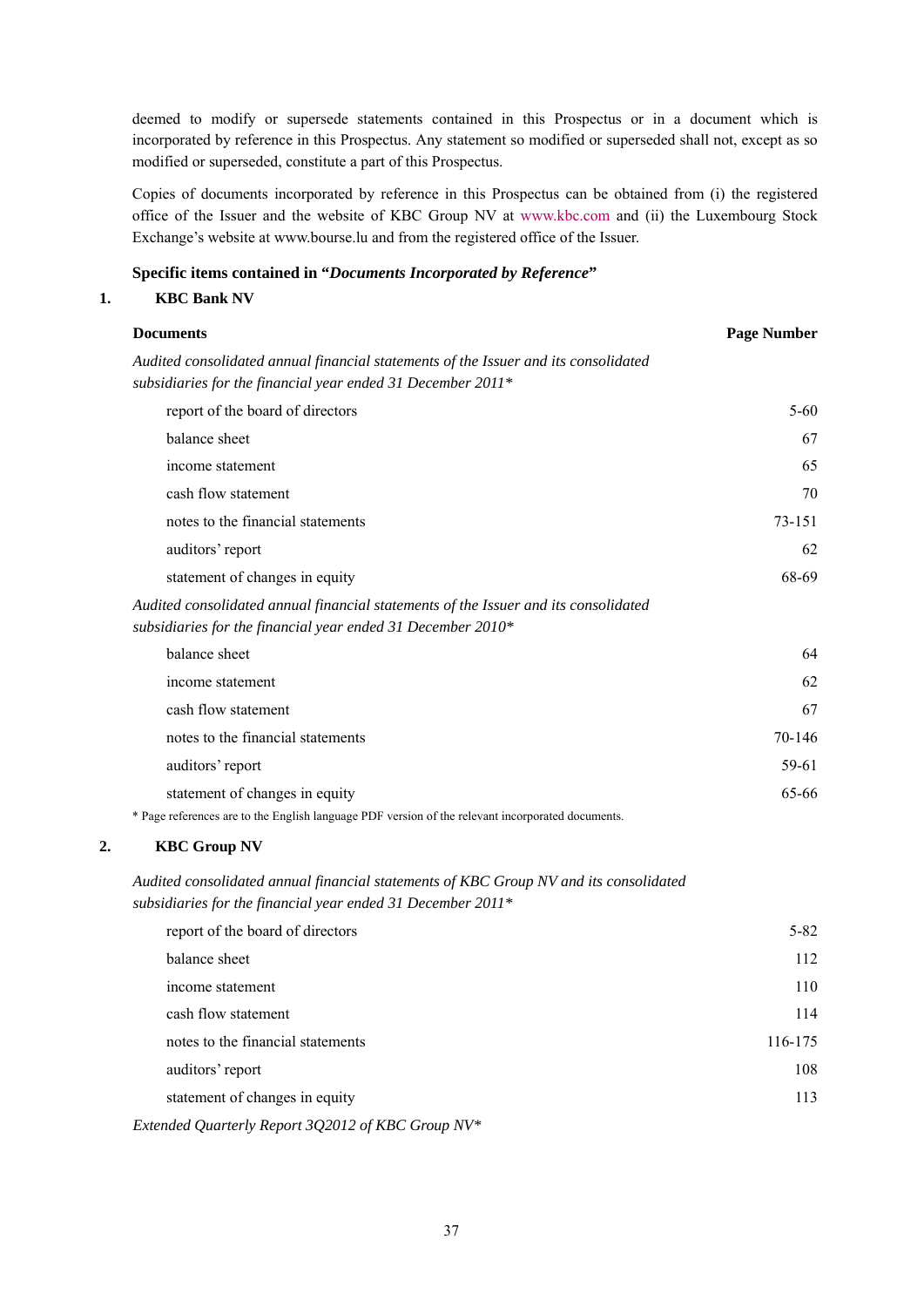| report on 3Q2012                                                                                  | $3 - 15$  |
|---------------------------------------------------------------------------------------------------|-----------|
| analysis of underlying earnings components                                                        | $16-19$   |
| underlying results per business unit                                                              | $20 - 32$ |
| consolidated financial statements according to IFRS                                               | $33 - 57$ |
| risk and capital management                                                                       | 58-67     |
| * Page references are to the English language PDF version of the relevant incorporated documents. |           |

Information contained in the documents incorporated by reference other than information listed in the table above is for informational purposes only.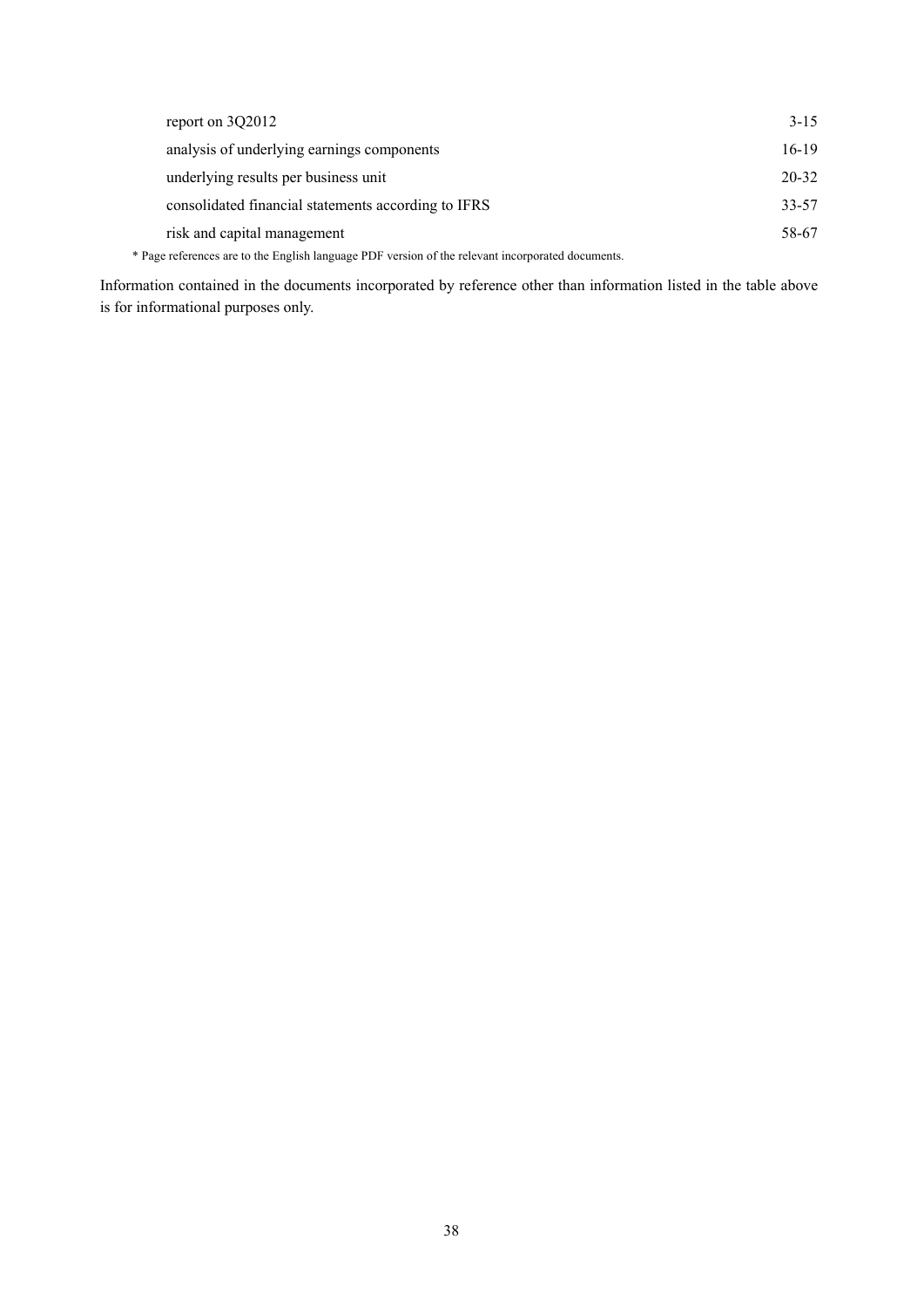### **TERMS AND CONDITIONS OF THE SECURITIES**

# *The following is the text of the Conditions of the Securities, save for the paragraphs in italics that shall not form part of the Conditions of the Securities:*

The U.S.\$ 1,000,000,000 8.00 per cent. Contingent Capital Securities due 25 January 2023 (the "**Securities**", which expression shall in these Conditions, unless the context otherwise requires, include any further securities issued pursuant to Condition 12 and forming a single series with the Securities) of KBC Bank NV (the "**Issuer**") are issued subject to and with the benefit of an Agency Agreement dated the Issue Date (such agreement as amended and/or supplemented and/or restated from time to time, the "**Agency Agreement**") made between the Issuer and KBC Bank NV as paying agent and domiciliary agent (the "**Agent**" which expression shall include any successor or replacement Agent and any other paying agents appointed pursuant to the Agency Agreement, the "**Paying Agents**").

The statements in these Conditions include summaries of, and are subject to, the detailed provisions of and definitions in the Agency Agreement. Copies of the Agency Agreement are available for inspection during normal business hours by the holders at the specified office of each of the Paying Agents. The holders are deemed to have notice of all the provisions of the Agency Agreement applicable to them. References in these Conditions to the Agent and the Paying Agents shall include any successor appointed under the Agency Agreement.

#### **1. Form, Denomination and Title**

The Securities are in dematerialised form in accordance with Articles 468 et seq. of the Belgian Companies Code (the "**Code**"). The Securities will be represented by a book entry in the records of the clearing system operated by the National Bank of Belgium (the "**NBB**") or any successor thereto (the "**Securities Settlement System**"). The Securities can be held by their holders through the participants in the Securities Settlement System, including Euroclear Bank SA/NV ("**Euroclear**") and Clearstream Banking société anonyme ("**Clearstream Luxembourg**") and through other financial intermediaries which in turn hold the Securities through Euroclear and Clearstream Luxembourg or other participants in the Securities Settlement System. The Securities are transferred by account transfer.

Holders are entitled to exercise the rights they have, including but not limited to exercising their voting rights and other associative rights (as defined for the purposes of Article 474 of the Code) against the Issuer upon submission of an affidavit drawn up by the NBB, Euroclear, Clearstream Luxembourg or any other participant duly licensed in Belgium to keep dematerialised securities accounts showing their position in the Securities (or the position held by the financial institution through which their Securities are held with the NBB, Euroclear, Clearstream Luxembourg or such other participant, in which case an affidavit drawn up by that financial institution will also be required).

For such purposes, each person who is from time to time shown in the records of a participant, sub-participant or the NBB as operator of the Securities Settlement System as the holder of a particular amount of Securities shall be treated as the holder of those Securities and any certificate or other document issued by any participant or the NBB shall be conclusive and binding.

The Securities cannot be physically delivered and may not be converted into bearer securities (*effecten aan toonder/ titres au porteur*).

The Securities have a denomination of U.S.\$200,000 and can only be settled through the Securities Settlement System in nominal amounts equal to that denomination.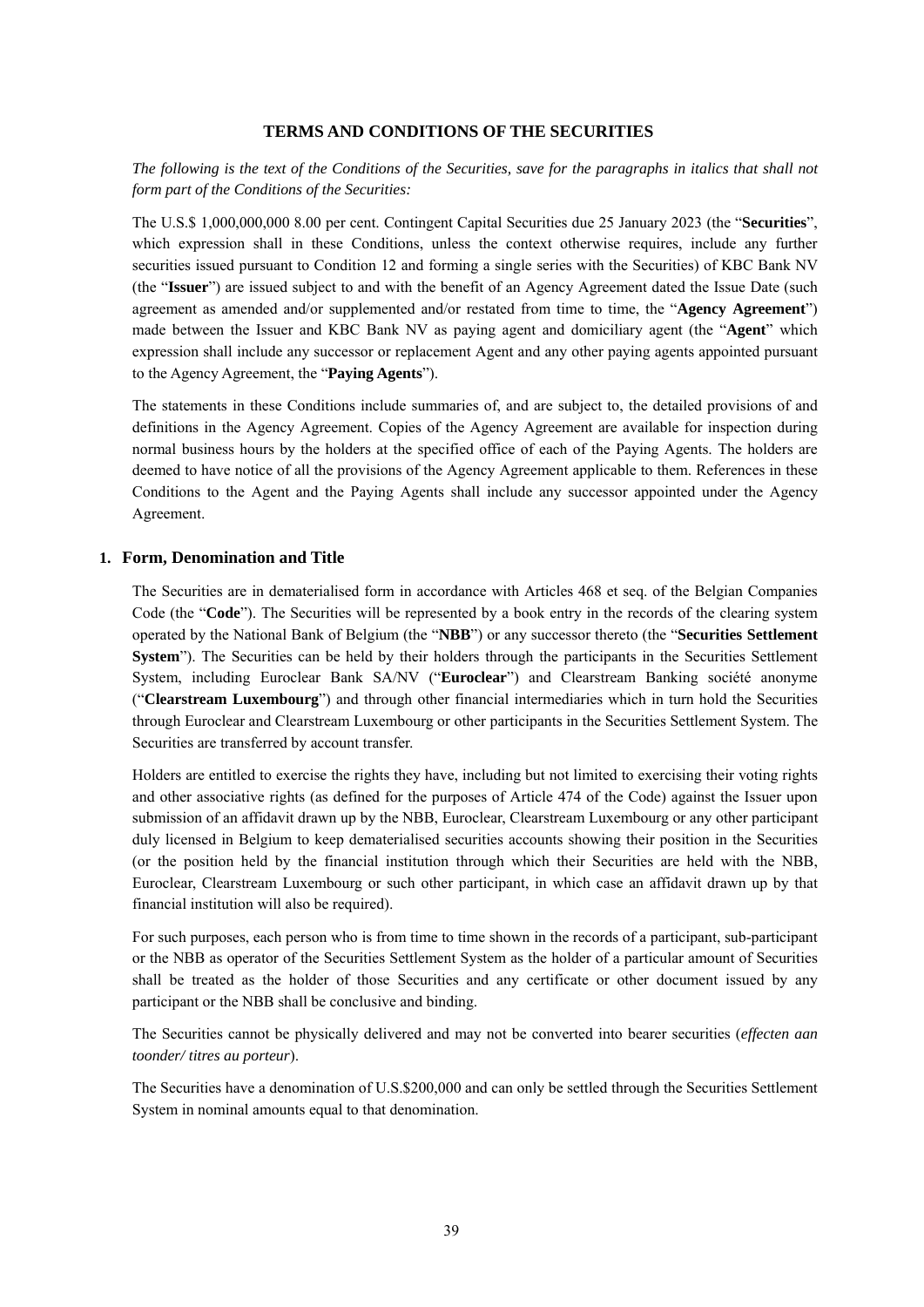### **2. Status of the Securities**

#### 2.1 Status

The Securities constitute direct, unconditional, unsecured and subordinated obligations of the Issuer and rank *pari passu* without any preference among themselves. The rights and claims of the holders are subordinated as described in Condition 2.2.

2.2 Subordination

In the event of an order being made or an effective resolution being passed for the liquidation, dissolution or winding-up of the Issuer by reason of bankruptcy (*faillissement/faillite*) or otherwise (except, in any such case, a solvent liquidation, dissolution or winding-up solely for the purposes of a reorganisation, reconstruction or amalgamation of the Issuer or the substitution in place of the Issuer of a successor in business of the Issuer), the rights and claims of the holders against the Issuer in respect of or arising under (including any damages awarded for breach of any obligation under) the Securities shall, subject to any obligations which are mandatorily preferred by law, rank (a) junior to the rights and claims of holders of all depositors and other unsecured and unsubordinated creditors, (b) at least *pari passu* with the rights and claims of holders of all other Subordinated Indebtedness and (c) senior to the rights and claims of holders of Junior Obligations.

2.3 No set-off

Subject to applicable law, no holder of a Security may exercise or claim any right of set-off in respect of any amount owed to it by the Issuer arising under or in connection with the Securities and each holder of a Security shall, by virtue of his subscription, purchase or holding of a Security, be deemed to have waived all such rights of set-off.

2.4 Claims subject to Contingent Write-down

Any claim of any holder in respect of or arising under the Securities will be subject to, and superseded by, any Contingent Write-down pursuant to Condition 6, irrespective of whether the relevant Trigger Event Writedown Notice has been given prior to or after the occurrence of any event described in Condition 9 or any other event.

*In respect of this Condition 2, reference is made to statutory loss absorption as more fully described in the risk factors entitled "Basel III Reforms- Loss absorbency at the point of non-viability", "Statutory loss absorption", "Bank recovery and resolution regimes and intervention measures available to regulators" and "Change of law".* 

# **3. Interest**

# 3.1 Interest rate and Interest Payment Dates

Subject to any Contingent Write-down pursuant to Condition 6, the Securities bear interest on their outstanding principal amount at the applicable Rate of Interest from (and including) the Issue Date. Interest shall be payable semi-annually in arrear on each Interest Payment Date commencing on 25 July 2013, subject in any case as provided in Condition 4.

The amount of interest per U.S.\$200,000 in principal amount of Securities payable on each Interest Payment Date in relation to an Interest Period falling in the Initial Period will be U.S.\$ 8,000.

The rate of interest for each Interest Period commencing on or after the Reset Date will be equal to the sum of (i) the Reset Rate of Interest and (ii) the Margin, all as determined by the Agent. The Agent will, as soon as practicable after 11:00 a.m. (New York time) on the Reset Rate of Interest Determination Date, determine the Reset Rate of Interest and calculate the amount of interest payable per U.S.\$200,000 in principal amount of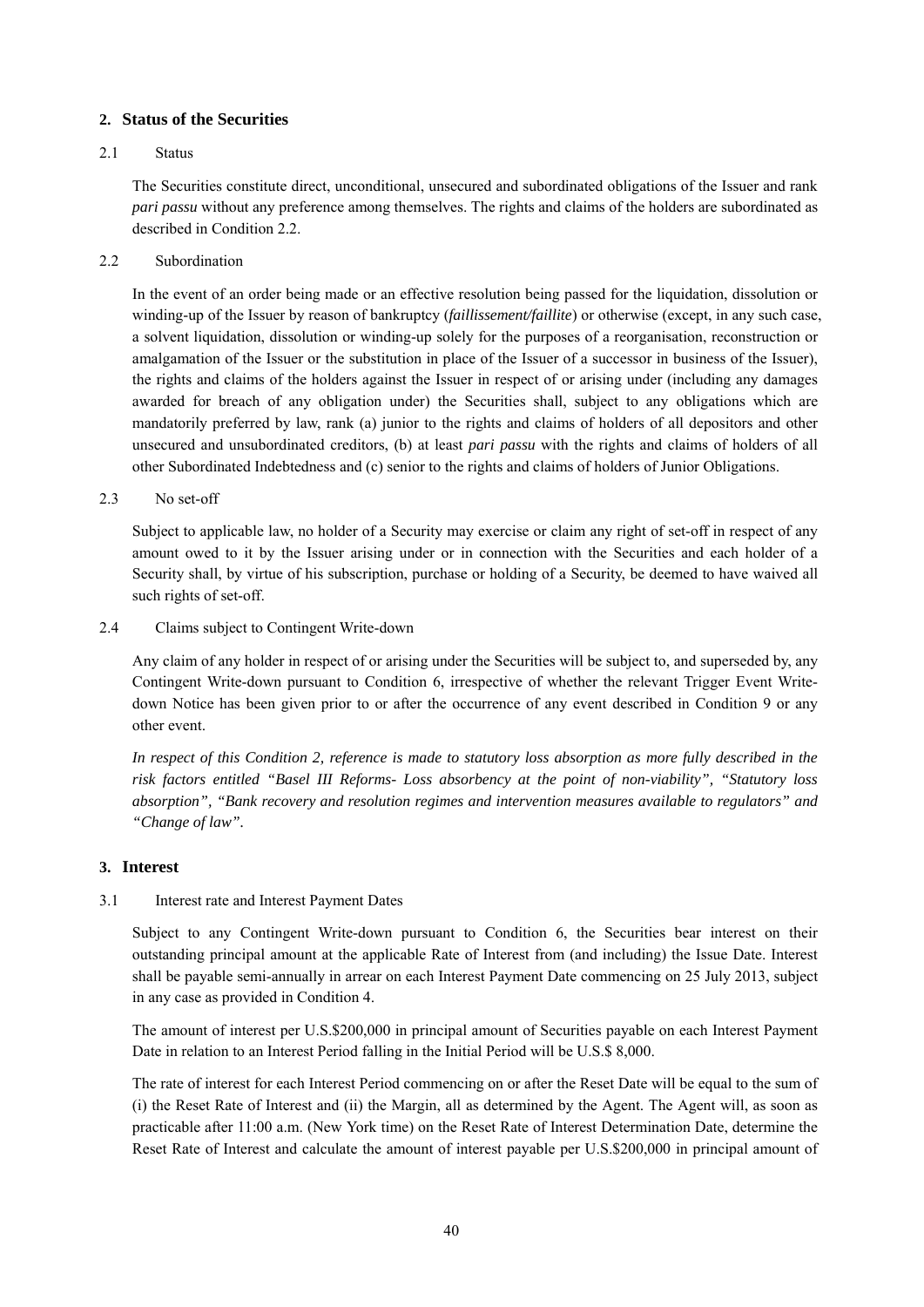Securities on the Interest Payment Dates in relation to each Interest Period commencing on or after the Reset Date (each a "**Reset Interest Amount**").

3.2 Interest Accrual

Subject to a Contingent Write-down pursuant to Condition 6, each Security will cease to bear interest from and including its due date for redemption unless payment of the principal in respect of the Security is improperly withheld or refused or unless default is otherwise made in respect of payment.

In such event, interest will continue to accrue until whichever is the earlier of:

- (i) the date on which all amounts due in respect of such Security have been paid; and
- (ii) five days after the date on which the full amount of the moneys payable in respect of such Securities has been received by the Agent and notice to that effect has been given to the holders in accordance with Condition 10.
- 3.3 Publication of Reset Rate of Interest and Reset Interest Amount

The Agent will cause the Reset Rate of Interest and the Reset Interest Amount determined by it to be notified to each listing authority, stock exchange and/or quotation system (if any) by which the Securities have then been admitted to listing, trading and/or quotation as soon as practicable after such determination but in any event not later than the Reset Date. Notice thereof shall also promptly be given to the holders in accordance with Condition 10.

3.4 Notifications etc.

All notifications, opinions, determinations, certificates, calculations, quotations and decisions given, expressed, made or obtained for the purposes of this Condition 4 by the Agent will (in the absence of manifest error) be binding on the Issuer, the Paying Agents and the holders and (subject as aforesaid) no liability to any such person will attach to the Agent in connection with the exercise or non-exercise by it of its powers, duties and discretions for such purposes.

3.5 Calculation of interest amounts and any broken amounts

Save as specified in Condition 3.1, the amount of interest payable in respect of U.S.\$200,000 in principal amount of the Securities (including, for the avoidance of doubt, the Reset Interest Amount) for any period shall be calculated by the Agent:

- *(a)* applying the applicable Rate of Interest to U.\$.200,000;
- *(b)* multiplying the product thereof by the Day Count Fraction; and
- *(c)* rounding the resulting figure to the nearest cent (half a cent being rounded upwards).

# **4. Payments**

4.1 Payments in respect of Securities

For so long as the Securities are held in the Securities Settlement System, payments in respect of the Securities shall be made to holders who have delivered to the Agent evidence satisfactory to the Agent that they are a holder. A holder shall have to submit such evidence only once, by no later than the date falling two Business Days in Brussels prior to the due date for payment. Records of such payments shall be maintained by the Agent.

Payments will be made by credit or transfer to an account in U.S. dollars maintained by the payee with or, at the option of the payee, by a cheque in U.S. dollars drawn on, a bank in New York.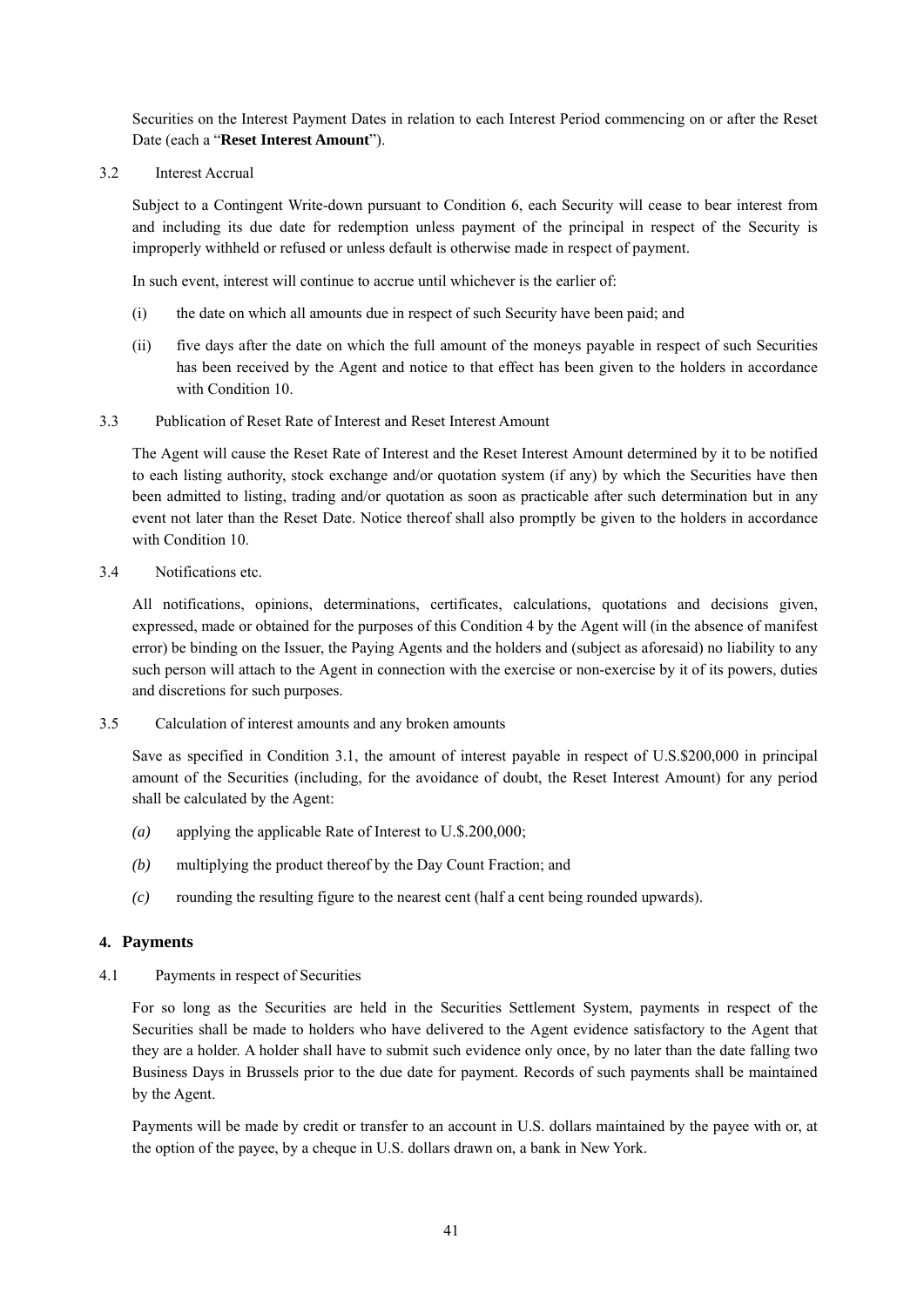Any payment so made will be a good discharge for the Issuer.

4.2 Payments on Business Days

If the due date for payment of any amount in respect of any Security is not a Business Day in Brussels and New York City, the holder shall not be entitled to payment of the amount due until the next succeeding such Business Day and shall not be entitled to any further interest or other payment in respect of any such delay.

4.3 U.S. Paying Agents

Notwithstanding the foregoing, payments will be made at the specified office in the United States of any Paying Agent and (if no such appointment is then in effect) the Issuer shall appoint and maintain a Paying Agent with a specified office in New York City at which payments will be made:

- *(a)* if (i) the Issuer has appointed Paying Agents with specified offices outside the United States with the reasonable expectation that the Paying Agents would be able to make payment at the specified offices outside the United States of the full amount payable with respect to the Securities in the manner provided above when due, (ii) payment of the full amount due in U.S. dollars at all specified offices of the Paying Agents outside the United States is illegal or effectively precluded by exchange controls or other similar restrictions and (iii) the payment is then permitted under United States law; and
- *(b)* at the option of the relevant holder, if the payment is then permitted under United States law without involving, in the opinion of the Issuer, adverse tax consequences for the Issuer.
- 4.4 Payments subject to Applicable Laws

Payments in respect of principal and interest on Securities are subject in all cases to (i) any fiscal or other laws and regulations applicable in the place of payment, but without prejudice to the provisions of Condition 7 and (ii) any withholding or deduction required pursuant to an agreement described in Section 1471(b) of the U.S. Internal Revenue Code of 1986 or otherwise imposed pursuant to Sections 1471 through 1474 of the U.S. Internal Revenue Code, any regulations or agreements thereunder, official interpretations thereof, or any law implementing an intergovernmental approach thereto. No commissions or expenses shall be charged to the holders in respect of such payments.

# **5. Redemption and Purchase**

5.1 Redemption at Maturity

Unless previously redeemed or purchased and cancelled as provided below and subject to any Contingent Write-down pursuant to Condition 6, the Issuer will redeem the Securities on 25 January 2023 at their principal amount together with interest accrued to, but excluding, the date of redemption and any additional amounts.

# 5.2 Redemption for Taxation Reasons

Subject to Condition 5.5 if:

- *(a)* as a result of any change in, or amendment to, the laws or regulations of Belgium, or any change in the application or official interpretation of such laws or regulations, which change or amendment becomes effective after 25 January 2013, on the next Interest Payment Date the Issuer has or will become obliged to pay additional amounts as provided or referred to in Condition 7;
- *(b)* such obligation cannot be avoided by the Issuer taking reasonable measures available to it; and
- *(c)* the Issuer is able to demonstrate to the satisfaction of the Lead Regulator that the change set out in (a) above is material and was not reasonably foreseeable at Issue Date,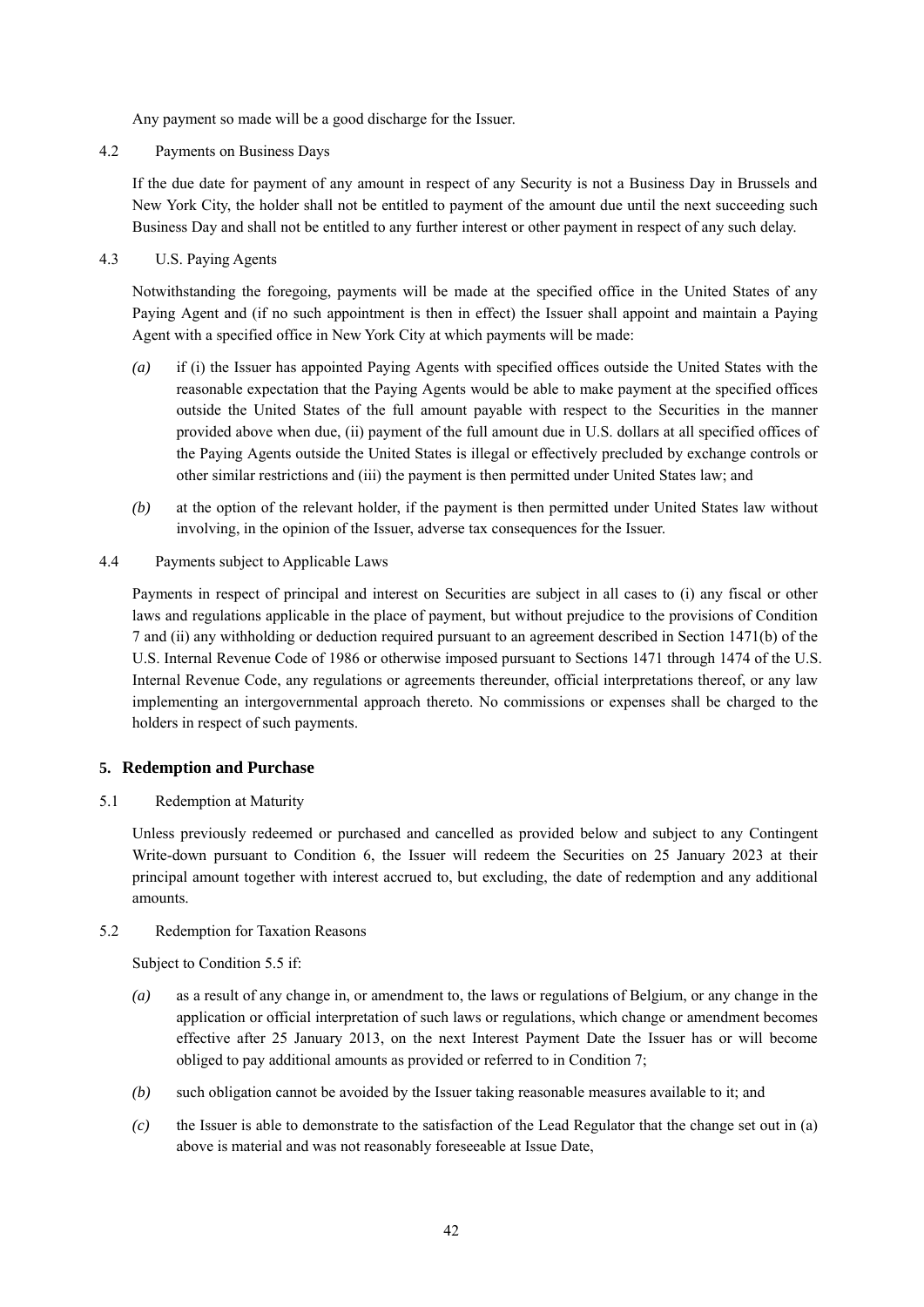the Issuer may at its option, having given not less than 30 nor more than 60 days' notice to the holders in accordance with Condition 10 (which notice shall be irrevocable), redeem the Securities in whole (but not in part), at any time at their principal amount together with interest accrued to, but excluding, the date of redemption and any additional amounts, provided that no such notice of redemption shall be given earlier than 90 days prior to the earliest date on which the Issuer would be obliged to pay such additional amounts, were a payment in respect of the Securities then due. Prior to the publication of any notice of redemption pursuant to this paragraph, the Issuer shall deliver to the Agent a certificate signed by two Directors of the Issuer stating that the Issuer is entitled to effect such redemption and setting forth a statement of facts showing that the conditions precedent to the right of the Issuer so to redeem have occurred and an opinion of independent legal advisers of recognised standing to the effect that the Issuer has or will become obliged to pay such additional amounts as a result of the change or amendment.

### 5.3 Redemption upon a Regulatory Event

Subject to Condition 5.5, upon the occurrence of a Regulatory Event, the Issuer may at its option, having given not less than 30 nor more than 60 days' notice to the holders in accordance with Condition 10 (which notice shall be irrevocable), redeem the Securities, in whole (but not in part), at any time at their principal amount together with interest accrued to, but excluding, the date of redemption and any additional amounts. Prior to the publication of any notice of redemption pursuant to this paragraph, the Issuer shall deliver to the Agent a certificate signed by two Directors of the Issuer stating that a Regulatory Event has occurred.

### 5.4 Redemption at the Option of the Issuer

Subject to Condition 5.5, the Issuer may, having given:

- *(a)* not less than 15 nor more than 30 days' notice to the holders in accordance with Condition 10; and
- *(b)* notice to the Agent not less than 15 days before the giving of the notice referred to in (a)

(which notices shall be irrevocable and shall specify the date fixed for redemption), redeem all (but not some only) of the Securities on the Reset Date at their principal amount together with interest accrued to, but excluding, the date of redemption and any additional amounts.

#### 5.5 Regulatory consent and Contingent Write-down

Any optional redemption of Securities pursuant to Conditions 5.2, 5.3 and 5.4 and any purchases of Securities pursuant to Condition 5.6 are subject to compliance with applicable regulatory requirements, including the prior approval of the Lead Regulator (if required) and to no Trigger Event having occurred.

#### 5.6 Purchases

Subject to Condition 5.5, the Issuer or any of its subsidiaries may at any time purchase Securities in any manner and at any price. Such Securities may be held, reissued or, at the option of the Issuer, surrendered to the Agent for cancellation.

### 5.7 Cancellations

All Securities which are redeemed will forthwith be cancelled. All Securities so cancelled and the Securities purchased and cancelled pursuant to Condition 5.6 above shall be forwarded to the Agent and cannot be reissued or resold.

### 5.8 Notices Final

Subject to Condition 5.5, upon the expiry of any notice as is referred to in Conditions 5.2, 5.3 or 5.4 above the Issuer shall be bound to redeem the Securities to which the notice refers in accordance with the terms of such Condition.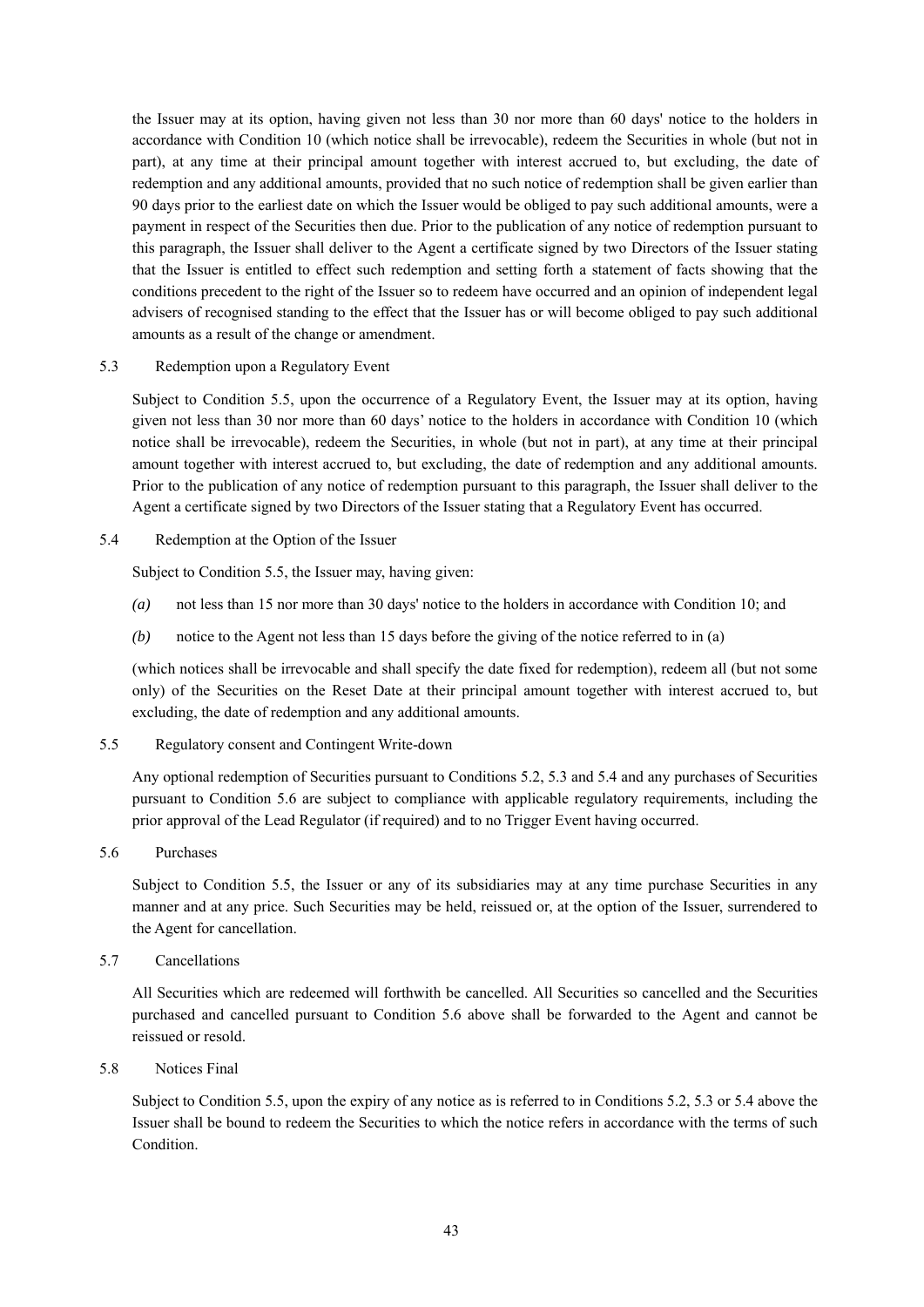### **6. Contingent Write-down**

#### 6.1 Trigger Event

Upon the occurrence of a Trigger Event, a Contingent Write-down will occur on the relevant Trigger Event Write-down Date.

6.2 Trigger Event Write-down Notice

Upon the occurrence of a Trigger Event, the Issuer shall deliver to the Agent a certificate signed by two Directors of the Issuer stating a Trigger Event has occurred and will deliver a Trigger Event Write-down Notice to the holders in accordance with Condition 10 as follows:

- (i) in the case of a Trigger Event that has occurred as of any Quarterly Financial Period End Date, on or within five Business Days in Brussels after the relevant Ordinary Reporting Date; or
- (ii) in the case of a Trigger Event that has occurred as of any Extraordinary Calculation Date, on or as soon as practicable after such Extraordinary Calculation Date.

#### 6.3 Contingent Write-down

On the Trigger Event Write-down Date,

- (i) the holders will be automatically deemed to irrevocably waive their right to receive, and no longer have any rights against the Issuer with respect to, repayment of the aggregate principal amount of the Securities written down pursuant to paragraph (iv) below;
- (ii) the Issuer will pay (A) any accrued and unpaid interest on the Securities and (B) any additional amounts as provided or referred to in Condition 7, in the case of each of sub-clauses (A) and (B) of this paragraph (ii), if and only to the extent that such interest or additional amounts, as applicable, became due and payable to the holders prior to the relevant Trigger Event Write-down Notice Date;
- (iii) except as described in paragraph (ii) above, all rights of any holder for payment of any amounts under or in respect of the Securities (including, without limitation, any amounts arising as a result of, or due and payable upon the occurrence of, an event described in Condition 9) will become null and void, irrespective of whether such amounts have become due and payable prior to the relevant Trigger Event Write-down Notice Date or the relevant Trigger Event Write-down Date; and
- (iv) the full principal amount of each Security will automatically be written down to zero, the Securities will be cancelled and all references to the principal amount of the Securities in these Conditions will be construed accordingly.

The events described in paragraphs (i) to (iv) above are referred to as a "**Contingent Write-down**".

#### **7. Taxation**

7.1 Payment without Withholding

All payments of principal and/or interest in respect of the Securities by the Issuer will be made without withholding or deduction for or on account of any present or future taxes, duties, assessments or other charges of whatever nature imposed, levied or collected by or on behalf of Belgium, or any political subdivision or any authority thereof or therein having power to tax unless such withholding or deduction is required by law. In such event, the Issuer shall pay such additional amounts as shall be necessary in order that the net amounts received by the holders after such withholding or deduction shall equal the respective amounts of principal and interest which would otherwise have been receivable in respect of the Securities, as the case may be, in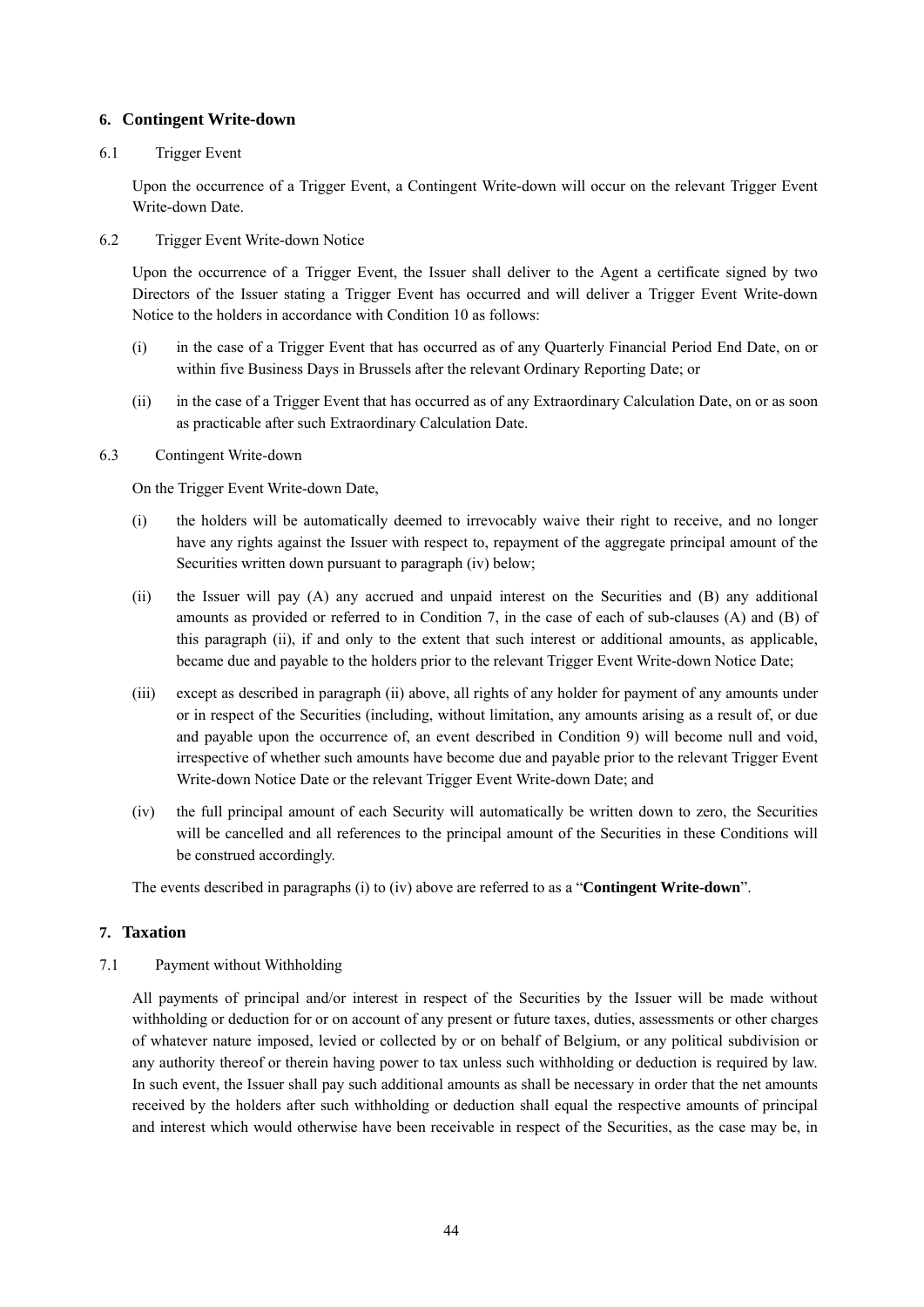the absence of such withholding or deduction; except that no such additional amounts shall be payable with respect to any Security:

- (i) the holder of which is liable for such taxes, duties, assessments or other charges in respect of such Security by reason of his having some connection with Belgium other than the mere holding of such Security; or
- (ii) where such withholding or deduction is imposed on a payment to an individual and is required to be made pursuant to European Council Directive 2003/48/EC or any other Directive implementing the conclusions of the ECOFIN Council Meeting of 26-27 November 2000 on the taxation of savings income or any law implementing or complying with, or introduced in order to conform to, such Directive or any agreement between the EU and any other country or territory providing for similar measures; or
- (iii) where such withholding or deduction is imposed because the holder of the Security is not an Eligible Investor (unless that person was an Eligible Investor at the time of its acquisition of the Security but has since ceased (as such term is defined from time to time under Belgian law) being an Eligible Investor by reason of a change in the Belgian tax laws or regulations or in the interpretation or application thereof or by reason of another change which was outside that person's control), or is an Eligible Investor but is not holding the Security in an exempt securities account with a qualifying clearing system in accordance with the Belgian law of 6 August 1993 relating to transactions in certain securities and its implementation decrees.

#### 7.2 Additional Amounts

Any reference in these Conditions to any amounts in respect of the Securities shall be deemed also to refer to any additional amounts which may be payable under this Condition.

#### **8. Prescription**

Claims for principal or interest shall become void ten or five years, respectively, after their due date, unless application to a court of law for such payment has been initiated on or before such respective time.

#### **9. Enforcement**

If default is made in the payment of any principal or interest due in respect of the Securities or any of them and such default continues for a period of 30 days or more after the due date any holder may, without further notice, institute proceedings for the dissolution or liquidation of the Issuer in Belgium.

In the event of the dissolution or liquidation (other than on a solvent basis) of the Issuer (including, without limiting the generality of the foregoing, bankruptcy (*faillissement/faillite)*, and judicial or voluntary liquidation (*liquidation volontaire ou forcée/vrijwillige of gedwongen vereffening*), under the laws of Belgium), any holder may give notice to the Issuer that the Security is, and (subject to any Contingent Writedown pursuant to Condition 6) it shall accordingly forthwith become, immediately due and repayable at its principal amount, together with interest accrued to the date of repayment.

No remedy against the Issuer other than as referred to in this Condition 9, shall be available to the holders, whether for recovery of amounts owing in respect of the Securities or in respect of any breach by the Issuer of any of its obligations under or in respect of the Securities.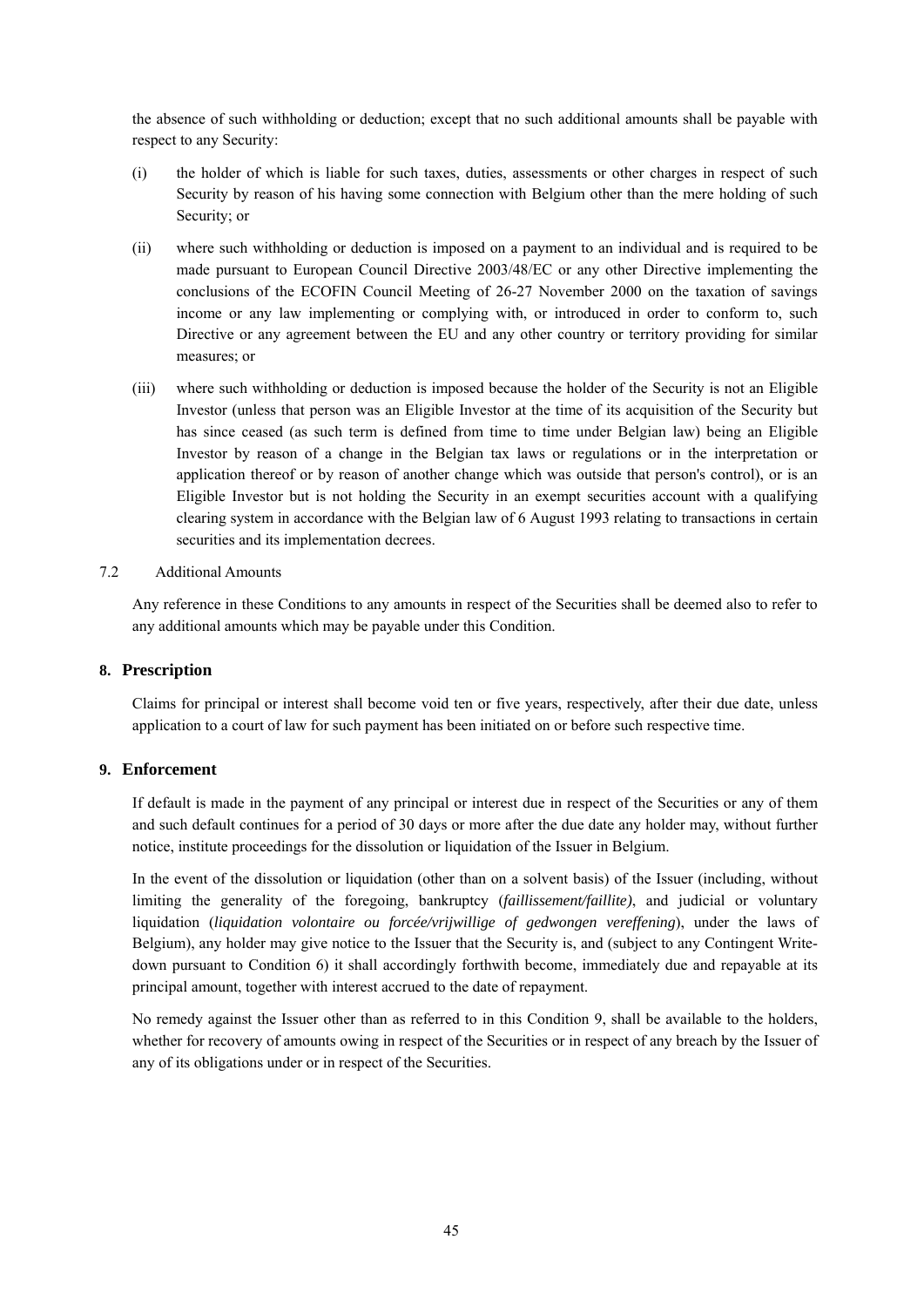#### **10. Notices**

Notices to the holders shall be valid if delivered by or on behalf of the Issuer to the NBB for communication by it to the participants of the Securities Settlement System. Any such notice shall be deemed given on the date and at the time it is delivered to the Securities Settlement System. For so long as the Securities are admitted to listing and trading on a regulated market, any notices to holders must also be published in accordance with the rules and regulations of such market and, in addition to the foregoing, will be deemed validly given on the date of such publication.

In addition to the above communications and publications, with respect to notices for meetings of holders, convening notices for such meetings shall be made in accordance with Article 570 of the Code, which currently requires an announcement to be published not less than fifteen days prior to the meeting, in the Belgian Official Gazette (*Moniteur belge/Belgisch Staatsblad*) and in a newspaper with national distribution in Belgium.

#### **11. Meeting of holders and Modification**

#### 11.1 Meeting of holders

The Agency Agreement contains provisions for convening meetings of holders to consider matters relating to the Securities, including the modification of any provision of these Conditions or the Agency Agreement, in accordance with the rules of the Code.

All meetings of holders will be held in accordance with the provisions of Article 568 et seq. of the Code with respect to bondholders meetings, provided however that the Issuer shall promptly convene a meeting of holders upon the request in writing of holders holding not less than one-tenth of the aggregate principal amount of the outstanding Securities. Subject to the quorum and majority requirements set out in Article 574 of the Code, and if required thereunder subject to validation by the court of appeal of Brussels, the meeting of holders shall be entitled to exercise the powers set out in Article 568 of the Code and to modify or waive any provision of these Conditions, provided however that any proposal (i) to change any date fixed for payment of principal or interest in respect of the Securities, to reduce the amount of principal or interest on any date in respect of the Securities, to alter the method of calculating the amount of any payment in respect of the Securities or the date for any such payment; (ii) to alter any provision relating to Contingent Write-down; (iii) to change the currency of payments under the Securities; or (iv) to change the quorum requirements relating to meetings or the majority required to pass an extraordinary resolution (each, a "**Reserved Matter**")) may only be sanctioned by an extraordinary resolution passed at a meeting of holders at which two or more persons holding or representing not less than three-quarters or, at any adjourned meeting, one quarter of the aggregate principal amount of the outstanding Securities form a quorum. Any extraordinary resolution duly passed at any such meeting shall be binding on all the holders, whether present or not.

Convening notices for meetings of holders shall be made in accordance with Article 570 of the Code, which currently requires an announcement to be published not less than fifteen days prior to the meeting in the Belgian Official Gazette (*Moniteur belge/Belgisch Staatsblad*) and in a newspaper of national distribution in Belgium. Convening notices shall also be made in accordance with Condition 10.

The Agency Agreement provides that, if authorised by the Issuer, a resolution in writing signed by or on behalf of the holders of not less than 75 per cent. in nominal amount of the Securities outstanding shall for all purposes be as valid and effective as an extraordinary resolution passed at a meeting of holders duly convened and held, provided that the terms of the proposed resolution have been notified in advance to the holders through the relevant clearing system(s). Such a resolution in writing may be contained in one document or several documents in the same form, each signed by or on behalf of one or more holders.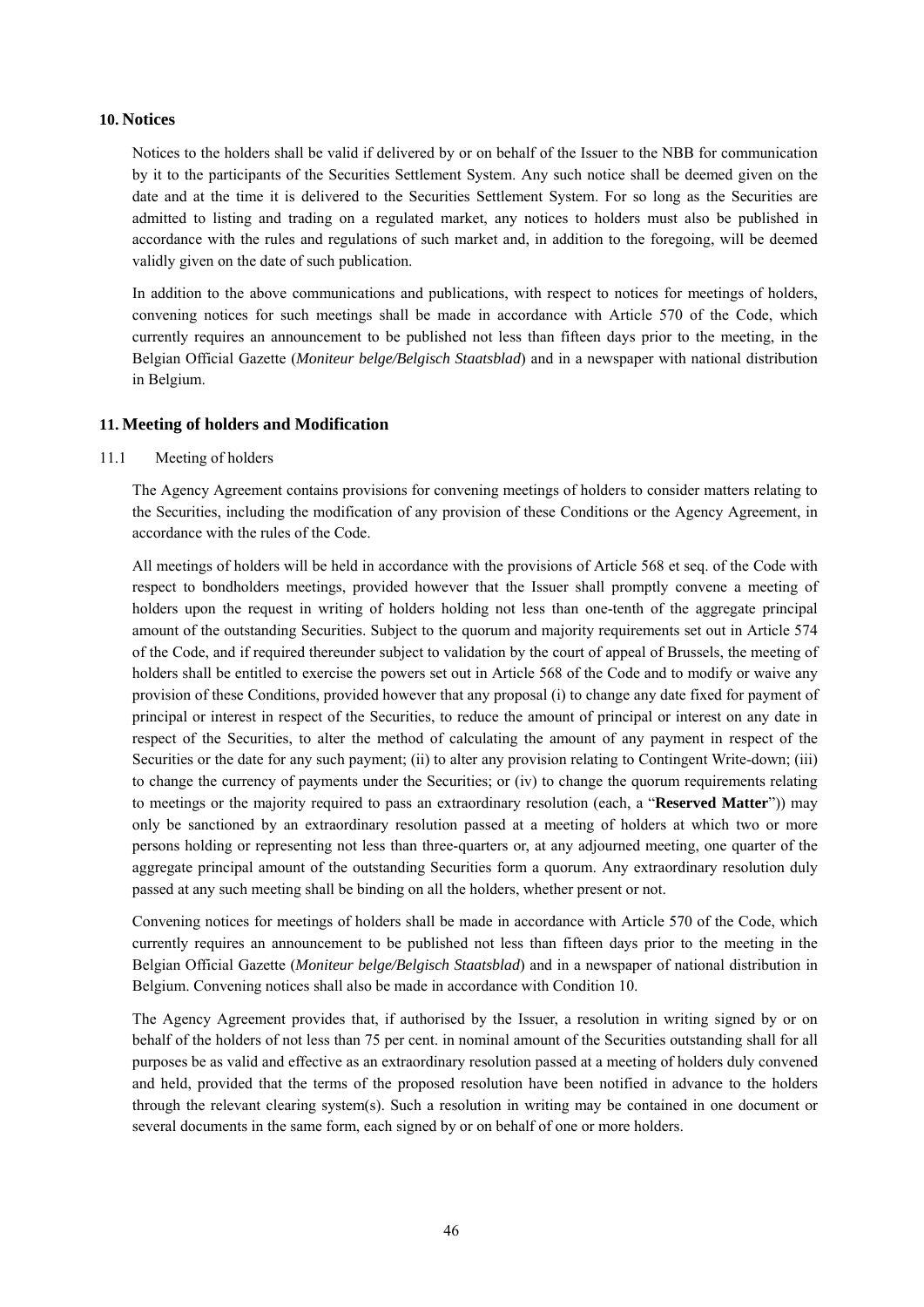Resolutions of holders will only be effective if such resolutions have been approved by the Issuer.

11.2 Modification

The Agent and the Issuer may agree, without the consent of the holders, to:

- (i) any modification (except such modifications in respect of which an increased quorum is required, as mentioned above) of the Agency Agreement which is not prejudicial to the interests of the holders; or
- (ii) any modification of these Conditions or the Agency Agreement which is of a formal, minor or technical nature or is made to correct a manifest error or to comply with mandatory provisions of law.

Any such modification shall be binding on the holders and any such modification shall be notified to the holders in accordance with Condition 10 as soon as practicable thereafter.

#### **12. Further Issues**

The Issuer may from time to time without the consent of the holders create and issue further Securities, having terms and conditions the same as those of the Securities, or the same except for the amount of the first payment of interest, which may be consolidated and form a single series with the outstanding Securities.

#### **13. Governing Law and Submission to Jurisdiction**

#### 13.1 Governing Law

The Agency Agreement and the Securities (except Conditions 1, 2 and 11) (and, in each case, any noncontractual obligations arising therefrom or in connection therewith) shall be governed by, and construed in accordance with, English law. Conditions 1, 2 and 11 of the Securities and any non-contractual obligations arising therefrom or in connection therewith shall be governed by, and construed in accordance with, Belgian law.

#### 13.2 Jurisdiction of English Courts

The Issuer agrees, for the exclusive benefit of the holders that the courts of England are to have jurisdiction to settle any disputes which may arise out of or in connection with the Agency Agreement, the Securities (including, in each case, any dispute relating to any non-contractual obligations arising therefrom or in connection therewith) and that accordingly any suit, action or proceedings (together referred to as "**Proceedings**") arising out of or in connection with the Agency Agreement, the Securities (including, in each case, any Proceedings relating to any non-contractual obligation arising therefrom or in connection therewith) may be brought in such courts. The Issuer hereby irrevocably waives any objection which it may have now or hereafter to the laying of the venue of any such Proceedings in any such court and any claim that any such Proceedings have been brought in an inconvenient forum and hereby further irrevocably agrees that a judgment in any such Proceedings brought in the English courts shall be conclusive and binding upon it and may be enforced in the courts of any other jurisdiction. Nothing contained in this Condition shall limit any right to take Proceedings against the Issuer in any other court of competent jurisdiction, nor shall the taking of Proceedings in one or more jurisdictions preclude the taking of Proceedings in any other jurisdiction, whether concurrently or not. The Issuer appoints KBC Bank NV at its London branch at 111 Old Broad Street, London EC2N 1BR, England as its agent for service of process for Proceedings in England, and undertakes that, in the event of KBC Bank NV, London branch ceasing so to act or ceasing to be registered in England, it will appoint another person as its agent for service of process in England in respect of any Proceedings in England. Nothing herein shall affect the right to serve proceedings in any other manner permitted by law.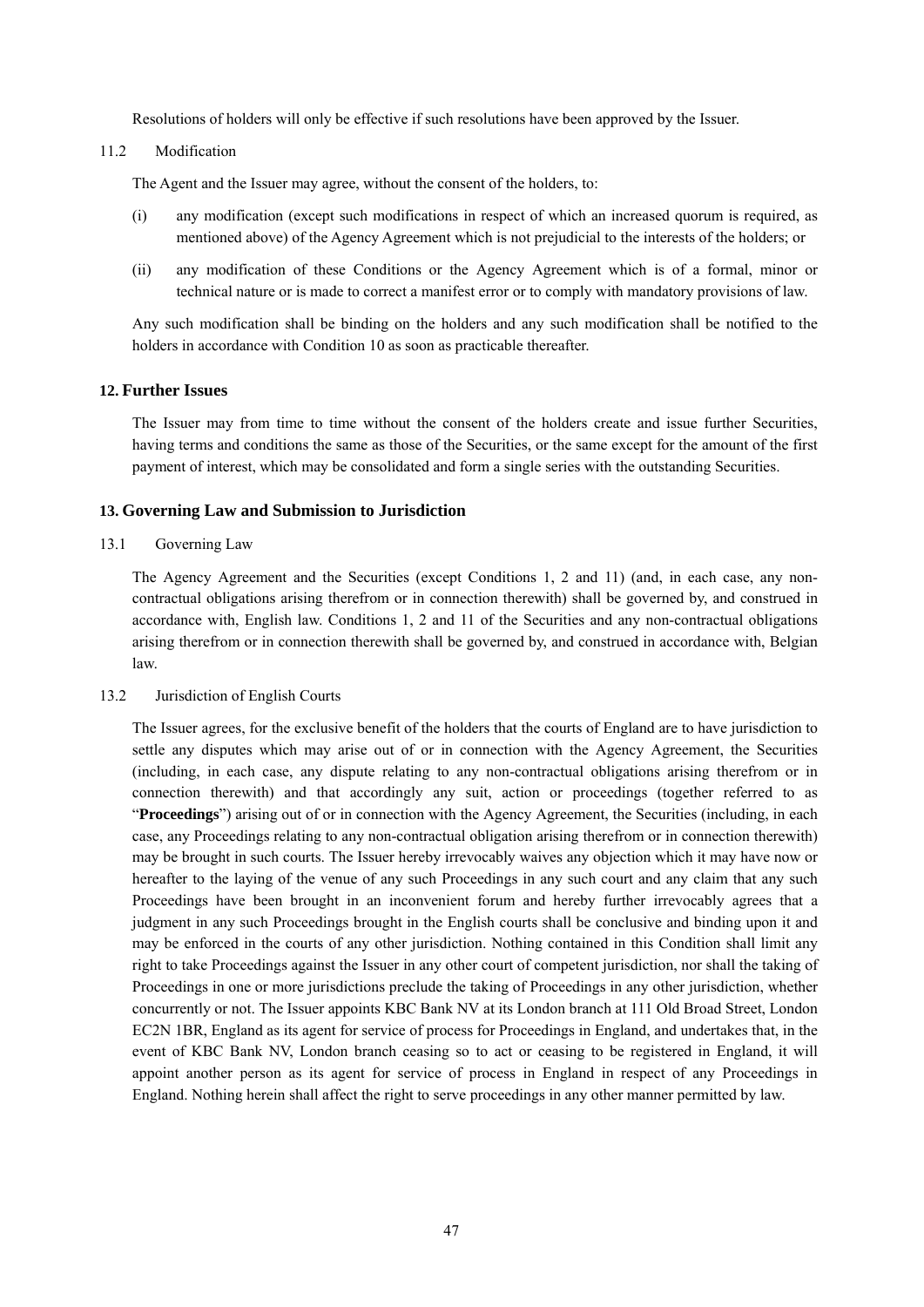### **14. Rights of Third Parties**

No rights are conferred on any person under the Contracts (Rights of Third Parties) Act 1999 to enforce any term of this Security, but this does not affect any right or remedy of any person which exists or is available apart from that Act.

### **15. Definitions**

In these Conditions:

### "**5-year Mid-Swap Rate**" means:

- (i) the mid-swap rate for U.S. dollar swaps with a term of 5 years which appears on the Screen Page as of 11:00 a.m. (New York City time) on the Reset Rate of Interest Determination Date; or
- (ii) if the 5-year Mid-Swap Rate does not appear on the Screen Page at such time on the Reset Rate of Interest Determination Date, the Reset Reference Bank Rate on such Reset Rate of Interest Determination Date.

"**5-year Mid-Swap Rate Quotations**" means the arithmetic mean of the bid and offered rates for the semiannual fixed leg (calculated on a 30/360 day count basis) of a fixed-for-floating U.S. dollar interest rate swap transaction which:

- (i) has a term of 5 years commencing on the Reset Date;
- (ii) is in an amount that is representative of a single transaction in the relevant market at the relevant time with an acknowledged dealer of good credit in the swap market; and
- (iii) has a floating leg based on 3-month U.S. dollar LIBOR (calculated on an Actual/360 day count basis).

"**Applicable Banking Regulations**" means at any time the laws, regulations, requirements, guidelines and policies relating to capital adequacy then in effect in Belgium including, without limitation to the generality of the foregoing, those regulations, requirements, guidelines and policies relating to capital adequacy then in effect of the Lead Regulator (whether or not such requirements, guidelines or policies have the force of law and whether or not they are applied generally or specifically to the Issuer or KBC Group).

"**Business Day**" means, in relation to any place, a day on which commercial banks and foreign exchange markets settle payments and are open for general business (including dealing in foreign exchange and foreign currency deposits) in that place.

# "**CET1 Capital**" means

- (i) as of any Quarterly Financial Period End Date or Extraordinary Calculation Date that falls before the CRD IV Adoption Date, the sum, expressed in euro, of all amounts that constitute core tier 1 capital of KBC Group as of such date, less any deductions (other than in respect of insurance undertakings forming part of KBC Group) from core tier 1 capital required to be made as of such date, and
- (ii) as of any Quarterly Financial Period End Date or Extraordinary Calculation Date that falls on or after the CRD IV Adoption Date, the sum, expressed in euro, of all amounts that constitute common equity tier 1 capital of KBC Group as of such date, less any deductions (other than in respect of insurance undertakings forming part of KBC Group) from common equity tier 1 capital required to be made as of such date,

in each case as calculated by KBC Group NV on a consolidated basis in accordance with the capital adequacy standards and guidelines of the Lead Regulator applicable to KBC Group on such Quarterly Financial Period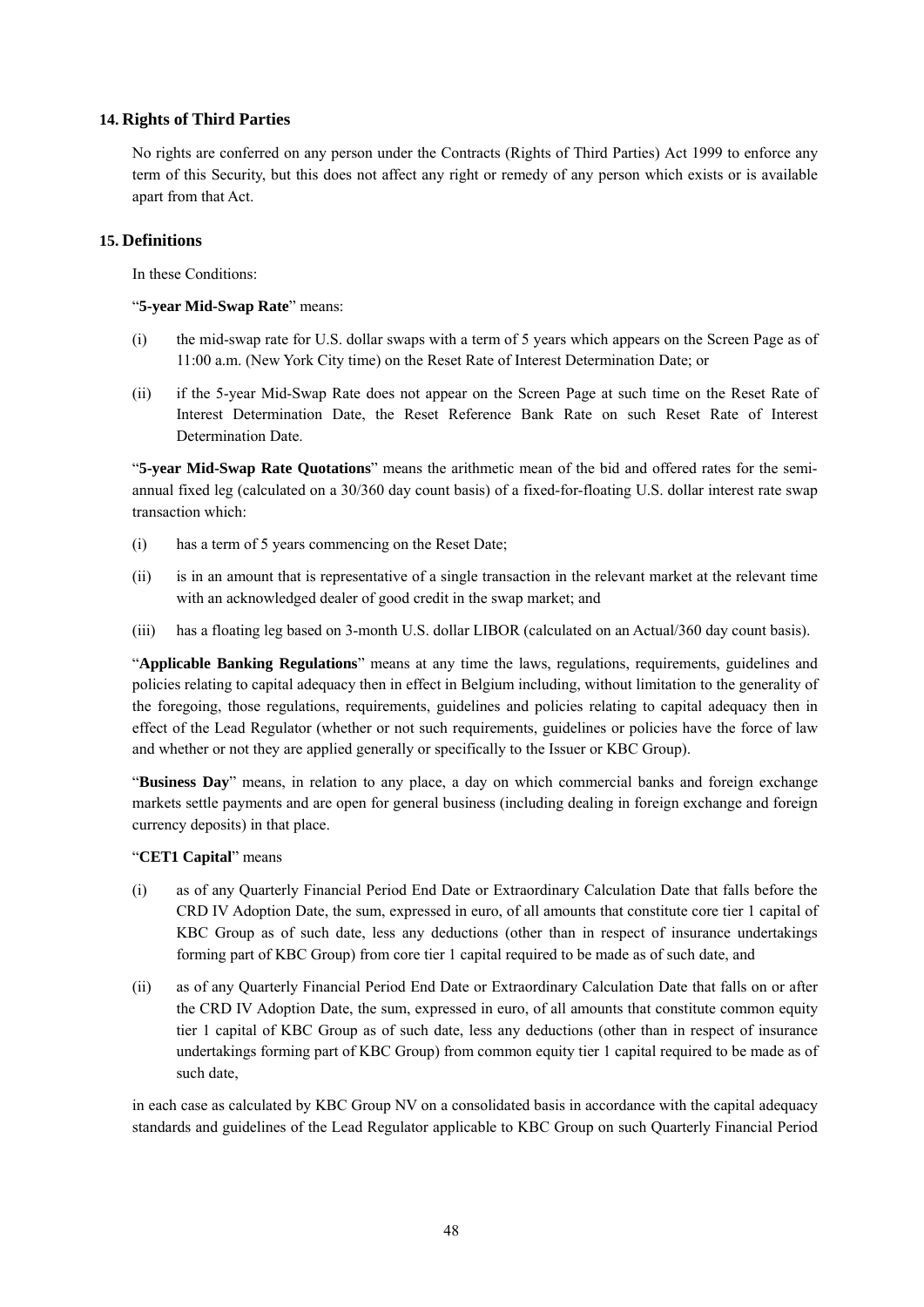End Date or Extraordinary Calculation Date, as the case may be (which calculation shall be binding on the holders).

For the avoidance of doubt,

- (i) the term "core tier 1 capital" as used in this definition is the sum of all amounts that constitute the total tier 1 capital of KBC Group less any tier one qualifying hybrid capital instruments (other than the Yield Enhanced Securities) as interpreted and applied in accordance with the capital adequacy standards and guidelines of the Lead Regulator from time to time; and
- (ii) the term "common equity tier 1 capital" as used in this definition shall have the meaning assigned to such term in CRD IV as interpreted and applied in accordance with the capital adequacy standards and guidelines of the Lead Regulator from time to time, but subject always to the transitional and grandfathering arrangements thereunder as interpreted by the Lead Regulator.

"**CET1 Ratio**" means, as of any Quarterly Financial Period End Date or Extraordinary Calculation Date, as the case may be, the ratio of CET1 Capital as of such date to the Risk Weighted Assets as of the same date, expressed as a percentage.

"**Code**" means the Belgian Companies Code.

"**Contingent Write-down**" has the meaning given in Condition 6.3*.*

"**CRD IV**" means, taken together, the (i) CRD IV Directive (ii) CRD IV Regulation and (iii) Future Capital Instruments Regulations.

"**CRD IV Adoption Date**" means the date on which the CRD IV Regulation is deemed to take effect in Belgium according to the terms of the CRD IV Regulation.

"**CRD IV Directive**" means a directive of the European Parliament and of the Council on the prudential supervision of credit institutions and investment firms, a draft of which was published on 20 July 2011, as implemented in Belgium and including as amended or replaced.

"**CRD IV Regulation**" means a regulation of the European Parliament and of the Council on prudential requirements for credit institutions and investment firms, a draft of which was published on 20 July 2011, as implemented and/or applicable in Belgium and including as amended or replaced.

"**Day Count Fraction**" means, in respect of the calculation of an amount for any period of time (the "**Calculation Period**"), "30/360" which means the number of days in the Calculation Period divided by 360, calculated on a formula basis as follows:

Day Count Fraction = 
$$
\frac{[360x(Y_2 - Y_1)] + [30x(M_2 - M_1)] + (D_2 - D_1)}{360}
$$

where:

"Y<sub>1</sub>" is the year, expressed as a number, in which the first day of the Calculation Period falls;

"Y<sub>2</sub>" is the year, expressed as a number, in which the day immediately following the last day of the Calculation Period falls;

"**M1**" is the calendar month, expressed as a number, in which the first day of the Calculation Period falls;

"**M2**" is the calendar month, expressed as a number, in which the day immediately following the last day of the Calculation Period falls;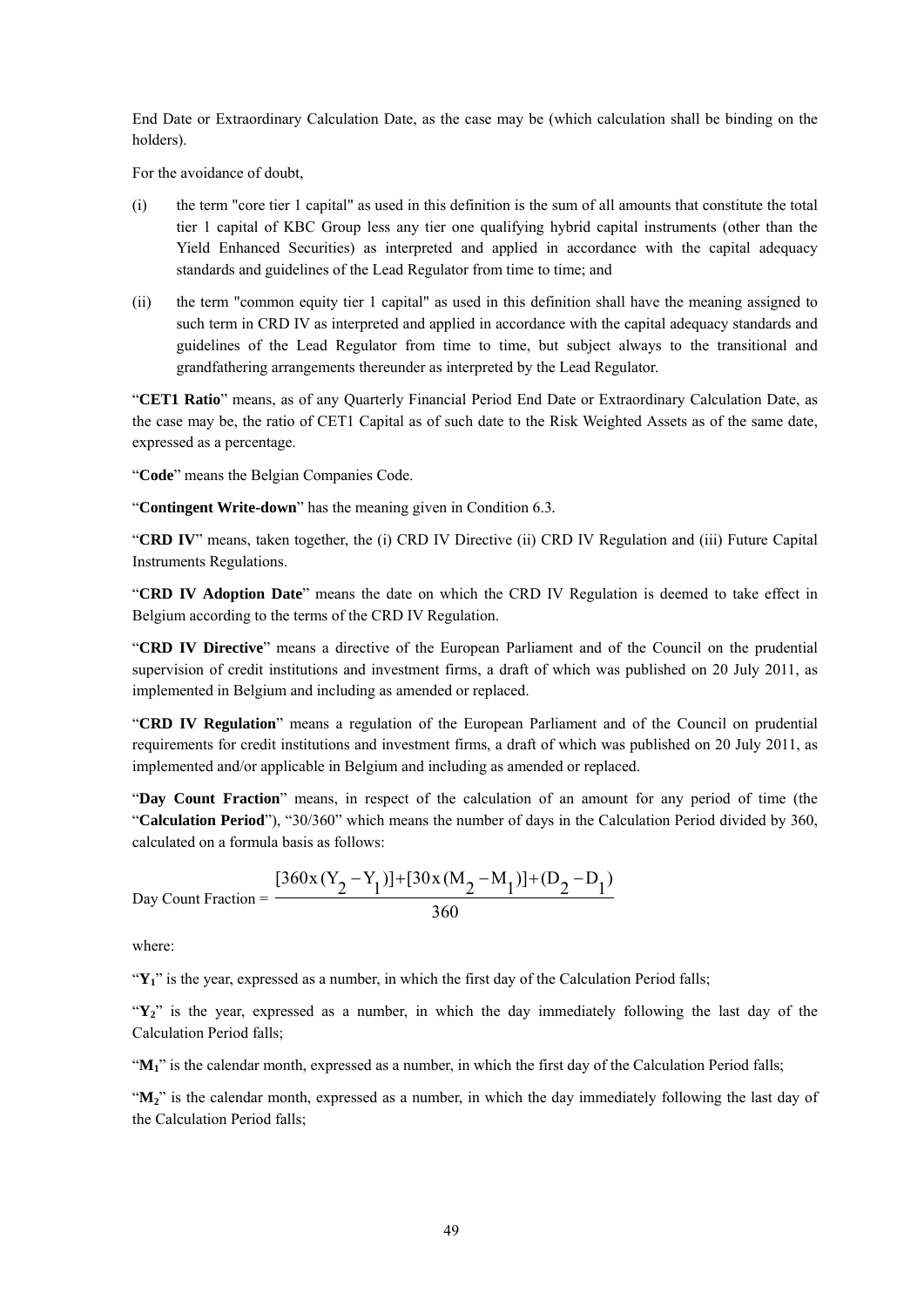"**D1**" is the first calendar day, expressed as a number, of the Calculation Period, unless such number is 31, in which case  $D_1$  will be 30; and

"D<sub>2</sub>" is the calendar day, expressed as a number, immediately following the last day included in the Calculation Period, unless such number would be 31 and  $D_1$  is greater than 29, in which case  $D_2$  will be 30.

"**Eligible Investor**" means a person who is entitled to hold securities through a so-called "X-account" (being an account exempted from withholding tax) in a settlement system in accordance with Article 4 of the Belgian Royal Decree of 26 May 1994 on the collection and refund of withholding tax (as amended or replaced from time to time).

"**Extraordinary Calculation Date**" means any day (other than a Quarterly Financial Period End Date) on which the CET1 Ratio is calculated upon the instruction of the Lead Regulator.

"**Future Capital Instruments Regulations**" means any Applicable Banking Regulations that come into effect after the Issue Date and which prescribe (alone or in conjunction with any other rules or regulations) the requirements to be fulfilled by financial instruments for their inclusion in the regulatory capital of the Issuer or KBC Group (on a solo or consolidated basis) to the extent required by (i) the CRD IV Regulation or (ii) the CRD IV Directive.

"**holder**" means the holder from time to time of a Security as determined by reference to the records of the relevant clearing systems or financial intermediaries and the affidavits referred to in Condition 1.

"**Initial Period**" means the period from (and including) the Issue Date to (but excluding) the Reset Date.

"**Initial Rate of Interest**" means 8.00 per cent. per annum.

"**Interest Payment Date**" means 25 January and 25 July in each year, from and including 25 July 2013 to and including 25 January 2023.

"**Interest Period**" means each period beginning on (and including) the Issue Date or any Interest Payment Date and ending on (but excluding) the next Interest Payment Date.

"**Issue Date**" means 25 January 2013.

"**Junior Obligations**" means all unsecured, subordinated, direct or indirect obligations of the Issuer that rank, or are expressed to rank, junior to the Issuer's obligations under the Securities and all classes of share capital of the Issuer.

"**KBC Group**" means KBC Group NV and its subsidiaries for so long as KBC Group NV is the parent undertaking of the Issuer and if KBC Group NV is no longer the parent undertaking of the Issuer, all references herein to **KBC Group** shall be deemed to be to the Issuer and its subsidiaries and all references to **KBC Group NV** shall be to the Issuer.

"**Lead Regulator**" means the National Bank of Belgium or any successor entity primarily responsible for the prudential supervision of the Issuer.

"**Margin**" means 7.097 per cent.

"**Ordinary Reporting Date**" means each day on which Quarterly Financial Information is published by KBC Group NV (or a successor holding company of KBC Group NV).

"**Quarterly Financial Information**" means the financial information of KBC Group in respect of a fiscal quarter that is contained in the principal financial report for such fiscal quarter published by KBC Group NV (or a successor holding company of KBC Group NV).

"**Quarterly Financial Period End Date**" means the last day of each fiscal quarter.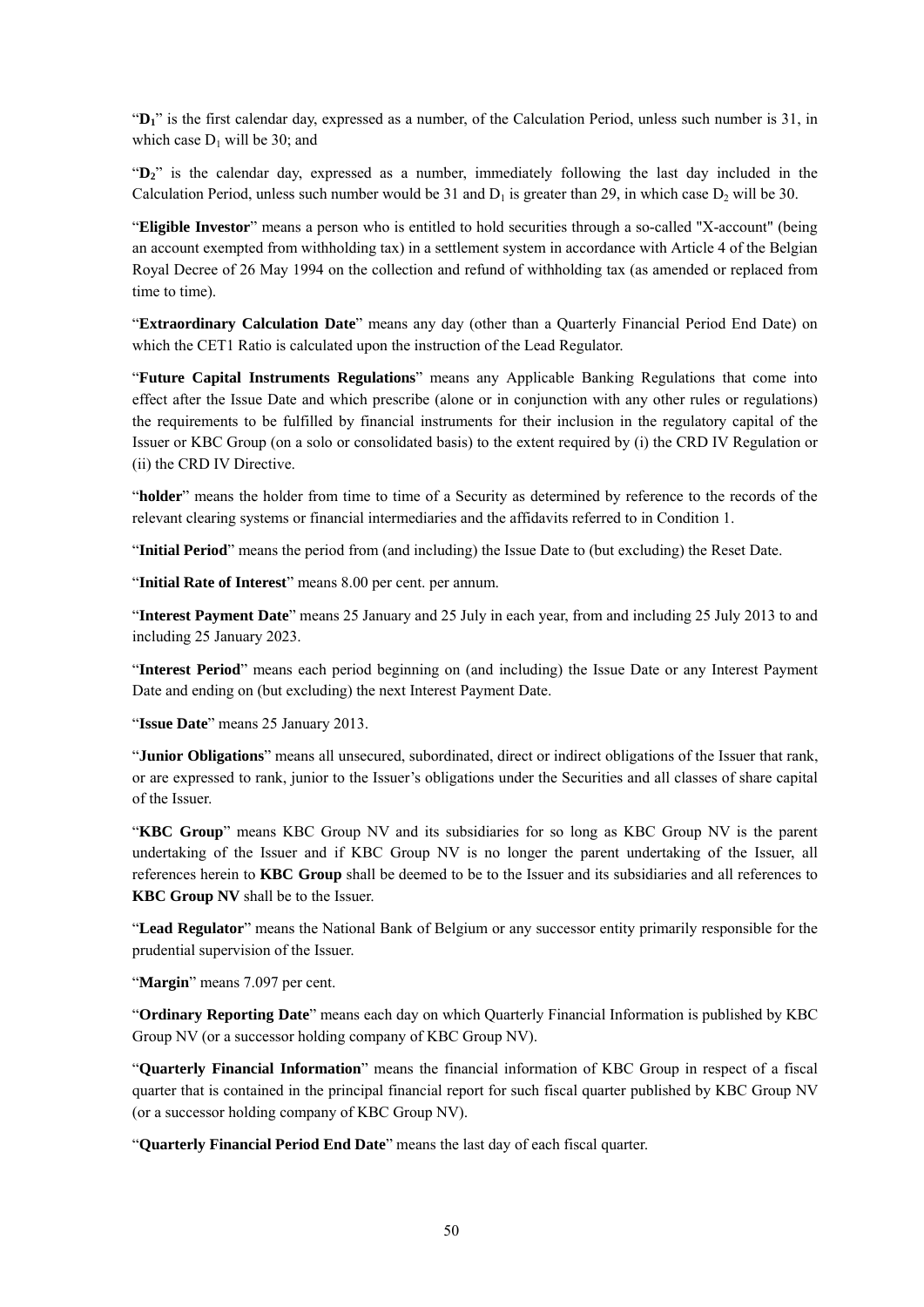#### "**Rate of Interest**" means:

- (i) in the case of each Interest Period falling in the Initial Period, the Initial Rate of Interest; or
- (ii) in the case of each Interest Period thereafter, the sum of (A) the Reset Rate of Interest and (B) the Margin,

all as determined by the Agent in accordance with Condition 3.

A "**Regulatory Event**" shall be deemed to have occurred if (i) as a result of a change (or prospective change which the Lead Regulator considers to be sufficiently certain) in Belgian law or in Applicable Banking Regulations or in the official application or interpretation thereof becoming effective on or after the Issue Date (including as a result of the implementation or applicability in Belgium on or after the Issue Date of CRD IV), the aggregate outstanding principal amount of the Securities is (or will be) fully excluded from the Tier 2 capital of the Issuer or KBC Group on a solo and/or consolidated basis, as applicable (other than as a result of any applicable limitation in relation to the aggregate amount of Tier 2 capital at any time of the Issuer or KBC Group); and (ii) the Issuer is able to demonstrate to the satisfaction of the Lead Regulator that the change or prospective change set out in (i) was not reasonably foreseeable at the Issue Date.

"**Reserved Matter**" has the meaning given to such term in Condition 11.

"**Reset Date**" means 25 January 2018.

"**Reset Interest Amount**" has the meaning given to such term in Condition 3.1.

"**Reset Rate of Interest**" means the 5-year Mid-Swap Rate as determined by the Agent.

"**Reset Rate of Interest Determination Date**" means the day falling two U.S. Government Securities Business Days prior to the Reset Date.

"**Reset Reference Bank Rate**" means the percentage rate determined on the basis of the 5-year Mid-Swap Rate Quotations provided by the Reset Reference Banks to the Agent at approximately 11:00 a.m. (New York City time) on the Reset Rate of Interest Determination Date. If at least three quotations are provided, the Reset Reference Bank Rate will be the arithmetic mean of the quotations provided, eliminating the highest quotation (or, in the event of equality, one of the highest) and the lowest quotation (or, in the event of equality, one of the lowest). If only two quotations are provided, the Reset Reference Bank Rate will be the arithmetic mean of the quotations provided. If only one quotation is provided, the Reset Reference Bank Rate will be the quotation provided. If no quotations are provided, the Reset Reference Bank Rate will be 0.903 per cent. per annum.

"**Reset Reference Banks**" means five leading swap dealers in the New York City interbank market selected by the Agent in its discretion after consultation with the Issuer.

"**Risk Weighted Assets**" means, as of any Quarterly Financial Period End Date or Extraordinary Calculation Date, as the case may be, the sum of the aggregate amount, expressed in euro, of:

- (i) the risk weighted assets of KBC Group (excluding risk weighted assets of insurance undertakings forming part of KBC Group) as of such date, as calculated by KBC Group NV on a consolidated basis in accordance with the capital adequacy standards and guidelines of the Lead Regulator applicable to KBC Group on such date; and
- (ii) the risk weighted equivalent amount in respect of each insurance undertaking in KBC Group equal to:
	- (A) if calculated at any time before the CRD IV Adoption Date, the amount determined by applying the risk weighting to the minimum capital required for such insurance undertakings in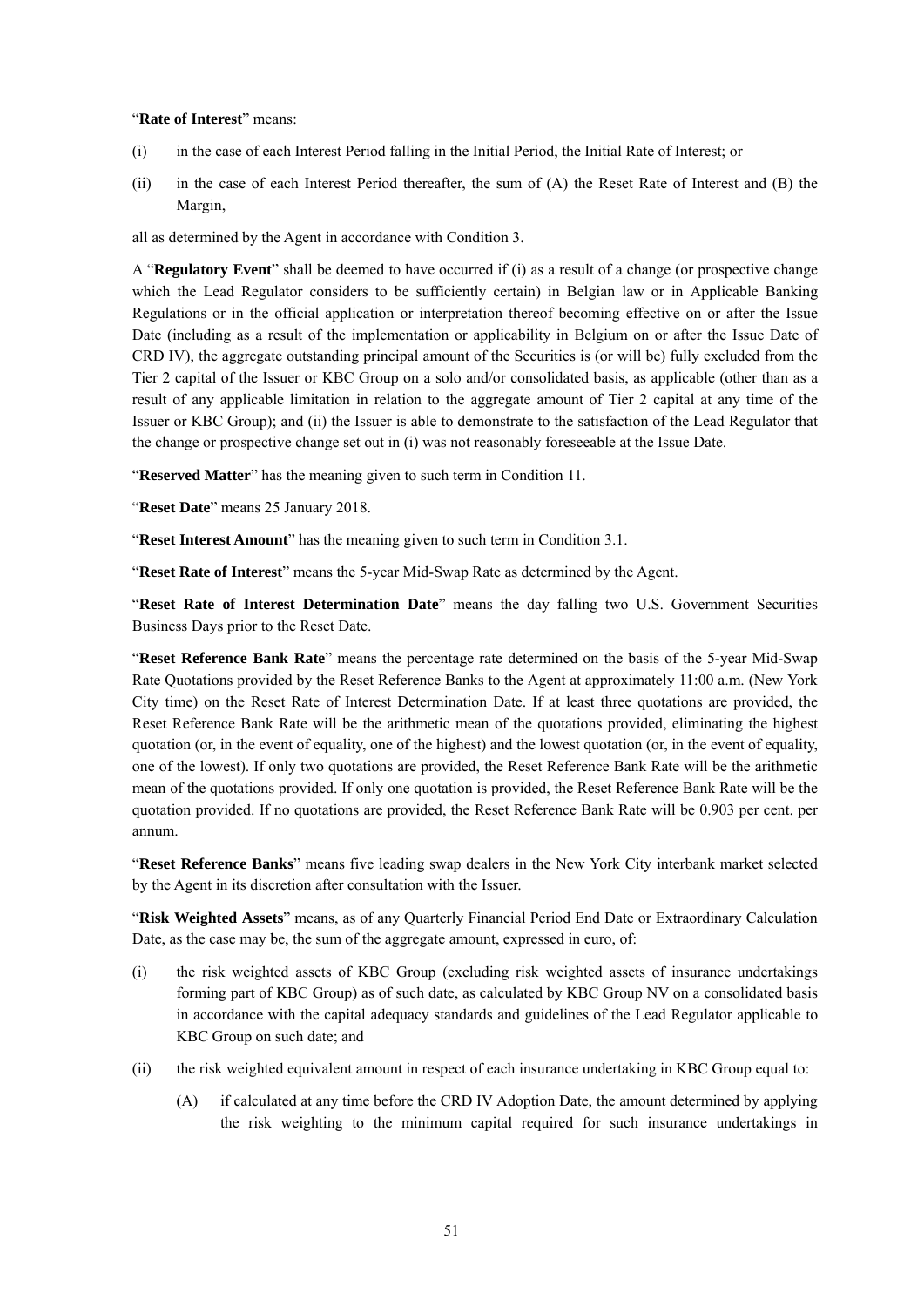accordance with the capital adequacy standards and guidelines of the Lead Regulator applicable to KBC Group on such date; and

- (B) if calculated on or after the CRD IV Adoption Date, the higher of:
	- (a) the amount determined by applying the risk weighting to the minimum capital required for such insurance undertakings in accordance with the capital adequacy standards and guidelines of the Lead Regulator applicable to KBC Group on such date, and
	- (b) the amount determined by applying the risk weight applied to the equity participations in such insurance undertakings in accordance with the capital adequacy standards and guidelines of the Lead Regulator applicable to KBC Group on such date,

all as calculated by KBC Group NV on a consolidated basis in accordance with the capital adequacy standards and guidelines of the Lead Regulator applicable to KBC Group on such date (which calculations shall be binding on the holders).

For the avoidance of doubt, the term "risk weighted assets" as used in this definition shall have the meaning assigned to such term in the capital adequacy standards and guidelines of the Lead Regulator applicable to KBC Group on the relevant Quarterly Financial Period End Date or Extraordinary Calculation Date, as the case may be, and subject always to any transitional arrangements as interpreted by the Lead Regulator in connection with the adoption of CRD IV.

"**Screen Page**" means Reuters screen "ISDAFIX1" or such other page as may replace it on Reuters or, as the case may be, on such other information service that may replace Reuters, in each case, as may be nominated by the person providing or sponsoring the information appearing there for the purpose of displaying rates comparable to the 5-year Mid-Swap Rate.

"**Subordinated Indebtedness**" means all indebtedness of the Issuer which is subordinated, in the event of the bankruptcy (*faillissement/faillite*), dissolution or liquidation other than a solvent basis under the laws of Belgium of the Issuer, in right of payment to the claims of depositors and other unsubordinated creditors of the Issuer and so that indebtedness shall include all liabilities, whether actual or contingent.

"**Tier 2 capital**" has the meaning given to it by the Applicable Banking Regulations from time to time.

A "**Trigger Event**" will be deemed to have occurred if the CET1 Ratio as of any Quarterly Financial Period End Date or Extraordinary Calculation Date, as the case may be, is less than the Write-down Threshold *provided that* a Trigger Event shall be deemed not to have occurred if a Regulatory Event has occurred and is continuing.

"**Trigger Event Write-down Date**" means the date on which the Contingent Write-down takes place, which shall be no less than two and no later than ten Business Days in Brussels after the Trigger Event Write-down Notice Date.

"**Trigger Event Write-down Notice**" means a notice (i) stating that (x) a Trigger Event has occurred, (y) a Contingent Write-down will take place and (ii) specifying the Trigger Event Write-down Date.

"**Trigger Event Write-down Notice Date**" means, with respect to any Contingent Write-down, the date of the relevant Trigger Event Write-down Notice.

"**U.S. Government Securities Business Day**" means any day except for a Saturday, Sunday or a day on which the U.S. Securities Industry and Financial Markets Association recommends that the fixed income departments of its members be closed for the entire day for purposes of trading in U.S. government securities.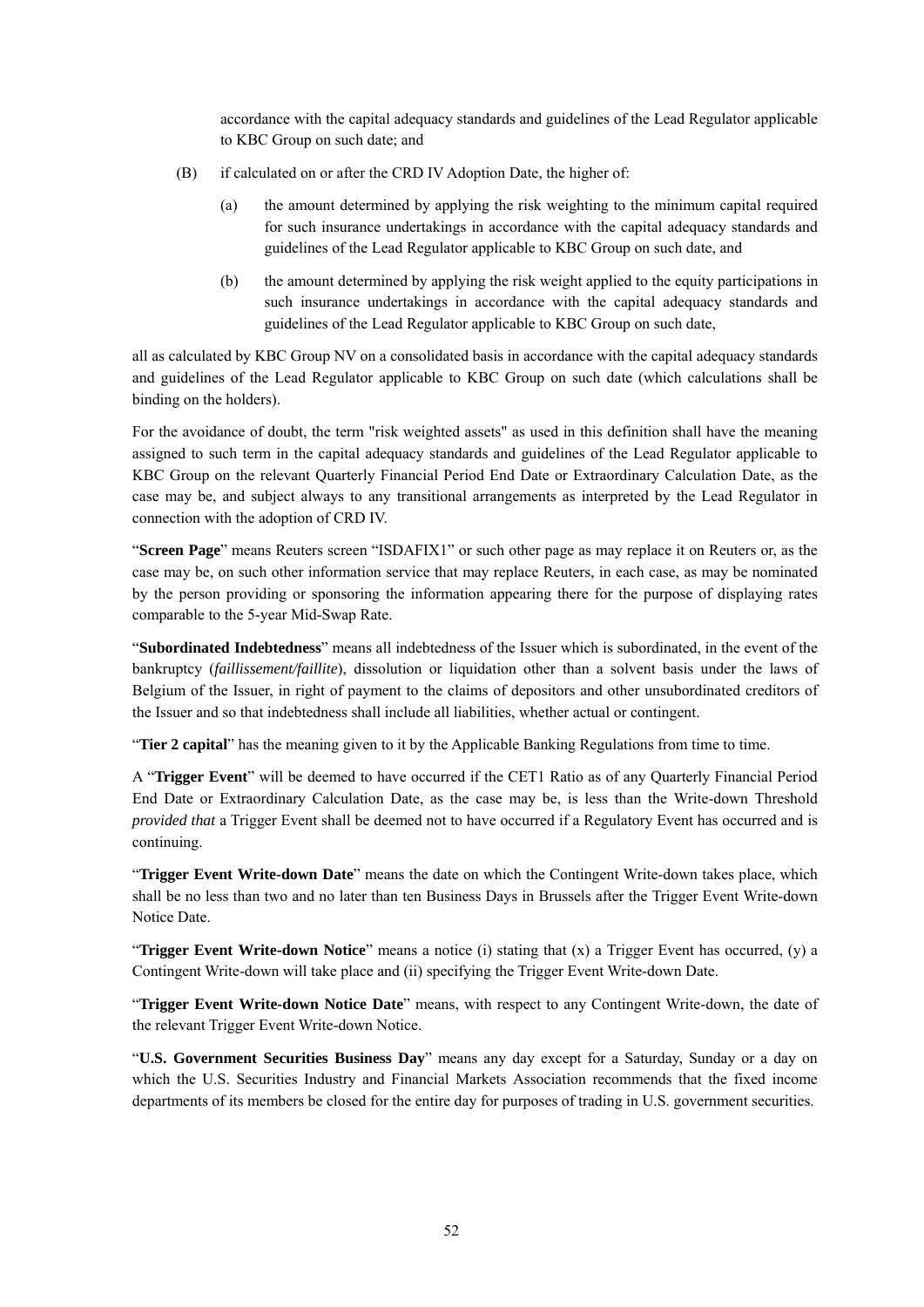"**Yield Enhanced Securities**" means the non-voting core capital securities issued by KBC Group NV in 2009 and subscribed by the Flemish Regional Government, which the Lead Regulator has confirmed will be grandfathered as common equity tier 1 capital from the CRD IV Adoption Date.

"**Write-down Threshold**" means 7.00 per cent.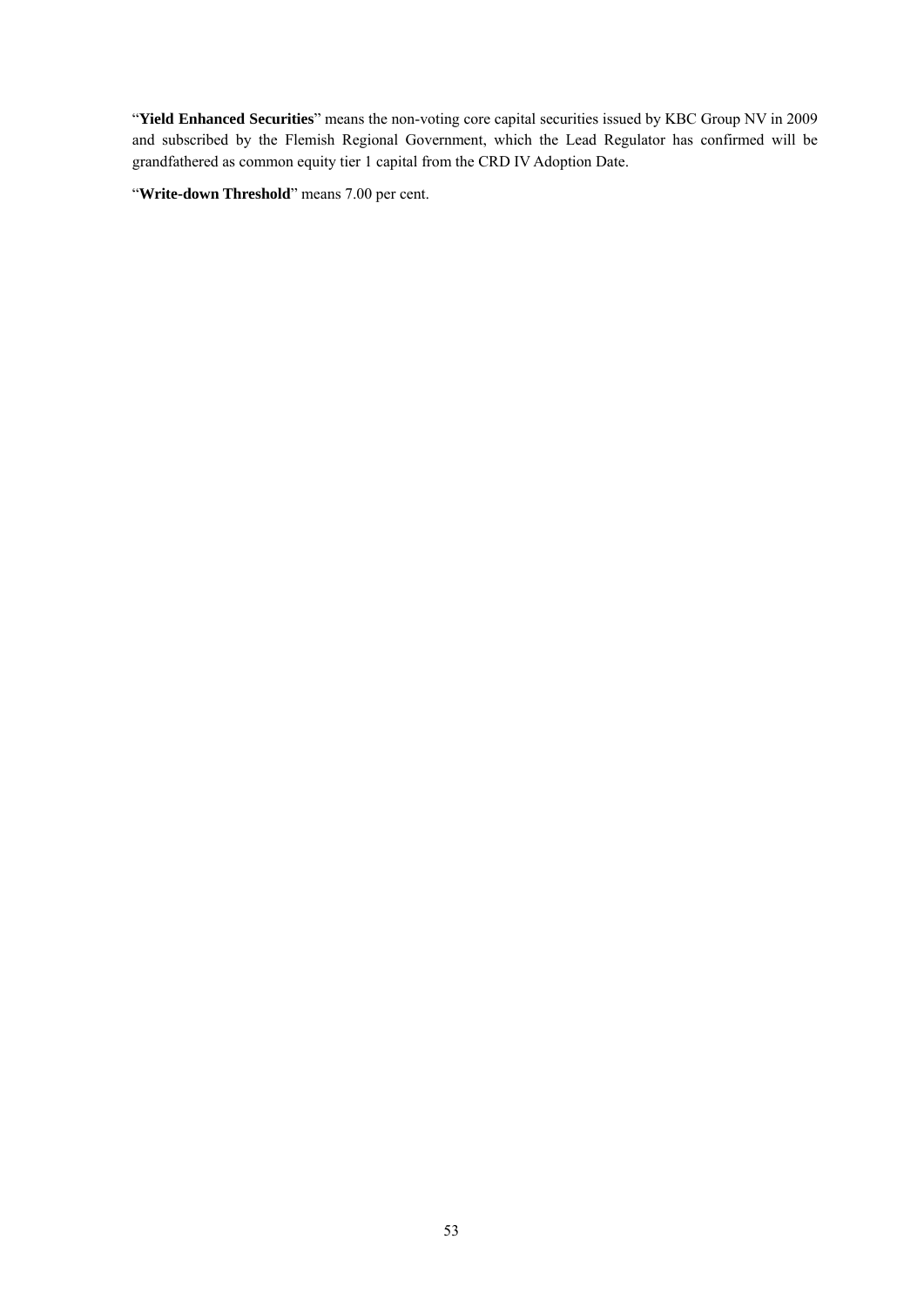# **DESCRIPTION OF THE ISSUER**

#### **1. Creation**

KBC Bank NV ("**KBC Bank**"), a wholly-owned subsidiary of KBC Group NV ("**KBC Group**"), was established in Belgium in 1998 as a bank (with number BE-0462.920.226) and operates under the laws of Belgium having its registered office at Havenlaan 2, B-1080 Brussels, Belgium, and it can be contacted via its Telecenter (+32) (0) 78 152 154.

In short, KBC Bank was initially formed through the merger of the banking operations of the Almanij-Kredietbank group and CERA Bank group ("**CERA**"). The merger combined the operations of four Belgian banks: Kredietbank, CERA, Bank van Roeselare and CERA Investment Bank. KBC Bank is registered as a credit institution with the National Bank of Belgium (the "**NBB**").

A simplified schematic of KBC Group's legal structure is provided below. KBC Bank and KBC Insurance NV each have a number of subsidiaries, a list of which is available in KBC Group's 2011 Annual Report.



<sup>(</sup>simplified presentation)

As at the end of December 2012, the share capital of KBC Bank was EUR 8,948,439,652.39 and consists of 915,228,482 ordinary shares, one of which is held by (its sister company) KBC Insurance NV and the remainder are held by KBC Group. KBC Group's shares are listed on NYSE Euronext Brussels and the Luxemburg Stock Exchange. No specific measures are in place to prevent abuse of control. There are no arrangements in place which may at a subsequent date result in a change of control of KBC Bank.

Beside its banking activities, KBC Bank, as a fully-owned subsidiary of KBC Group NV, also has a holding function for a wide range of group companies, mainly banking and other financial entities in Central and Eastern Europe and in other selected countries, such as Ireland. In its capacity as a holding company, KBC Bank is affected by the cash flows from dividends received from these group companies. KBC Bank also functions as funding provider for a number of these group companies.

KBC Bank cooperates closely with KBC Insurance NV, the other fully-owned subsidiary of KBC Group NV, in relation to, amongst other matters, the distribution of insurance products.

In light of the developments relating to the global economic and the financial turmoil in the past years, and as a result of the subsequent acceptance of financial support from the Belgian State and Flemish Region, KBC Group was required to submit a restructuring plan for review and approval by the European Commission. The European Commission approved the plan on 18 November 2009. This government support and restructuring plan is discussed further in the sections "Capital transactions and guarantee agreements with the government in 2008 and 2009" and "The EU Plan of KBC Group".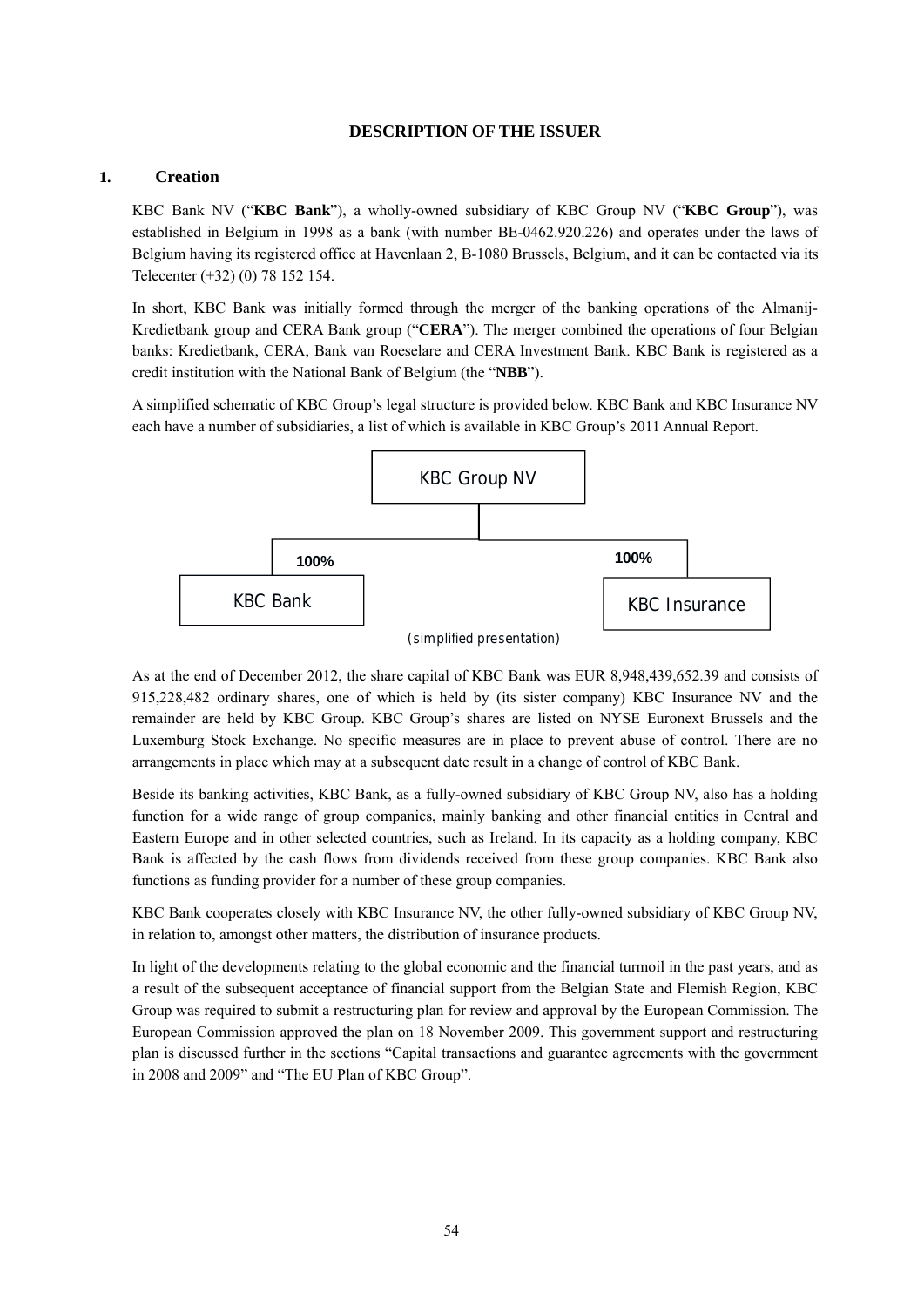### **2. Management structure**

The management structure of KBC Group (and KBC Bank) consists of a number of business units and support services (together, eight pillars) operating under three building blocks.

The new management structure as of 2013 comprises three building blocks and eight vertical pillars:

(i) The 'generate' building block consisting of four pillars (i.e. the business units). These business units focus on local business and should contribute to sustainable profit and growth by catering for clients' needs.

Belgium Business Unit and Czech Republic Business Unit, both mature market leaders, that must ensure stable, growing, high-level profitability.

International Markets Business Unit which contains the other core Central and Eastern European countries (Slovakia, Hungary and Bulgaria) that are viewed as growth generators. KBC Bank Ireland also belongs to this business unit, as well as the remaining non-core entities that are earmarked for divestment.

International Product Factories Business Unit which includes, amongst others, Asset Management, Trade Finance, Consumer Finance, Markets & Securities.

- (ii) The 'improve' building block consisting of the 'Corporate Change & Support', 'CRO Services' and 'CFO Services' pillars, acts as an internal regulator and provides support to the business units.
- (iii) The 'develop' building block consisting of the 'Corporate Staff' pillar is a competence centre for strategic know-how and best practices on corporate organisation and communication. It supports and serves the Group Executive Committee and the business units, and is also dedicated to stimulate corporate collaboration.

Each business unit is headed by a Chief Executive Officer (CEO), and these CEOs, together with KBC Group's CEO, KBC Group's Chief Risk Officer (CRO), KBC Group's Corporate Change and Support Officer (CCO) and KBC Group's Chief Financial Officer (CFO), constitute the executive committee.

The management structure is shown in simplified form on the chart below.



Compared to the previous management structure and business unit breakdown which was in effect until end of 2012, the main changes are:

- (i) the Merchant Banking Business Unit no longer exists. It has been split into:
	- (a) Corporate Banking Belgium, which, in line with the principle of local responsiveness, has been shifted to the Belgium Business Unit;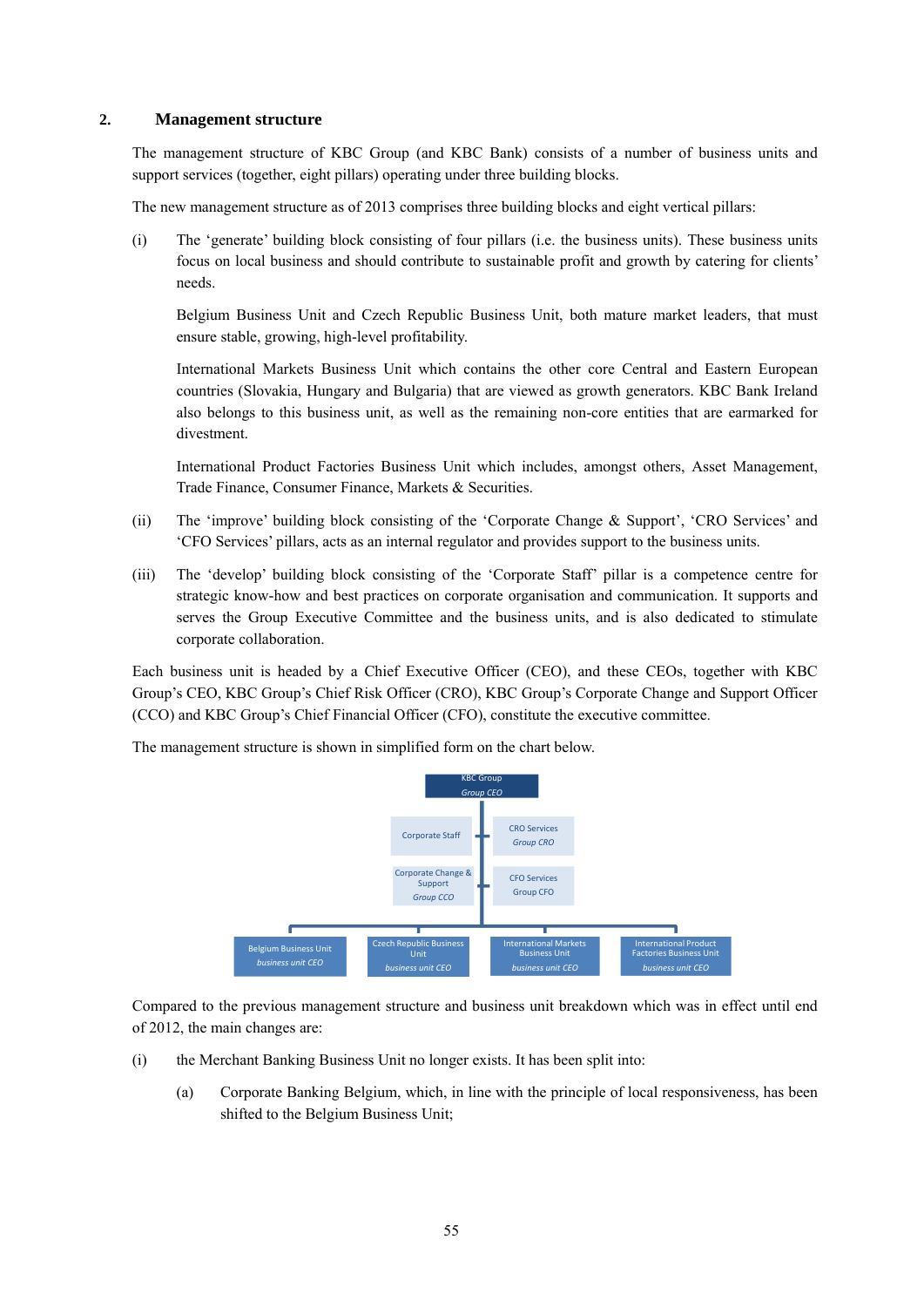- (b) Activities such as Markets and Securities global by nature which have been shifted to the International Product Factories Business Unit;
- (c) Ireland, which is now incorporated into the International Markets Business Unit; and
- (d) Based on the focus on local economies and the integrated bankassurance model, the other corporate banking activities are now positioned as part of each local business unit.
- (ii) the former Shared Services & Operations Business Unit has been split into:
	- (a) Country and international product factories. Truly international product factories (e.g., KBC Asset Management and KBC Securities) have been moved to the new International Product Factories Business Unit. Other, not truly international, product factories (e.g. Lease) have been divided over different business units as (embedded) Country Product Factories; and
	- (b) International service providers (e.g. internal ICT department) have been moved to the new Corporate Change & Support Division.
- (iii) the former Central and Eastern Europe Business Unit has been split into:
	- (a) the Czech Republic Business Unit, which equals current banking and insurance activities in the Czech Republic; and
	- (b) the activities in the other Central and Eastern European countries (i.e. Hungary, Slovakia and Bulgaria) have been moved to the International Markets Business Unit.

#### **3. Short presentation of KBC Bank Group**

| <b>Shareholders of KBC Bank</b><br>(as at 31 December 2012) | Number of<br>shares |
|-------------------------------------------------------------|---------------------|
|                                                             | 915.228.481         |
|                                                             |                     |
| Total                                                       | 915,228,482         |

#### **Shareholders of KBC Group\* (as at 31 of December 2012)**

Based on the most recent notifications made under the Belgian transparency rules or (if more recent) disclosures made under the Belgian law on public takeover bids, or other public disclosures (such as press releases), the shareholder structure of KBC Group NV on 31 December 2012 is as follows (further updates regarding the shareholder structure of KBC Group NV can be found on www.kbc.com under "Investor relations – shareholder structure").

• KBC ANCORA: following KBC Group's capital increase announced on 10 December 2012, KBC Ancora announced that the number of KBC Group shares it held remained unchanged at 82,216,380 (19.72% of the total number of KBC Group NV shares after the capital increase).

• CERA: following KBC Group's capital increase announced on 10 December 2012, CERA announced that the number of KBC Group shares held by it increased to 29,227,166 (7.01% of the total number of KBC Group NV shares after the capital increase).

• MRBB and the other core shareholders: the last available update dates of 30 June 2011, on which MRBB had 12.9% and the other core shareholders (together) approximately 11% of the number of KBC Group NV shares at that time (357,938,193 shares).

• BlackRock Inc: in a notification, BlackRock announced that on 6 December 2012 it held approximately 3.08% of the total number of KBC Group NV shares (357,980,313 shares).

<sup>•</sup> KBC-companies: following the sale of all KBC Group NV shares held by KBC Group NV itself and by KBC Bank NV on 16 October 2012, only 302 KBC Group NV-shares remain held by KBC-companies (less than 0.01% of the total number of KBC Group NV shares).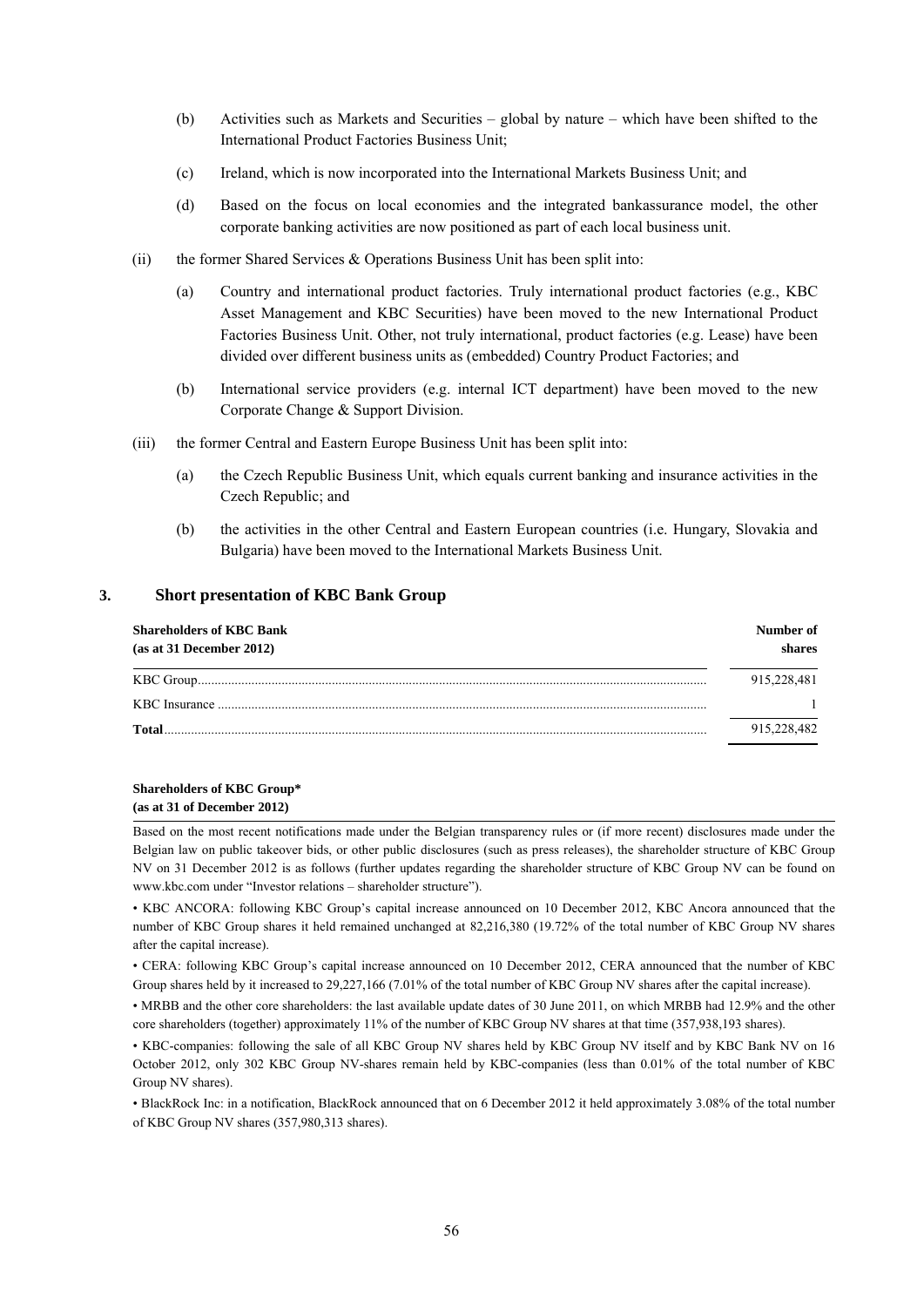| Consolidated balance sheet data<br>(in millions of EUR, IFRS) | 31 December<br>2010 | 31 December<br>2011 | 30 June 2012 |  |
|---------------------------------------------------------------|---------------------|---------------------|--------------|--|
|                                                               | 276.723             | 241.076             | 243.749      |  |
|                                                               | 13.193              | 11.117              | 10.585       |  |

| Consolidated profit and loss account data |               |               |          |
|-------------------------------------------|---------------|---------------|----------|
| (in millions of EUR, IFRS)                | <b>FY2010</b> | <b>FY2011</b> | 1H 2012  |
|                                           | 6.995         | 6.119         | 2.710    |
|                                           | $-3.861$      | $-3.709$      | $-1.855$ |
|                                           | $-1.635$      | $-1.659$      | $-1.583$ |
|                                           | 1.395         | 347           | -865     |

### **4. Network and ratings of KBC Bank Group**

### **Network (as at 31 December 2011)**

|                                                                                       | 844   |
|---------------------------------------------------------------------------------------|-------|
| Bank branches in Central and Eastern Europe (Czech Republic, Slovakia, Hungary and    |       |
|                                                                                       | 806   |
|                                                                                       | $24*$ |
| *including corporate branches of KBC Bank, KBC Bank Deutschland and KBC Bank Ireland. |       |

#### **Long-term ratings of KBC Bank (as at 31 December 2012)**

| Fitch             | A- (stable outlook)   |
|-------------------|-----------------------|
| Moody's           | A3 (stable outlook)   |
| Standard & Poor's | A- (positive outlook) |

# *Ratings are subject to change. Various ratings exist. Investors should look at www.kbc.com for the most recent ratings and for the underlying full analysis provided by each rating agency to understand the meaning of each rating.*

Each of Fitch, Moody's and S&P is established in the European Union and is included in the updated list of credit rating agencies registered under Regulation (EC) No. 1060/2009 (as amended) of the European Parliament and of the Council of 16 September 2009 on credit rating agencies published on the European Securities and Markets Authority's ("**ESMA**") website (http://esma.europa.eu/page/List-registered-andcertified-CRAs).

Standard & Poor's Credit Market Services Italy Srl. ("**Standard & Poor's**"): An obligation rated 'A' is somewhat more susceptible to the adverse effects of changes in circumstances and economic conditions than obligations in higher-rated categories. However, the obligor's capacity to meet its financial commitment on the obligation is still strong. (Source: www.standardandpoors.com).

Moody's France S.A.S. ("**Moody's**"): Obligations rated A are judged to be upper-medium grade and are subject to low credit risk. The modifier 3 indicates a ranking in the lower end of that generic rating category. (Source: www.moodys.com).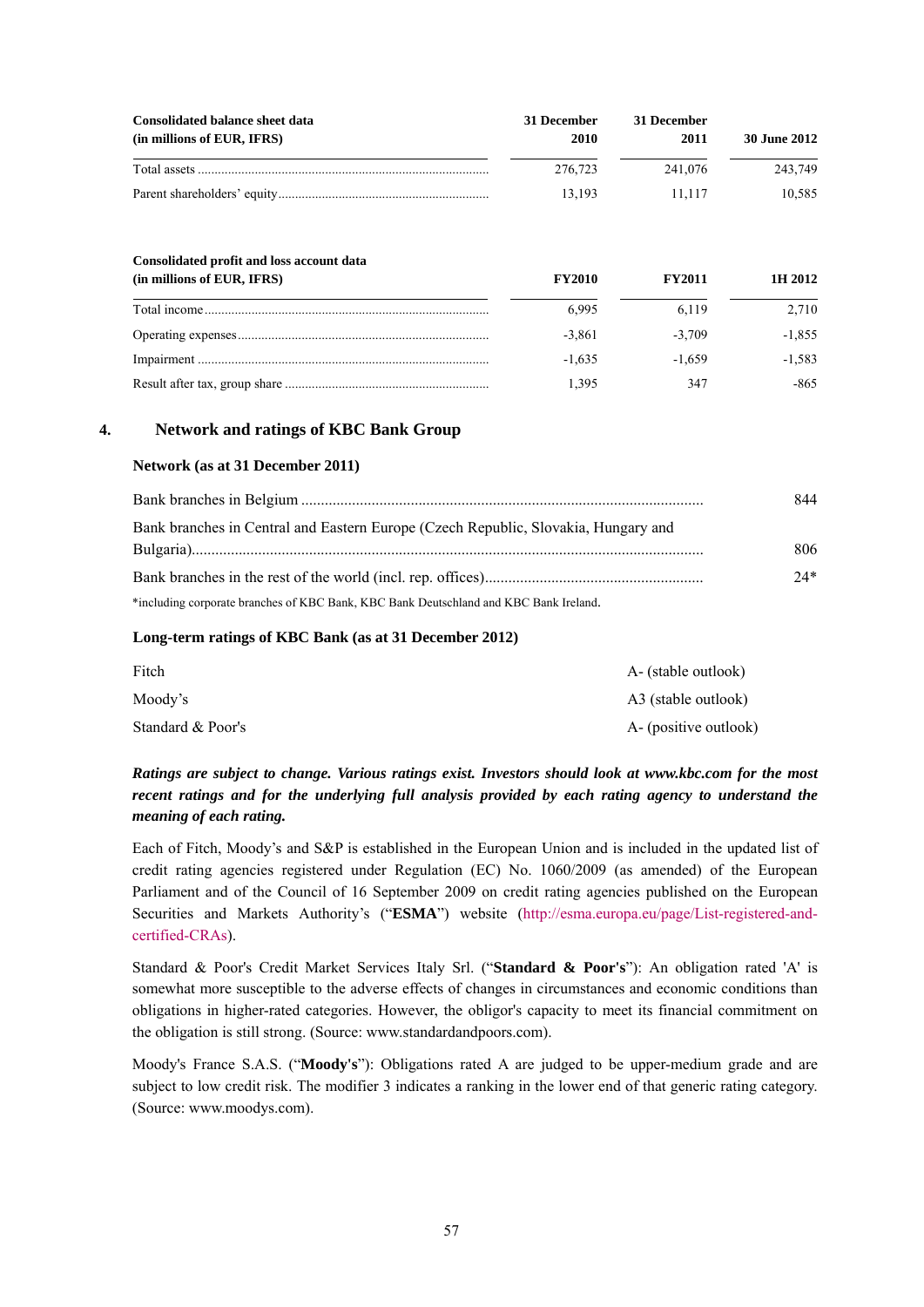Fitch France S.A.S. ("**Fitch**"): 'A' ratings denote expectations of low default risk. The capacity for payment of financial commitments is considered strong. This capacity may, nevertheless, be more vulnerable to adverse business or economic conditions than is the case for higher ratings. (Source: www.fitchratings.com).

The description of the ratings provided above has been extracted from the specified website of the relevant rating agency. The Issuer confirms that such information has been accurately reproduced and that, so far as it is aware and is able to ascertain from such sources, no facts have been omitted which would render the reproduced information inaccurate or misleading. The web-site of the relevant rating agencies have been provided as sources only, and no information from any such web-site is deemed to be incorporated in or forms part of this Prospectus. The Issuer does not take any responsibility for the information contained in any such website.

| Company                                      | <b>Registered office</b> | Ownership<br>percentage at<br><b>KBC Bank Level</b> | <b>Activity (simplified)</b>               |
|----------------------------------------------|--------------------------|-----------------------------------------------------|--------------------------------------------|
| Main fully consolidated subsidiaries         |                          |                                                     |                                            |
|                                              | $Moscow - RU$            | 99.00                                               | Credit Institution                         |
|                                              | $Antwerp - BE$           | 100.00                                              | Credit institution                         |
|                                              | Brussels - BE            | 100.00                                              | Credit institution                         |
|                                              | Sofia - BG               | 100.00                                              | Credit Institution                         |
|                                              | $Prague - CZ$            | 100.00                                              | Credit institution                         |
|                                              | Bratislava – SK          | 100.00                                              | Credit Institution                         |
|                                              | Brussels - BE            | 51.86                                               | Asset management                           |
| <b>KBC Bank NV</b>                           | $Brussels - BE$          | 100.00                                              | Credit institution                         |
|                                              | Bremen - DE              | 100.00                                              | Credit institution                         |
| KBC Bank Funding LLC & Trust (group)         | New York $- U.S.$        | 100.00                                              | Issuance of trust<br>preferred securities  |
|                                              | Dublin - IE              | 100.00                                              | Credit Institution                         |
|                                              | $Brussels - BE$          | 100.00                                              | Factoring                                  |
|                                              | $Brussels - BE$          | 100.00                                              | Consumer finance                           |
|                                              | Brussels - BE            | 100.00                                              | Investments in<br>credit-linked securities |
|                                              | $Dublin - IE$            | 100.00                                              | Lending                                    |
|                                              | Various locations        | 100.00                                              | Shares and derivatives<br>trading          |
| KBC Internationale Financieringsmaatschappij | Rotterdam - NL           | 100.00                                              | Issuance of bonds                          |
|                                              | Various locations        | 100.00                                              | Leasing                                    |
|                                              | Brussels - BE            | 100.00                                              | Private equity                             |

### **5. Main companies belonging to KBC Bank Group (as of 30 September 2012)**

1 On 24 December 2012, KBC reached an agreement on the sale of Absolut Bank. This deal has not yet closed.

2 This subsidiary is to be divested in accordance with the EU Plan.

-

3 This subsidiary is to be divested in accordance with the EU Plan.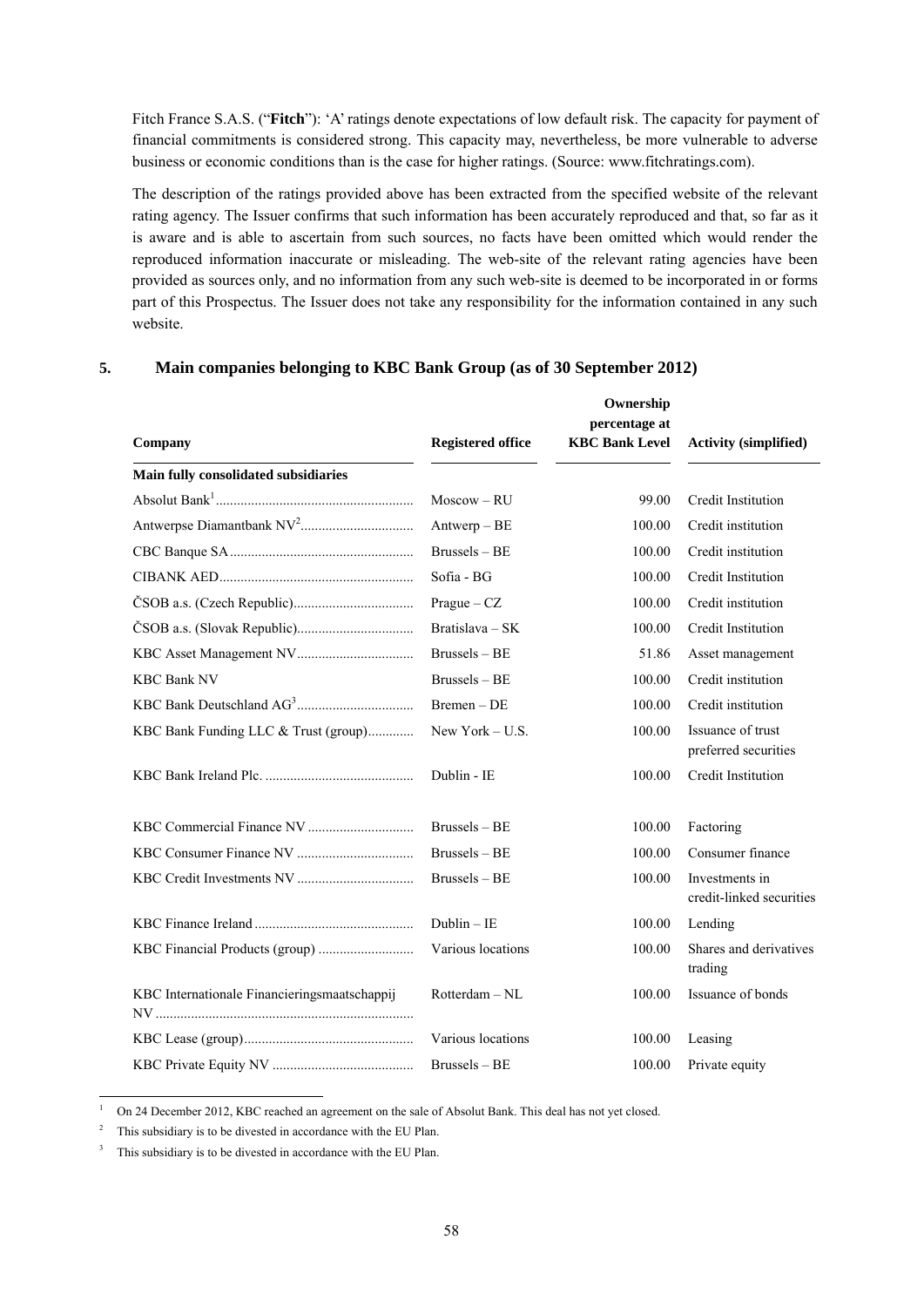|                                                         |                          | Ownership                              |                                               |
|---------------------------------------------------------|--------------------------|----------------------------------------|-----------------------------------------------|
| Company                                                 | <b>Registered office</b> | percentage at<br><b>KBC Bank Level</b> | <b>Activity (simplified)</b>                  |
|                                                         | $Brussels - BE$          | 100.00                                 | Stock exchange<br>broker/corporate<br>finance |
|                                                         | Budapest-HU              | 100.00                                 | Credit institution                            |
|                                                         | $Warsaw - PI$            | 80.00                                  | Credit institution                            |
| Main proportionately consolidated<br>subsidiaries       |                          |                                        |                                               |
|                                                         |                          |                                        |                                               |
| Main companies accounted for using the<br>equity method |                          |                                        |                                               |
|                                                         |                          | 22.04                                  | Credit institution                            |

A full list of companies belonging to KBC Bank Group is provided in its 2011 Annual Report.

# **6. General description of activities of KBC Bank Group**

### **General**

KBC Bank Group is a multi-channel bank that caters primarily to private persons, small and medium-sized companies ("**SMEs**") and midcaps. Its geographic focus is on Europe. In its two "home" markets, Belgium and certain countries in Central and Eastern Europe (being Czech Republic, Hungary, Slovakia and Bulgaria) (the "**Home Markets**"), it has important and in some cases even leading positions. In the rest of the world, KBC Bank Group has a selective presence in certain countries or areas, primarily to support its corporate clients of the Home Markets.

KBC Bank Group's core business is retail and private bancassurance (including asset management) in its Home Markets, although it is also active in providing services to corporations and SMEs, and market activities. Across these Home Markets, KBC Bank Group is active in a large number of products and activities, ranging from the plain vanilla deposit, credit, asset management and insurance businesses (via its sister company, KBC Insurance NV), to specialised activities (which are conducted out of specialised departments at head office or specialised KBC Bank companies) such as, amongst others, payments services, dealing room activities (money and debt market activities), brokerage and corporate finance, clearing, foreign trade finance, international cash management and leasing.

# **Divestments**

As set out in the Strategic Plan, the KBC Bank Group is refocusing its business on its core bancassurance activities in its Home Markets. Therefore, a number of subsidiaries and activities, many of which related to investment banking activities, have been or downscaled or sold. International corporate lending outside the home markets has been downscaled. The progress of the execution of the EU Plan is commented upon in the 2011 Annual Reports and subsequent interim reports of KBC Bank and (in an abbreviated form) further on in this section.

Since 2010, a large number of divestment transactions were carried out, including the divestment of, *inter alia*, a large number of activities of KBC Financial Products (U.S. reverse mortgage portfolio, Japanese cash

<sup>1</sup> 4 On 4 December 2012, the Polish Financial Supervision Authority KNF approved the merger of Kredyt Bank and Bank Zachodni WBK.

<sup>5</sup> On 28 December 2012, KBC reached an agreement on the sale of its minority stake in NLB. This deal has not yet closed.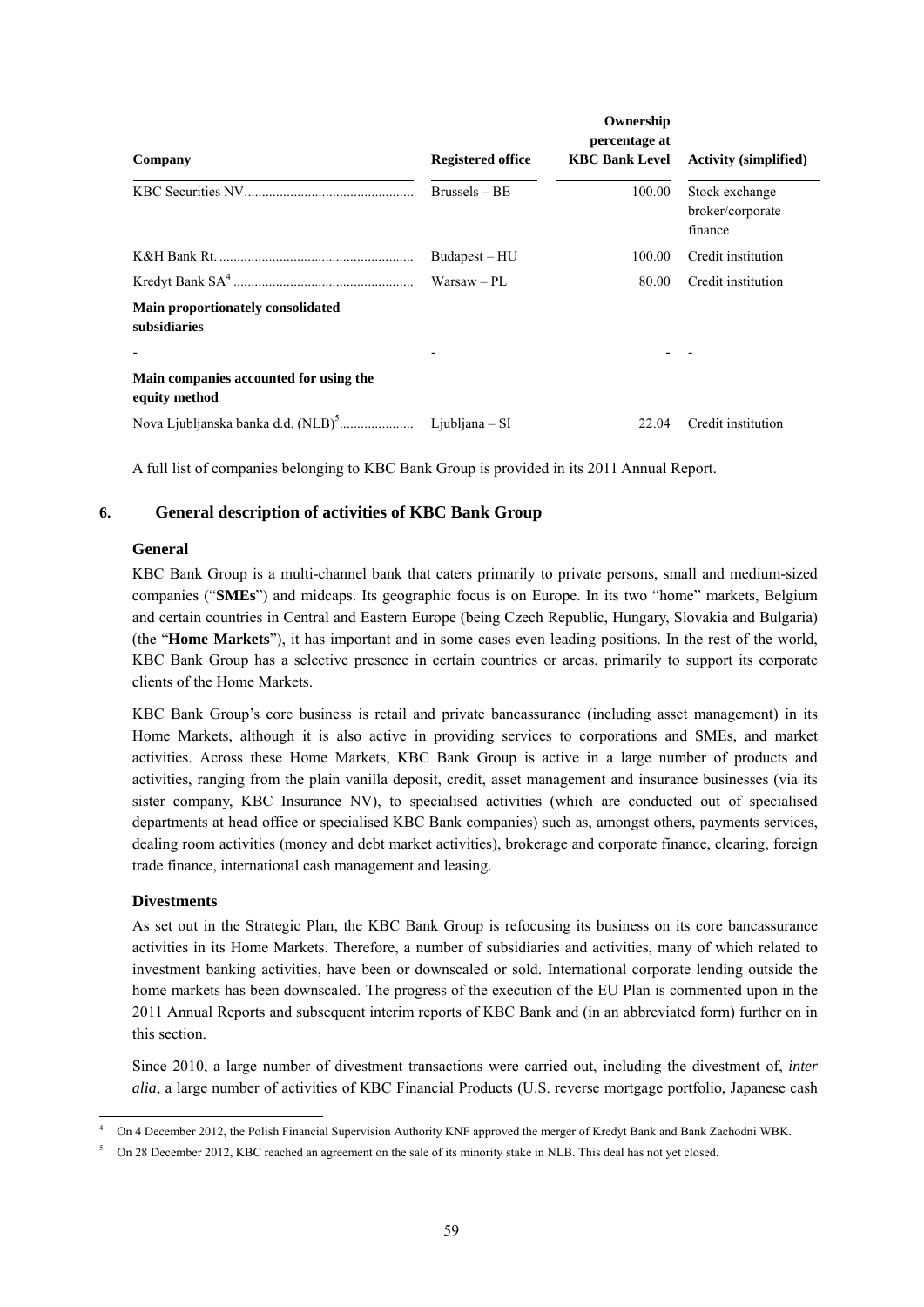equity operations, U.S. life settlement portfolio, convertible bond and Asian equity derivatives), KBC Peel Hunt, British and Irish activities of KBC Asset Management, KBC Securities Baltic Investment Company, KBC Business Capital, Secura (subsidiary of KBC Insurance NV), Centea, Fidea (subsidiary of KBC Insurance NV), KBL European Private Bankers (sister company of KBC Bank), KBC Concord Asset Management, KBC Goldstate, the activities of KBC Securities in Serbia and Romania, WARTA (subsidiary of KBC Insurance NV), the larger part of KBC Private Equity portfolio, KBC Autolease Polska and KBC Lease Deutschland. In February 2012, KBC Group announced that it had concluded an agreement with Banco Santander S.A. with regard to the merger of the respective Polish subsidiaries, Bank Zachodni WBK and Kredyt Bank (subsidiary of KBC Bank), ultimately with the aim to divest KBC's shareholding in the merged bank (deal not yet closed). The merger was signed by both entities management boards in May 2012 and approved by both entities general shareholders meeting, as well as by the EU competition authorities. Early December 2012, approval was obtained from the Polish Financial Supervision Authority KNF. In July 2012, Zagiel was sold to Santander Consumer Finance. Agreements on the divestment of Absolut Bank and Nova Ljubljanska banka ("**NLB**") have been respectively signed on 24 and 28 December 2012. Both deals are however not yet closed. In addition, the credit portfolio outside the Home Markets has been decreased.

The main still remaining divestment projects are KBC Bank Deutschland, Antwerpse Diamantbank and KBC Banka (subsidiary of KBC Insurance NV). KBC Group will continue to explore further divestment possibilities for them in close collaboration with a divestiture trustee, as provided for under the agreement with the European Commission.

### **7. Activities in Belgium**

#### **Network**

### **Market position of the bank network in Belgium (as at 31 December 2011)**

| Market share               | Credits 21%                 |  |
|----------------------------|-----------------------------|--|
| (KBC Bank's own estimates) | Deposits 17%                |  |
|                            | Investment funds 39%        |  |
| Bank branches              | 790 retail branches         |  |
|                            | 28 private banking branches |  |
|                            | 26 corporate branches*      |  |
| Clients (estimate)         | 3.2 million                 |  |

\* Includes also the succursales of CBC Banque.

At the end of 2011, KBC Bank Group had a network of over 800 bank branches in Belgium (KBC Bank branches in the Dutch-speaking part of Belgium and CBC Banque branches in the French-speaking part of Belgium). The branches focus on providing clients in Belgium with a broad area of credit (including mortgage loans), deposit, investment fund and other asset management products, insurance products (in co-operation with KBC Bank's sister company, KBC Insurance NV) and other specialised financial banking products and services. The 26 corporate branches of KBC Bank and CBC Banque (succurales) in Belgium provide products and services to corporates in Belgium (mainly large SMEs).

KBC Bank and CBC Banque serve, based on their own estimates, over 3 million customers in Belgium.

#### **Bancassurance**

KBC Group considers itself to be an integrated bancassurer. Certain shared and support services are organised at group level, serving the entire KBC Group, and not just the bank or insurance businesses individually. It is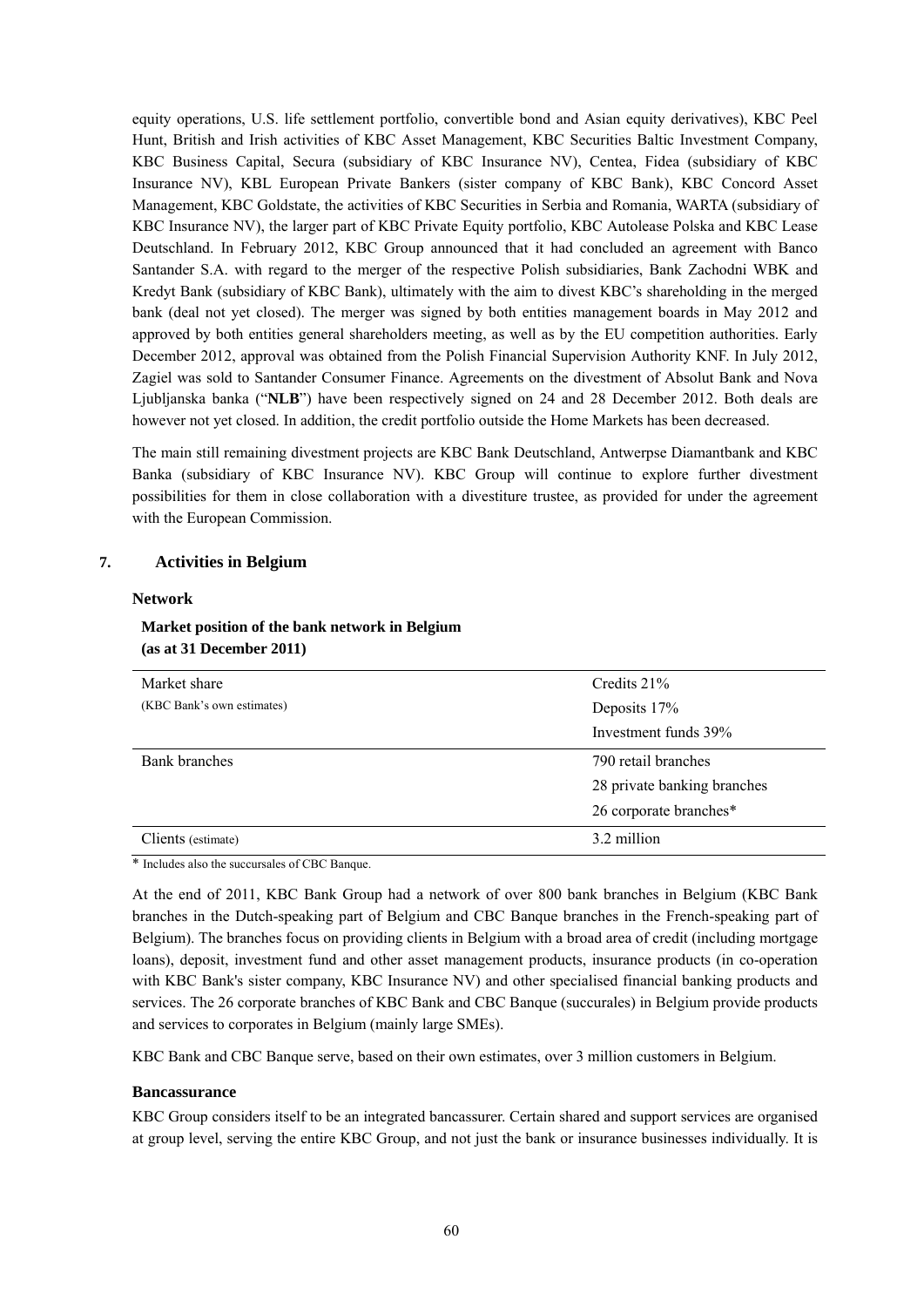KBC Group's aim to continue to actively encourage the cross-selling of bank and insurance products. The success of KBC Group's bancassurance model is in part due to the cooperation that exists between the bank branches of KBC Bank/CBC Banque and the insurance agents of KBC Insurance NV/CBC Assurances SA, whereby the branches sell standard insurance products to retail customers and refer their customers to the insurance agents for non-standard products. Claims-handling is the responsibility of the insurance agents, the call centre and the head office departments at KBC Insurance NV.

### **Market share**

As of 31 December 2011, KBC Bank Group had, based on its own estimates, a 17 per cent. share of the Belgian deposit market and a 21 per cent. share of the lending market. Over the past few years, KBC Bank Group has also built up a strong position in investment funds, and leads the Belgian market with an estimated share of 39 per cent.

### **Electronic channels**

KBC Bank Group's bricks-and-mortar networks in Belgium are supplemented by electronic channels, such as ATMs, telephones and the Internet.

# **8. Activities in Central & Eastern Europe**

#### **Network**

| Market position of the bank network in the home<br>countries of Central and Eastern Europe |                    | <b>Czech</b><br><b>Republic</b> | Slovakia | <b>Hungary</b> | <b>Bulgaria</b>          |
|--------------------------------------------------------------------------------------------|--------------------|---------------------------------|----------|----------------|--------------------------|
| (as at 31 December 2011)                                                                   |                    |                                 |          |                |                          |
| Market share                                                                               | Banking products*  | 20%                             | 10%      | 9%             | 3%                       |
| (KBC Bank's own estimates)                                                                 | Mutual funds       | 31%                             | 10%      | 20%            | $\overline{\phantom{a}}$ |
| <b>Bank branches</b>                                                                       | Total              | $314**$                         | 129      | 246            | 117                      |
| Clients (estimate)                                                                         | Total, in millions | 3.1                             | 0.4      | 0.9            | 0.3                      |

\* Average of the share in credits and the share in deposits

\*\*CSOB Bank+ Postal Saving Bank branches.

In the Central and Eastern European region, KBC focuses on 4 home countries, being the Czech Republic, Hungary, Slovakia and Bulgaria. The main KBC Bank Central and Eastern European entities in those home markets are CIBANK (Bulgaria), ČSOB (Slovakia), ČSOB (Czech Republic), and K&H Bank (Hungary). Absolut Bank (Russia), Nova Ljubljanska banka (NLB, Slovenia; minority share) and Kredyt Bank (Poland) also belong to KBC Bank Group, but these entities are to be divested (see further).

In its four home countries, KBC Bank Group caters to an estimated 4.7 million customers. This customer base, along with KBC Group's insurance customers in the region (via KBC Insurance NV subsidiaries), makes KBC Group one of the larger financial groups in the Central & Eastern European region. The KBC Bank Group companies focus on providing clients with a broad area of credit (including mortgage loans), deposit, investment fund and other asset management products, insurance products (in cooperation with KBC Insurance's subsidiaries in each country) and other specialised financial banking products and services.

#### **Bancassurance**

KBC Group's bancassurance concept has over the past few years been exported to its Central and Eastern European entities. In order to accomplish this, KBC Group has built up a second home market in Central and Eastern Europe in insurance (via KBC Insurance NV). KBC Group now has an insurance business in every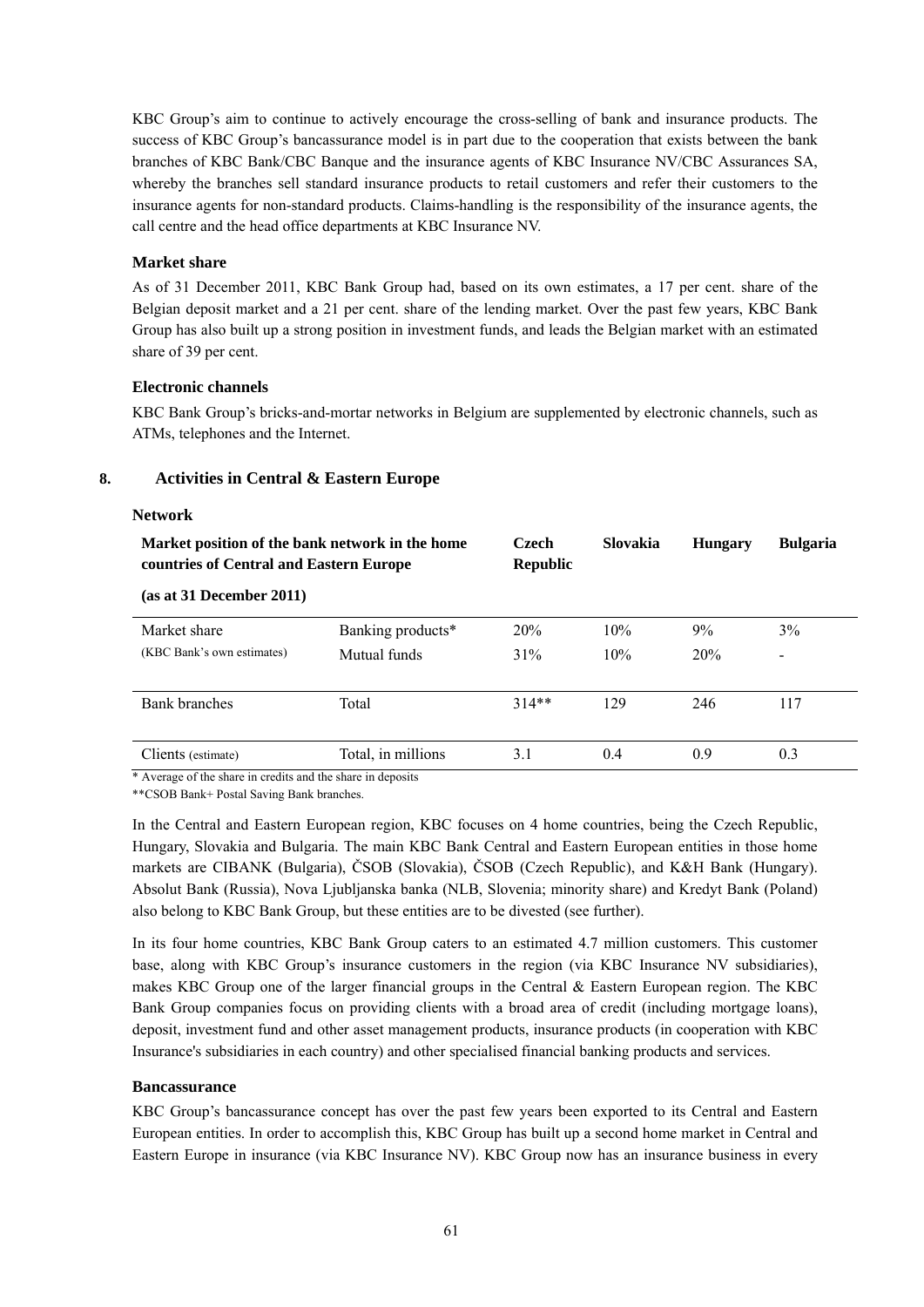Central and Eastern European home country. In the Czech Republic, KBC Group's insurer is ČSOB Pojist'ovňa, in Slovakia, ČSOB Poist'ovňa, in Hungary, K&H Insurance and in Bulgaria, DZI Insurance. Unlike KBC Bank in Belgium, KBC Group's insurance companies in Central and Eastern Europe operate not only via tied agents and bank branches, but also via other distribution channels, such as insurance brokers and multi-agents.

### **Market share**

As of 31 December 2011, the KBC Bank Group's estimated market share (the average of the share of the lending market and the deposit market) came to 20 per cent. in the Czech Republic, 10 per cent. in Slovakia, 9 per cent. in Hungary, and 3 per cent. in Bulgaria (rounded figures). The market shares in both Serbia and Russia are limited; in Poland, the market share of Kredyt Bank is roughly 3 to 4 per cent. KBC Bank Group also has a strong position in the investment fund market in Central and Eastern Europe (estimated at 31 per cent. in the Czech Republic, 10 per cent. in Slovakia, and 20 per cent. in Hungary).

Note that KBC Bank's 2011 Annual Report, section 'Report of the Board of Directors' also provides details on the loan portfolio of K&H Bank in Hungary, a feature of which is the relatively large share of retail loans in foreign currency. New legislation in Hungary regarding this issue caused K&H Bank to book significant additional loan loss provisions in 2011.

### **Electronic channels**

Just as in Belgium, the bricks-and-mortar networks in Central and Eastern Europe are supplemented by electronic channels, such as ATMs, telephone and the Internet.

### **Expansion**

No significant acquisitions are planned in the foreseeable future.

### **9. Activities in the rest of the world**

#### **Network**

The presence outside Belgium and Central and Eastern Europe consist of a number of subsidiaries and a (limited) network of foreign branches of KBC Bank Group. In the past few years, this international presence has been downscaled.

The foreign branches are located mainly in Western Europe, Southeast Asia and the U.S. and focus on serving customers that already do business with KBC Bank Group's Belgian or Central and Eastern European network. In the past years, many of the other (niche) activities of these branches have been downscaled, stopped or sold, and the pure international credit portfolio has been downscaled.

A number of subsidiaries of KBC Bank is also active in countries outside the home markets. These include, among others, KBC Bank Deutschland (which is to be divested) and KBC Bank Ireland. The latter is an Irish bank that provides financial services to SMEs and corporate customers, and also has a sizeable share of its home loan market. KBC Bank's annual report provides details on the portfolio of this Irish subsidiary. In 2011, KBC Bank set aside approximately 0.5 billion euro in additional loan loss provisions for this Irish loan book and as at end 2011, approximately 17.7 per cent. of the Irish loan book was classified as nonperforming. As at the end of 9M2012, 0.5 billion euro in additional loan loss provisions were booked and as at 30 September 2012, 22.5 per cent. of the portfolio was non-performing.

KBC Bank Group also provides specialised corporate services via subsidiaries that specialise in the area of, amongst others, real estate services, leasing and finance for the diamond trade, many of which have activities outside KBC's home markets.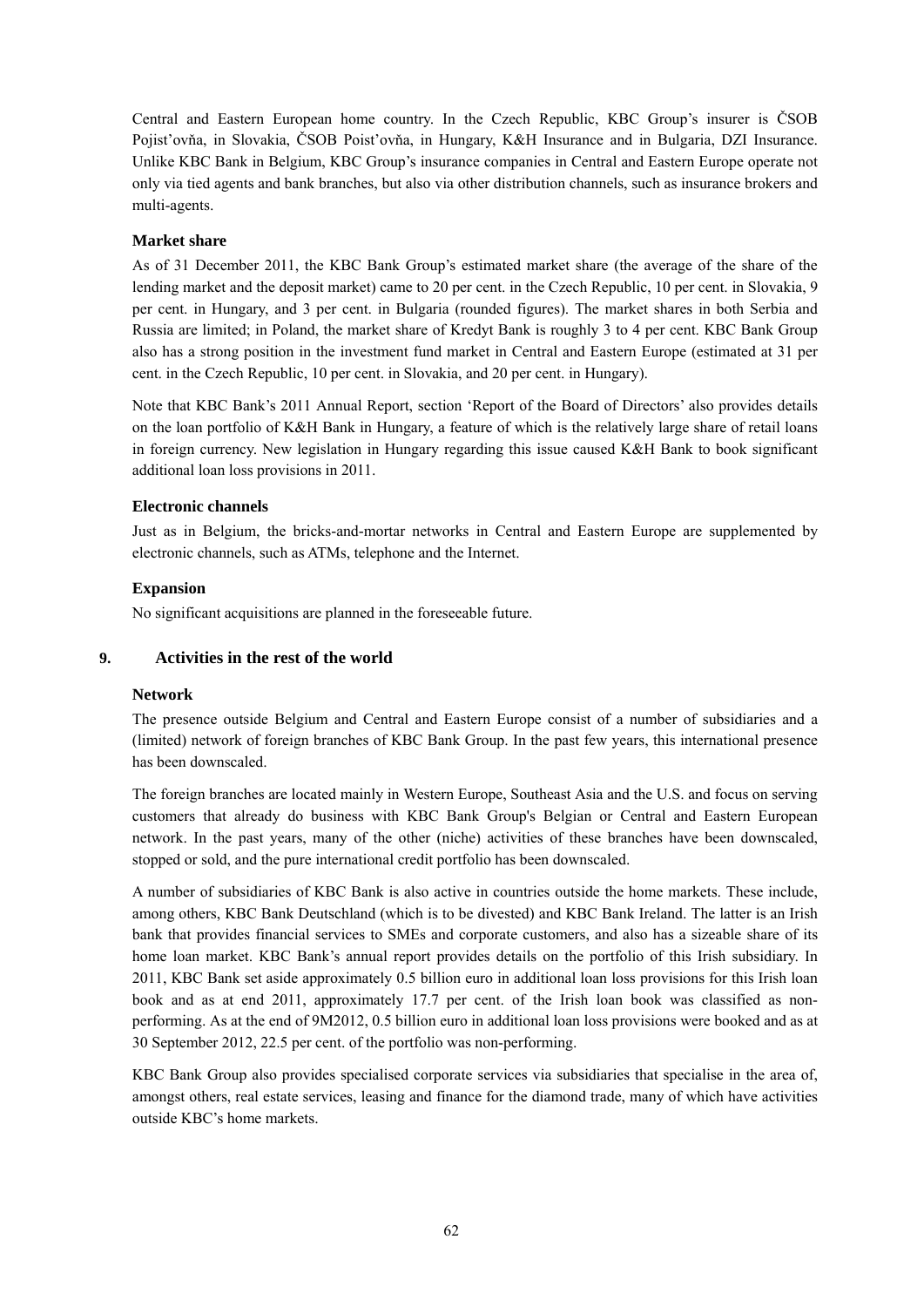### **10. Competition**

All of KBC Bank Group's operations face competition in the sectors they serve.

Depending on the activity, competitor companies include other commercial banks, saving banks, loan institutions, consumer finance companies, investment banks, brokerage firms, insurance companies, specialised finance companies, asset managers, private bankers, investment companies etc.

In both Belgium and Central & Eastern Europe, KBC Bank Group has an extensive network of branches and KBC Bank Group believes most of its companies have strong name brand recognition in their respective markets.

In Belgium, KBC Bank Group is perceived as one of the top three financial institutions (see market shares). For certain products or activities, KBC Bank Group estimates it has a leading position (e.g. in the area of investment funds). The main competitors in Belgium are BNP Paribas Fortis, Belfius and ING, although for certain products, services or markets, other financial institutions may also be important competitors.

In its Central & Eastern Europe European home market KBC Bank Group is one of the leading financial groups (see market shares), occupying significant positions in banking. In this respect, KBC Bank Group competes in each of these countries against local financial institutions, as well as subsidiaries of other large foreign financial groups (such as Erste Bank, Unicredit and others).

In the rest of the world, KBC Bank Group's presence primarily consists of a limited number of branches and subsidiaries. In this case, KBC Bank Group faces competition both from local companies and international financial groups.

# **11. Risk management**

Risk management in KBC Group is implemented group-wide. As a consequence, the risk management for KBC Bank is embedded in KBC Group risk management and cannot be isolated from it.

A description of risk management is available in the 2011 Risk Report of KBC Group, available on www.kbc.com. 6

# **Risk governance**

Through its banking and asset management activities, KBC Bank is exposed to a number of typical risks such as – but certainly not exclusively – credit risk, market risk, liquidity risk and operational risk. It is part of the business risk that the macroeconomic environment and the ongoing restructuring under the Strategic Plan may have a negative impact on asset values or generate additional charges beyond anticipated levels.

Below is a description of credit risk, market risk (trading & non-trading activities) liquidity risk and operational risk. A selection of figures on credit risk, Asset and Liability Management ("**ALM**") and market risk in trading activities are provided further on.

 Credit risk is the potential negative deviation from the expected value of a financial instrument arising from the non-payment or non performance by a contracting party (for instance, a borrower, guarantor, insurer or re-insurer, counterparty in a professional transaction or issuer of a debt instrument), due to that party's insolvency, inability or lack of willingness to pay or perform, or to events or measures taken by the political or monetary authorities of a particular country (country risk). Credit risk thus encompasses default risk and country risk, but also includes migration risk, which is the risk for adverse changes in credit ratings.

https://multimediafiles.kbcgroup.eu/ng/published/KBCCOM/PDF/COM\_RVK\_pdf\_risk\_report\_2011\_EN.pdf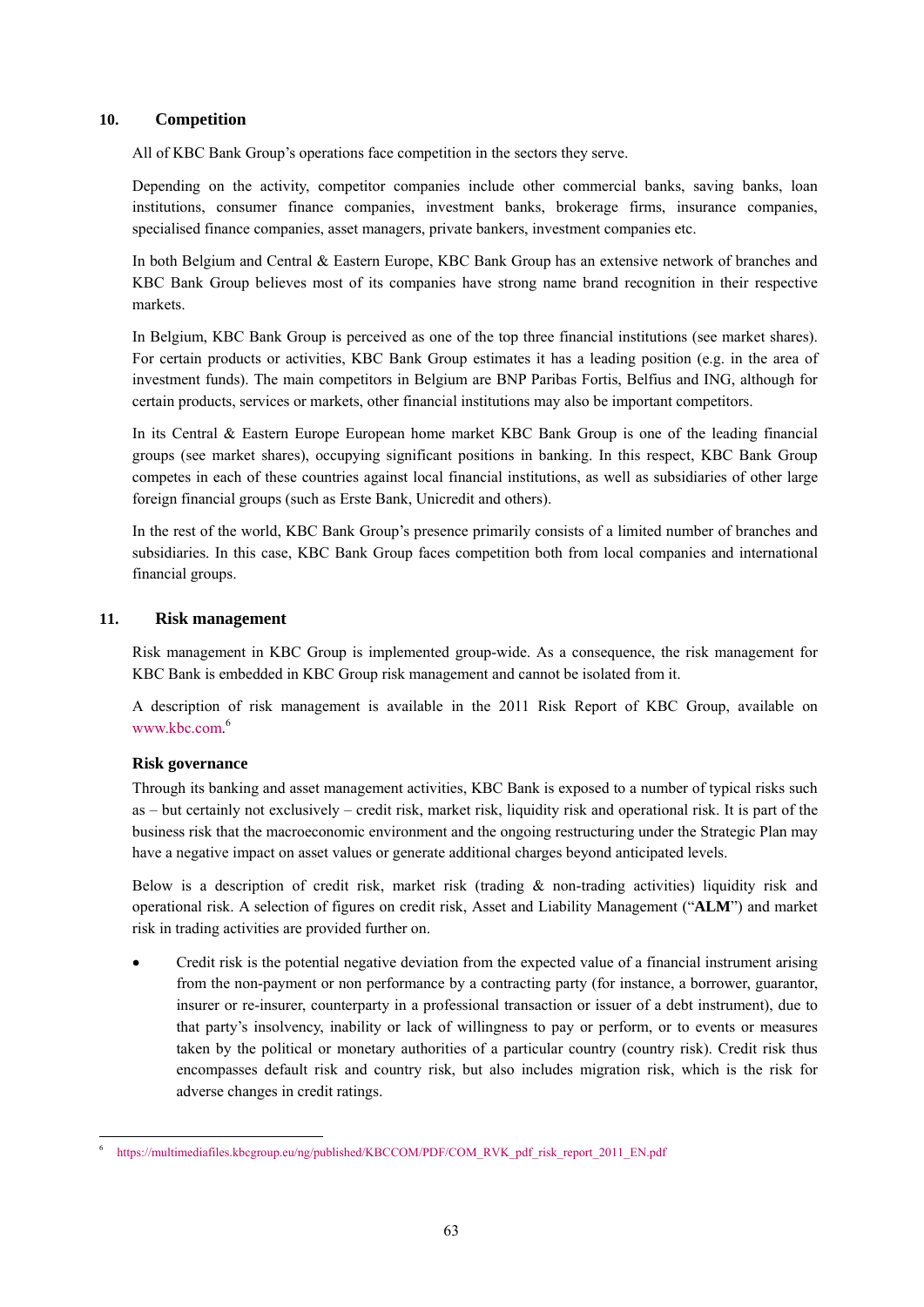- Market risk in trading activities is defined as the potential negative deviation from the expected economic value of a financial instrument caused by fluctuations in market prices, e.g. interest rates, exchange rates and equity or commodity prices. Market risk also covers the risk of price fluctuations in negotiable securities as a result of credit risk, country risk and liquidity risk. The interest rate, currency and equity risks of the non-trading positions in the banking book are all included in ALM.
- Market risk in non-trading activities (also known as ALM) is the process of managing KBC Bank Group's structural exposure to market risks. These risks include interest rate risk, equity risk, real estate risk, foreign exchange risk and inflation risk.
- Liquidity risk is the risk that an organisation will be unable to meet its payment obligations as they come due, without incurring unacceptable losses. The principal objective of KBC Bank Group's liquidity management is to be able to fund such needs and to enable the core business activities of KBC Bank Group to continue to generate revenue, even under adverse circumstances.
- Operational risk is the risk of loss resulting from inadequate or failed internal procedures, people and systems or from external events. Operational risks include the risk of fraud, and legal, compliance and tax risks.

KBC Group's risk governance framework defines the responsibilities and tasks required to manage value creation and the associated risks. During 2012, KBC Group's risk management framework underwent significant changes with regard to governance and structure. The goal of these changes was to further improve KBC Group's ability to deal decisively with major economic events in the future by creating an adjusted and comprehensive integrated model that aligns all dimensions of risk, capital and value management.

# **Credit risk**

Although a number of transactions involve credit risk, the main source of credit risk is the loan & investment portfolio of KBC Bank Group. A snapshot of this portfolio is shown in the table below.

Loan & investment portfolio:

As far as the banking activities are concerned, the main source of credit risk is the loan and investment portfolio. The loan & investment portfolio is primarily comprised of products from pure, traditional lending activities. It includes all retail lending such as mortgage loans and consumer loans, all corporate lending such as (committed and uncommitted) working capital credit lines, investment credit, guarantee credit and credit derivatives (protection sold) and all non-government debt securities in the investment books of KBC Group's bank entities. The table below excludes other credit risks, such as issuer risk related to trading activities, counterparty risk associated with interprofessional transactions, international trade finance (documentary credit, etc.) and government bonds.

# **Loan portfolio, KBC Bank Group\***

|                                                                                                                | 31 December<br>2010 | 31 December<br>2011 | 30 September<br>2012 |
|----------------------------------------------------------------------------------------------------------------|---------------------|---------------------|----------------------|
| Total loan portfolio (in billions of EUR)                                                                      |                     |                     |                      |
|                                                                                                                | 192                 | 186                 | 168                  |
|                                                                                                                | 161                 | 156                 | 141                  |
| Loan & investment portfolio breakdown by business unit<br>(as a per cent., of the portfolio of credit granted) |                     |                     |                      |
|                                                                                                                | 31 per cent.        | 34 per cent.        | 39 per cent.         |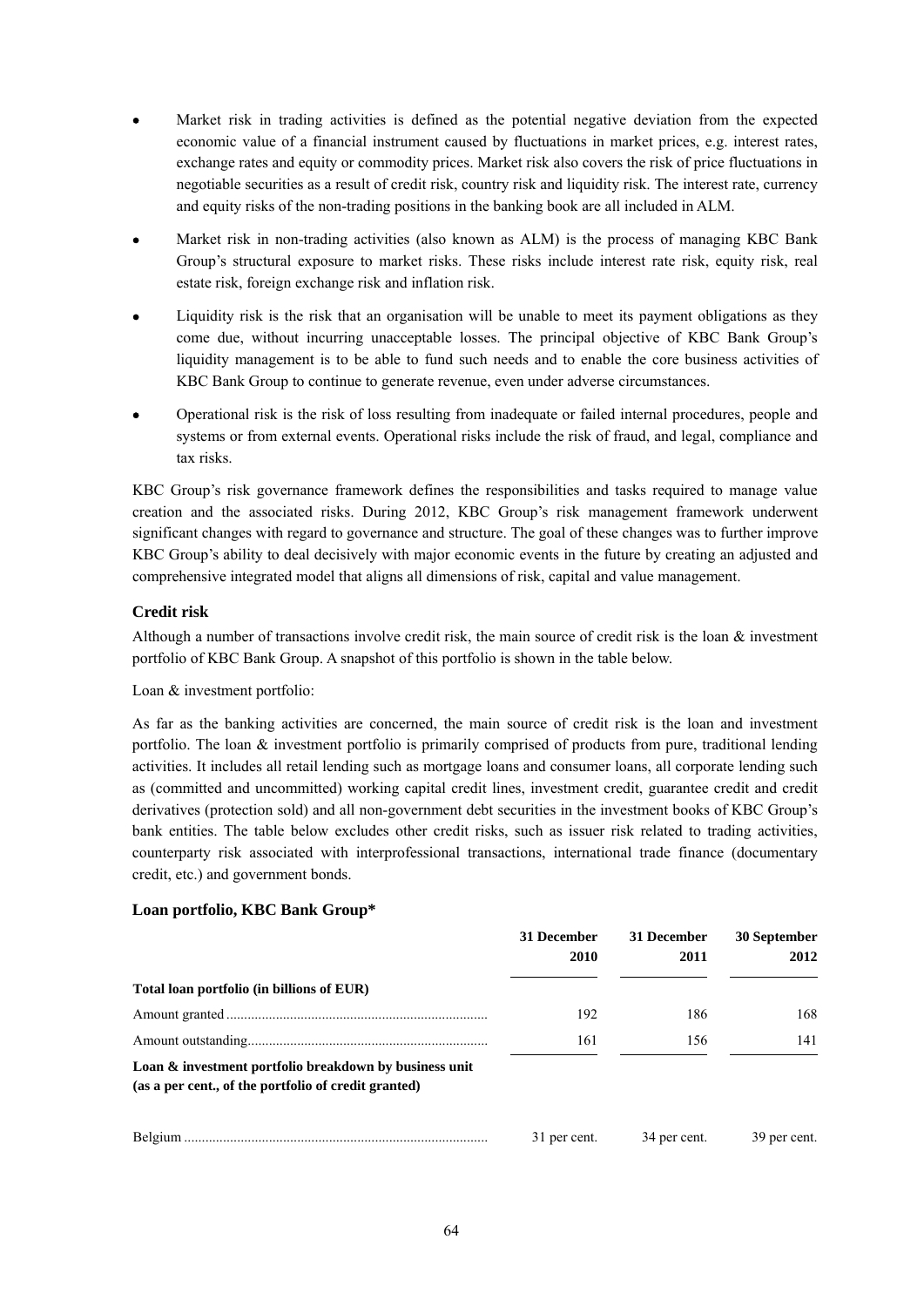|                                                                                                                         | 31 December<br>2010 | 31 December<br><b>2011</b> | 30 September<br>2012 |
|-------------------------------------------------------------------------------------------------------------------------|---------------------|----------------------------|----------------------|
|                                                                                                                         | 18 per cent.        | 19 per cent.               | 22 per cent.         |
|                                                                                                                         | 36 per cent.        | 37 per cent.               | 38 per cent.         |
|                                                                                                                         | 15 per cent.        | 10 per cent.               | 1 per cent.          |
|                                                                                                                         | 100 per cent.       | 100 per cent.              | 100 per cent.        |
| Loan & investment portfolio breakdown by sector (selected<br>sectors as a per cent. of the portfolio of credit granted) |                     |                            |                      |
| Private individuals                                                                                                     | 37 per cent.        | 36 per cent.               | 37 per cent.         |
| Financial and Insurance services                                                                                        | 7 per cent.         | 6 per cent.                | 6 per cent.          |
| Governments                                                                                                             | 3 per cent.         | 4 per cent.                | 4 per cent.          |
| Corporates                                                                                                              | 52 per cent.        | 54 per cent.               | 54 per cent.         |
| Non-financial services                                                                                                  | 10 per cent.        | 10 per cent.               | 11 per cent.         |
| Retail and wholesale trade                                                                                              | 8 per cent.         | 8 per cent.                | 8 per cent.          |
| Real estate                                                                                                             | 7 per cent.         | 7 per cent.                | 7 per cent.          |
| Construction                                                                                                            | 5 per cent.         | 5 per cent.                | 5 per cent.          |
| Other <sup>7</sup>                                                                                                      | 22 per cent.        | 23 per cent.               | 22 per cent.         |
|                                                                                                                         | 100 per cent.       | 100 per cent.              | 100 per cent.        |
| Impaired loans (in millions of EUR or per cent.)                                                                        |                     |                            |                      |
|                                                                                                                         | 10,928              | 11,205                     | 10,746               |
|                                                                                                                         | 4,656               | 4,850                      | 4,452                |
|                                                                                                                         | 351                 | 341                        | 260                  |
|                                                                                                                         |                     |                            |                      |
|                                                                                                                         | $0.15$ per cent.    | $0.10$ per cent.           | $0.06$ per cent.     |
|                                                                                                                         | $1.16$ per cent.    | $1.59$ per cent.           | $0.40$ per cent.     |
|                                                                                                                         | 1.38 per cent.      | 1.36 per cent.             | 1.38 per cent.       |
|                                                                                                                         | $1.17$ per cent.    | $0.36$ per cent.           | $0.85$ per cent.     |
|                                                                                                                         | $0.91$ per cent.    | $0.83$ per cent.           | $0.63$ per cent.     |
| Non-performing (NP) loans (in millions of EUR or per<br>cent.)                                                          |                     |                            |                      |
|                                                                                                                         | 6,531               | 7,553                      | 7,722                |
|                                                                                                                         | 3,273               | 3,864                      | 3,620                |
|                                                                                                                         |                     |                            |                      |
|                                                                                                                         | 1.5 per cent.       | 1.5 per cent.              | 1.6 per cent.        |
|                                                                                                                         | 5.3 per cent.       | 5.6 per cent.              | 5.5 per cent.        |
|                                                                                                                         | 5.2 per cent.       | 7.8 per cent.              | 10.1 per cent.       |
| Group Centre (includes planned divestments)                                                                             | 5.8 per cent.       | 5.5 per cent.              | 2.5 per cent.        |
|                                                                                                                         | 4.1 per cent.       | 4.9 per cent.              | 5.5 per cent.        |
|                                                                                                                         |                     |                            |                      |
| Specific loan impairments for NP loans/Outstanding NP                                                                   | 50 per cent.        | 51 per cent.               | 47 per cent.         |

7 Individual sector shares not exceeding 3 per cent.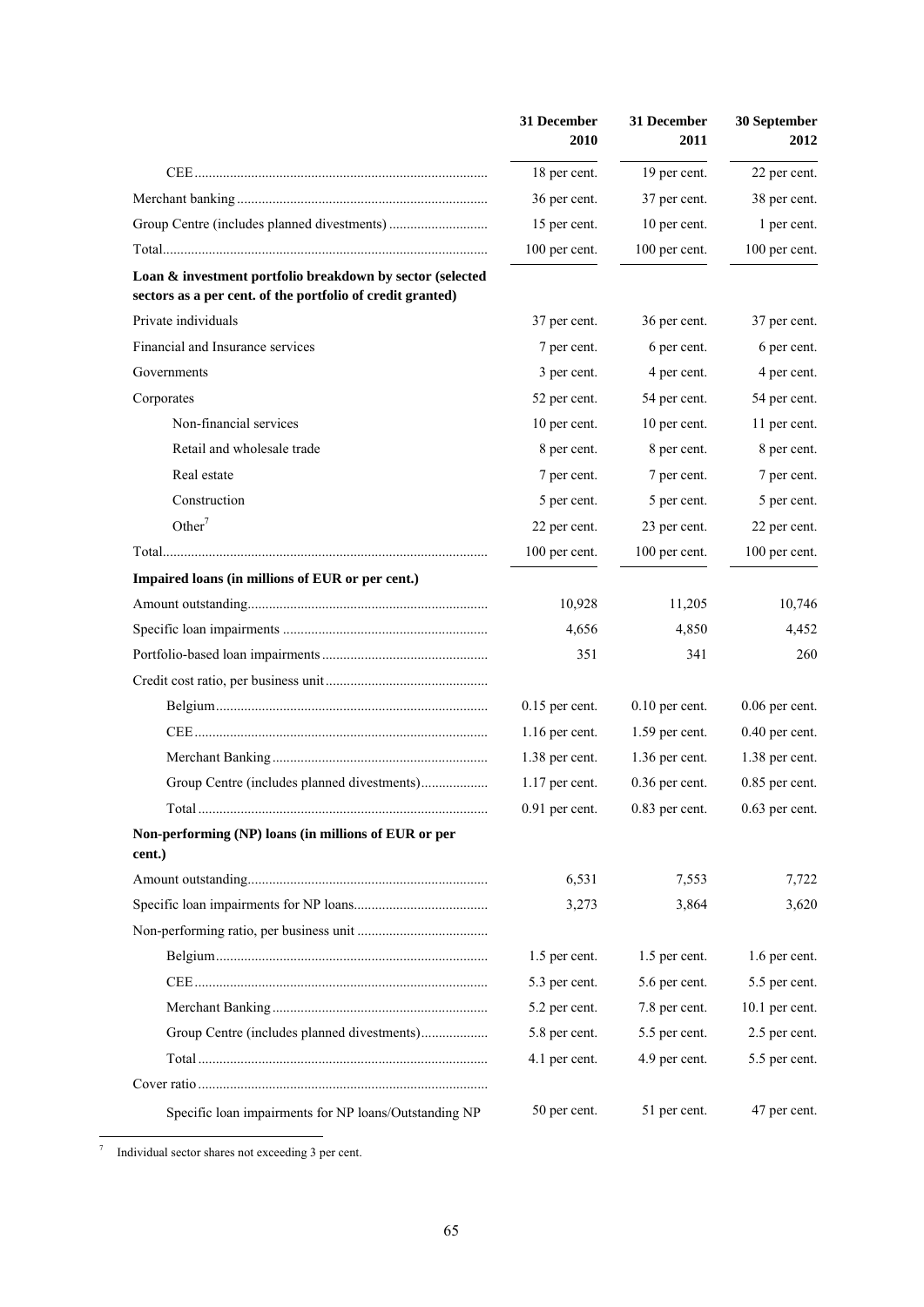|                                                   | 31 December<br>2010 | 31 December<br>2011 | 30 September<br>2012 |
|---------------------------------------------------|---------------------|---------------------|----------------------|
|                                                   |                     |                     |                      |
|                                                   | 60 per cent.        | 63 per cent.        | 59 per cent.         |
| Specific and portfolio-based loan impairments for |                     |                     |                      |
|                                                   | 77 per cent.        | 69 per cent.        | 61 per cent.         |
| including Centea at 31 March 2011                 | 96 per cent.        | 89 per cent.        | 84 per cent.         |

The normal loan portfolio is split into internal rating classes ranging from 1 (lowest risk) to 9 (highest risk) reflecting the probability of default ("**PD**"). An impaired loan is assigned an internal rating ranging from PD 10 to PD 12. PD class 12 is assigned when either one of the obligor's credit facilities is terminated by the bank, or when a court order is passed instructing repossession of the collateral. Class 11 is assigned to obligors that are more than 90 days past due (in arrears or overdrawn), but that do not meet PD 12 criteria. PD class 10 is assigned to obligors for which there is reason to believe that they are unlikely to pay (on time), yet are still performing and do not meet the criteria for classification as PD 11 or PD 12. In respect of these impaired loans (PD 10 to PD 12), specific loan impairments are recorded under the net present value of the recoverable amount. In addition, a portfolio-based impairment for credit in PD classes 1 to 9 is recognised (based on a formula).

The "**non-performing ratio**" is defined as the amount outstanding of non-performing loans (PD 11 and PD 12) divided by the total outstanding loan portfolio. The "**credit cost ratio**" is defined as net changes in specific and portfolio-based impairment for credit risks divided by the average outstanding loan portfolio.

Other credit risks:

As mentioned above, the loan portfolio clearly constitutes the main source of credit risk for the KBC Bank Group. However, a number of activities that are excluded from the credit portfolio figures also contain an element of credit risk, such as short-term commercial exposure (this activity involves export or import finance (documentary credit, pre-export and post-import finance, etc.) and only entails exposure to financial institutions. Risks associated with this activity are managed by setting limits per financial institution and per country or group of countries). Information on risks related to counterparty risk of inter-professional transactions (refers to settlement and the pre-settlement risk of derivatives), trading book securities - issuer risk (refers to the potential loss on default by the issuer of the trading securities) and the government securities in the investment portfolio of banking entities, can be found in the 2011 annual report of KBC Bank.

Structured credit exposure:

In relation to so-called structured credit products, more information is available in the 2011 annual report of KBC Bank.

# **Sovereign debt exposure**

At the end of 2010, KBC Group's total portfolio of sovereign bonds of selective countries, being Greece (0.6 billion euro), Portugal (0.3 billion euro), Spain (2.2 billion euro), Italy (6.4 billion euro) and Ireland (0.5 billion euro), amounted to 10 billion euro. Next to bonds maturing since that time, KBC Group also conducted a number of revaluations on, registered impairments for, and actively sold large parts of these bonds, which at 30 September 2012 brings down the total amount of this portfolio to 1.6 billion euro (in rounded amounts) (Greece 0.0 billion euro, Portugal 0.1 billion euro, Spain 0.2 billion euro, Italy 0.8 billion euro and Ireland 0.4 billion euro).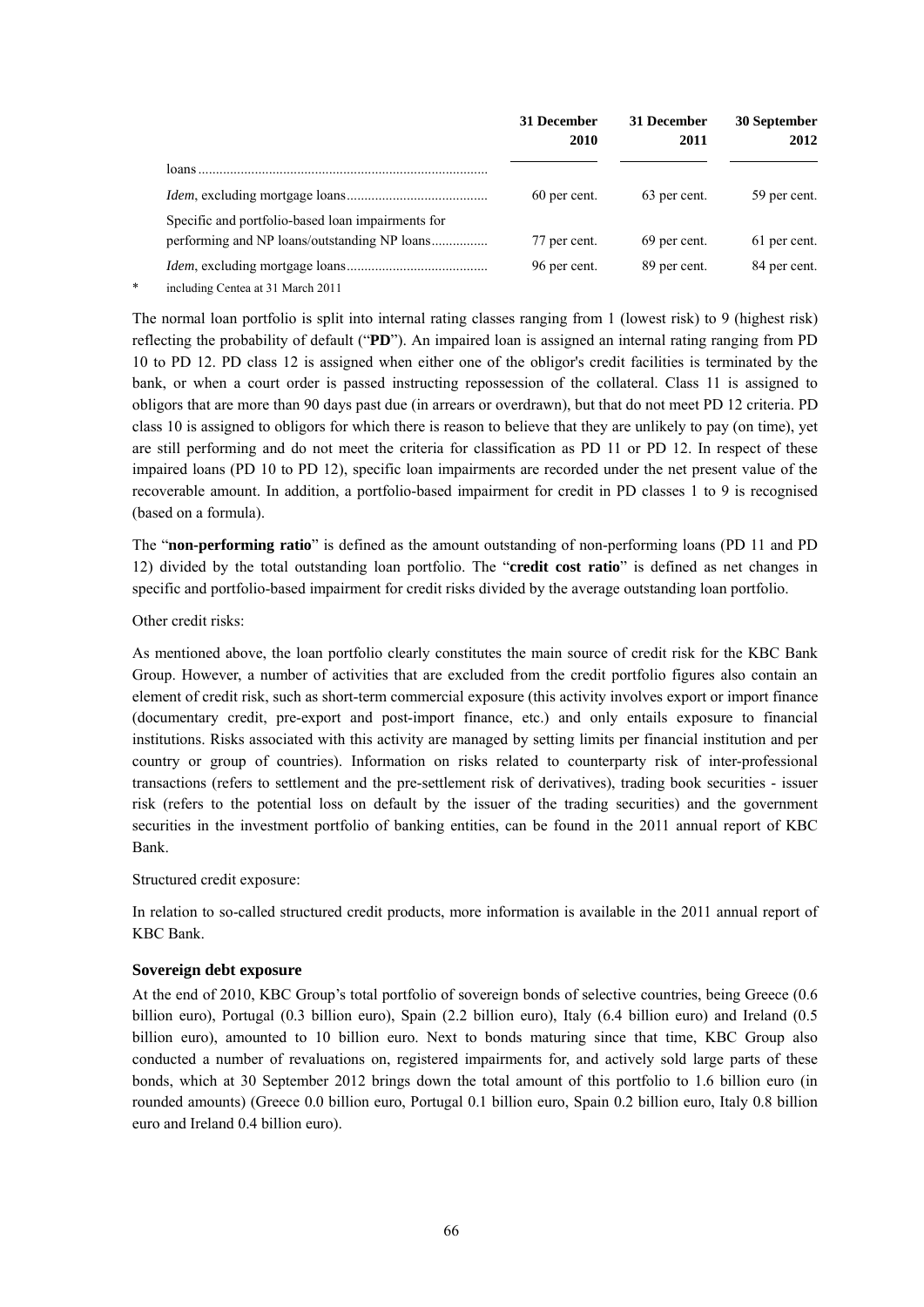Following the decline in the state of the Greek economy and the – at the time – ongoing discussion related to the restructuring of Greek debt, KBC Group started recording impairments on its Greek Sovereign bonds from the second quarter of 2011 onwards until during the first quarter of 2012 when KBC Group took part in the exchange operation regarding Greek government bonds. The new Greek government bonds received as part of the exchange of the 'old' Greek government bonds (31.5% of the nominal value of the 'old' government bonds) were valued (prices between 21% and 29%) at the moment of exchange (end of March 2012) leading to a limited remaining carrying value of 43 million euro and a realised loss on AFS and HTM (above the impairments booked in 2011) of about 42 million euro. At the end of September 2012, the carrying value of these bonds amounted to 44 million euro. The new Greek government bonds are classified in level 1 (while the former Greek bonds were classified in level 2), which means they are based again on observable prices in the market.

Over the second half of 2011 KBC group's portfolio of Italian sovereign bonds decreased significantly from 6.1 billion euro to 2.1 billion euro.

Over the first nine months of 2012, reductions in exposure concentrate on Spanish and also further in Italian sovereign bonds. Spanish government bonds decreased by 1.7 billion euro from 1.9 billion euro to 0.2 billion euro due to sales and maturities in the portfolio. Italian bonds further reduced to 0.8 billion euro from 2.1 billion euro, also for a large part due to sales.

|                            | Nominal exposure vs IFRS classification<br>(in nominal amounts (billion EUR)) |       |        |       |       |         | Maturity         |                  |                  |
|----------------------------|-------------------------------------------------------------------------------|-------|--------|-------|-------|---------|------------------|------------------|------------------|
|                            | $FIV^*$                                                                       | AFS** | HTM*** | Other | Total | Total % | Maturity<br>2012 | Maturity<br>2013 | Maturity<br>2014 |
| Belgium                    | 0,5                                                                           | 11,2  | 12,3   | 0,2   | 24,1  | 49,3%   | 0,2              | 2,1              | 2,5              |
| <b>Czech Republic</b>      | 0,1                                                                           | 2,5   | 5,6    | 0,0   | 8,2   | 16,7%   | 0,3              | 0,4              | 0,5              |
| Poland                     | 0,0                                                                           | 1,9   | 0,8    | 0,2   | 2,9   | 6,0%    | 0,7              | 0,5              | 0,5              |
| Hungary                    | 0, 1                                                                          | 0,8   | 1,9    | 0,2   | 3,0   | 6,1%    | 0,6              | 0,6              | 0,2              |
| Slovakia                   | 0,0                                                                           | 0,5   | 0,8    | 0,0   | 1,3   | 2,7%    | 0,0              | 0,2              | 0,1              |
| Bulgaria                   | 0,0                                                                           | 0,1   | 0,0    | 0,0   | 0,1   | 0.3%    | 0,0              | 0,0              | 0,0              |
| <b>Total Homecountries</b> | 0,7                                                                           | 16,9  | 21,4   | 0,6   | 39,6  | 81,0%   | 1,9              | 3,7              | 3,9              |
| Italy                      | 0,0                                                                           | 0,8   | 0,1    | 0,0   | 0,9   | 1,9%    | 0,0              | 0,0              | 0,0              |
| Greece                     | 0,0                                                                           | 0,2   | 0,0    | 0,0   | 0,2   | 0,4%    | 0,0              | 0,0              | 0,0              |
| Ireland                    | 0,0                                                                           | 0,1   | 0,3    | 0,0   | 0,4   | 0.9%    | 0,0              | 0,0              | 0,0              |
| Portugal                   | 0,0                                                                           | 0,1   | 0,1    | 0,0   | 0,1   | 0,2%    | 0,0              | 0,0              | 0,0              |
| Spain                      | 0,0                                                                           | 0,2   | 0,0    | 0,0   | 0,2   | 0,4%    | 0,0              | 0,0              | 0,0              |
| <b>Total PIIGS</b>         | 0,0                                                                           | 1,4   | 0,5    | 0,0   | 1,9   | 3,9%    | 0,0              | 0,0              | 0, 0             |
| France                     | 0,0                                                                           | 1,2   | 1,5    | 0,0   | 2,7   | 5,6%    | 0,0              | 0,0              | 0,2              |
| Germany                    | 0,0                                                                           | 0,4   | 0,8    | 0,0   | 1,2   | 2,5%    | 0,0              | 0,1              | 0,0              |
| Austria                    | 0,0                                                                           | 0,2   | 0,4    | 0,0   | 0,6   | 1,3%    | 0,0              | 0,0              | 0,0              |
| <b>Netherlands</b>         | 0,0                                                                           | 0,3   | 0,2    | 0,0   | 0,5   | 1,1%    | 0,0              | 0,0              | 0,0              |
| Other countries            | 0,0                                                                           | 1,2   | 1,0    | 0,1   | 2,3   | 4,7%    | 0,0              | 0,0              | 0,0              |
| Total                      | 0,7                                                                           | 21,6  | 25,9   | 0,8   | 48,9  | 100,0%  | 1,9              | 3,8              | 4,2              |

**Overview of sovereign bond exposure in non-trading positions KBC Group as at 30 September 2012**

\* FIV: Designated at fair value through profit or loss

\*\* AFS: Available for sale

\*\*\* HTM: Hold to Maturity

#### **Structured credit exposure (CDOs and other ABS), 30 September 2012**

In the past, KBC Group acted as an *originator* of structured credit transactions and also *invested* in such structured credit products itself.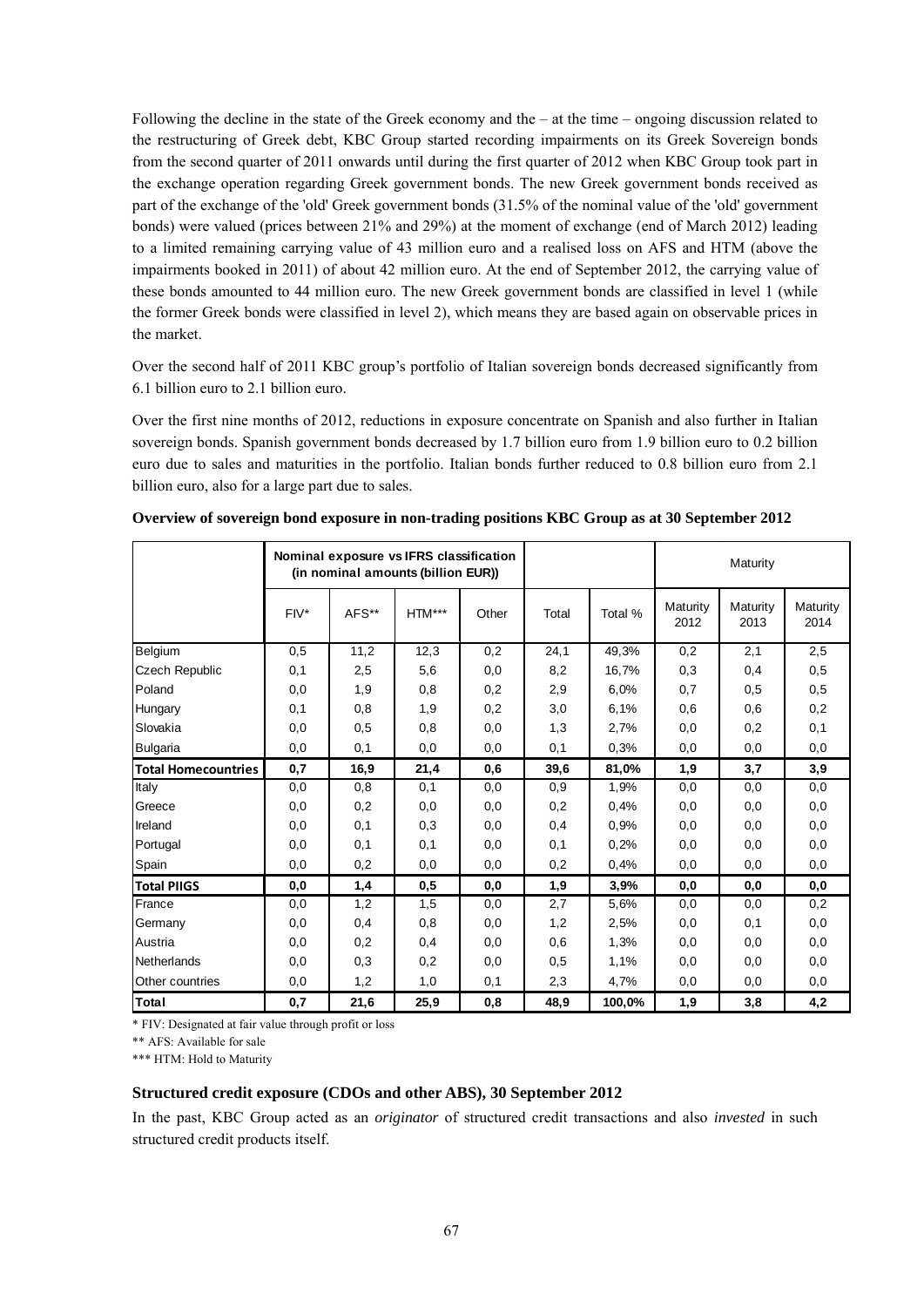KBC Group (via its subsidiary KBC Financial Products) acted as an originator when structuring CDO (collateralised debt obligations) deals (based on third-party assets with no sponsoring role for KBC Group) for itself or for third-party investors. For several transactions, protection was bought from credit insurers, mainly MBIA, a U.S. monoline insurer ('hedged CDO-linked exposure' in the table).

KBC Group invested in structured credit products, both in CDOs (notes and super senior tranches), largely those originated by KBC Group itself ('unhedged CDO exposure' in the table) and in other ABS ('other ABS' in the table). The main objective at that time was to differentiate risk and to enhance the yield for the reinvestment of the insurance reserves and bank deposits it held in surplus of its loans.

| (in billions of EUR)                           |                                             | 31-12-2010 | 31-12-2011   | 30-09-2012 |
|------------------------------------------------|---------------------------------------------|------------|--------------|------------|
| <b>Total nominal amount</b>                    |                                             |            | 27.2<br>20.4 | 17.3       |
| o/w CDO exposure protected by MBIA             |                                             | 14.9       | 10.9         | 10.1       |
| o/w other CDO exposure                         |                                             | 7.7        | 6.4          | 5.5        |
| o/w other ABS exposure                         |                                             | 4.7        | 3.1          | 1.8        |
| Cumulative value markdowns (mid 2007 to date)* |                                             | $-6.3$     | $-5.5$       | $-4.3$     |
| Value markdowns                                |                                             | $-5.2$     | $-4.5$       | $-3.7$     |
|                                                | for other CDO exposure                      | $-4.2$     | $-4.1$       | $-3.5$     |
|                                                | for other ABS exposure                      | $-1.0$     | $-0.4$       | $-0.2$     |
|                                                | Credit Value Adjustment (CVA) on MBIA cover | $-1.2$     | $-1.0$       | $-0.6$     |

# **KBC Group's investments in structured credit products (CDOs and other ABS)\***

\* Note that, value adjustments to KBC Group's CDOs are accounted for via profit and loss (instead of directly via shareholders' equity), since KBC Group's CDOs are mostly of a synthetic nature (meaning that the underlying assets are derivative products such as credit default swaps on corporate names). Their synthetic nature is also the reason why KBC Group's CDOs are not eligible for accounting reclassification under IFRS in order to neutralise their impact.

In 2011, there was a total notional reduction in KBC Group's investments in structured credit products of 6.8 billion euro, due mainly to the:

- Chiswell CDO reaching maturity (-1.4 billion euro of hedged CDO exposure and -0.2 billion euro of unhedged exposure).
- Sale of the Avebury CDO (-0.5 billion euro of unhedged CDO exposure).
- Lancaster CDO being unwound (-0.4 billion euro of hedged CDO exposure covered by Channel, and 0.1 billion euro of unhedged exposure).
- Early termination of the Fulham Road CDO (-1.7 billion euro of hedged exposure and -0.3 billion euro of unhedged exposure).
- Sale of KBC's exposure to the Wadsworth CDO (-0.5 billion euro of hedged exposure).
- Sale of the underlying ABS assets for the expired Aldersgate and Chiswell CDOs (-0.3 billion euro).
- Sale of impaired assets in the former Atomium portfolio, along with some minor sales, amortisations and prepayments (-1.4 billion euro of other ABS and CDO exposure).

Over the first quarter of 2012, there was a total notional reduction in KBC Group's investments in structured credit products of 2.2 billion euro. The main component of this reduction was the de-risking of two CDOs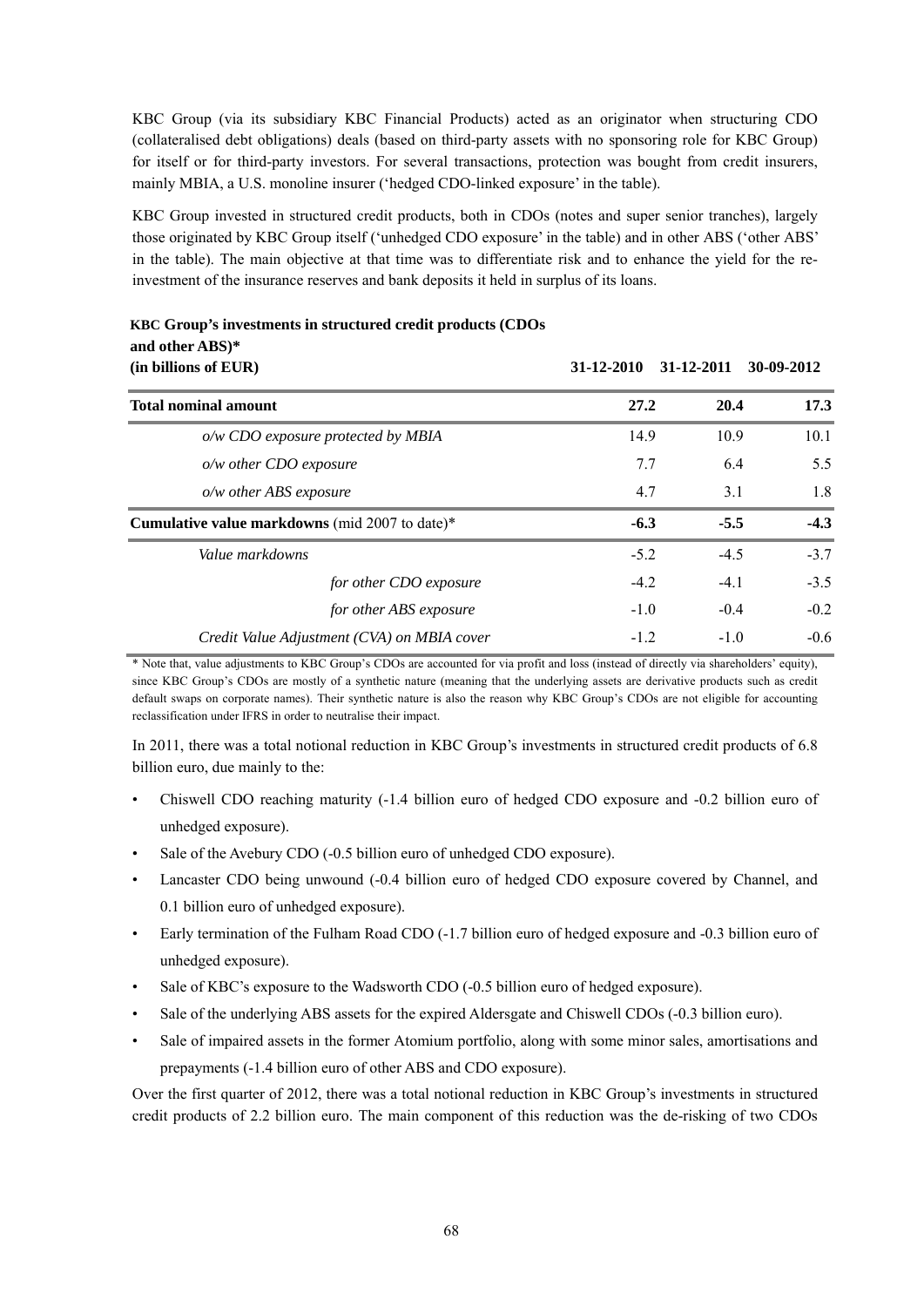(Dorset and Newcourt), resulting in a decrease of the outstanding CDO notional with 1.7 billion euro, and the approximately 500 million euro of sales and amortizations of ABSs held by KBC Group.

Over the second quarter of 2012, there was a total notional reduction of 0.3 billion euro. The reduction of 0.3 billion euro is attributable to sales and repayments (on other ABS exposures).

Over the third quarter of 2012, there was a total notional reduction of 0.6 billion euro. This reduction was mainly observed at the level of the 'other ABS exposure' (0.5 billion euro) mainly due to the finalisation of the sale of KBL and for a lesser extent due to the sales and repayments.

Since the inception, the outstanding other CDO positions held by KBC experienced net effective losses caused by claimed credit events until 9 October 2012 in the lower tranches of the CDO structure for a total amount of -2.2 billion euro.

Of these, -2.1 billion euro's worth of events have been settled. These have had no further impact on P/L because complete value markdowns for these CDO tranches were already absorbed in P/L in the past.

#### **Asset and Liability Management (market risks in non-trading activities)**

The table below shows the extent to which the value of the economic portfolio would change (basis-pointvalue or BPV) if interest rates were to fall by ten basis points across the entire curve (negative figures indicate a decrease in the value of the portfolio). More details are available in the 2011 annual report of KBC Bank Group.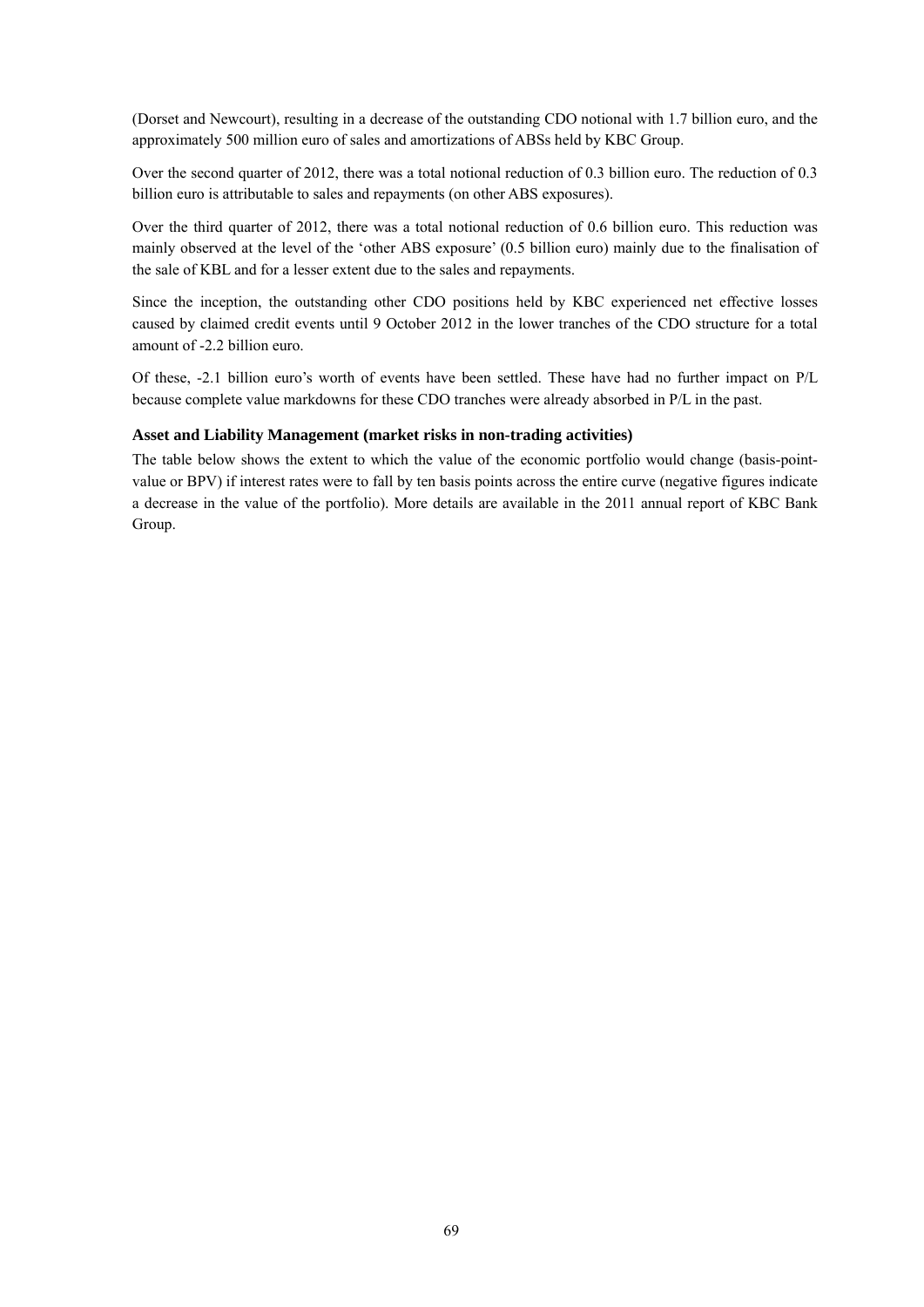|                  | $-63$ |
|------------------|-------|
|                  | $-68$ |
|                  | -69   |
|                  | $-62$ |
|                  | $-55$ |
|                  | $-69$ |
|                  | $-55$ |
|                  | $-61$ |
|                  | $-62$ |
|                  | $-58$ |
|                  | $-45$ |
|                  | $-40$ |
|                  | $-65$ |
|                  | $-40$ |
|                  | $-57$ |
|                  | $-55$ |
|                  | $-61$ |
|                  | $-54$ |
| Average, 2Q 2012 | $-50$ |
|                  | $-50$ |
|                  | $-52$ |
|                  | $-49$ |
| Average, 3Q 2012 | $-55$ |
|                  | $-51$ |
|                  | $-57$ |
|                  | $-51$ |

### **BPV of the ALM-book, KBC Bank Group (in millions of EUR)**

#### **Market risk management**

As already stated before, KBC Bank Group has a number of money and debt capital market dealing rooms in Western Europe, Central and Eastern Europe and Asia, though the dealing room in Brussels accounts for the majority of the limits and risks.

KBC Group continued to divest trading activities in its subsidiaries by, *inter alia*, selling KBL EPB, continuing to wind down the remaining business lines at KBC Financial Products, and selling or unwinding selected ABS and CDO assets.

The tables below show the Historical Value-at-Risk (HVAR; 99 per cent. confidence interval, 1-day holding period, historical simulation) and Stressed Value-at-Risk (SVAR; 99 per cent. confidence interval, 10-day holding period, historical simulation) for KBC Bank Group's dealing rooms on the money and capital markets, and for KBC Financial Products. More details are available in the 2011 annual report of KBC Bank Group.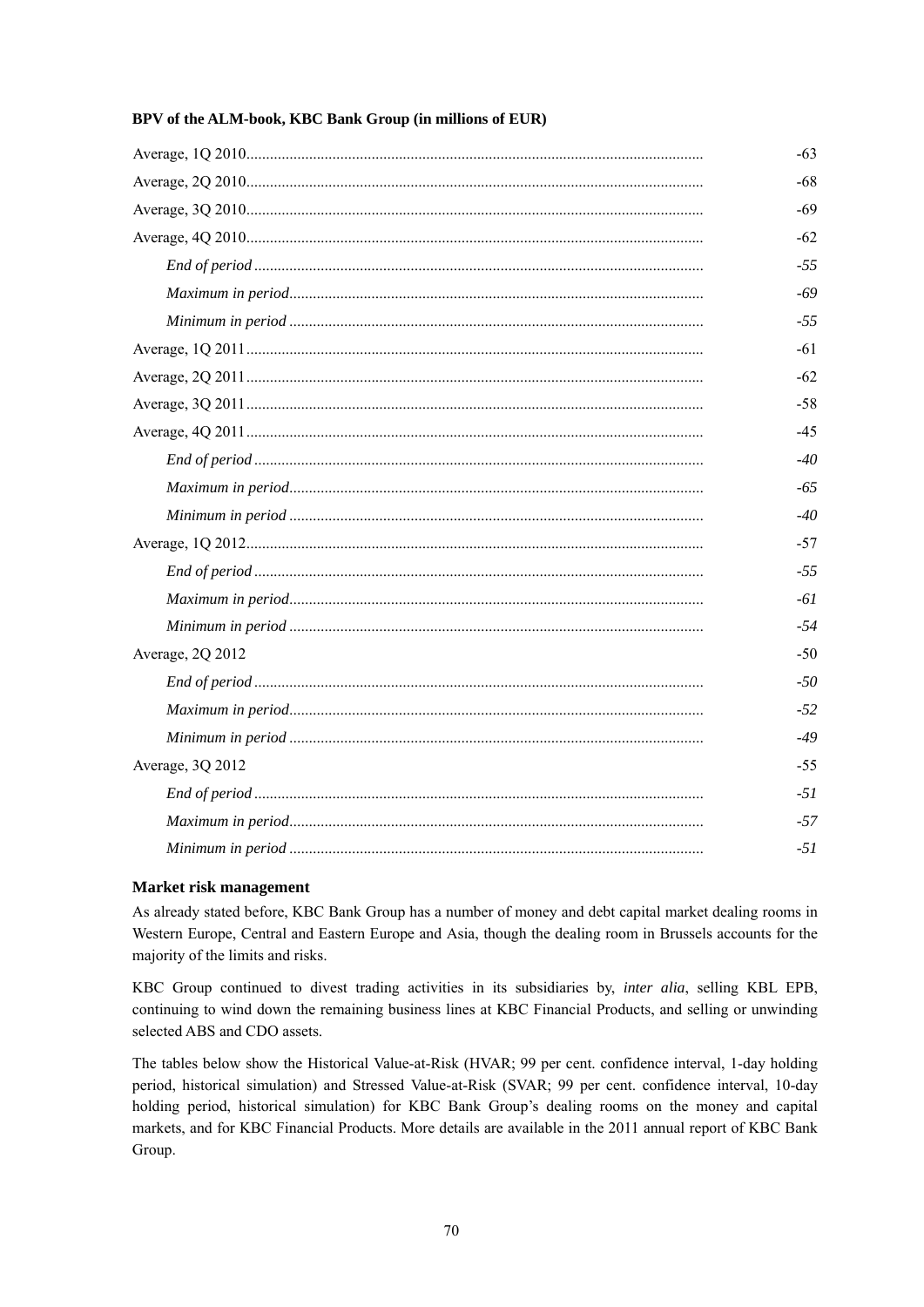# Market risk HVAR (1-day holding period, in millions of EUR)

| <b>KBC</b> Bank<br>Group <sup>1,2</sup> | KBC<br><b>Financial</b><br>Products <sup>3</sup> |
|-----------------------------------------|--------------------------------------------------|
| 6                                       | 9                                                |
| 8                                       | 9                                                |
| 6                                       | 8                                                |
| 5                                       | 8                                                |
| 4                                       | 7                                                |
| 15                                      | 13                                               |
| 4                                       | 6                                                |
| 4                                       | 6                                                |
| 4                                       | 5                                                |
| 4                                       | 8                                                |
| 8                                       | 3                                                |
| 9                                       | 6                                                |
| 10                                      | 11                                               |
| 3                                       | 1                                                |
| 10                                      | 5                                                |
| 10                                      | 1                                                |
| 11                                      | 8                                                |
| 9                                       | 1                                                |
| 11                                      |                                                  |
| 11                                      | 1                                                |
| 12                                      | I                                                |
| 10                                      | 1                                                |
| 10                                      | 1                                                |
| 11                                      | 1                                                |
| 11                                      | 1                                                |
| 8                                       | 1                                                |

 $1.$ Excluding 'specific interest rate risk' (measured using other techniques) and swap basis risk.

Integrated HVAR, excluding KBL EPB from 2010 on. 2.

 $3.$ Excluding the Avebury CDO and Fund Derivatives business line.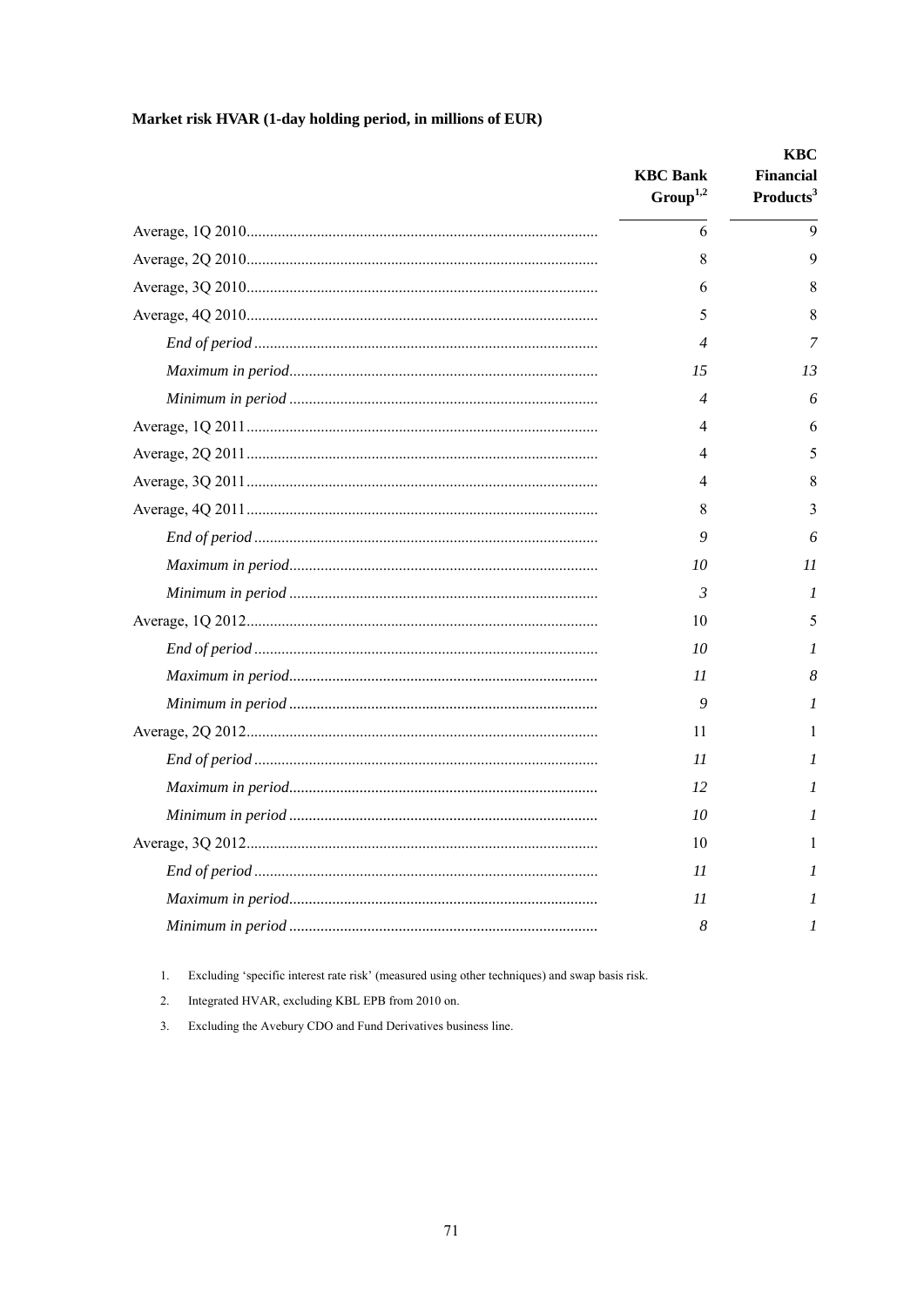**Market risk SVAR (10-day holding period, in millions of EUR)1** 

| <b>KBC</b>               | <b>KBC</b>       |
|--------------------------|------------------|
| <b>Bank</b>              | <b>Financial</b> |
| Group                    | <b>Products</b>  |
| $\overline{\phantom{a}}$ |                  |
|                          |                  |
|                          |                  |
| 46                       | 14               |
| 36                       | 17               |
| 60                       | 19               |
| 24                       | 11               |
| 44                       | 14               |
| 42                       | 5                |
| 48                       | 20               |
| 40                       | 5                |
| 47                       | 4                |
| 48                       | $\overline{4}$   |
| 58                       | 5                |
| 37                       | 3                |
| 37                       | 3                |
| 41                       | 2                |
| 41                       | 5                |
| 33                       | 2                |

1. SVAR (Stressed VAR) calculated only as of the fourth quarter of 2011. Unaudited.

2. SVAR figures for 1Q are based on a 60 day window.

### **12. Staff**

In 2011, KBC Bank Group had, on average on a consolidated basis, about 38,000 employees (full-time or equivalent), the majority of whom were located in Belgium (largely in KBC Bank) and Central and Eastern Europe. In addition to talks at works council meetings and at meetings with union representatives and with other consultative bodies, KBC Bank Group also works closely in other areas with employee associations. There are various collective labour agreements in force.

#### **13. Banking supervision and regulation**

# **Introduction**

KBC Bank, a credit institution governed by the laws of Belgium, is subject to detailed and comprehensive regulation in Belgium, and is supervised by the NBB, the Belgian central bank, acting as the supervisory authority for prudential supervision of financial institutions. Since the implementation on 1 April 2011 of the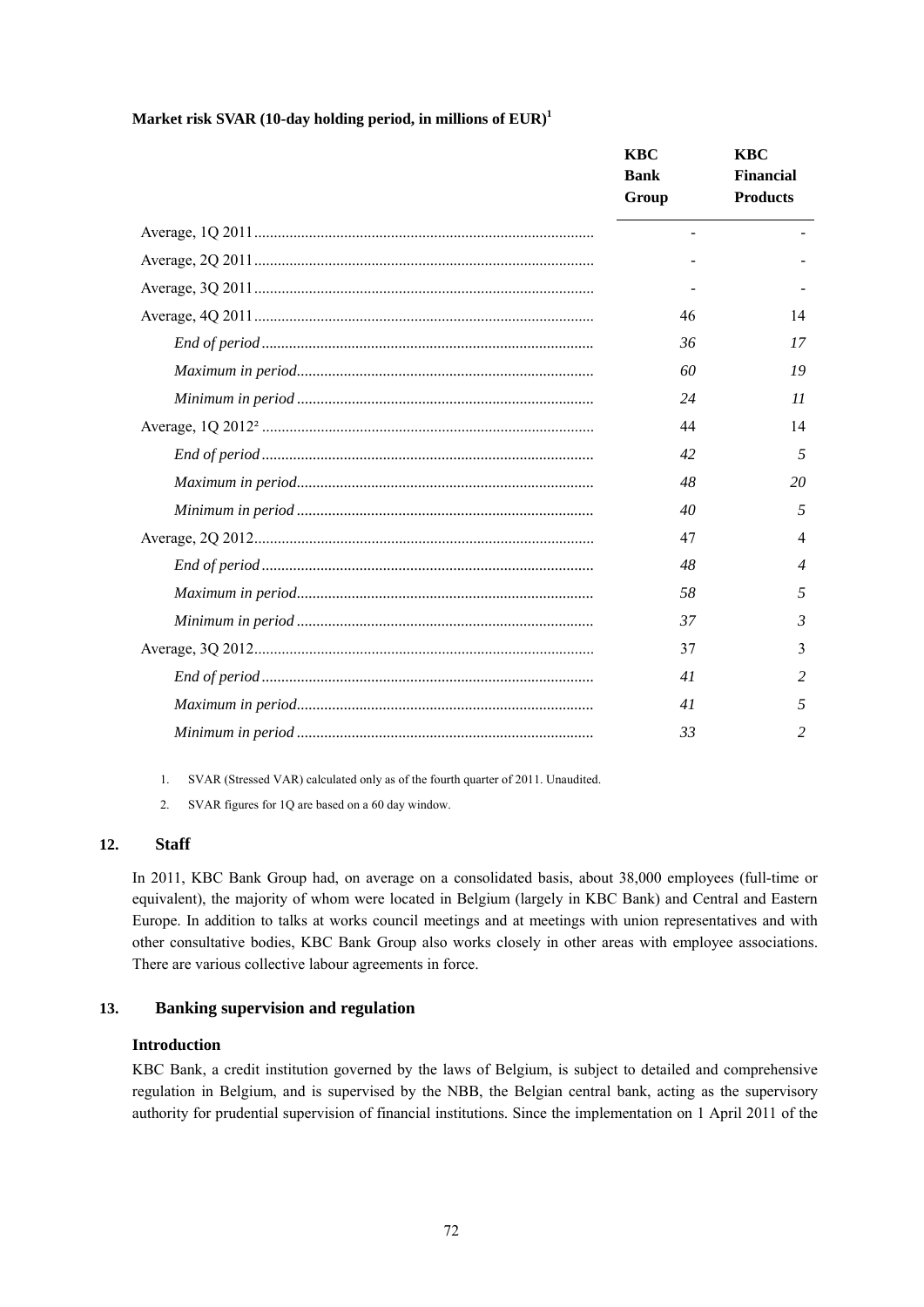"Twin Peaks Act", the powers relating to prudential supervision have been transferred from the Banking, Finance and Insurance Commission (the "**CBFA**") to the NBB.

The remaining supervisory powers previously exercised by the CBFA are now exercised by the Financial Services and Markets Authority (the "**FSMA**"). This autonomous public agency is in charge of supervision with regard to conduct of business rules for financial institutions and financial market supervision.

EU directives have had and will continue to have a significant impact on the regulation of the banking business in the EU, as such directives are implemented through legislation adopted within each Member State, including Belgium. The general objective of these EU directives is to promote the realisation of a unified internal market and to improve standards of prudential supervision and market efficiency through harmonisation of core regulatory standards and mutual recognition among EU Member States of regulatory supervision, and in particular, licensing.

### **Supervision and regulation in Belgium**

The banking regime in Belgium is governed by the Law on the Legal Status and Supervision of Credit Institutions of 22 March 1993 and its subsequent modifications (the "**Banking Act**"). The Banking Act, among other things, implements the European legislation, as coordinated by EC Directive 2006/48/EC of 14 June 2006 relating to the taking up and pursuit of the business of credit institutions (the "**Capital Requirements Directive**") and by EC Directive 2006/49/EC of 14 June 2006 on the capital adequacy of investment firms and credit institutions (the "**Capital Adequacy Directive**"). It sets forth the conditions under which credit institutions may operate in Belgium and defines the regulatory and supervisory powers of the NBB. The main objective of the Banking Act is to protect public savings and the stability of the Belgian banking system in general.

### **Supervision of credit institutions**

All Belgian credit institutions must obtain a license from the NBB before they may commence operations. In order to obtain a license and maintain it, each credit institution must fulfil numerous conditions, including certain minimum paid-up capital requirements. In addition, any shareholder holding 10 per cent. or more (directly or indirectly, alone, together with affiliated persons or in concert with third parties) of the capital or the voting rights of the institution must be of "fit and proper" character to ensure proper and prudent management of the credit institution. The NBB therefore requires the disclosure of the identity and participation of any shareholder with a 10 per cent. or greater capital or voting interest. If the NBB considers that the participation of a shareholder in a credit institution jeopardizes its sound and prudent management, it may suspend the voting rights attached to this participation and, if necessary, request that the shareholder transfers to a third party its participation in the credit institution. Prior notification to and non-opposition by the NBB is required each time a person intends to acquire shares in a credit institution, resulting either in the direct or indirect ownership of a qualified holding of the capital or voting rights, or in an increase of such qualified holding thereby attaining or surpassing 20 per cent., 30 per cent. or 50 per cent., or when the credit institution would become his subsidiary. Furthermore, a shareholder who wishes to directly or indirectly sell his participation or a part thereof, which would result in his shareholding dropping below any of the abovementioned thresholds, must notify the NBB thereof. The Belgian credit institution itself is obliged to notify the NBB of any such transfer when it becomes aware thereof. Moreover, every shareholder acquiring, decreasing or increasing its holding (directly or indirectly, alone, together with affiliated persons or in concert with third parties) to 5 per cent. or more of voting rights or capital without reaching the qualifying holding threshold of 10 per cent., must notify the NBB thereof within 10 working days.

The Banking Act requires credit institutions to provide detailed periodic financial information to the NBB and, under certain circumstances, the FSMA. The NBB also supervises the enforcement of laws and regulations with respect to the accounting principles applicable to credit institutions. The NBB sets the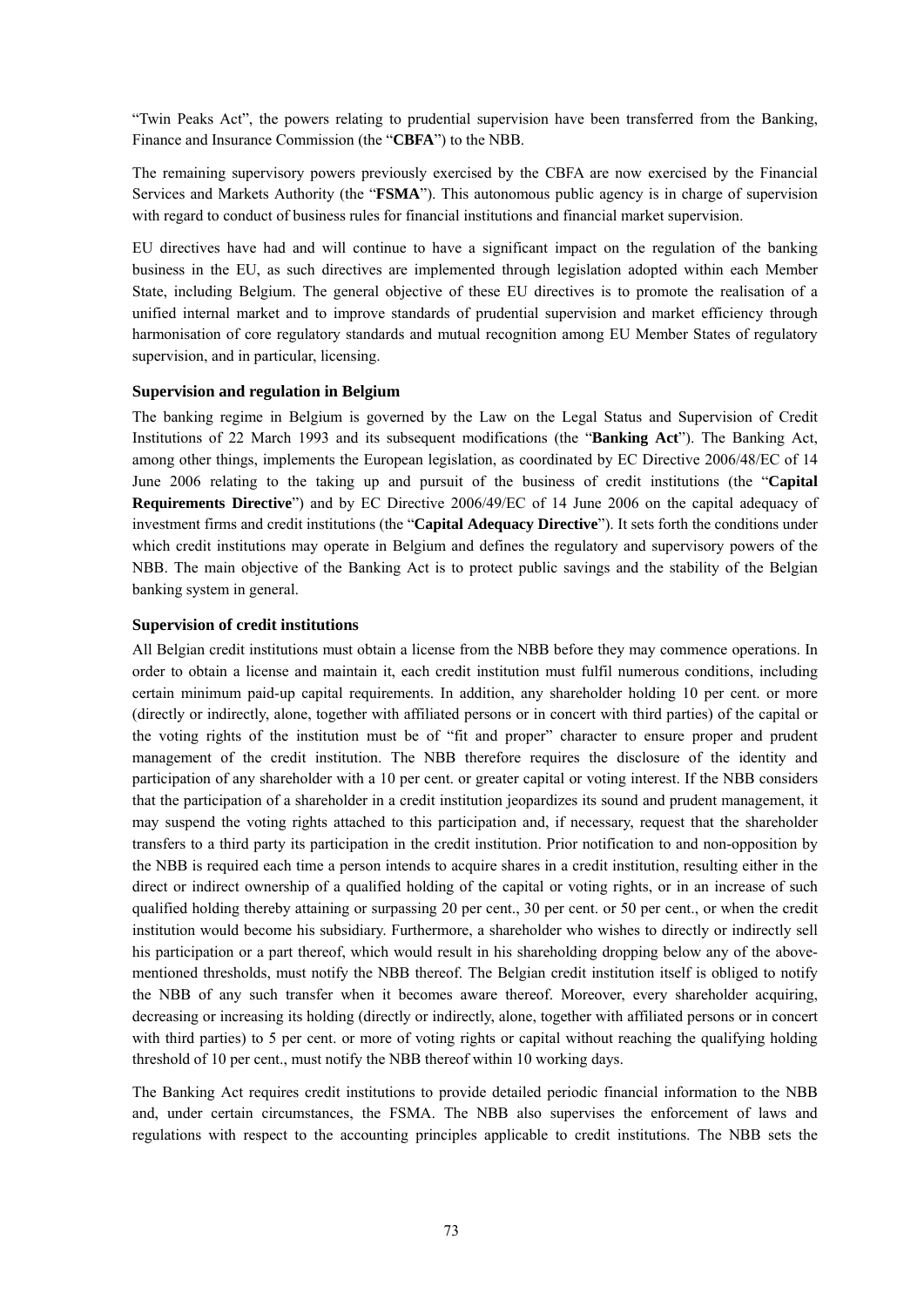minimum capital adequacy ratios applicable to credit institutions. The NBB may also set other ratios, for example, with respect to the liquidity and gearing of credit institutions. It also sets the standards regarding solvency, liquidity, risk concentration and other limitations applicable to credit institutions. Pursuant to the Banking Act, the NBB may, in order to exercise its prudential supervision, require that all information with respect to the organisation, the functioning, the position and the transactions of a credit institution be provided to it. Further, the NBB supervises, among other things, the management structure, the administrative organisation, the accounting and the internal control mechanisms of a credit institution. The NBB may supplement these communications and controls by on-site inspections. The NBB also exercises its comprehensive supervision of credit institutions through Statutory Auditors who cooperate with the NBB in its prudential supervision. A credit institution selects its Statutory Auditor from the list of auditors or audit firms accredited by the NBB. Within the context of the European System of Central Banks, the NBB issues certain recommendations regarding monetary controls.

 If the NBB finds that a credit institution is not operating in accordance with the provisions of the Banking Act, that its management policy or its financial position is likely to prevent it from honouring its commitments, that it does not provide sufficient guarantees for its solvency, liquidity or profitability or that its management structure, administrative and accounting procedures or internal control systems present serious deficiencies, it will set a deadline by which the situation must be rectified. If the situation has not been rectified by the deadline, the NBB has the power to appoint a special commissioner, to impose additional requirements regarding solvency, liquidity, risk concentration and other limitations, to suspend or prohibit all or part of the credit institution's activities (including a partial or complete suspension of the execution of current contracts), to order the disposal of all or part of the credit institution's shareholdings, to impose a replacement of the directors, and finally, to revoke the license of the credit institution. In urgent situations, the NBB may even impose such measures immediately without regard to the deadline mentioned above. Furthermore, if the circumstances as described in the previous paragraph are likely to impact the stability of the Belgian or international financial system, every act of disposal regarding the credit institution can be taken by Royal Decree, including the sale, transfer or contribution with regard to any or all assets, liabilities or parts, or the shares of the credit institution. Such measures will not alter or end any contracts between the credit institution and a third party. Similar measures can be taken if the credit institution violates the conduct of business rules and thereby impairs the Belgian or international financial system.

### **Bank governance**

Belgian law and regulatory practices make a fundamental distinction between the management of banking activities, which is within the competence of the Executive Committee, and the supervision of management and the definition of the credit institution's general policy, which is entrusted to the Board of Directors. In a circular, the NBB recommends the implementation of this distinction (the "**Circular**"). The Circular also contains other recommendations to assure the autonomy of the banking function and the proper governance of the credit institution.

As required by the CBFA (now the NBB), KBC Bank has drafted an internal governance group memorandum (the "**Governance Memorandum**"), which sums up the main characteristics of its policy structure. The policy of a credit institution must meet the principles set out in the Circular. The Governance Memorandum was approved by the Board of Directors of KBC Bank and KBC Group and has been submitted for approval to the CBFA in 2008. An update to the Governance Memorandum was approved by the Board of Directors of KBC Group and also submitted for approval to the CBFA in 2010. A third update is currently underway and will subsequently be submitted for approval to the NBB.

Pursuant to the Banking Act, the members of the Executive Committee need to have the required professional reliability and appropriate experience and the other managers of a credit institution need to have the required expertise and appropriate experience.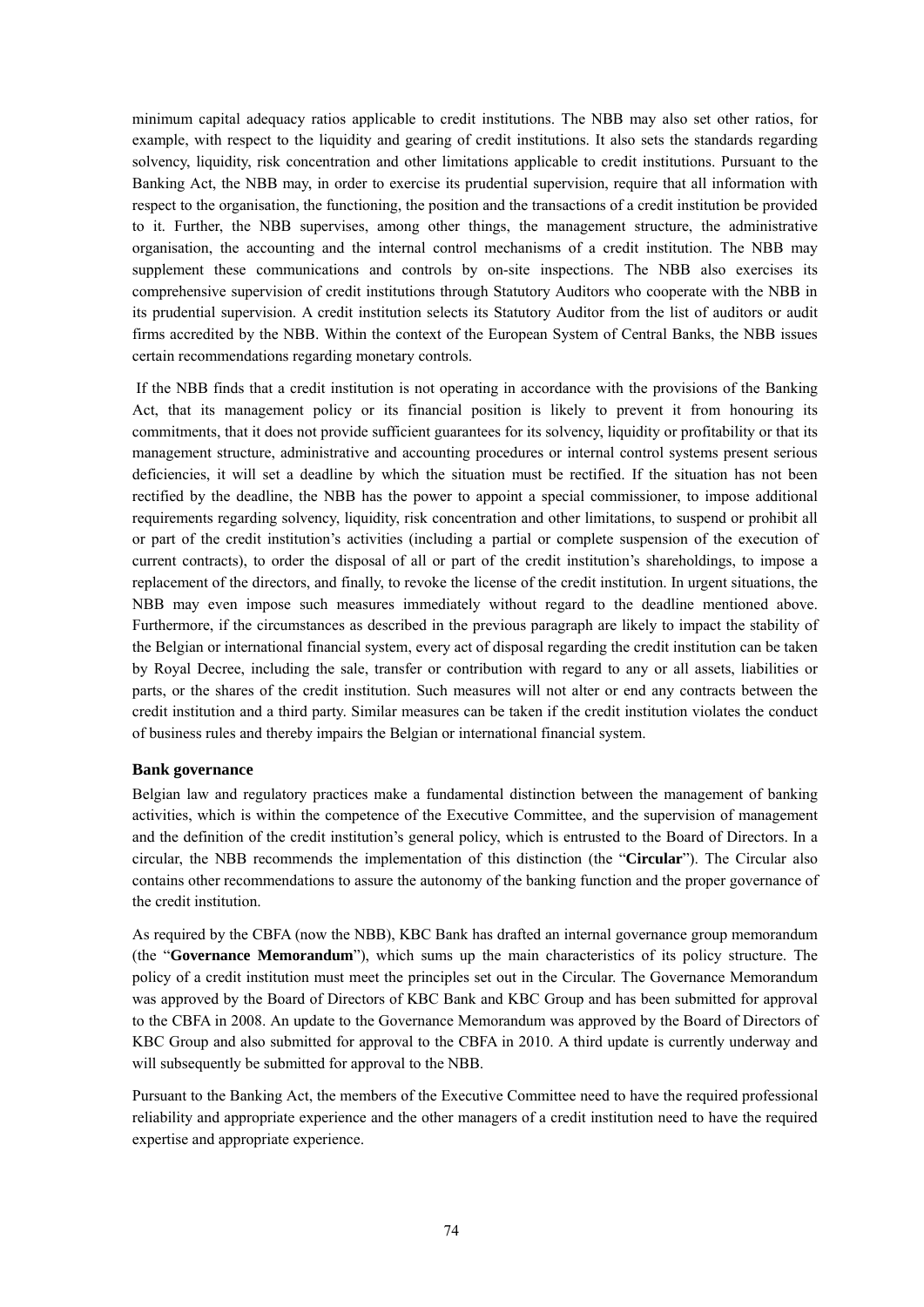#### **Solvency supervision**

Capital requirements and capital adequacy ratios are provided for in the Belgian Prudential Supervisor's Regulation on Own Funds of 15 November 2011 (the "**Regulation on Own Funds**"), transposing the Basel II-related provisions of the Capital Requirements Directive and the Capital Adequacy Directive. The payment of dividends by Belgian credit institutions is not limited by Belgian banking regulations, except indirectly through capital adequacy and solvency requirements, and is further limited by the general provisions of Belgian company law. The Regulation on Own Funds requires that the solvency of Belgian credit institutions be measured by a ratio that serves as the basis for the calculation of the minimum required capital. This capital requirement is principally determined by the degree of credit risk that is inherent in each item of the balance sheet and in each off-balance-sheet item. Each bank subject to the Regulation on Own Funds must maintain a capital adequacy ratio (the "**CAD ratio**") of total capital (Tier 1 and Tier 2) to risk-weighted assets, of no less than 8 per cent. The CAD ratio also takes into account market risk with respect to the bank's trading book (including interest rate and foreign currency exposure) and operational risk in the calculation of the weighted risk. The CAD ratio may increase to cover temporary large exposures that exceed the exposure limit described below.

Solvency is also measured by the gearing ratio, which compares shareholders' equity to debt to third parties, as defined in applicable regulations. The Regulation on Own Funds also stipulates that in no event may the total capital of credit institutions be less than total fixed assets.

### **Large exposure supervision**

Belgian regulations also ensure the solvency of credit institutions by imposing limits on the concentration of risk in order to limit the impact of failure on the part of a large debtor. For this purpose, credit institutions must limit the amount of risk exposure to any single counterparty to 25 per cent. of the total capital. Belgian regulations also require that the credit institutions establish procedures to contain concentrations on economic activity sectors and geographic areas.

### **Equity investments**

Belgian credit institutions may make equity investments in commercial and industrial companies. However, such investments (of 10 per cent. or more) may not exceed: (i) 15 per cent. of the shareholders' equity of the credit institution on a per investment basis, or (ii) 45 per cent. of the shareholders' equity of the credit institution in the aggregate.

#### **Money laundering**

Belgium has implemented Directive 2005/60/EC of the European Parliament and of the Council of 26 October 2005 on the prevention of the use of the financial system for the purpose of money laundering and terrorist financing by adjusting an Act of 11 January 1993 (as amended from time to time). This legislation contains a preventive system imposing a number of obligations in relation to money laundering and the financing of terrorism. These obligations are related, among other things, to the identification of the client, special attention for unusual transactions, internal reporting, processing and compliance mechanisms with the appointment of a compliance officer, and employee training requirements. When, after investigation, a credit or financial institution suspects money laundering to be the purpose of a transaction, it must promptly notify an independent administrative authority, the Financial Intelligence Unit. This Unit is designated to receive reports on suspicious transactions, to investigate them and, if necessary, to report to the criminal prosecutors to initiate proceedings. The Belgian Prudential Supervisor has issued guidelines for credit and financial institutions and supervises their compliance with the legislation. Belgian criminal law specifically addresses criminal offences of money-laundering (Article 505, paragraph 1, 2, 3 and 4 of the Criminal Code) and sanctions them with a jail term of a minimum of 15 days and a maximum of 5 years and/or a penalty of a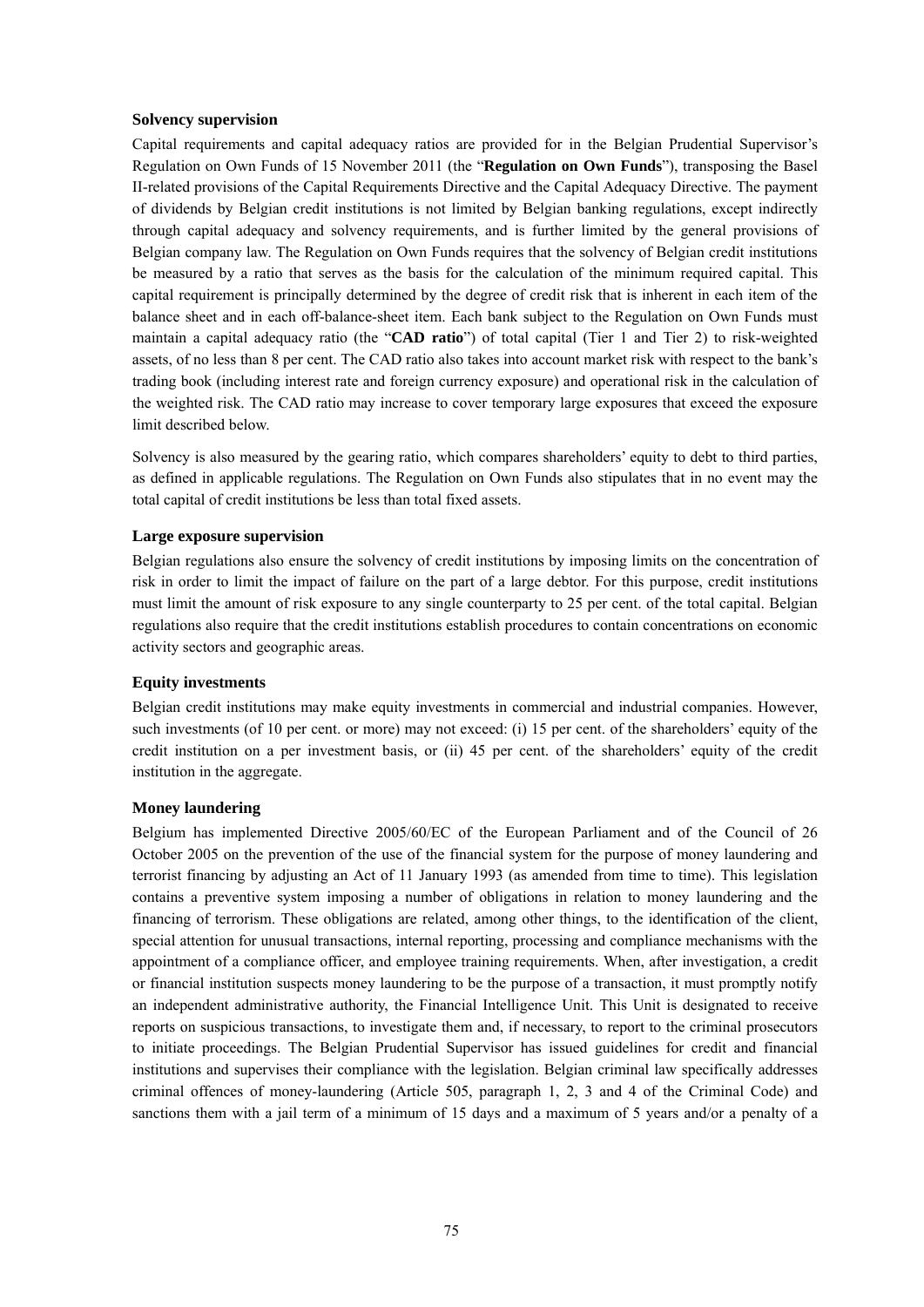minimum of EUR 26 and a maximum of EUR 100,000 (to be increased with the additional penalty, or - in other words - to be multiplied by 6).

# **Consolidated supervision**

KBC Bank is subject to consolidated supervision on the basis of the consolidated financial situation of KBC Group, which covers among other things solvency as described above, pursuant to Article 49, § 4 of the Banking Act.

# **KBC Asset Management**

As from June 2005, the status of KBC Asset Management has been changed from "investment firm" to a "management company of undertakings for collective investment in transferable securities (UCITS)" (a "**UCITS-management company**"). Its activities are, *inter alia*, the management of UCITS and the management of portfolios of investments in accordance with mandates given by investors on a discretionary, client-by-client basis. KBC Asset Management is subject to detailed, comprehensive regulation in Belgium, supervised by the FSMA.

The UCITS-management company regime in Belgium is governed by the "Law on certain forms of collective management of investment portfolios" of 3 August 2012 (the "**UCITS Act**"). The UCITS Act implements European Directive 2009/65/EC of 13 July 2009 relating to UCITS. This UCITS Act regulates management companies and sets forth the conditions under which UCITS-management companies may operate in Belgium; furthermore, it defines the regulatory and supervisory powers of the FSMA.

The regulatory framework concerning supervision on UCITS-management companies is mostly similar to the regulation applicable to investment firms. The UCITS Act contains, *inter alia*, the following principles:

- certain minimum paid-up capital requirements and rules relating to changes affecting capital structure;
- obligation for management companies to carry out their activities in the interests of their clients or of the UCITS they manage (e.g. creation of Chinese walls);
- obligation to provide, on a periodic basis, a detailed financial statement to the FSMA;
- supervision by the FSMA; and
- subjection to the control of Statutory Auditors.

# **14. Capital Transactions and Guarantee Agreements with the Government in 2008 and 2009**

In order to maintain its capital base at a sufficiently high level, KBC Group in 2008 and 2009 issued EUR 3.5 billion worth of capital securities to each of the Belgian State and the Flemish Region. In addition it was agreed with the Belgian State that it provide a guarantee relating to (originally) EUR 20 billion of CDO and MBIA-related risk.

# **The EUR 7 billion core capital securities subscribed by the Belgian State and the Flemish Region of Belgium**

Since the end of 2008, KBC Group has issued EUR 7 billion of perpetual, non-transferable core-capital instruments with no voting rights, which rank equally with ordinary shares upon liquidation, to the Belgian State (the *Federale Participatie- en Investeringsmaatschappij*) and the Flemish Region of Belgium (EUR 3.5 billion each). The transaction with the Belgian State was concluded in December 2008 and the transaction with the Flemish Region of Belgium was closed in July 2009. KBC Group has used the proceeds of these transactions to strengthen the core capital of its banking activities by in total EUR 5.5 billion via ordinary capital increases in KBC Bank and to increase the solvency margin of its insurance activities by EUR 1.5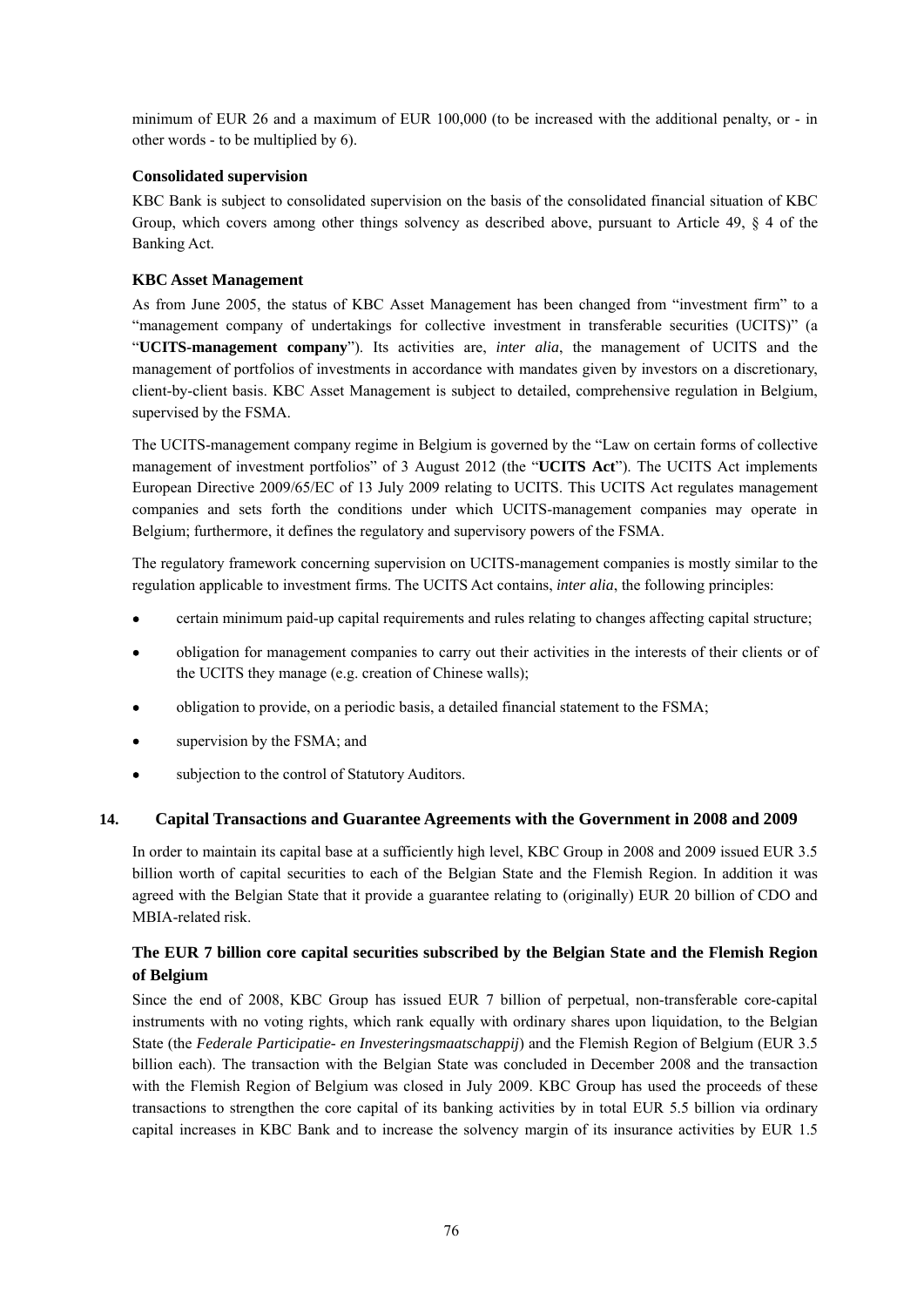billion (via ordinary capital increases in KBC Insurance NV). The other features of these transactions are described in the 2011 Annual Report of KBC Bank.

On 2 January 2012, KBC Group repaid a first EUR 0.5 billion (plus a 15 per cent. penalty) to the Belgian State. KBC Group's main objective in this respect is to implement the EU Plan approved by the European Commission within the agreed timeframe and to repay the Belgian authorities in a timely manner. On 17 December 2012, KBC Group repaid the remaining EUR 3 billion of perpetual, non-transferable core capital instruments which has been subscribed to by the Belgian State in December 2008, plus a penalty of 15 per cent. (EUR 450 million). KBC Group will work towards repaying 1.17 billion euro of the core capital securities subscribed to by the Flemish Regional Government, plus the 50 per cent. premium, in the first half of 2013. The repayment will be subject to customary approval from the National Bank of Belgium. KBC is committed to repaying the remaining outstanding balance of 2.33 billion euro issued to the Flemish Regional government in seven equal instalments of 0.33 billion euro (plus premium) over the 2014-2020 period, as agreed with the European Commission. KBC has however the option to further accelerate these repayments.

### **The Guarantee Agreement relating to (originally) EUR 20 billion of CDO and MBIA-related risk**

In May 2009, KBC Group reached an agreement with the Belgian State regarding a guarantee arrangement for a substantial part of its structured credit exposure. In brief and simplified, the guarantee relates to an original notional amount of EUR 20 billion (for the whole KBC Group), comprising a notional amount of EUR 5.5 billion of super senior CDO investments and EUR 14.4 billion of counterparty risk on MBIA (the U.S. monoline insurer). For payment of a fee, a guarantee from the State was bought covering 90 per cent. of the default risk beyond a set first loss. The original figures have meanwhile changed (due to a decrease in CDO-exposure); this is reflected in the structure of the guarantee transaction as set out below ('currently' meaning as at 31 September 2012). Note that the CDO portfolio consists of several CDOs; the guarantee structure applies to each CDO; the mentioned figures refer to the aggregate notional amount at risk of all CDOs to which the guarantee relates:

- First Tranche of originally EUR 3.2 billion (currently EUR 1.7 billion): credit losses to be borne by KBC Group.
- Second Tranche of originally EUR 2 billion (currently EUR 1.5 billion): credit losses to be borne by KBC Group. KBC Group can ask the Belgian State to subscribe to new KBC Group shares at market value, for an amount equalling 90 per cent. of the loss in this tranche (10 per cent. of the risk to be retained by KBC Group).
- Third Tranche of originally EUR 14.8 billion (currently EUR 9.0 billion): credit losses of 90 per cent. to be compensated for by the Belgian State in cash (10 per cent. of the loss to be retained by KBC Group).

As a result, the potential negative impact from the MBIA- and CDO-exposure is significantly reduced.

On 20 December 2012, KBC announced that KBC Group and Belgian Federal Government reached agreement on a review of the CDO guarantee agreement. Additional clauses have been added to the revised agreement which grant KBC Group a conditional discount on the outstanding premiums (under certain strict conditions and limited to a pre-determined maximum amount). In other words, the government has included an incentive for KBC Group if KBC Group succeeds in significantly reducing the government's exposure. KBC does not currently expect the new agreement to have any material impact on its fourth quarter results. Any future impact on its results will depend on market conditions and opportunities that arise going forward.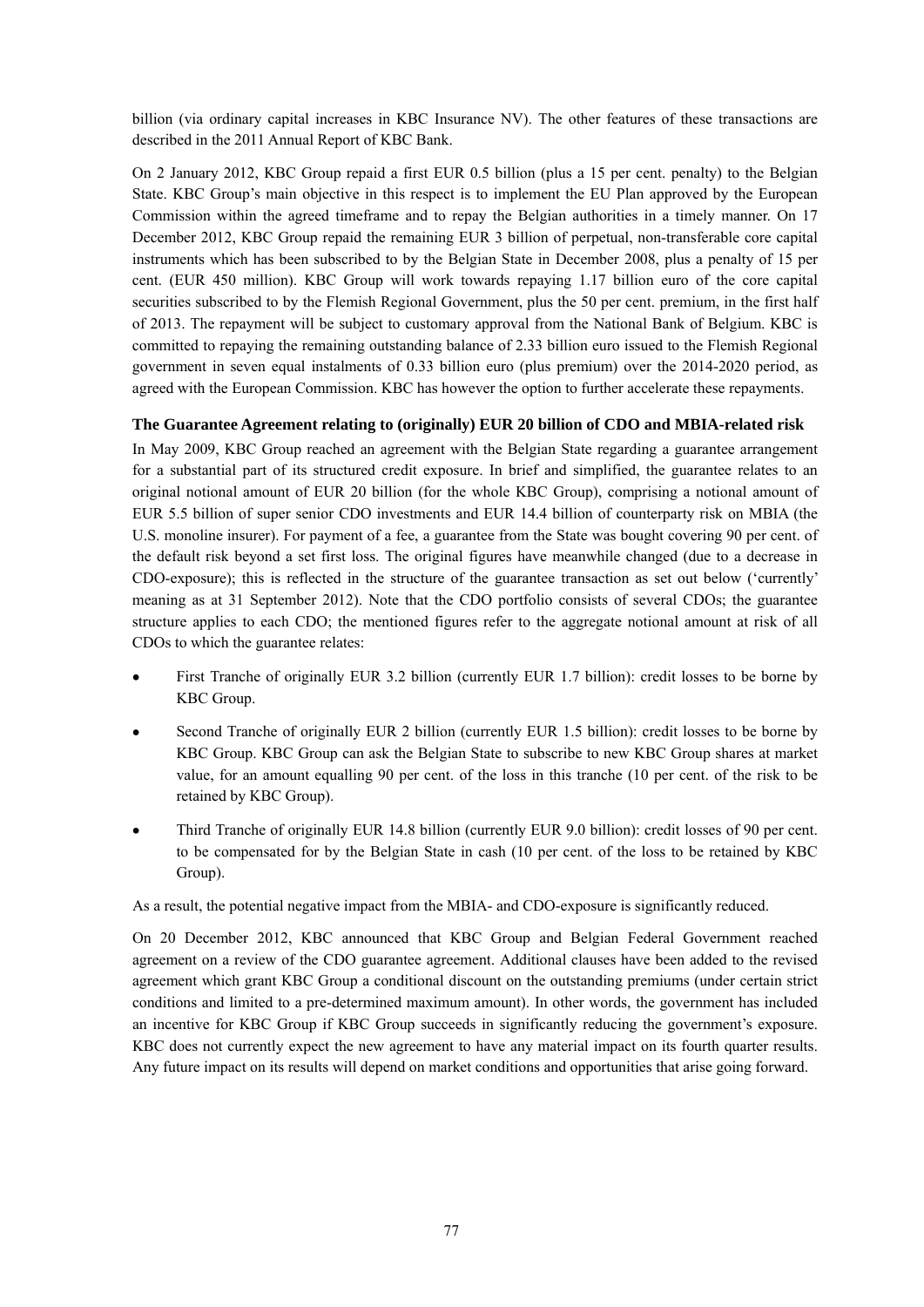### **15. Strategic plan of KBC Group**

#### **The EU Plan of KBC Group**

Since 2009, KBC Group has been working on a strategic analysis of its group-wide activities and of the economic and financial environment KBC Group currently operates in. This effort has resulted in a strategic plan, which has been tested under different macroeconomic scenarios. The plan analysed KBC Group's business and its proposed future strategy, and also served as a basis for the European Commission to assess KBC Group's capacity to redeem the capital securities subscribed by the Belgian State and the Flemish Region of Belgium within a reasonable timeframe. This is common practice for European financial institutions that have taken part in economic stimulus plans launched by the EU Member States. The plan was cleared by European regulatory authorities on 18 November 2009.

Due to the impact of certain changes in the regulatory environment (especially Basel III and draft IFRS on leases), and the difficulty involved in floating K&H Bank in the current circumstances, some measures presented in the initial strategic plan had become less effective or less feasible in achieving the intended aim of repaying the state aid in a timely manner.

In 2011, KBC Group proposed to replace the initial public offerings of a minority stake in CSOB Bank (Czech Republic) and K&H Bank (Hungary) and the sale and lease back of the headquarter offices in Belgium foreseen in the initial strategic plan, with the divestment of Kredyt Bank and Warta in Poland and the sale or unwind of selected ABS (asset backed securities) and CDO (collateralised debt obligations) assets.

This proposal was accepted by the EU Commission on 27 July 2011 (the "**EU Plan**").

In this strategic plan, basis for the EU Plan, KBC Group refocuses on its core bancassurance activities in Belgium and 4 selected countries in Central and Eastern Europe (Czech and Slovak Republics, Hungary and Bulgaria). A number of subsidiaries and activities, many of which related to investment banking activities, are already or will be downscaled or sold by year end 2013 at the latest. International corporate lending outside the home markets is to be downscaled.

For the Belgium Business Unit, it was decided to divest the complementary sales channels of Centea and Fidea (the latter belonging to KBC Insurance NV). In July 2011, Centea was sold to Landbouwkrediet/Crédit Agricole (Belgium). In March 2012, Fidea was sold to J.C. Flowers & co.

For the Central and Eastern Europe Business Unit, it was decided to focus on the Czech and Slovak Republics, Hungary and Bulgaria and to divest the presence in the other Central and Eastern European countries, namely Kredyt Bank and Warta (a subsidiary of KBC Insurance NV) in Poland, Absolut Bank in Russia, KBC Banka (a subsidiary of KBC Insurance NV) in Serbia, the minority stake in Nova Ljubljanska banka (NLB) in Slovenia and Zagiel (Polish consumer finance). In July 2012, Warta was sold to Talanx (Germany). In February 2012, KBC Group and Banco Santander announced their intention to merge their respective Polish banking subsidiaries, Kredyt Bank and BZ WBK; the merger was signed by both entities management boards in May 2012 and approved by both entities general shareholders meeting, as well as by the EU competition authorities. Early December 2012, approval was obtained from the Polish Financial Supervision Authority KNF. In July 2012, Zagiel was sold to Santander Consumer Finance. Agreements on the divestment of Absolut Bank and NLB have been respectively signed on 24 and 28 December 2012. Both deals are however not yet closed. The divestment of KBC Banka is still outstanding.

For the Merchant Banking Business Unit, the objective was to exit in an orderly manner from the bulk of the lending and investment banking activities that do not have clear synergies with the Belgium and Central and Eastern European markets. This meant the closure of some branches and the sale of a number of subsidiaries including Antwerp Diamond Bank, KBC Bank Deutschland, KBC Finance Ireland, KBC Financial Products and KBC Peel Hunt. As at the end of 2012, the bulk of the divestments was finalised, with the exception of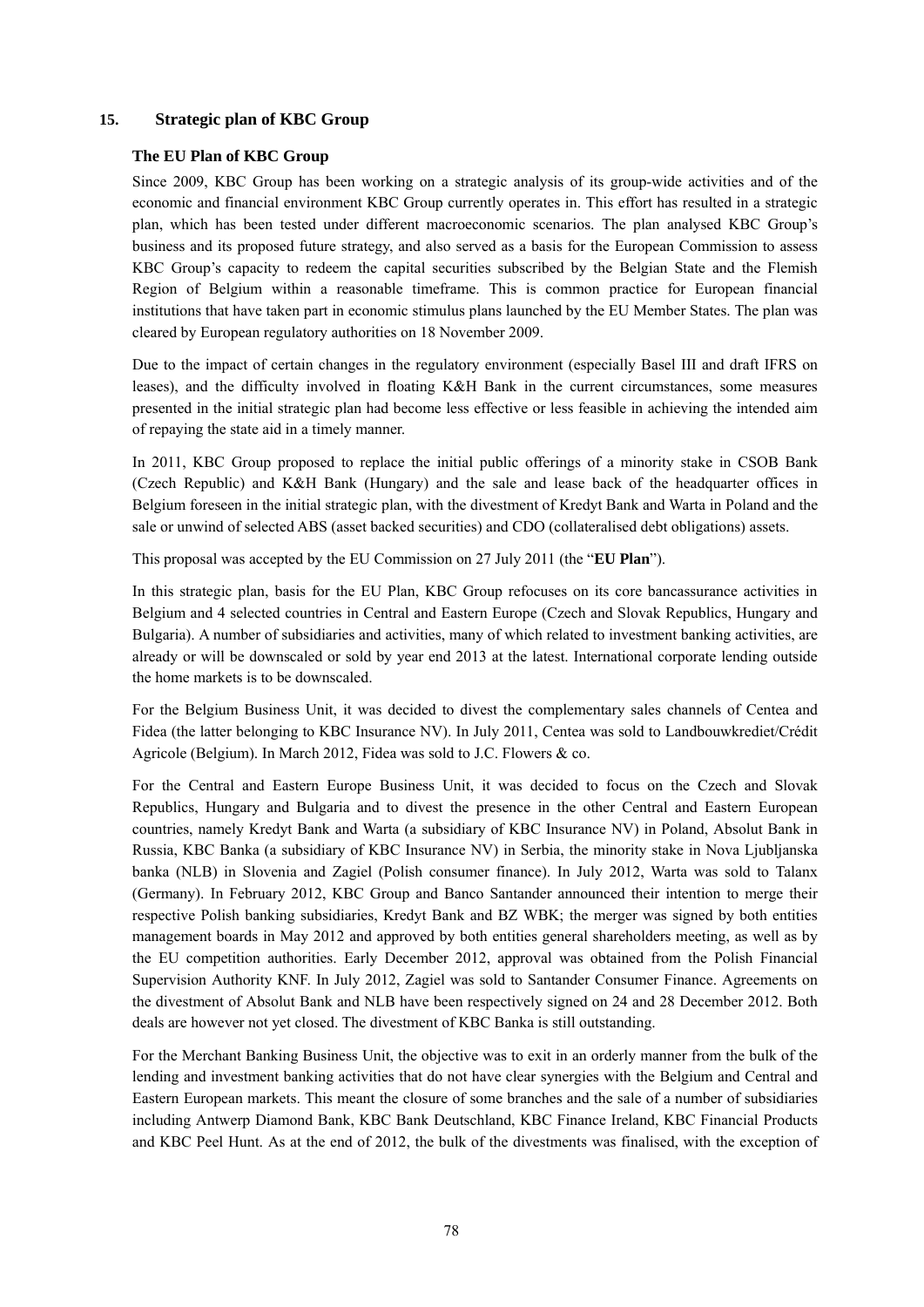Antwerp Diamond Bank and KBC Bank Deutschland. Moreover, the international credit portfolio outside the Home Markets has been downscaled.

The entire former European Private Banking Business Unit (consisting of KBC Bank's former sister companies KBL European Private Bankers and Vitis Life) was considered non-core and was sold in July 2012 to Precision Capital.

### **The updated strategic plan of KBC Group**

On 8 October 2012, KBC Group announced publically its strategic plan for the future (the "**Strategic Plan**"). Six drivers define KBC Group's updated strategy:

- (i) KBC Group will focus first and foremost on the client. KBC Group aims at building and deepening sustainable relationships with retail, SME and midcap clients. KBC Group's competitive advantage is understanding local clients and tailoring to their local needs. Hence, 'local responsiveness' is the key strategic priority and thus the point of gravity is local;
- (ii) KBC Group continues to focus on core bank and core insurance products and services. KBC Group confirms its long-standing and long-term commitment to its integrated bank-insurance model, a model which KBC Group has mastered and which has produced excellent results through the cycle;
- (iii) KBC Group clearly defines its core markets as those markets where it is present with banking and insurance companies. These core markets are Belgium, the Czech Republic, Hungary, Slovakia and Bulgaria, where the group is strongly embedded in the local economies. All activities which do not contribute to serving the client relationships in KBC Group's core markets will be stopped;
- (iv) KBC Group further mobilises cross-border cooperation and group leverage to create cost-efficiencies throughout the group. International Product Factories and International Service Providers will focus on offering products and services which support and are tailored to the distribution strategy of the business units and help to increase local responsiveness. Exchange of know-how, best practices, experience, products and services between the different business units and corporate functions will be stimulated through communities;
- (v) KBC Group implements a new organisational structure that is fully aligned with the strategic choices and which supports effective decision making and accountability. The new structure includes, among other things, the creation of a new, separate business unit for the Czech Republic franchise, and clarification of the future role of the Merchant Banking Business Unit; and
- (vi) KBC Group commits to a clearly defined group culture. KBC Group will strengthen its agility and responsiveness by emphasising and streamlining performance management and accountability for all staff. A clear link will be established between the strategic priorities and accountability (through key performance indicators).

# **16. Recent Events**

Detailed information is set out in KBC Group's and KBC Bank's press releases and financial reports, all of which are available on www.kbc.com. For the avoidance of doubt, the information available on KBC Group's website, www.kbc.com, shall not be incorporated by reference in, or form part of, this Prospectus (other than as referred to in the section "Documents incorporated by reference").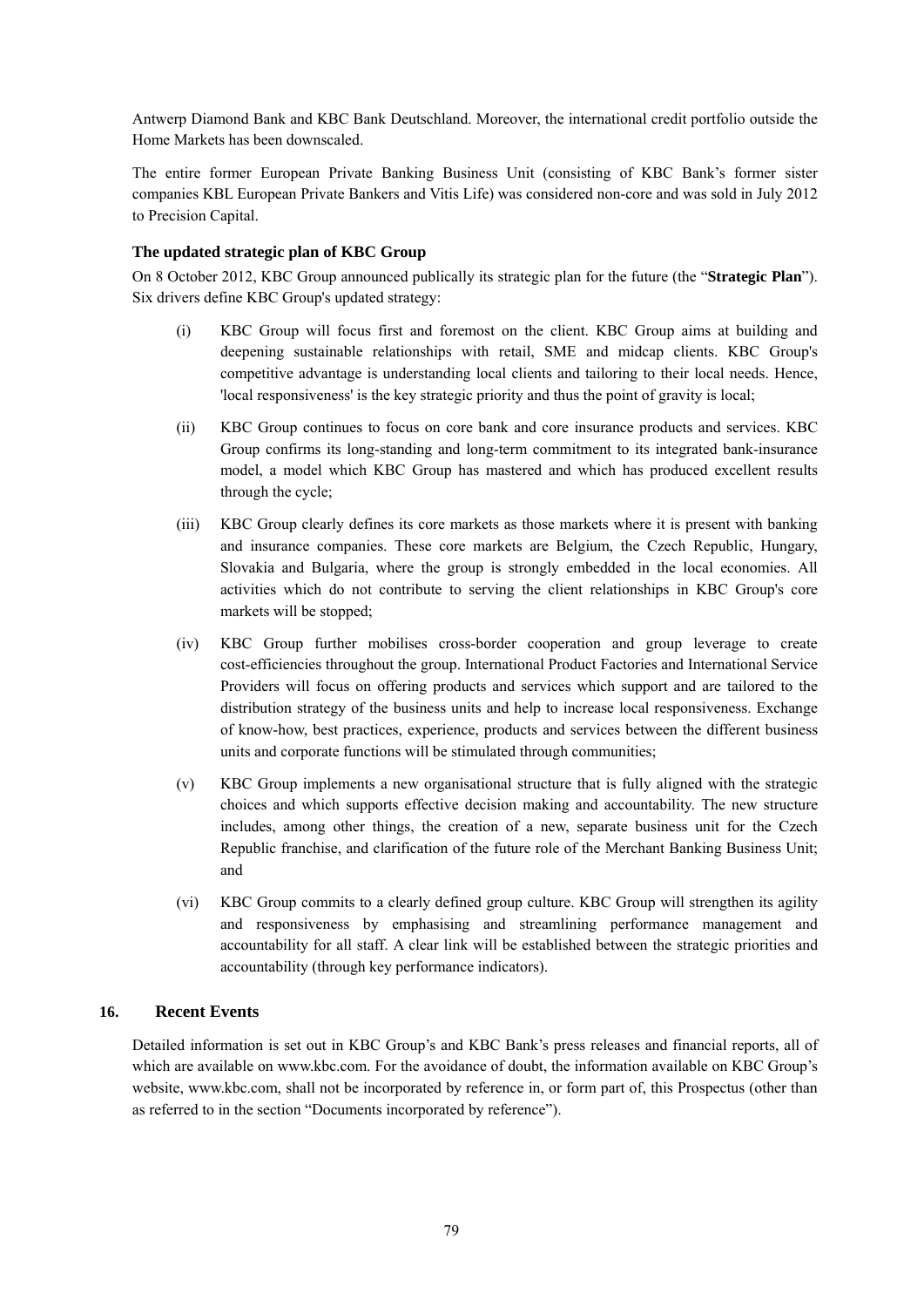# **KBC Bank NV 1H2012 consolidated result (unaudited)**

KBC Bank NV ended the first six months of  $2012<sup>8</sup>$  (1H2012) with a consolidated net result according to IFRS of EUR - 865 million, compared with EUR +911 million in the first six months of 2011 (1H2011). The 'underlying' net result for 1H2012 (i.e. excluding exceptional and non-operating items, see below) came to EUR +562 million, compared to EUR +861 million in 1H2011.

The exceptional and non-operating items, which impacted the IFRS result for 1H2012 and which were excluded in the underlying figures, totalled EUR - 1.4 billion euro after tax. They mainly consisted of:

- (i) Impairment charges for remaining divestments (EUR -1.1 billion after tax). On the basis of the progress made in the respective divestment processes, a thorough assessment was made of the value of the businesses of Absolut Bank (Russia), NLB (Slovenia), KBC Bank Deutschland (Germany) and Antwerpse Diamantbank (Belgium). Given KBC Group's determination to continue with the divestments, it has decided to reclassify three of these businesses under IFRS 5 and record impairment charges for the divestment files. The impact of these charges is EUR 1.1 billion, after tax. Given that impairment is largely related to goodwill, the impact on regulatory capital is substantially lower at EUR 0.6 billion. This negative capital impact will be reversed entirely at the time these divestments are closed, mainly through the release of riskweighted assets (RWAs).
- (ii) Valuation of own debt (EUR -0.3 billion, after tax). The improvement in the credit spread of KBC Bank NV debt between year-end 2011 and the end of June 2012 resulted in a negative marked-to-market adjustment of EUR 0.3 billion.

The main special elements that impacted both the IFRS and underlying results in 1H2012 were:

- (i) Greece. As a result of the exchange offer of Greek bonds (PSI debt restructuring), KBC Bank NV recorded an additional and final negative result of EUR 25 million (pre-tax) on its Greek government bond portfolio.
- (ii) Ireland. Recent economic indicators point towards resilience in Irish exports, continuing strength in the pipeline of foreign direct investment and progress in reducing the deficit in public finances. These developments have been reflected in continuing positive assessments by the EU/IMF. While residential mortgage arrears continue to deteriorate, the pace of deterioration has slowed markedly compared to 2011, which is also positively impacting nonperforming loan trends. There are tentative early signs of house prices stabilising, but local confidence remains fragile. Commercial collateral values continue to suffer as all Irish banks deleverage in an illiquid market. As a consequence, a loan loss provision of EUR 331 million (pre-tax) was recorded in 1H2012. KBC estimates that full-year impairment charges at KBC Ireland will end up between EUR 500 and EUR 600 million.

Business highlights for 1H2012:

(i) Further steps forward in implementing the Strategic Plan. In Poland, KBC Bank signed an investment agreement with Banco Santander to combine their Polish subsidiaries, Kredyt Bank and Bank Zachodni WBK. KBC Private Equity sold its participation in Dynaco, KBC Asset Management concluded the sale of its 49% stake in KBC Goldstate (China) to Value Partners Ltd, and KBC Lease sold KBC Autolease Polska to Business Lease Group. At the end of July,

<sup>-</sup><sup>8</sup> https://multimediafiles.kbcgroup.eu/ng/published/KBCCOM/PDF/COM\_IT\_pdf\_halfjaarverslag\_2012\_bank\_EN.pdf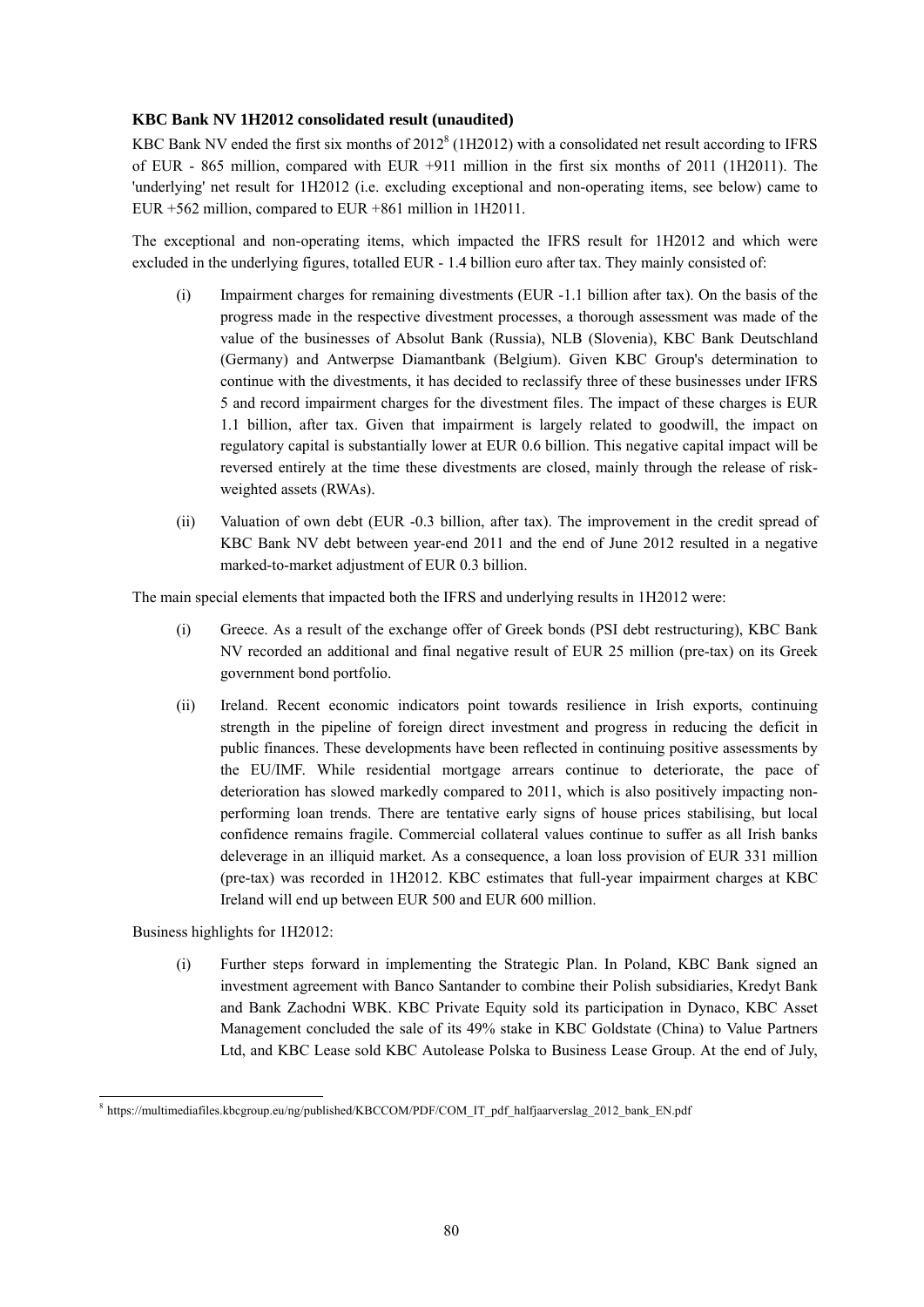KBC Bank sold Żagiel (consumer finance business in Poland). Moreover, KBC Bank decided to record impairment charges for the remaining divestment files (see above).

- (ii) Further reduction in the volatility of results, due in part to reducing the exposure to CDOs and ABS by roughly EUR 1.7 billion and scaling back the exposure to bonds issued by Southern European governments by EUR 1.4 billion in 1H2012.
- (iii) Focus firmly remains on catering to KBC Bank's customer base in its core markets in Belgium and Central and Eastern Europe.

Financial highlights for 1H2012 (compared to 1H2011):

- (i) Good commercial results, surpassed by impairment charges recorded on the remaining divestments, leading to a negative reported result under IFRS.
- (ii) Year-on-year decrease in net interest income, due in part to divestments, a lower reinvestment yield and higher senior debt costs.
- (iii) Good growth of loan and deposit volumes in the Belgium and Central and Eastern Europe business units.
- (iv) Net fee and commission income slightly down year-on-year.
- (v) Underlying cost/income ratio of 58% year-to-date.
- (vi) Credit cost ratio at a low 0.59% year-to-date, almost exclusively accounted for by Ireland. Excluding Ireland, the ratio stands at 0.18%.
- (vii) Strong liquidity position, with an excellent loan-to-deposit ratio of 83%.
- (viii) Solvency: continued strong capital base: *pro forma* tier-1 ratio, including the effect of divestments for which an agreement has been signed to date (Kredyt Bank), at approximately 12.9% (Basel II).

More detail can be found in KBC Bank's Half-Year Report 1H2012, available on www.kbc.com.

#### **KBC Bank NV residential mortgage covered bonds programme**

On 19 November 2012 KBC Bank NV announced its Belgian residential mortgage covered bonds programme in the aggregate principal amount of 10 billion euro. This programme has been put into place following the entry into force of the Act of 3 August 2012 establishing a legal framework for Belgian covered bonds. KBC has obtained the required licences from the National Bank of Belgium (the "**NBB**").

On 3 December 2012, KBC successfully launched a EUR 1.25 billion covered bond issue, which will mature on 11 December 2017.

#### **KBC Group NV partial repayment of core capital securities and capital increase**

On 10 December 2012, KBC Group announced

- (i) the accelerated full repayment of EUR 3.0 billion of core capital securities subscribed to by the Belgian State, together with a premium of EUR 0.45 billion to the Belgian Federal Government in December 2012, approved by the National Bank of Belgium;
- (ii) its intention to accelerate repayment of EUR 1.17 billion of core capital securities subscribed to by the Flemish Regional Government with a premium of EUR 0.58 billion in the first half of 2013 subject to the National Bank of Belgium's customary approval;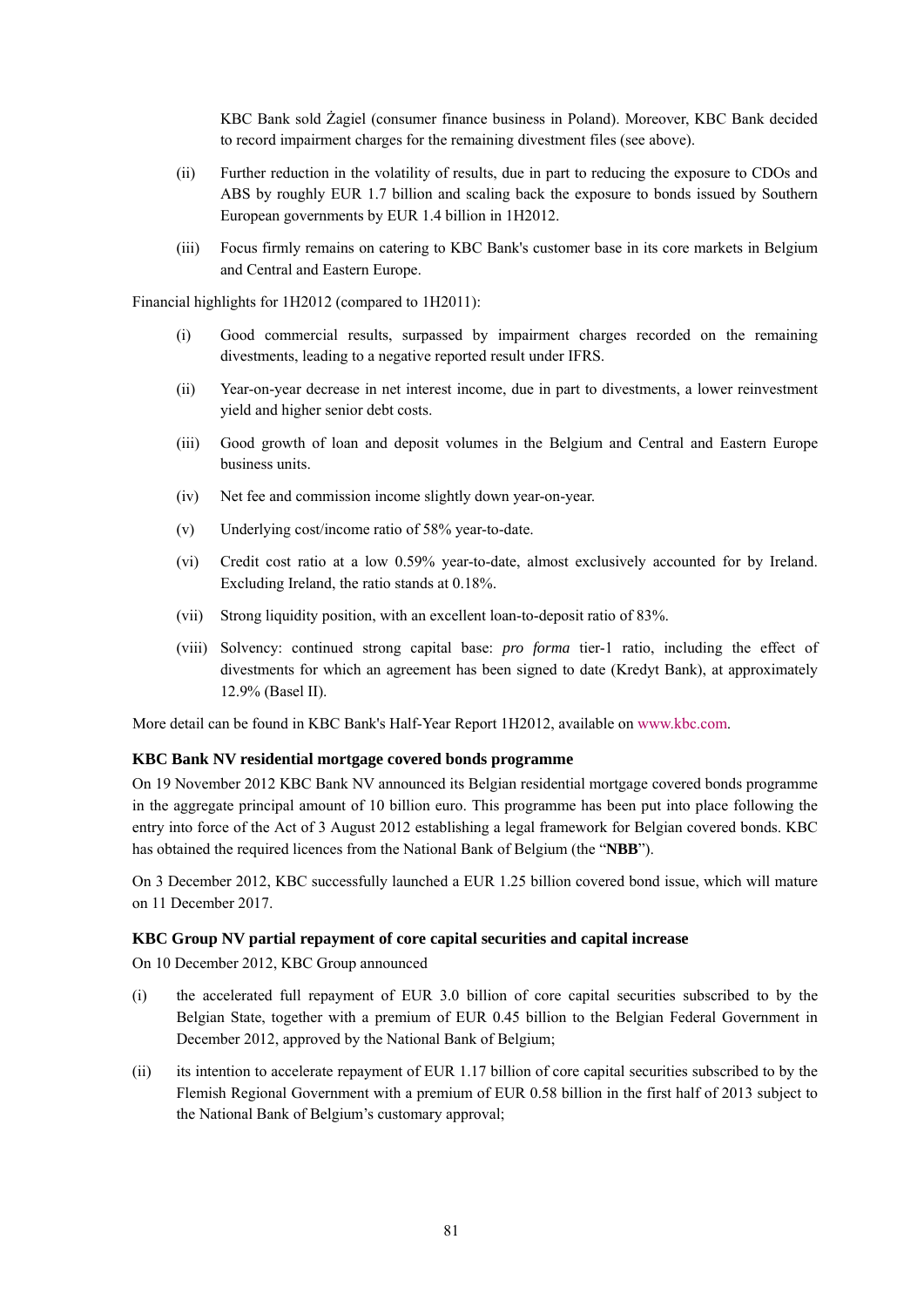- (iii) its intention to maintain a fully loaded Basel 3 common equity target ratio of 10% as of 1 January 2013;
- (iv) an issuance of new shares for an amount of approximately EUR 1.25 billion. KBC Group successfully placed 58,835,294 ordinary shares at a price of EUR 21.25 per share, resulting in gross cash proceeds of EUR 1,250,250,000. The offering comprises approximately 35.8 million new ordinary shares which were listed on 13 December 2012 and 23 million new registered shares which will be swapped with a core shareholder (M.R.B.B. CVBA) against existing ordinary shares held by it. The intention is to list the new registered shares by the annual shareholders' meeting of May 2013; and
- (v) a contingent capital note issue of approximately EUR 0.75 billion to be issued in the first quarter of 2013.

The Securities will be this last element of such announcement.

#### **Pro forma core tier 1 ratio as at 30 September 2012**

KBC Group NV reported a core-tier1 ratio of 13.4% as at 30 September 2012. After giving effect to various transactions that took place or were signed during the last quarter of financial year 2012 – i.e., taking into account the impact of the signed divestments of Absolut Bank, NLB and a full exit of Kredyt Bank, the capital increase of EUR 1.25 billion, the sale of the treasury shares for EUR 350 million and the reimbursement of the remaining EUR 3 billion core capital securities subscribed by the Federal State (including the 15% penalty premium) – the pro-forma core tier1 ratio of KBC Group NV as at such date amounts to 12.7%.

### **17. Trend Information**

Significant progress has been made towards the stabilisation of the euro area over the past few months, both on the political and financial front, with the creation of a banking union as a true game-changer. The very accommodating monetary policy in the Economic and Monetary Union (the "**EMU**") (amongst others, low interest rates, Longer-Term Refinancing Operations and the Outright Monetary Transactions Programme) and the U.S. (further quantitative easing) should help to overcome an austerity-induced recession in the EMU and anticipated government savings (once reaching the government debt ceiling) in the U.S., and therefore restore economic confidence and growth early 2013. These central bank interventions have raised the probability of the scenario in which growth in the developed economies will gradually recover (though will remain moderate for an extended period of time), while growth in the Emerging Markets, particularly in China, remains more resilient. KBC Bank's home markets (Belgium, Czech Republic, Slovak Republic, Hungary and Bulgaria) will benefit from the gradual economic recovery in the euro area - especially in Germany - allowing them to climb out of the recessionary environment.

#### **18. Material Contracts**

Except as stated in the paragraph below, KBC Bank has not entered into any material contracts outside the ordinary course of its business which could result in any member of KBC Bank Group being under an obligation or entitlement that is material to KBC Bank's ability to meet its obligations to holders.

KBC Group has concluded certain transactions with the Belgian State and the Regional Flemish government in order to strengthen its capital and to secure credit protection for a large part of KBC Group's structured credit exposure. The content of these transactions has been summarised in section 14 above (*Capital Transactions and Guarantee Agreements with the Government in 2008 and 2009*).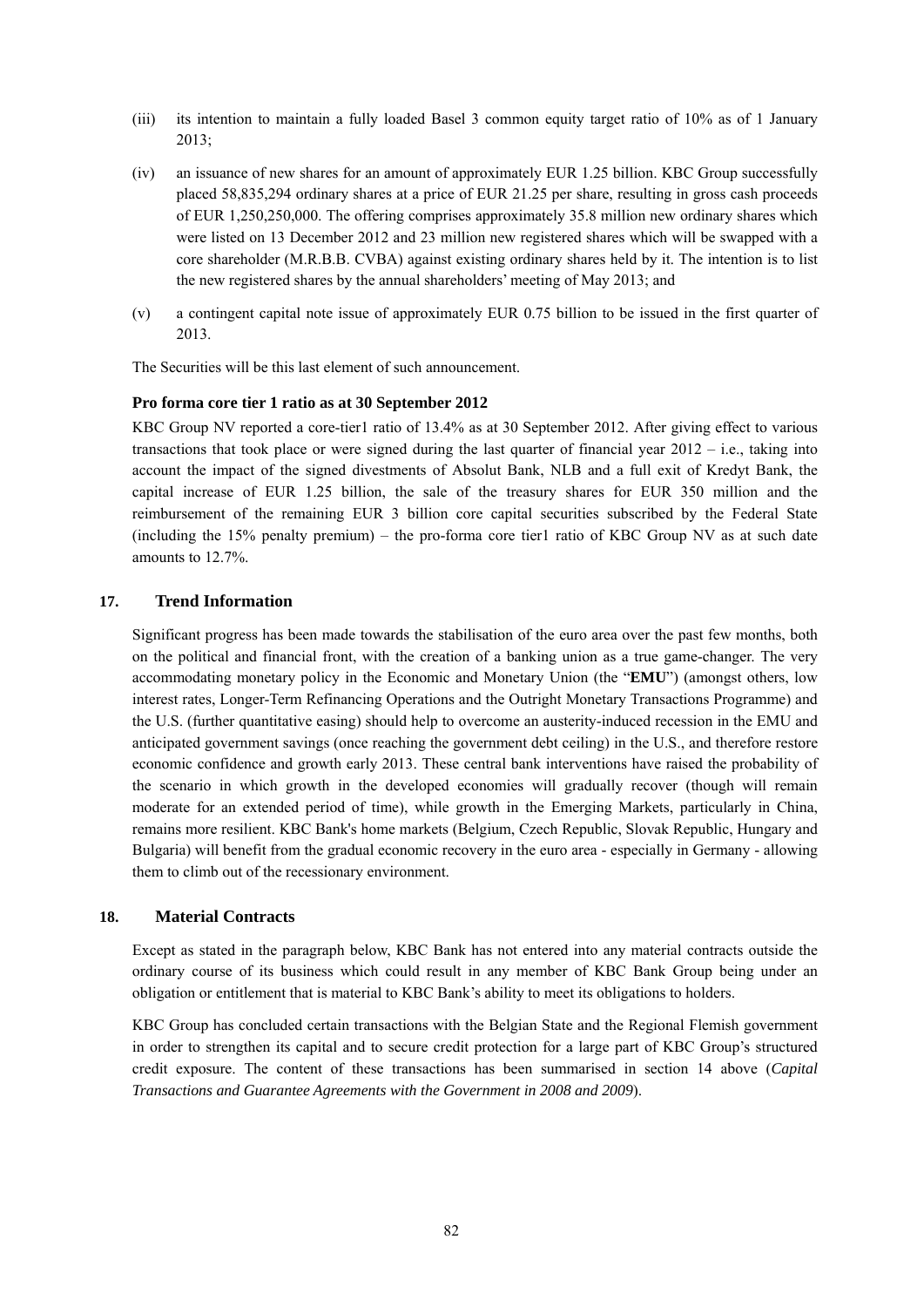# **19. Management of KBC Bank NV**

#### **The Board of Directors**

The Board of Directors of KBC Bank has the powers to perform everything that is necessary or useful to achieve the objectives of the company, with exception of those powers which, pursuant to the law and the articles of association, solely another body is empowered to perform.

The corporate objectives of KBC Bank are set out in article 2 of its articles of association. They include the execution of all banking operations in the broadest sense, as well as the exercise of all other activities which banks are or shall be permitted to pursue and all acts that contribute directly or indirectly thereto.

Pursuant to article 26 of the Act of 22 March 1993 on the legal status and supervision of credit institutions, and article 524*bis* of the Belgian Companies Code, the Board of Directors of KBC Bank has conferred powers on the Executive Committee to perform the acts referred to in Article 522 of the Belgian Companies Code and Article 18 of the articles of association of KBC Bank. However, this transfer of powers relates neither to the definition of general policy, nor to the powers which are reserved to the Board of Directors by the other provisions of the Belgian Companies Code. The Board of Directors is responsible for the supervision of the Executive Committee. There are no potential conflicts of interest between the duties to KBC Bank of the Members of the Board of Directors of KBC Bank detailed below and their private interests or other duties.

Members of the Board of Directors of KBC Bank are as follows:

| <b>Name and business</b><br>address               | <b>Position</b>       | <b>Expiry date of</b><br>current term<br>of office | <b>Main external offices</b>                                            |
|---------------------------------------------------|-----------------------|----------------------------------------------------|-------------------------------------------------------------------------|
| <b>LEYSEN</b> Thomas<br>Dennenlaan 9a             | Chairman              | 2015                                               | Chairman of the Board of Directors of<br>Umicore NV                     |
| 2020 Antwerpen                                    |                       |                                                    | Member of Supervisory Board Bank<br>Metzler seel. Sohn & Co             |
|                                                   |                       |                                                    | Chairman of the Board of Directors of<br>Corelio NV                     |
|                                                   |                       |                                                    | Director of De Vijver NV                                                |
|                                                   |                       |                                                    | <b>Executive Director of Mediacore NV</b>                               |
|                                                   |                       |                                                    | Executive Director of Tradicor NV                                       |
|                                                   |                       |                                                    | Executive Director of Booischot NV                                      |
|                                                   |                       |                                                    | Chairman of the Board of Directors of KBC<br>Verzekeringen NV           |
| DE RAYMAEKER<br>Danny                             | Executive<br>Director | 2016                                               | Member of the Executive Committee of<br><b>KBC Groep NV</b>             |
| <b>KBC Bank NV</b><br>Havenlaan 2<br>1080 Brussel |                       |                                                    | Executive Director of KBC Verzekeringen<br>NV                           |
|                                                   |                       |                                                    | Chairman of the Executive Committee of<br><b>KBC Global Services NV</b> |
|                                                   |                       |                                                    | Chairman of the Supervisory Board of KBC<br><b>Asset Management SA</b>  |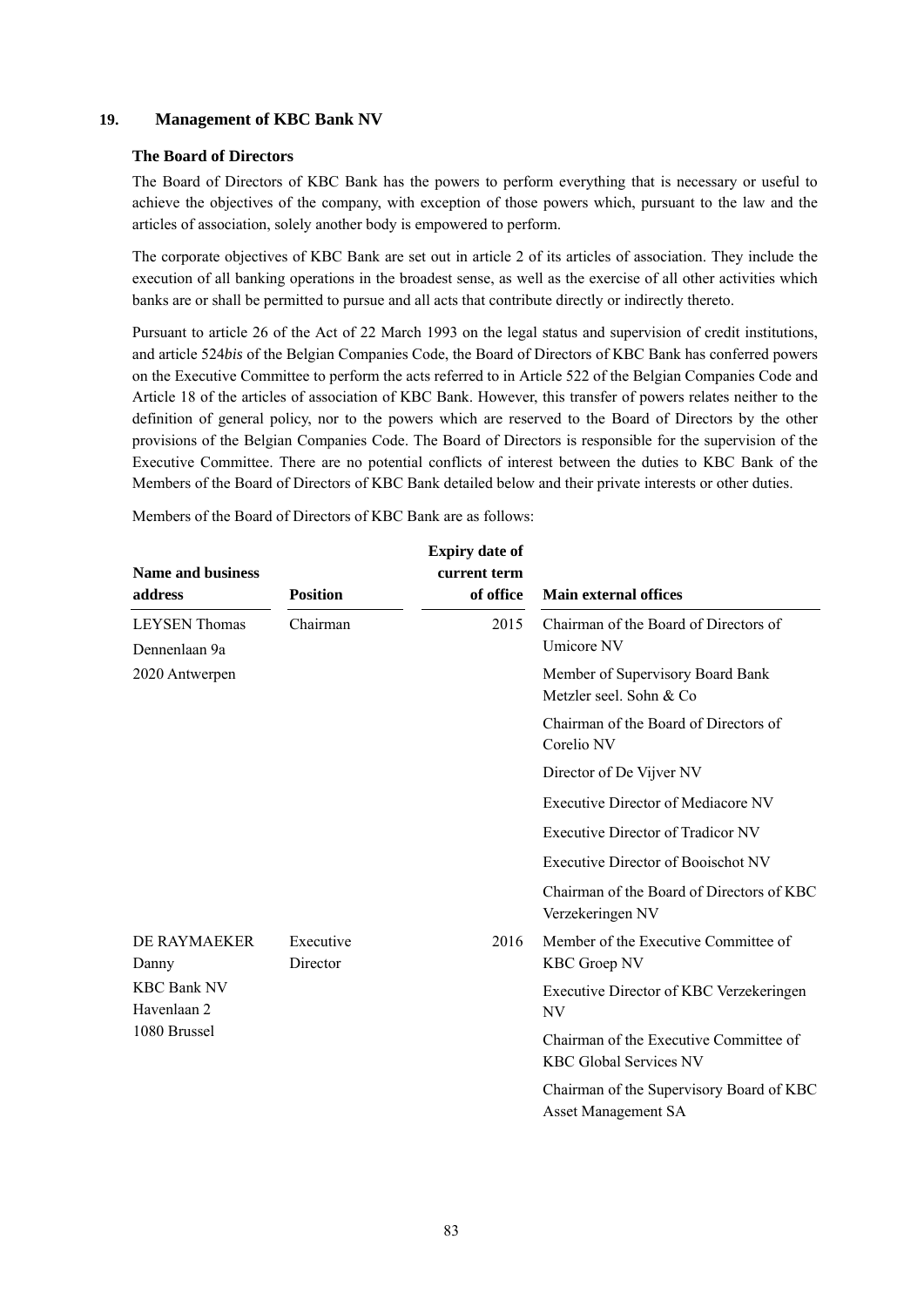| <b>Name and business</b><br>address         | <b>Position</b>       | <b>Expiry date of</b><br>current term<br>of office | <b>Main external offices</b>                                                   |
|---------------------------------------------|-----------------------|----------------------------------------------------|--------------------------------------------------------------------------------|
|                                             |                       |                                                    | Chairman of the Supervisory Board of KBC<br>Fund Management Limited            |
|                                             |                       |                                                    | Member of the Supervisory Board of<br>Valuesource NV                           |
|                                             |                       |                                                    | Member of the Supervisory Board of<br>Valuesource Technologies Private Limited |
|                                             |                       |                                                    | Chairman of the Supervisory Board of KBC<br>Lease Holding NV                   |
|                                             |                       |                                                    | Chairman of the Supervisory Board of<br>CSOB Leasing a.s. (CR)                 |
|                                             |                       |                                                    | Chairman of the Supervisory Board of<br>CSOB Leasing a.s. (SR)                 |
|                                             |                       |                                                    | Chairman of the Supervisory Board of<br>Zagiel S.A.                            |
|                                             |                       |                                                    | Member of the Board of Directors of<br>Romstal Leasing IFN S.A.                |
|                                             |                       |                                                    | Member of the Supervisory Board of<br>Kredyt Lease SA                          |
| <b>GIJSENS</b> Lucien<br><b>KBC Bank NV</b> | Executive<br>Director | 2015                                               | Chairman of the Board of Directors of Old<br><b>Broad Street Invest NV</b>     |
| Havenlaan 2<br>1080 Brussel                 |                       |                                                    | Member of the Executive Committee of<br><b>KBC Groep NV</b>                    |
|                                             |                       |                                                    | Executive Director of KBC Verzekeringen<br>NV                                  |
|                                             |                       |                                                    | Non-executive Director of KBC Bank<br>Deutschland AG                           |
|                                             |                       |                                                    | Non-executive Director IIB Finance Ireland                                     |
|                                             |                       |                                                    | Non-executive Director of KBC<br><b>Investments Limited</b>                    |
|                                             |                       |                                                    | Non-executive Director of KBC Financial<br>Holding Inc.                        |
|                                             |                       |                                                    | Non-executive Director of KBC Financial<br>Products UK Limited                 |
|                                             |                       |                                                    | Non-executive Director of Mezzafinance<br>NV                                   |
|                                             |                       |                                                    | Non-executive Director of KBC Securities<br><b>NV</b>                          |
|                                             |                       |                                                    | Non-executive Director of KBC Private<br>Equity NV                             |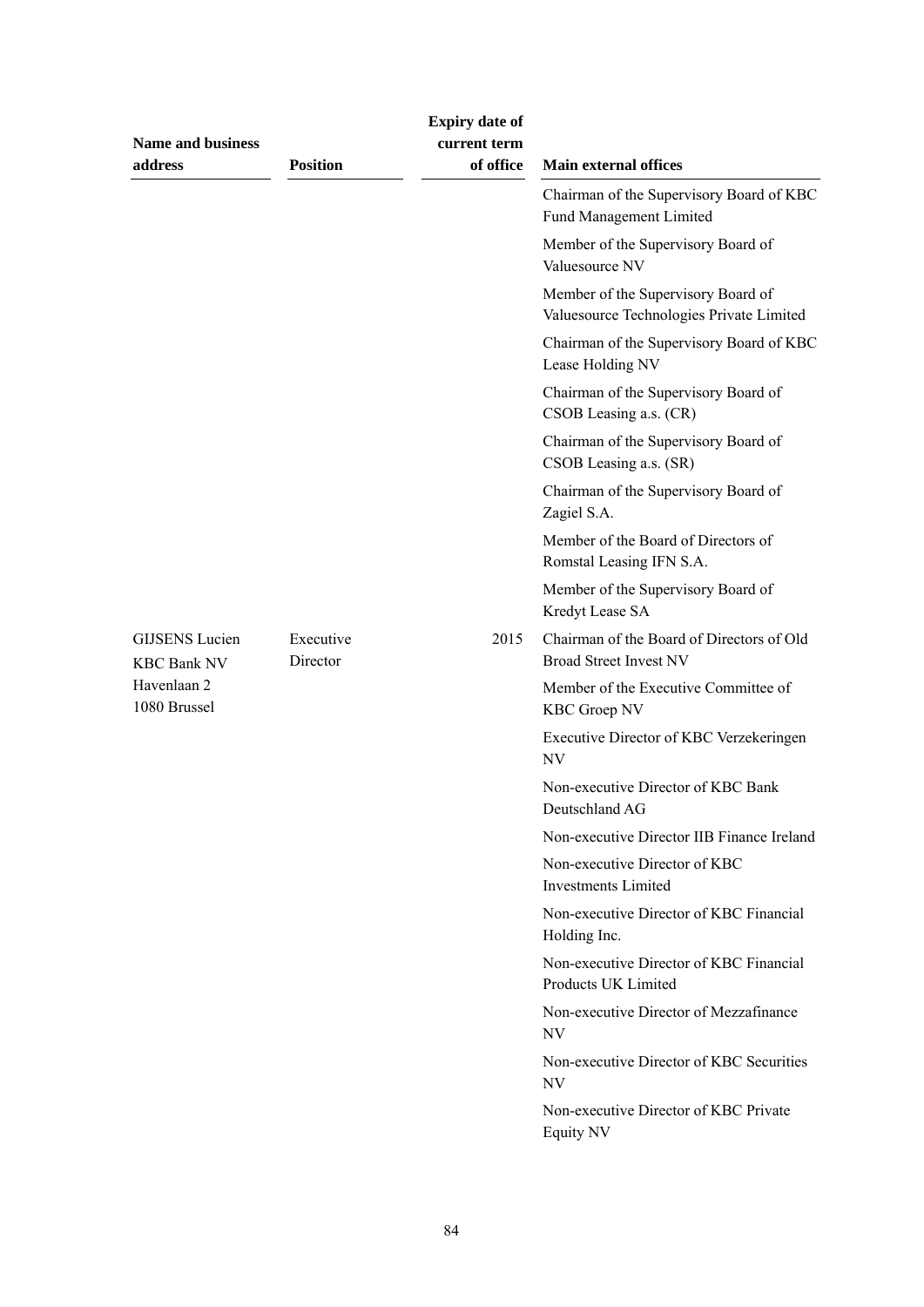| <b>Name and business</b><br>address       | <b>Position</b>       | <b>Expiry date of</b><br>current term<br>of office | <b>Main external offices</b>                                                      |
|-------------------------------------------|-----------------------|----------------------------------------------------|-----------------------------------------------------------------------------------|
|                                           |                       |                                                    | Non-executive Director of KBC Financial<br>Products Hong Kong Limited Ltd.        |
|                                           |                       |                                                    | Non-executive Director of KBC Alternative<br><b>Investment Management Limited</b> |
|                                           |                       |                                                    | Non-executive Director of KBC Global<br>Services NV                               |
|                                           |                       |                                                    | Non-executive Director of KBC Bank<br>Ireland Plc.                                |
|                                           |                       |                                                    | Non-executive Director of Gemma Frisius-<br>Fonds K.U. Leuven NV                  |
|                                           |                       |                                                    | Non-executive Director of KBC Credit<br><b>Investments NV</b>                     |
| <b>HOLLOWS</b> John<br><b>KBC Bank NV</b> | Executive<br>Director | 2013                                               | Non-executive Director of Nova<br>Ljubljanska banka d.d. "NLB"                    |
| Havenlaan 2<br>1080 Brussel               |                       |                                                    | Executive Director of KBC Verzekeringen<br>NV                                     |
|                                           |                       |                                                    | Executive Director of KBC Groep NV                                                |
|                                           |                       |                                                    | Member of the Board of Directors of KBC<br>Global Services NV                     |
| <b>POPELIER Luc</b><br><b>KBC Bank NV</b> | Executive<br>Director | 2013                                               | Executive Director of KBC Verzekeringen<br>NV                                     |
| Havenlaan 2                               |                       |                                                    | Executive Director of KBC Groep NV                                                |
| 1080 Brussel                              |                       |                                                    | <b>Executive Director of KBC Global Services</b><br>NV                            |
|                                           |                       |                                                    | Non-executive Director of KBC Bank<br>Ireland Plc.                                |
|                                           |                       |                                                    | Non-executive Director of KBC Financial<br>Products UK Limited                    |
| THIJS Johan<br><b>KBC Bank NV</b>         | Executive<br>Director | 2013                                               | Non-executive Director of CBC BANQUE<br><b>SA</b>                                 |
| Havenlaan 2<br>1080 Brussel               |                       |                                                    | Eexecutive Director of KBC Global<br>Services NV                                  |
|                                           |                       |                                                    | Non-executive Director of Group VAB NV                                            |
|                                           |                       |                                                    | Executive Director of KBC Verzekeringen<br>NV                                     |
|                                           |                       |                                                    | Non-executive Director of Febelfin                                                |
|                                           |                       |                                                    | Non-executive Director of KBC Groep NV                                            |
|                                           |                       |                                                    | Non-executive Director of VOKA                                                    |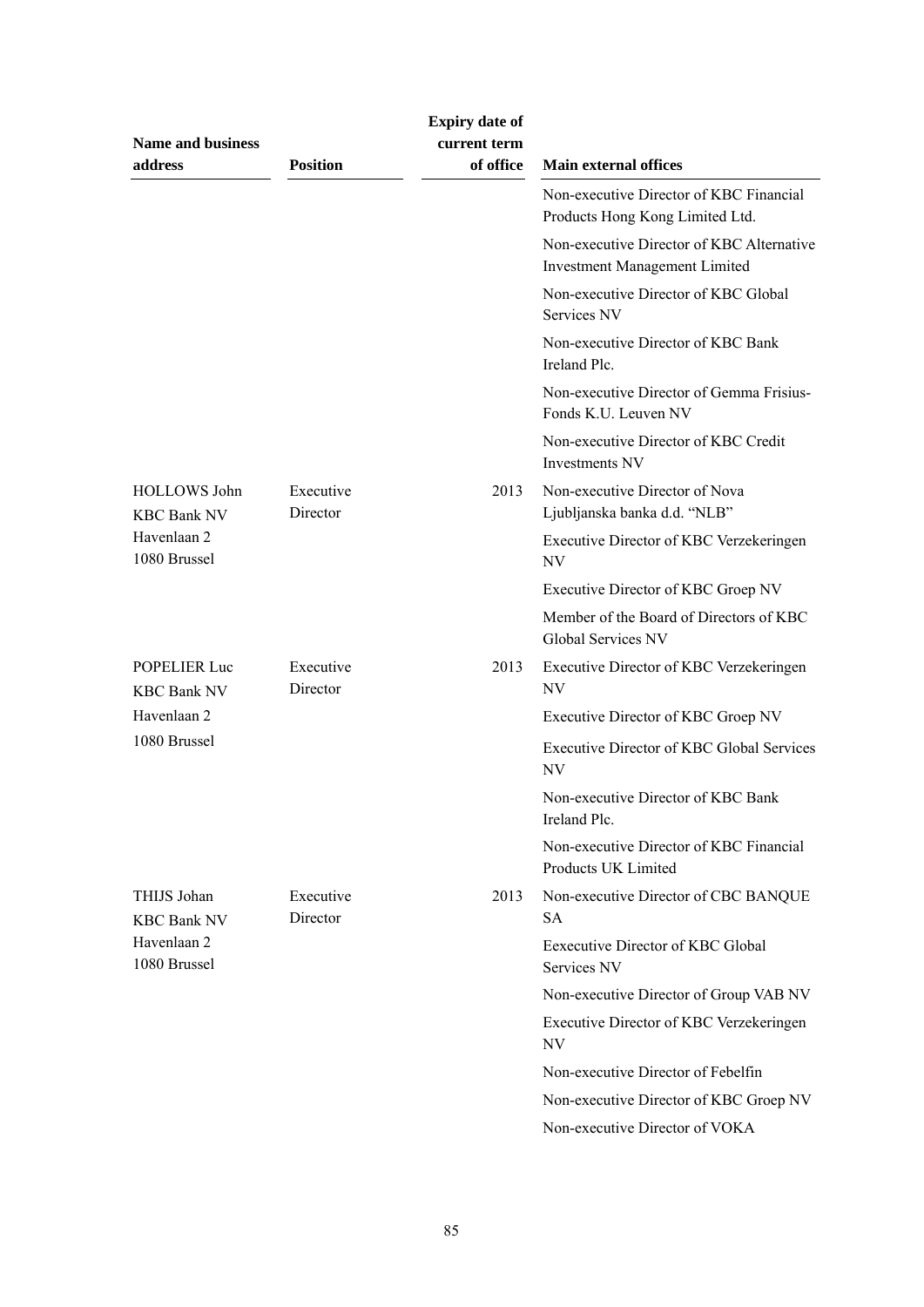| <b>Name and business</b><br>address      | <b>Position</b>       | <b>Expiry date of</b><br>current term<br>of office | <b>Main external offices</b>                                        |
|------------------------------------------|-----------------------|----------------------------------------------------|---------------------------------------------------------------------|
|                                          |                       |                                                    | Non-executive Director of Assuralia                                 |
|                                          |                       |                                                    | Non-executive Director of BVB                                       |
|                                          |                       |                                                    | Non-executive Director of FBD Holding<br>Plc                        |
| <b>VOLJC</b> Marko<br><b>KBC Bank NV</b> | Executive<br>Director | 2014                                               | Non-executive Director of K&H Bank Zrt                              |
| Havenlaan 2<br>1080 Brussel              |                       |                                                    | Member of the Executive Committee of<br><b>KBC Groep NV</b>         |
|                                          |                       |                                                    | Executive Director of KBC Verzekeringen<br>NV                       |
|                                          |                       |                                                    | Non-executive Director of Commercial<br>bank "Absolut Bank" (ZAO)   |
|                                          |                       |                                                    | <b>Executive Director of KBC Global Services</b><br>NV              |
|                                          |                       |                                                    | Executive Director of Ceskoslovenska<br>Obchodní Banka a.s. (SR)    |
|                                          |                       |                                                    | Non-executive Director of Československá<br>Obchodní Banka a.s.(CR) |
|                                          |                       |                                                    | Non-executive Director of CSOB<br>Pojist'ovna a.s.                  |
|                                          |                       |                                                    | Non-executive Director of CIBANK AD                                 |
|                                          |                       |                                                    | Non-executive Director of Kredyt Bank SA                            |
|                                          |                       |                                                    | Non-executive Director of DZI Insurance<br>Plc                      |
|                                          |                       |                                                    | Non-executive Director of DZI - HEALTH<br><b>INSURANCE AD</b>       |
|                                          |                       |                                                    | Non-executive Director of DZI -<br><b>GENERAL INSURANCE JSC</b>     |
| DE WILDE Julien                          | Independent           | 2014                                               | Non-executive Director of Arseus                                    |
| Jabekestraat 49                          | Director              |                                                    | Non-executive Director of Nyrstar NV                                |
| 9230 Wetteren                            |                       |                                                    | Non-executive Director of Telenet Group<br>Holding NV               |
| <b>DEPICKERE Franky</b><br>Cera          | Non-<br>executive     | 2015                                               | <b>Executive Director of Almancora</b><br>Beheersmaatschappij NV    |
| Philipssite 5/10<br>3001 Leuven          | Director              |                                                    | Non-executive Director of Commercial<br>bank "Absolut Bank" (ZAO)   |
|                                          |                       |                                                    | Executive Director of Cera cvba                                     |
|                                          |                       |                                                    | Non-executive Director of MIKO NV                                   |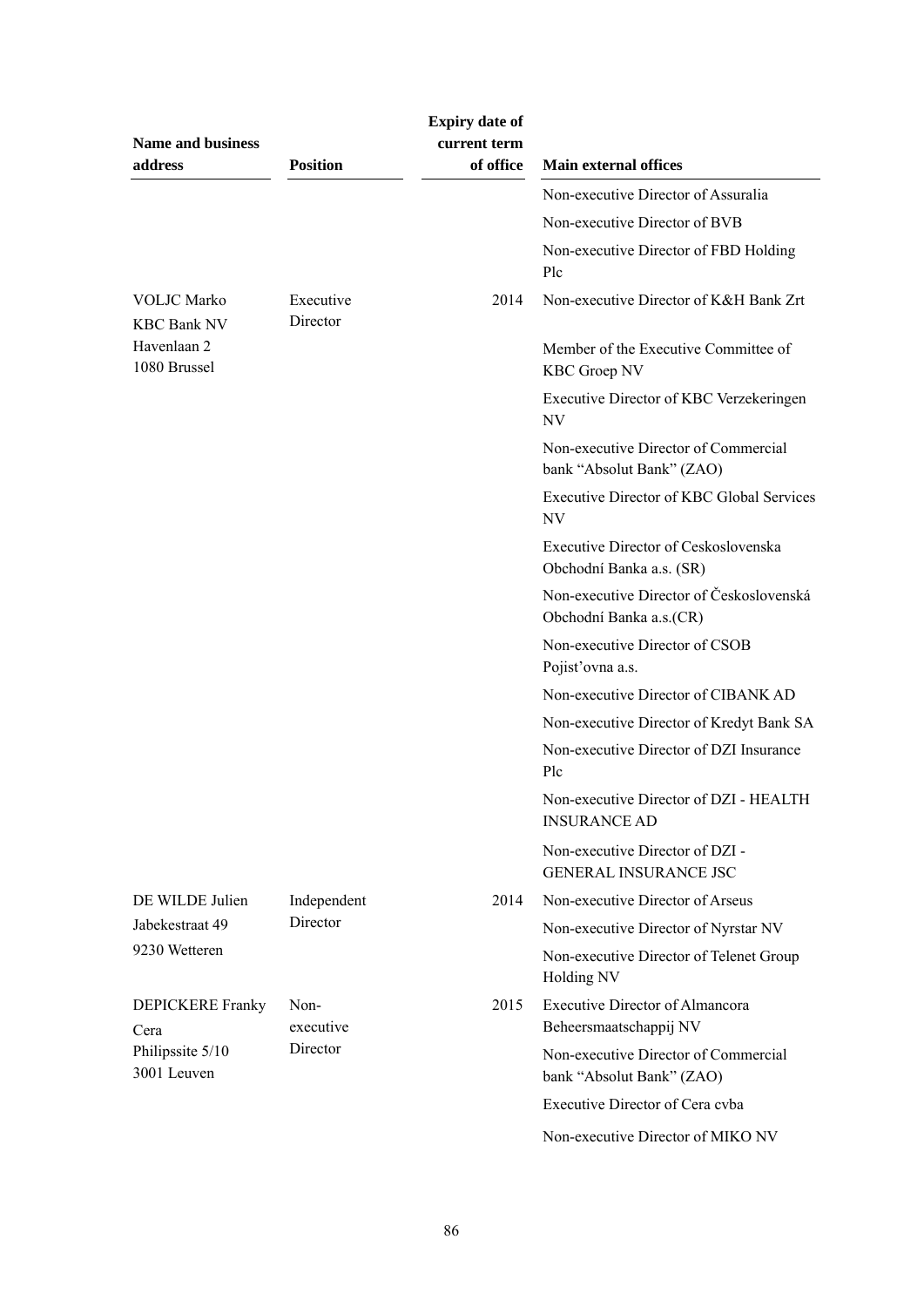| <b>Name and business</b><br>address | <b>Position</b>       | <b>Expiry date of</b><br>current term<br>of office | <b>Main external offices</b>                                                                      |
|-------------------------------------|-----------------------|----------------------------------------------------|---------------------------------------------------------------------------------------------------|
|                                     |                       |                                                    | <b>Executive Director of Cera</b><br>Beheersmaatschappij NV                                       |
|                                     |                       |                                                    | <b>Executive Director of BRS VZW</b>                                                              |
|                                     |                       |                                                    | Non-executive Director of Cera Ancora<br><b>VZW</b>                                               |
|                                     |                       |                                                    | Non-executive Director of International<br>Raiffeisen Union e.V.                                  |
|                                     |                       |                                                    | Non-executive Director CBC BANQUE SA                                                              |
|                                     |                       |                                                    | Non-executive Director of KBC Groep NV                                                            |
|                                     |                       |                                                    | Non-executive Director of Almancora VZW                                                           |
|                                     |                       |                                                    | Non-executive Director of Euro Pool<br>System International BV                                    |
|                                     |                       |                                                    | Non-executive Director of KBC<br>Verzekeringen NV                                                 |
| DISCRY Luc                          | Non-                  | 2014                                               | <b>Executive Director of Cera CVBA</b>                                                            |
| Cera<br>Philipssite 5 B 10          | executive<br>Director |                                                    | Non-executive Director of KBC<br>Verzekeringen NV                                                 |
| 3001 Leuven                         |                       |                                                    | Non-executive Director of KBC Groep NV                                                            |
|                                     |                       |                                                    | Executive Director of De Onderlinge<br>Ziekenkas                                                  |
|                                     |                       |                                                    | <b>Executive Director of Almancora</b><br>Beheersmaatschappij NV                                  |
|                                     |                       |                                                    | <b>Executive Director of Cera</b><br>Beheersmaatschappij NV                                       |
| <b>VANTHEMSCHE</b><br>Pieter        | Non-<br>executive     | 2015                                               | Non-executive Director of Gimv-Agri+<br><b>Investment Fund</b>                                    |
| <b>MRBB</b>                         | Director              |                                                    | Non-executive Director of KBC Groep NV                                                            |
| Diestsevest 40<br>3000 Leuven       |                       |                                                    | Non-executive Director of M.R.B.B. cvba -<br>Maatschappij voor Roerend Bezit van de<br>Boerenbond |
|                                     |                       |                                                    | Non-executive Director of Agri Investment<br>Fund CVBA                                            |
|                                     |                       |                                                    | Non-executive Director of BB-Patrim<br><b>CVBA</b>                                                |
|                                     |                       |                                                    | Director of KBC Verzekeringen NV                                                                  |
| WITTEMANS Marc                      | Non-                  | 2014                                               | Non-executive Director of KBC Groep NV                                                            |
| MRBB cvba<br>Diestsevest 40         | executive<br>Director |                                                    | Non-executive Director of Agro Services                                                           |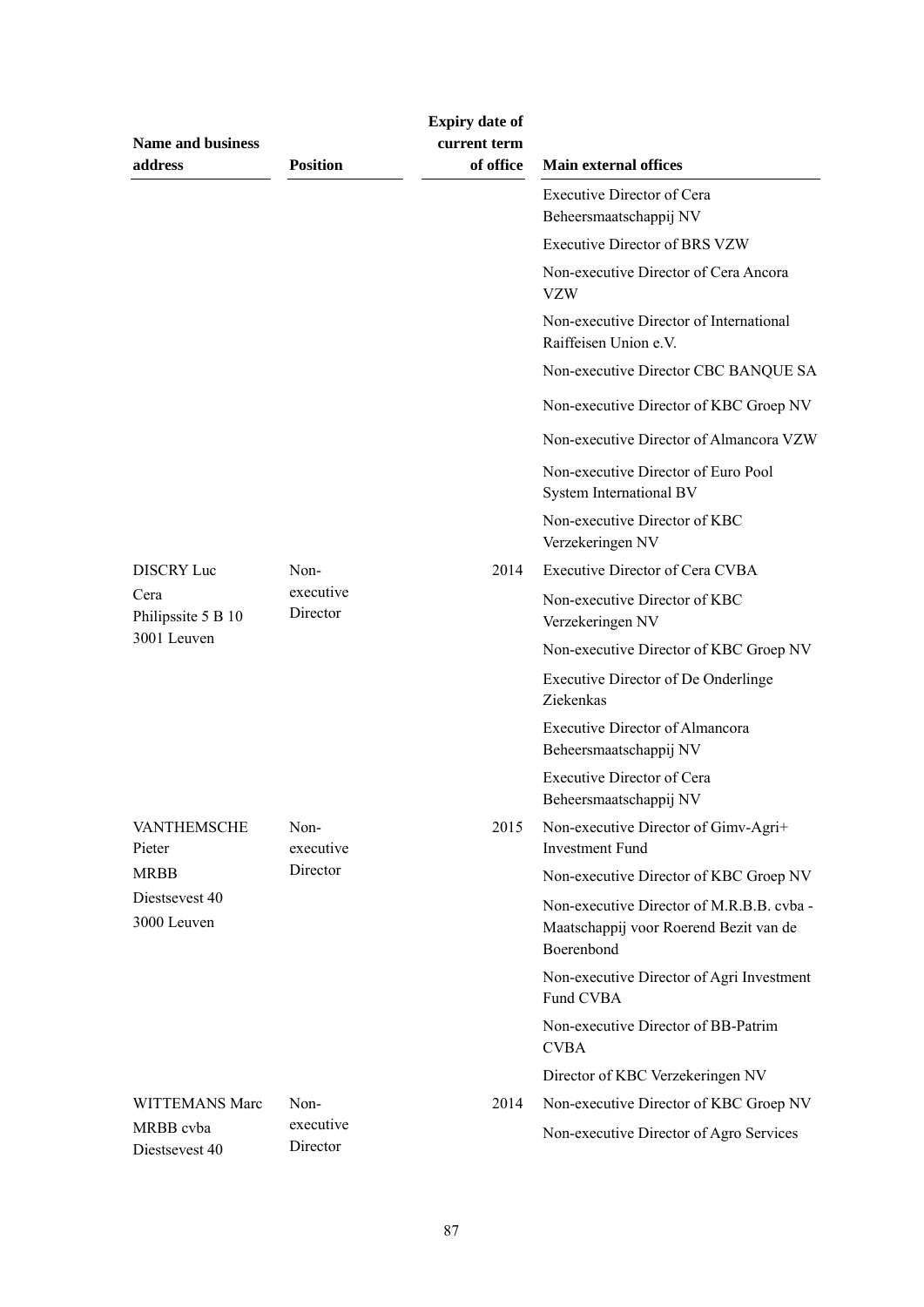| <b>Name and business</b>            |                       | <b>Expiry date of</b><br>current term |                                                                                                   |
|-------------------------------------|-----------------------|---------------------------------------|---------------------------------------------------------------------------------------------------|
| address                             | <b>Position</b>       | of office                             | <b>Main external offices</b>                                                                      |
| 3000 Leuven                         |                       |                                       | <b>CVBA</b>                                                                                       |
|                                     |                       |                                       | Non-executive Director of Aktiefinvest<br><b>CVBA</b>                                             |
|                                     |                       |                                       | Non-executive Director of Arda Immo NV                                                            |
|                                     |                       |                                       | Non-executive Director of Acerta CVBA                                                             |
|                                     |                       |                                       | Non-executive Director of Acerta Consult<br><b>CVBA</b>                                           |
|                                     |                       |                                       | Non-executive Director of SBB<br>Accountants en Belastingconsulenten BV<br>cyba                   |
|                                     |                       |                                       | Non-executive Director of M.R.B.B. cvba -<br>Maatschappij voor Roerend Bezit van de<br>Boerenbond |
|                                     |                       |                                       | Non-executive Director of Covalis NV                                                              |
|                                     |                       |                                       | Non-executive Director of KBC<br>Verzekeringen NV                                                 |
| <b>BOSTOEN Alain</b><br>Coupure 126 | Non-<br>executive     | 2016                                  | <b>Executive Director of Quatorze Juillet</b><br><b>BVBA</b>                                      |
| 9000 Gent                           | Director              |                                       | Delegate Director of AGROBOS NV                                                                   |
| Belgium                             |                       |                                       | Non-executive Director of KBC Group NV                                                            |
|                                     |                       |                                       | Member of the Board of Directors of KBC<br>Verzekeringen NV                                       |
|                                     |                       |                                       | <b>Executive Director of Christeyns NV</b>                                                        |
|                                     |                       |                                       | <b>Executive Director of ALGIMO NV</b>                                                            |
| <b>TYTGADT Alain</b>                | Non-                  | 2016                                  | Non-executive Director of KBC Group NV                                                            |
|                                     | executive<br>Director |                                       | Chairman of the Board of Directors of<br>Metalunion CVBA                                          |
| Prinses Josephinelaan               |                       |                                       | Non-executive Director of Hallex NV                                                               |
| 7<br>8300 Knokke-Heist              |                       |                                       | Non-executive Director of Hallex<br>Nederland BV                                                  |
| Belgium                             |                       |                                       | Non-executive Director of Sloestal BV                                                             |
|                                     |                       |                                       | Chairman of the Board of Directors of<br>Sinfonia Investments NV                                  |
|                                     |                       |                                       | Non-executive Director of Sobemetal NV                                                            |
|                                     |                       |                                       | Non-executive Director of KBC<br>Verzekeringen NV                                                 |
|                                     |                       |                                       | Executive Director of CENTEA NV                                                                   |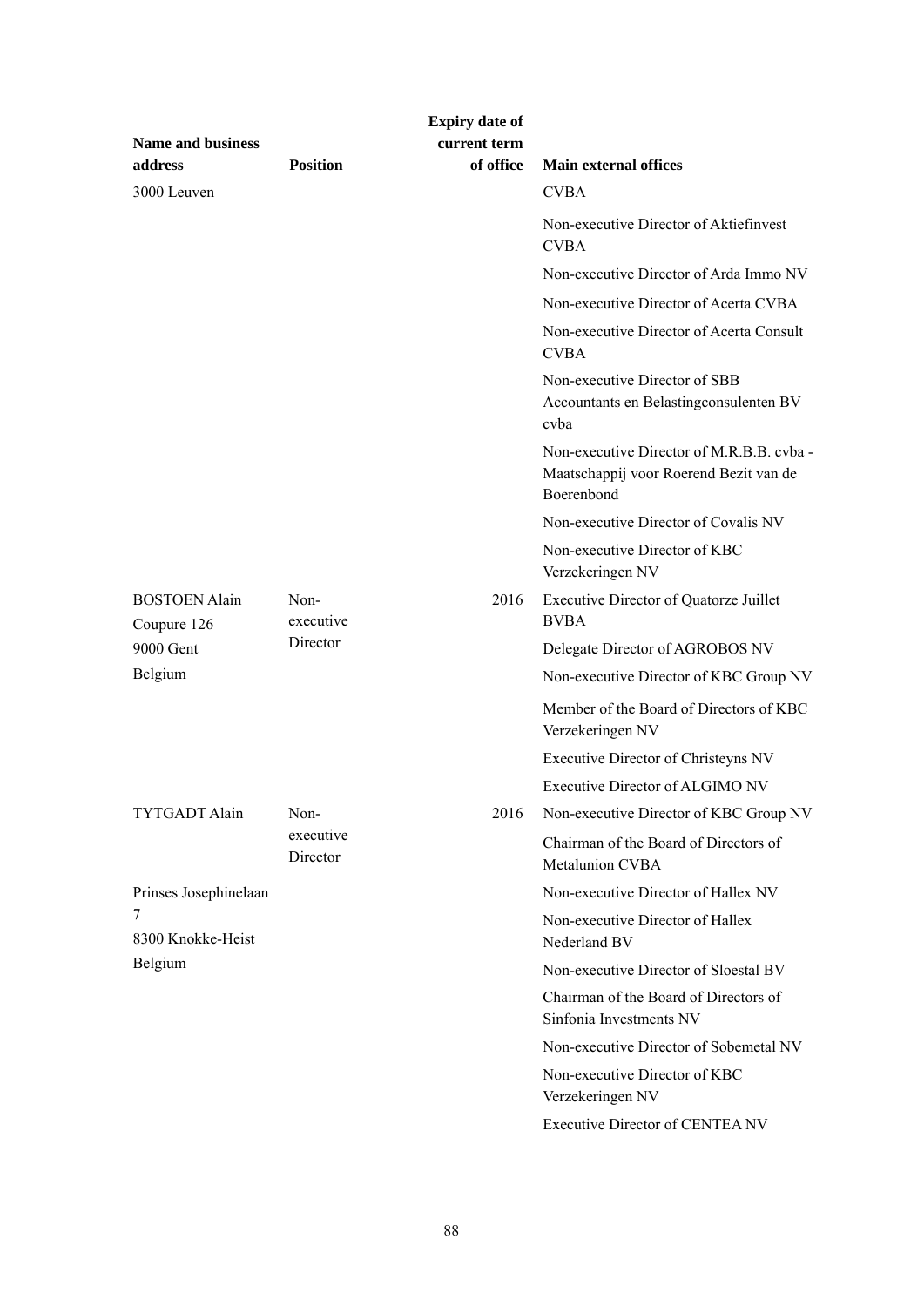|                              |                       | <b>Expiry date of</b>     |                                                                   |
|------------------------------|-----------------------|---------------------------|-------------------------------------------------------------------|
| Name and business<br>address | <b>Position</b>       | current term<br>of office | <b>Main external offices</b>                                      |
| <b>FALQUE Daniel</b>         | Executive             | 2016                      | Executive Director of CBC BANQUE SA                               |
| Bovenbosstraat 78            | Director              |                           | Executive Director of KBC Verzekeringen                           |
| 3053 Haasrode                |                       |                           | NV                                                                |
| Belgium                      |                       |                           | Member of the Executive Committee of<br><b>KBC Group NV</b>       |
|                              |                       |                           | <b>Executive Director of KBC Asset</b><br>Management NV           |
|                              |                       |                           | Non-executive Director of KBC Financial<br>Indemnity Insurance SA |
|                              |                       |                           | Non-executive Director of ADD NV                                  |
|                              |                       |                           | Non-executive Director of KBC Group Re<br><b>SA</b>               |
|                              |                       |                           | Non-executive Director of FIDEA NV                                |
|                              |                       |                           | Non-executive Director of Kredietcorp SA                          |
|                              |                       |                           | Non-executive Director of Groep VAB NV                            |
|                              |                       |                           | Member of the Board of Directors of BVB                           |
| <b>DONCK Frank</b>           | Non-                  | 2016                      | Executive Director of 3D NV                                       |
| Floridalaan 62<br>1180 Ukkel | executive<br>Director |                           | Non-executive Director of Telenet Group<br>Holding NV             |
| Belgium                      |                       |                           | Non-executive Director of Telenet NV                              |
|                              |                       |                           | Non-executive Director of Iberanfra BVBA                          |
|                              |                       |                           | Member of the Board of Directors of<br>Ibervest NV                |
|                              |                       |                           | Non-executive Director of Ter Wyndt NV                            |
|                              |                       |                           | Non-executive Director of Ter Wyndt<br><b>CVBA</b>                |
|                              |                       |                           | Member of the Board of Directors of<br>Zenitel NV                 |
|                              |                       |                           | Non-executive Director of Aspel Slovakia<br>sro                   |
|                              |                       |                           | Non-executive Director of Anchorage NV                            |
|                              |                       |                           | Non-executive Director of Aspel Polyform<br><b>SA</b>             |
|                              |                       |                           | <b>Executive Director of Hof Het Lindeken</b><br><b>CVBA</b>      |
|                              |                       |                           | Executive Director of Huon & Kauri NV                             |
|                              |                       |                           | <b>Executive Director of Tris</b>                                 |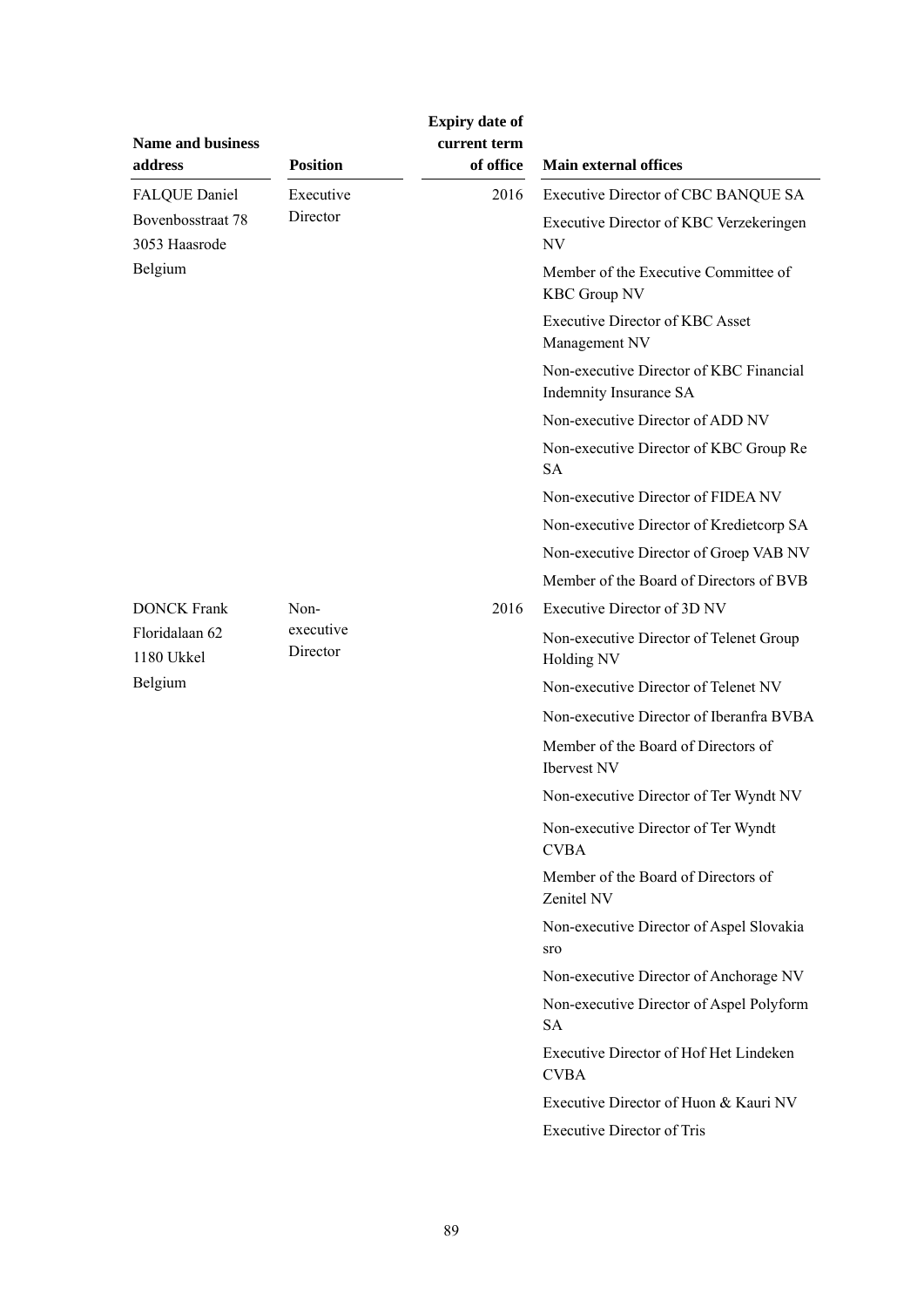| <b>Name and business</b><br>address          | <b>Position</b>           | <b>Expiry date of</b><br>current term<br>of office | <b>Main external offices</b>                                                   |
|----------------------------------------------|---------------------------|----------------------------------------------------|--------------------------------------------------------------------------------|
|                                              |                           |                                                    | Non-executive Director of KBC Group NV                                         |
|                                              |                           |                                                    | Non-executive Director of J. Zinner NV                                         |
|                                              |                           |                                                    | Non-executive Director of PinguinLutosa<br>NV.                                 |
|                                              |                           |                                                    | Non-executive Director of Winge Golf NV                                        |
|                                              |                           |                                                    | Non-executive Director of KBC<br>Verzekeringen NV                              |
| <b>MORLION</b> Lode                          | Non-                      | 2016                                               | Executive Director of M&D Invest NV                                            |
| Weststraat 18<br>8647 Lo-Reninge             | executive<br>Director     |                                                    | Chairman of the Board of Directors of Cera<br>Beheersmaatschappij NV           |
| Belgium                                      |                           |                                                    | Member of the Board of Directors<br>Woonmaatschappij Ijzer en Zee CVBA         |
|                                              |                           |                                                    | Non-executive Director of KBC<br>Verzekeringen NV                              |
|                                              |                           |                                                    | Non-executive Director of<br>Bedrijvencentrum Westhoek NV                      |
|                                              |                           |                                                    | Non-executive Director of KBC Group NV                                         |
| <b>VLERICK Philippe</b><br>Ronsevaalstraat 2 | Member of the<br>Board of | 2016                                               | Deputy Chairman of the Board of Directors<br>of KBC Groep NV                   |
| 8510 Bellegem<br>Belgium                     | Directors                 |                                                    | Non-executive Director of Mercurius Invest<br>NV                               |
|                                              |                           |                                                    | Member of the Board of Directors of<br>Concordia Textiles NV                   |
|                                              |                           |                                                    | Chairman of the Board of Directors of<br>Wilton Weavers Private Ltd.           |
|                                              |                           |                                                    | Chairman of the Board of Directors of<br>Indus Kamdhenu Fund                   |
|                                              |                           |                                                    | Director of EMTHERICK NV                                                       |
|                                              |                           |                                                    | Chairman of the Board of Directors of<br>Lurick NV                             |
|                                              |                           |                                                    | Chairman of the Board of Directors of<br>THERICK NV                            |
|                                              |                           |                                                    | Chairman of the Board of Directors of<br>Vlerick Investeringsmaatschappij CVBA |
|                                              |                           |                                                    | Chairman of the Board of Directors of<br>Vlerick Vastgoed NV                   |
|                                              |                           |                                                    | Chairman of the Board of Directors of<br>Raymond Uco denim Private Ltd.        |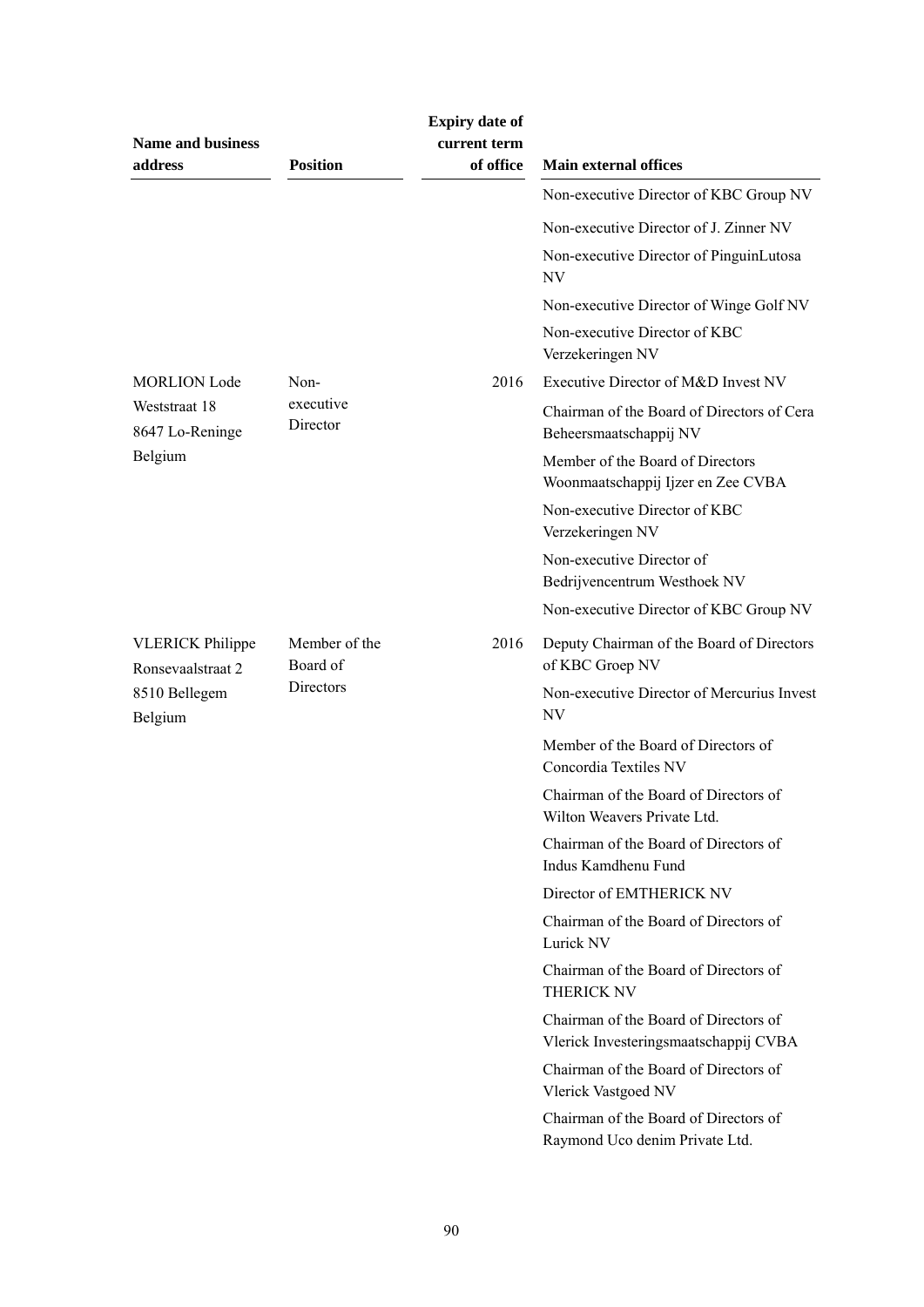| <b>Name and business</b><br>address | <b>Position</b> | <b>Expiry date of</b><br>current term<br>of office | <b>Main external offices</b>                                           |
|-------------------------------------|-----------------|----------------------------------------------------|------------------------------------------------------------------------|
|                                     |                 |                                                    | Member of the Board of Directors of<br>B.M.T. Nv                       |
|                                     |                 |                                                    | Member of the Board of Directors of ETEX<br><b>GROUP SA</b>            |
|                                     |                 |                                                    | Member of the Board of Directors of IVC<br>$\ensuremath{\text{NV}}$    |
|                                     |                 |                                                    | Chairman of the Board of Directors of<br><b>BATIBIC NV</b>             |
|                                     |                 |                                                    | Chairman of the Board of Directors of<br>Vobis Finance NV              |
|                                     |                 |                                                    | Non-executive Director of Isarick NV                                   |
|                                     |                 |                                                    | Non-executive Director of Charick NV                                   |
|                                     |                 |                                                    | Chairman of the Board of Directors HIFI<br>International SA            |
|                                     |                 |                                                    | Managing Director of F.B.I. NV                                         |
|                                     |                 |                                                    | Member of the Board of Directors of<br><b>HALLONV</b>                  |
|                                     |                 |                                                    | Member of the Board of Directors of<br>HAMON & CIE (INTERNATIONAL) SA  |
|                                     |                 |                                                    | Chairman of the Board of Directors of UCO<br>NV                        |
|                                     |                 |                                                    | Member of the Board of Directors KBC<br>Verzekeringen NV               |
|                                     |                 |                                                    | Member of the Board of Directors M.T.V.<br>NV                          |
|                                     |                 |                                                    | Deputy Chairman of the Board of Directors<br>of Durabilis NV           |
|                                     |                 |                                                    | Managing Director of Point NV                                          |
|                                     |                 |                                                    | Managing Director of CECAN Invest Nv                                   |
|                                     |                 |                                                    | Executive Director of TESSA LIM NV                                     |
|                                     |                 |                                                    | Member of the Board of Directors of<br>Ispahan NV                      |
|                                     |                 |                                                    | Executive Director of Vrij & Vrank CVBA                                |
|                                     |                 |                                                    | <b>Executive Director of Creatio Invest NV</b>                         |
|                                     |                 |                                                    | Chairman of the Board of Directors of<br>Midelco NV                    |
|                                     |                 |                                                    | Deputy Chairman of the Board of Directors<br>of Spector Photo Group NV |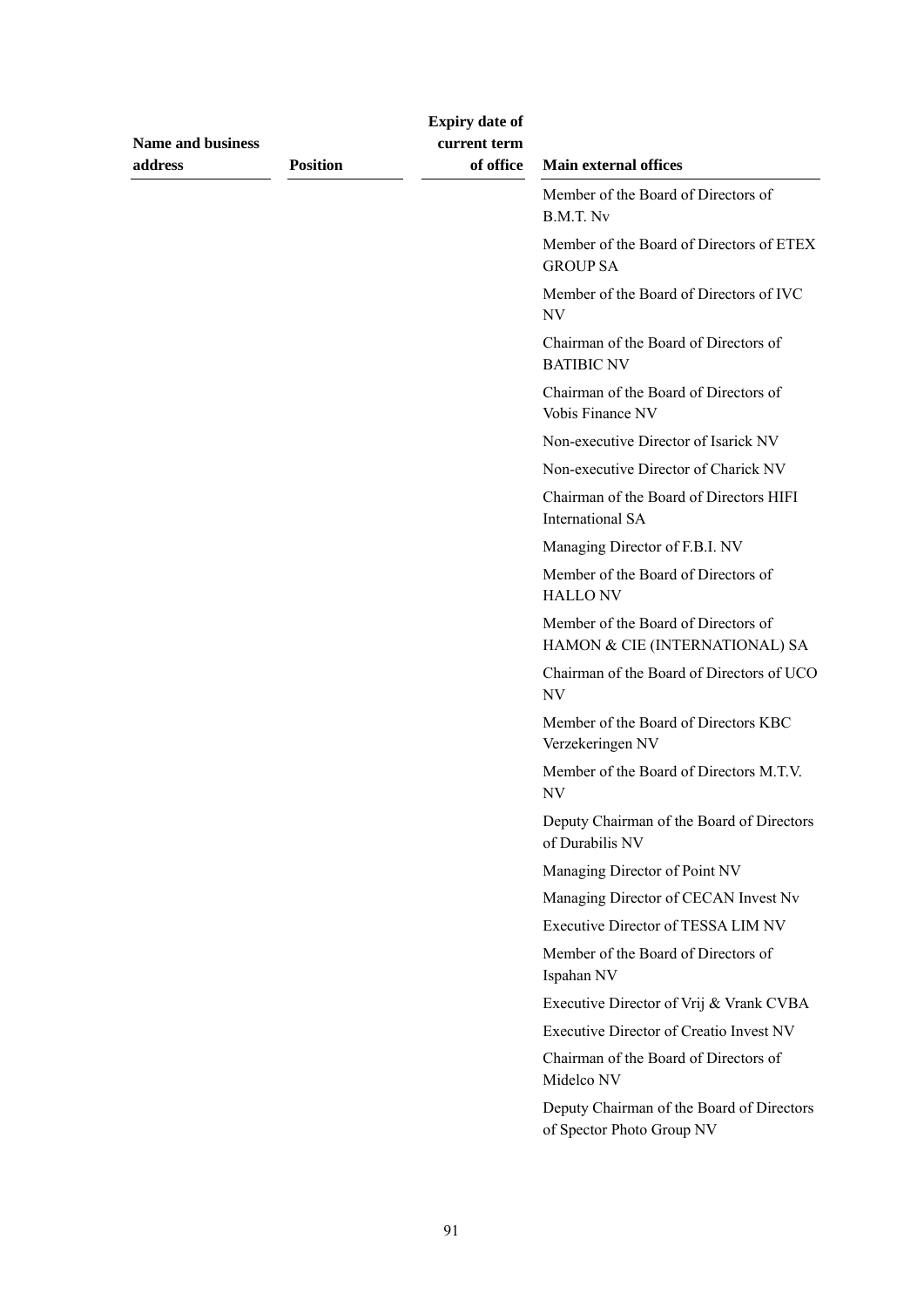| <b>Name and business</b><br>address  | <b>Position</b>            | <b>Expiry date of</b><br>current term<br>of office | <b>Main external offices</b>                                                   |
|--------------------------------------|----------------------------|----------------------------------------------------|--------------------------------------------------------------------------------|
|                                      |                            |                                                    | Member of the Board of Directors of<br><b>BESIX Group NV</b>                   |
|                                      |                            |                                                    | Member of the Board of Directors of<br><b>EXMAR NV</b>                         |
|                                      |                            |                                                    | Chairman of the Board of Directors of VIT<br><b>NV</b>                         |
|                                      |                            |                                                    | Chairman of the Board of Directors of<br>Belgian International Carpet C° NV    |
|                                      |                            |                                                    | Member of the Board of Directors of LVD<br>Company NV                          |
|                                      |                            |                                                    | Deputy Chairman of the Board of Directors<br>of CORELIO NV                     |
|                                      |                            |                                                    | Representative of Hermes Invest NV                                             |
|                                      |                            |                                                    | Chairman of the Board of Directors of<br>Pentahold NV                          |
|                                      |                            |                                                    | <b>Executive Director of CECAN NV</b>                                          |
| ROUSSIS Theodoros<br>Poederstraat 51 | Non-<br>executive director | 2016                                               | Member of the Board of Directors of K&H<br><b>Bank Zrt</b>                     |
| 2370 Arendonk<br>Belgium             |                            |                                                    | Member of the Board of Directors of<br>Polymed Distribution FZE                |
|                                      |                            |                                                    | Member of the Board of Directors of<br>Ravago Holding America, Inc.            |
|                                      |                            |                                                    | Member of the Board of Directors of<br>Resinex BMY Plastik Kim.San. Ve Ticaret |
|                                      |                            |                                                    | Member of the Board of Directors of<br>Resinex UK Ltd.                         |
|                                      |                            |                                                    | Member of the Board of Directors of<br>Plastomark (Proprietary) Ltd.           |
|                                      |                            |                                                    | Non-executive Director of Campi Y Jove<br>sau                                  |
|                                      |                            |                                                    | Non-executive Director of Winnco<br>Productos Quimicos sl                      |
|                                      |                            |                                                    | Non-executive Director of Resinex Spain sl                                     |
|                                      |                            |                                                    | Non-executive Director of Pegasus<br>Petrochemical Asia Ltd.                   |
|                                      |                            |                                                    | Non-executive Director of Polymed Global<br>Group Ltd.                         |
|                                      |                            |                                                    | Member of the Board of Directors of Ultra                                      |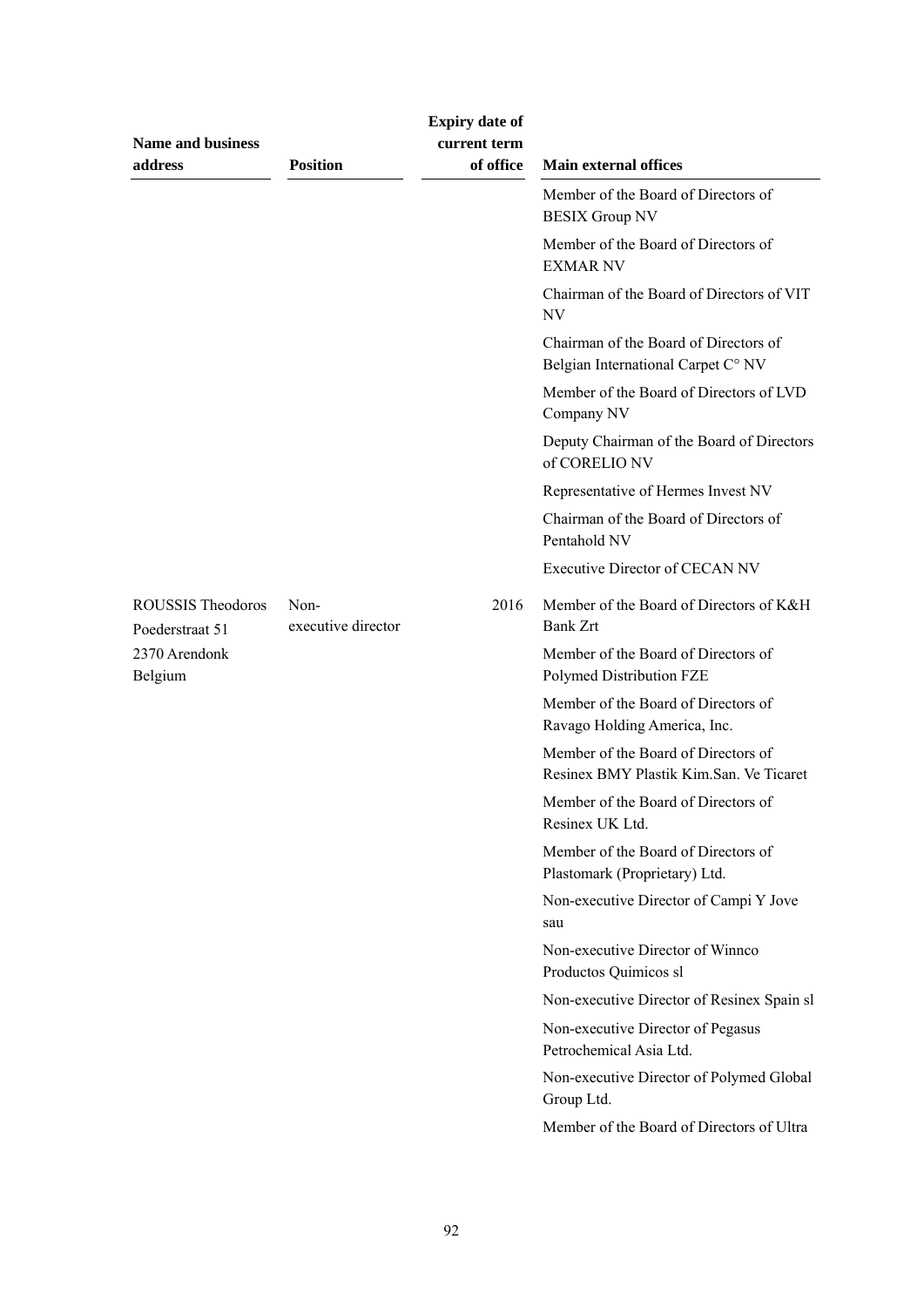| <b>Name and business</b><br>address  | <b>Position</b>           | <b>Expiry date of</b><br>current term<br>of office | <b>Main external offices</b>                                                                |
|--------------------------------------|---------------------------|----------------------------------------------------|---------------------------------------------------------------------------------------------|
|                                      |                           |                                                    | Plastik Boya ve Kimya                                                                       |
|                                      |                           |                                                    | Non-executive Director B&R NV                                                               |
|                                      |                           |                                                    | Non-executive Director of Ravago Holding<br>America, Inc.                                   |
|                                      |                           |                                                    | Non-executive Director of Resinex<br>Denmark                                                |
|                                      |                           |                                                    | Member of the Board of Directors of KBC<br>Verzekeringen NV                                 |
|                                      |                           |                                                    | Member of the Board of Directors of KBC<br>Groep NV                                         |
|                                      |                           |                                                    | Non-executive Director of Pegasus Trading<br>Co Ltd                                         |
|                                      |                           |                                                    | Non-executive Director of Polymed<br><b>Trading FZE</b>                                     |
|                                      |                           |                                                    | Member of the Board of Directors of<br>Ravago Italia SPA                                    |
| VAN DEN BRINCK                       | Non-executive             | 2016                                               | Non-executive Director of Akzo Nobel                                                        |
| Dolf<br>Gijsbert Carel<br>Raboes 19  | director                  |                                                    | Non-executive Director of Legal & General<br>Nederland Levensverzekering Maatschappij<br>NV |
| 1251 AK Laren                        |                           |                                                    | Non-executive Director of Center Parcs<br>Europe NV                                         |
|                                      |                           |                                                    | Non-executive Director of Elsevier Reed<br>Finance B.V.                                     |
|                                      |                           |                                                    | Non-executive Director of Nederlandse<br>Waterschapsbank NV                                 |
|                                      |                           |                                                    | Non-executive Director of                                                                   |
|                                      |                           |                                                    | De Heus Veevoeders B.V.                                                                     |
|                                      |                           |                                                    | Non-executive director of Almancora<br>Beheersmaatschappij NV                               |
| <b>VAN KERCKHOVE</b><br>Ghislaine    | Non-executive<br>director | 2016                                               | Non-executive director of Cera<br>Beheersmaatschappij NV                                    |
| Wegvoeringstraat 62<br>9230 Wetteren |                           |                                                    | Non-executive director of KBC Groep NV                                                      |
|                                      |                           |                                                    | Non-executive director of KBC<br>Verzekeringen NV                                           |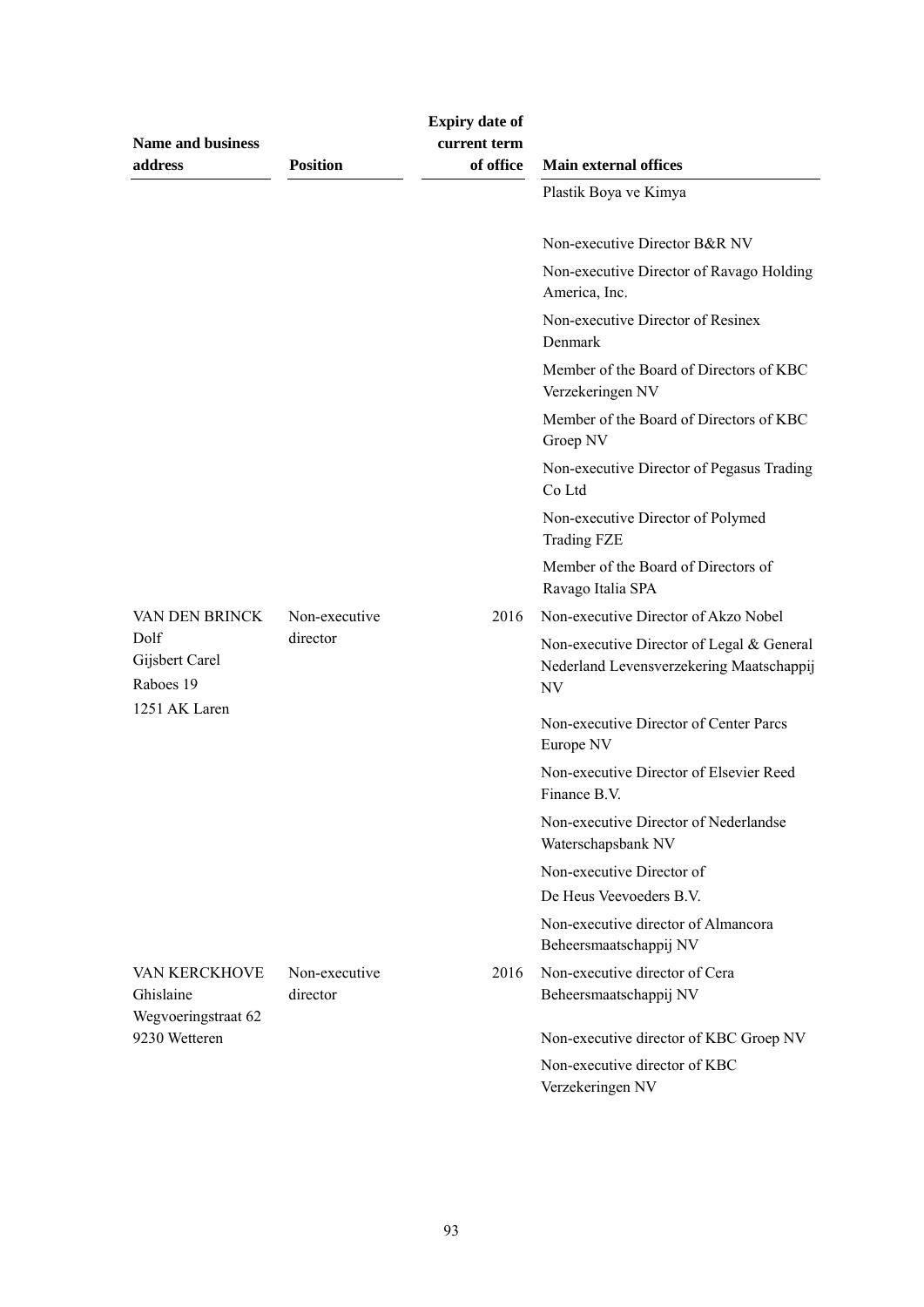# **Members of the Audit Committee**

The members of the Audit Committee of KBC Bank are:

- Julien De Wilde
- Franky Depickere
- Frank Donck
- Marc Wittemans

The Audit, Risk and Compliance Committee (the "**ARC Committee"**) was set up by the Board of Directors and has an advisory role. The role and remit of this Committee is defined by the Board of Directors and set out in its own regulations. On behalf of the Board, the ARC Committee supervises the integrity and effectiveness of the internal control measures and the risk management in place, paying special attention to correct financial reporting. The ARC Committee also follows the procedures set up by KBC Bank to comply with Belgian law and other regulations. To be able to achieve this, the ARC Committee has unrestricted access to all information and may start up special investigations in all the areas for which it has responsibility. The ARC Committee evaluates its composition and operations once a year.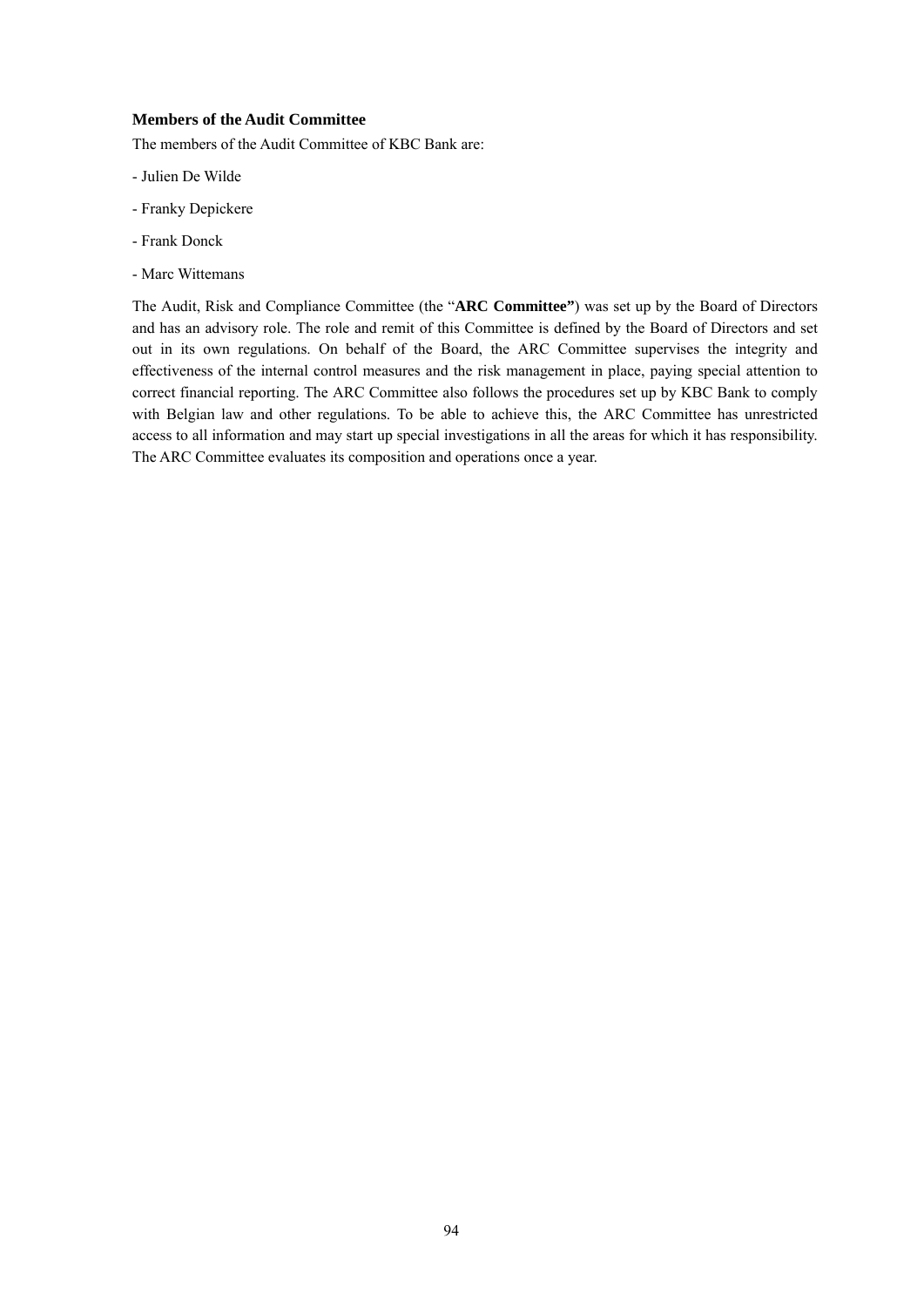# **TAXATION**

### **EU Savings Directive**

Under EC Council Directive 2003/48/EC on the taxation of savings income (the "**Savings Directive**"), Member States are required to provide to the tax authorities of another Member State details of payments of interest (or similar income) paid by a person within its jurisdiction to an individual resident in that other Member State or to certain limited types of entities established in that other Member State. However, for a transitional period, Luxembourg and Austria are instead required (unless during that period they elect otherwise) to operate a withholding system in relation to such payments (the ending of such transitional period being dependent upon the conclusion of certain other agreements relating to information exchange with certain other countries). A number of non-EU countries and territories including Switzerland have adopted similar measures (a withholding system in the case of Switzerland).

The European Commission has proposed certain amendments to the Savings Directive which may, if implemented, amend or broaden the scope of the requirements described above.

#### **Belgium**

*The following summary describes the principal Belgian tax considerations of acquiring, holding and selling the Securities. This information is of a general nature and does not purport to be a comprehensive description of all Belgian tax considerations that may be relevant to a decision to acquire, to hold or to dispose of the Securities. In some cases, different rules can be applicable. This summary does not describe the tax consequences for a holder of Securities of a Contingent Write-down. Furthermore, this description is based on current legislation, published case law and other published guidelines and regulations as in force at the*  date of this document and remains subject to any future amendments, which may or may not have retroactive *effect.* 

*Each prospective holder of Securities should consult a professional adviser with respect to the tax consequences of an investment in the Securities, taking into account their own particular circumstances and the influence of each regional, local or national law.* 

#### **Belgian withholding tax**

For Belgian income tax purposes, interest includes (i) periodic interest income, (ii) any amounts paid by the Issuer in excess of the issue price (upon full or partial redemption whether or not at maturity, or upon purchase by the Issuer), and (iii) in case of a sale of the Securities between interest payment dates to any third party, excluding the Issuer, the pro rata of accrued interest corresponding to the holding period.

Payments of interest on the Securities made by or on behalf of the Issuer are as a rule subject to Belgian withholding tax, currently at a rate of 25 per cent. on the gross amount.

However, the holding of the Securities in the X/N clearing system of the NBB (the "**Securities Settlement System**") permits investors to collect interest on their Securities free of Belgian withholding tax if and as long as at the moment of payment or attribution of interest the Securities are held by certain investors (the "**Eligible Investors**", see below) in an exempt securities account ("**X-account**") that has been opened with a financial institution that is a direct or indirect participant (a "**Participant**") in the Securities Settlement System. Euroclear and Clearstream Luxembourg are directly or indirectly Participants for this purpose.

Holding the Securities through the Securities Settlement System enables Eligible Investors to receive the gross interest income on their Securities and to transfer the Securities on a gross basis.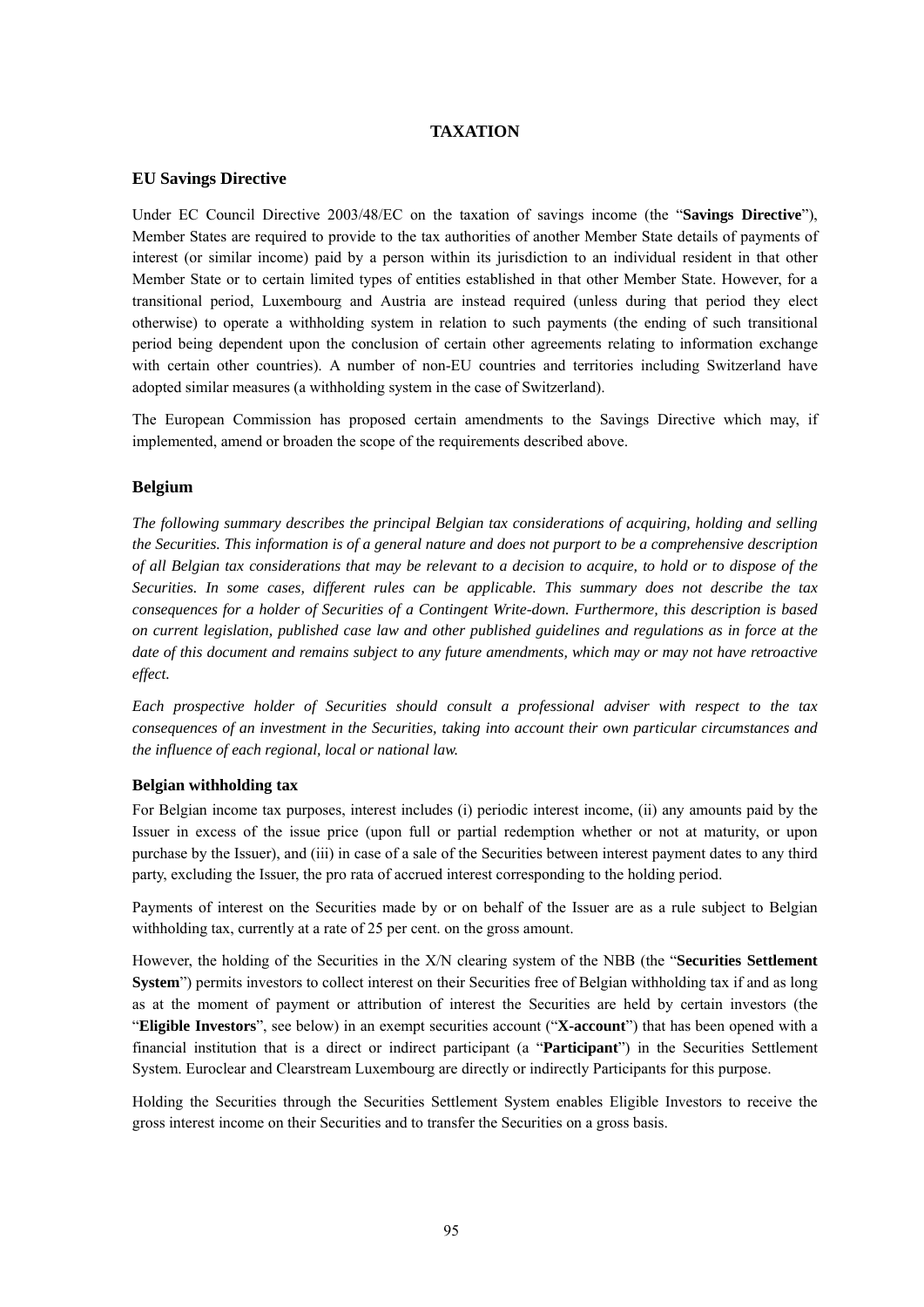Participants to the Securities Settlement System must keep the Securities which they hold on behalf of Eligible Investors on an X-account, and those which they hold on behalf of non-Eligible Investors in a nonexempt securities account ("**N-account**"). Payments of interest made through X-accounts are free of withholding tax; payments of interest made through N-accounts are subject to withholding tax, currently at a rate of 25 per cent, which is withheld from the interest payment and paid by the NBB to the tax authorities.

Eligible Investors are those entities referred to in article 4 of the Belgian Royal Decree of 26 May 1994 on the deduction of withholding tax (*koninklijk besluit van 26 mei 1994 over de inhouding en de vergoeding van de roerende voorheffing/arrêté royal du 26 mai 1994 relatif à la perception et à la bonification du précompte mobilier*), which includes *inter alia*:

- (i) Belgian resident companies referred to in article 2,  $\S$ 1,  $5^{\circ}$ , b) of the Belgian Income Tax Code of 1992 (*wetboek van inkomstenbelastingen 1992/code des impôts sur les revenus 1992*) ("**BITC**");
- (ii) Without prejudice to article 262, 1° and 5° of the BITC, the institutions, associations or companies referred to in article 2, §3 of the law of 9 July 1975 with respect to the control of insurance companies other than those referred to in 1° and 3°;
- (iii) Semi-governmental institutions (*institutions parastatales/parastatalen*) for social security or institutions equated therewith referred to in article 105, 2° of the Royal Decree of 27 August 1993 implementing the BITC ("**RD/BITC**");
- (iv) Non-resident investors referred to in article 105, 5° of the RD/BITC whose holding of the Securities is not connected to a professional activity in Belgium;
- (v) Investment funds referred to in article 115 of the RD/BITC;
- (vi) Investors referred to in article 227, 2° of the BITC, subject to non-resident income tax (*belasting van niet inwoners/impôt des non-résidents*) in accordance with article 233 of the BITC and which have used the income generating capital for the exercise of their professional activities in Belgium;
- (vii) The Belgian State, in respect of investments which are exempt from withholding tax in accordance with article 265 of the BITC;
- (viii) Investment funds governed by foreign law (such as *fonds de placement/beleggingsfondsen*) that are an undivided estate managed by a management company for the account of the participants, provided the funds units are not publicly issued in Belgium or traded in Belgium; and
- (ix) Belgian resident companies not referred to under (i), whose activity exclusively or principally exists of granting credits and loans.

Eligible Investors do not include, *inter alia*, Belgian resident individuals and Belgian non-profit organisations, other than those mentioned under (ii) and (iii) above.

Transfers of Securities between an X-account and an N-account give rise to certain adjustment payments on account of withholding tax:

- A transfer from an N-account (to an X-account or N-account) gives rise to the payment by the transferor non-Eligible Investor to the NBB of withholding tax on the accrued fraction of interest calculated from the last interest payment date up to the transfer date.
- A transfer from an X-account (or N-account) to an N-account gives rise to the refund by the NBB to the transferee non-Eligible Investor of withholding tax on the accrued fraction of interest calculated from the last interest payment date up to the transfer date.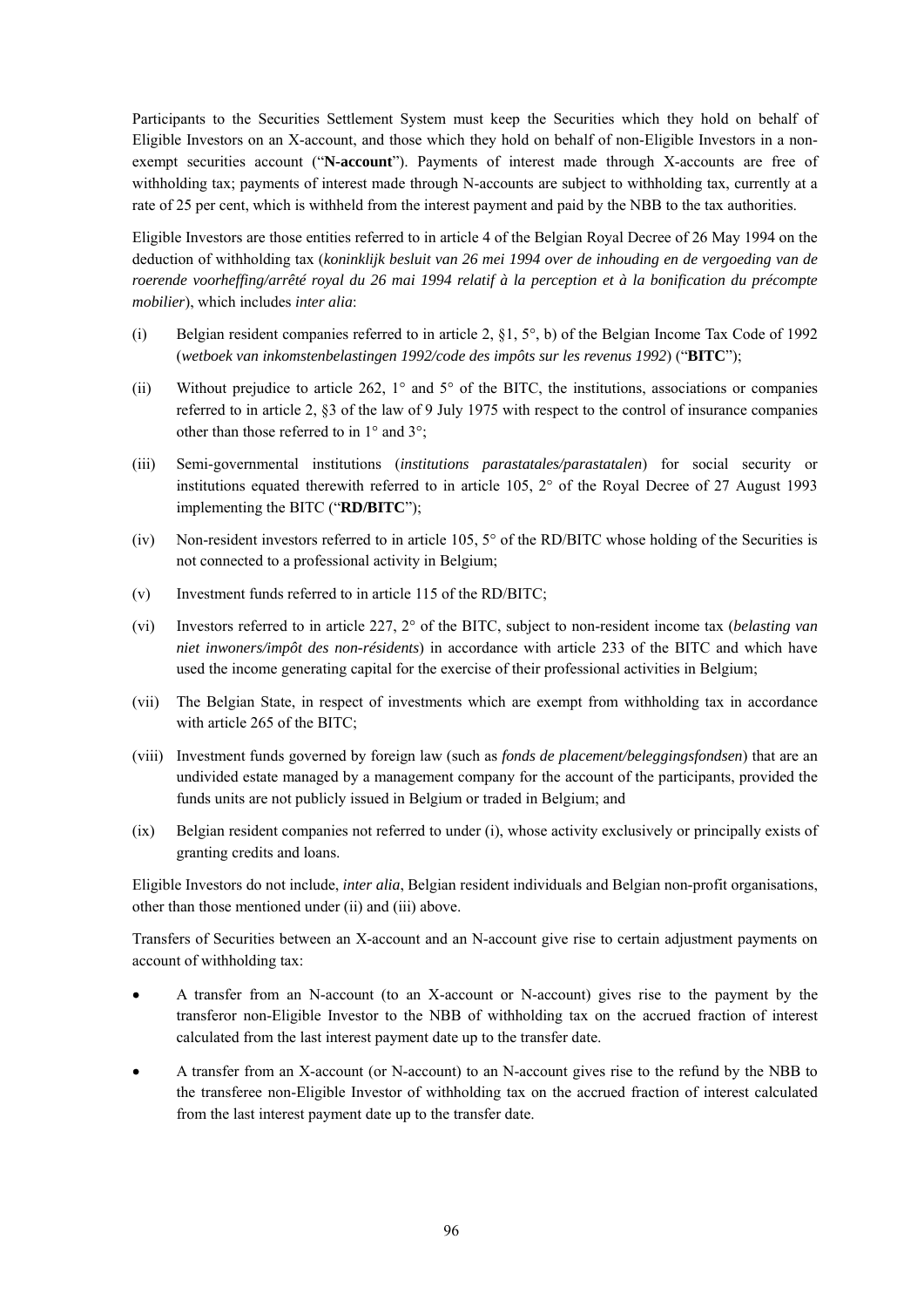Transfers of Securities between two X-accounts do not give rise to any adjustment on account of withholding tax.

When opening an X-account for the holding of Securities, an Eligible Investor will be required to certify its eligible status on a standard form claimed by the Belgian Minister of Finance and send it to the participant to the Securities Settlement System where this account is kept. This statement needs not be periodically reissued (although Eligible Investors must update their certification should their eligible status change). Participants to the Securities Settlement System are however required to make declarations to the NBB as to the eligible status of each investor for whom they hold Securities in an X-account during the preceding calendar year.

These identification requirements do not apply to Securities held with Euroclear or Clearstream Luxembourg acting as Participants to the Securities Settlement System, provided that they only hold X-accounts and that they are able to identify the holders for whom they hold Securities in such account.

# **Belgian income tax and capital gains**

### **Belgian resident individuals**

For natural persons who are Belgian residents for tax purposes, i.e. who are subject to the Belgian personal income tax (*Personenbelasting/Impôt des personnes physiques*) and who hold the Securities as a private investment, payment of the 25 per cent. withholding tax fully discharges them from their personal income tax liability with respect to these interest payments (*précompte mobilier libératoire/bevrijdende roerende voorheffing*). This means that they do not have to declare the interest obtained on the Securities in their personal income tax return, provided withholding tax was levied on these interest payments.

Belgian resident individuals may nevertheless elect to declare the interest payment (as defined above in the Section "Belgian withholding tax") in their personal income tax return. Where the beneficiary opts to declare them, interest payments will normally be taxed at the interest withholding tax rate of 25 per cent. (or at the progressive personal tax rate taking into account the taxpayer's other declared income, whichever is lower). If the interest payment is declared, the withholding tax retained may be credited.

Capital gains realised on the sale of the Securities are in principle tax exempt, unless the capital gains are realised outside the scope of the normal management of one's private estate or unless the capital gains qualify as interest (as defined above in the Section "*Belgian withholding tax*"). Capital losses are in principle not tax deductible.

Other tax rules apply to Belgian resident individuals who do not hold the Securities as a private investment.

# **Belgian resident companies**

Interest on the Securities derived by Belgian corporate investors who are Belgian residents for tax purposes, i.e. who are subject to Belgian Corporate Income Tax (*Vennootschapsbelasting/Impôt des sociétés*) and capital gains realised on the Securities will be subject to Belgian corporate income tax at a rate of in principle 33.99 per cent. Capital losses are in principle deductible.

### **Belgian legal entities**

For legal entities subject to Belgian legal entities tax (*Rechtspersonenbelasting/Impôts des personnes morales*) which have been subject to the 25 per cent. Belgian withholding tax on interest payments, such withholding tax constitutes the final taxation.

Belgian legal entities which have received interest income on Securities without deduction for or on account of Belgian withholding tax are required to declare and pay the 25 per cent. withholding tax to the Belgian tax authorities themselves.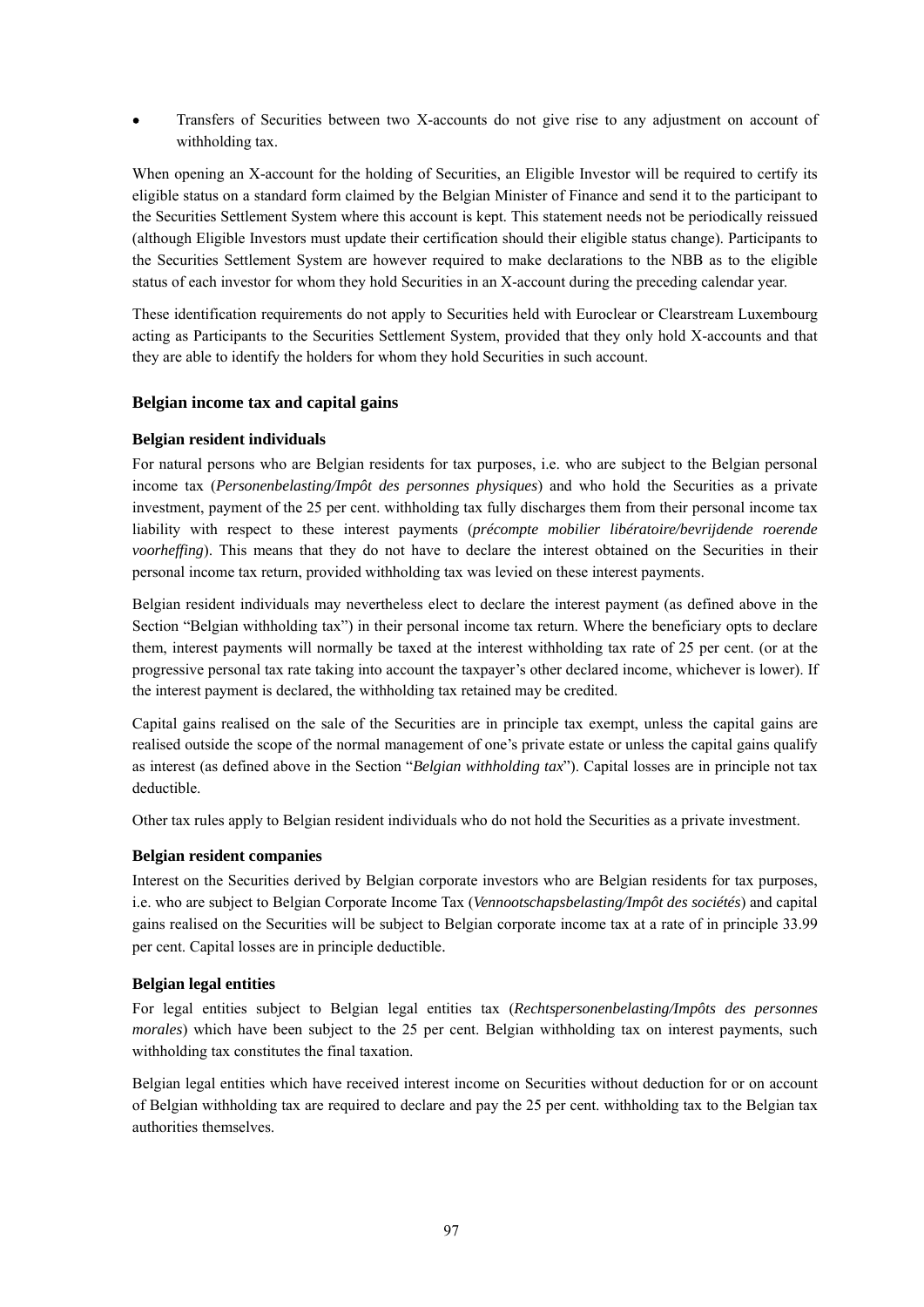Capital gains realised on the sale of the Securities are in principle tax exempt, unless the capital gain qualifies as interest (as defined above in the Section "*Belgian withholding tax*"). Capital losses are in principle not tax deductible.

# **Organisation for Financing Pensions**

Interest and capital gains derived by Organisations for Financing Pensions in the meaning of the Law of 27 October 2006 on the activities and supervision of institutions for occupational retirement provision, are in principle exempt from Belgian corporate income tax. Capital losses are in principle not tax deductible. Subject to certain conditions, the Belgian withholding tax that has been levied can be credited against any corporate income tax due and any excess amount is in principle refundable.

### **Belgian non-residents**

Securities holders who are non-residents of Belgium for Belgian tax purposes and are not holding the Securities through a Belgian establishment and do not invest the Securities in the course of their Belgian professional activity will not incur or become liable for any Belgian tax on income or capital gains by reason only of the acquisition, ownership or disposal of the Securities, provided that they qualify as Eligible Investors and hold their Securities in an X-account.

If the Securities are not entered into an X-account by the Eligible Investor, withholding tax on the interest is in principle applicable at the current rate of 25 per cent., possibly reduced pursuant to a tax treaty, on the gross amount of the interest.

### **European Directive on taxation of savings income in the form of interest payments**

The EU has adopted a directive (European Council Directive 2003/48/EC) regarding the taxation of savings income (hereinafter "**Savings Directive**"). Under the Savings Directive, Member States are required to provide to the tax authorities of another Member State details of payments of interest (or other similar income) paid by a person within its jurisdiction to an individual resident in that other Member State or to certain limited types of entities established in that other Member State (hereinafter "**Disclosure of Information Method**"). However, for a transitional period, Luxembourg and Austria instead are required (unless during that period they elect otherwise) to operate a withholding system (hereinafter "**Source Tax**") in relation to such payments (the ending of such transitional period being dependent upon the conclusion of certain other agreements relating to information exchange with certain other countries). A number of non-EU countries and territories including Switzerland have adopted similar measures (a withholding system in the case of Switzerland).

The European Commission has proposed certain amendments to the Savings Directive which may, if implemented, amend or broaden the scope of the requirements described above.

### **Individuals not resident in Belgium**

Interest paid or collected through Belgium on the Securities and falling under the scope of application of the Savings Directive will be subject to the Disclosure of Information Method.

### **Individuals resident in Belgium**

An individual resident in Belgium will be subject to the provisions of the Savings Directive, if he receives interest payments from a paying agent (within the meaning of the Savings Directive) established in another EU Member State, Switzerland, Liechtenstein, Andorra, Monaco, San Marino, Curaçao, Bonaire, Saba, Sint Maarten, Sint Eustatius (formerly the Netherlands Antilles), Aruba, Guernsey, Jersey, the Isle of Man, Montserrat, the British Virgin Islands, Anguilla, the Cayman Islands or the Turks and Caicos Islands.

If the interest received by an individual resident in Belgium has been subject to a Source Tax, such Source Tax does not liberate the Belgian individual from declaring the interest income in the personal income tax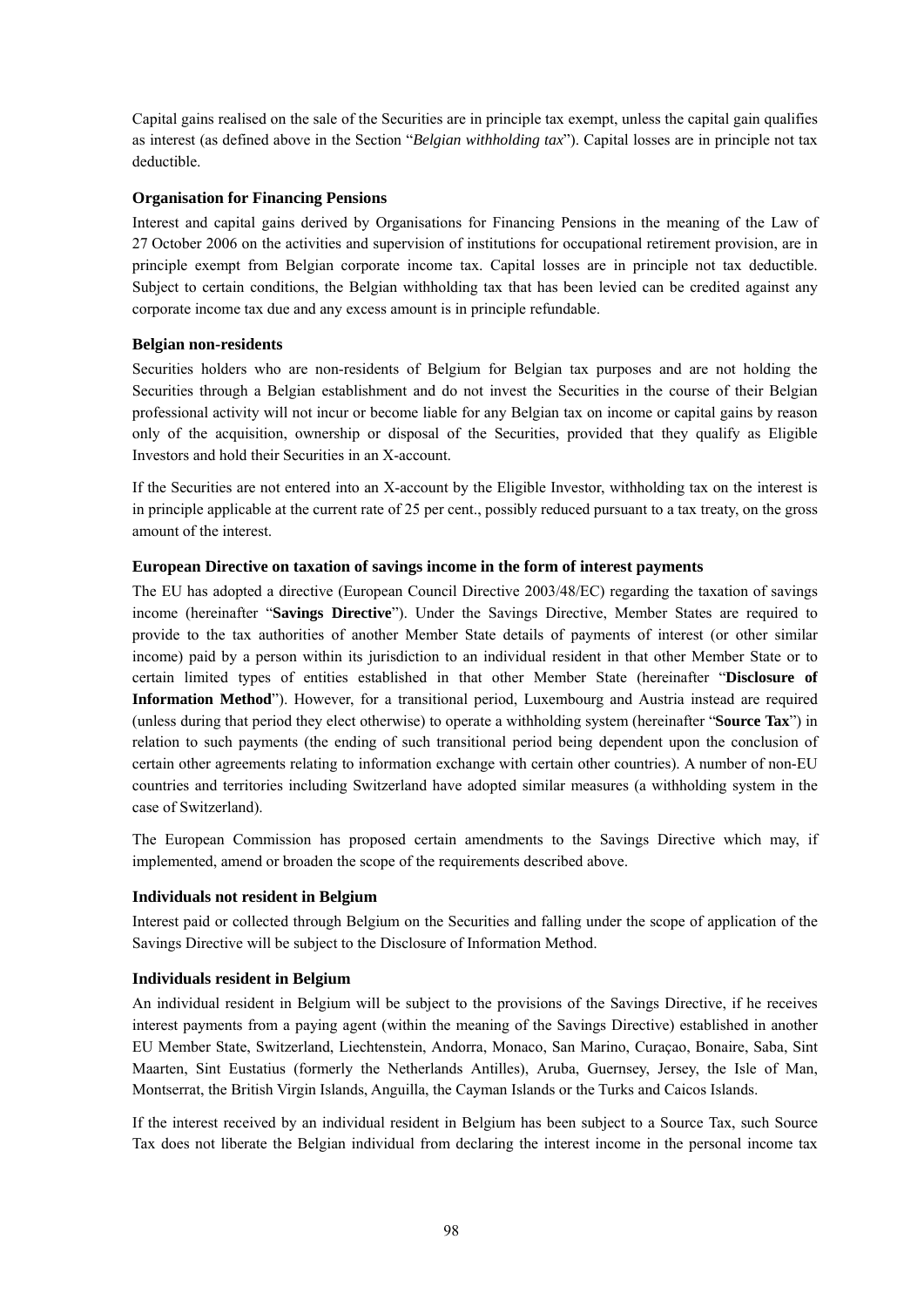declaration. The Source Tax will be credited against the personal income tax. If the Source Tax withheld exceeds the personal income tax due, the excessive amount will be reimbursed, provided it reaches a minimum of EUR 2.5.

### **Tax on stock exchange transactions**

A tax on stock exchange transactions (*beurstaks*/*taxe sur les opérations de bourse*) will be due on the purchase and sale (and any other transaction for consideration) with respect to existing Securities if such transaction is either entered into or carried out in Belgium through a professional intermediary. The rate applicable for secondary sales and purchases in Belgium through a professional intermediary is 0.09 per cent. with a maximum amount of EUR 650 per transaction and per party. The tax is due separately from each party to any such transaction, i.e. the seller (transferor) and the purchaser (transferee), both collected by the professional intermediary.

However, no tax on stock exchange transactions will be payable by exempt persons acting for their own account including investors who are not Belgian residents provided they deliver an affidavit to the financial intermediary in Belgium confirming their non-resident status and certain Belgian institutional investors as defined in Article 126.1 2° of the Code of miscellaneous taxes and duties (*Code des droits et taxes divers/Wetboek diverse rechten en taksen*)*.*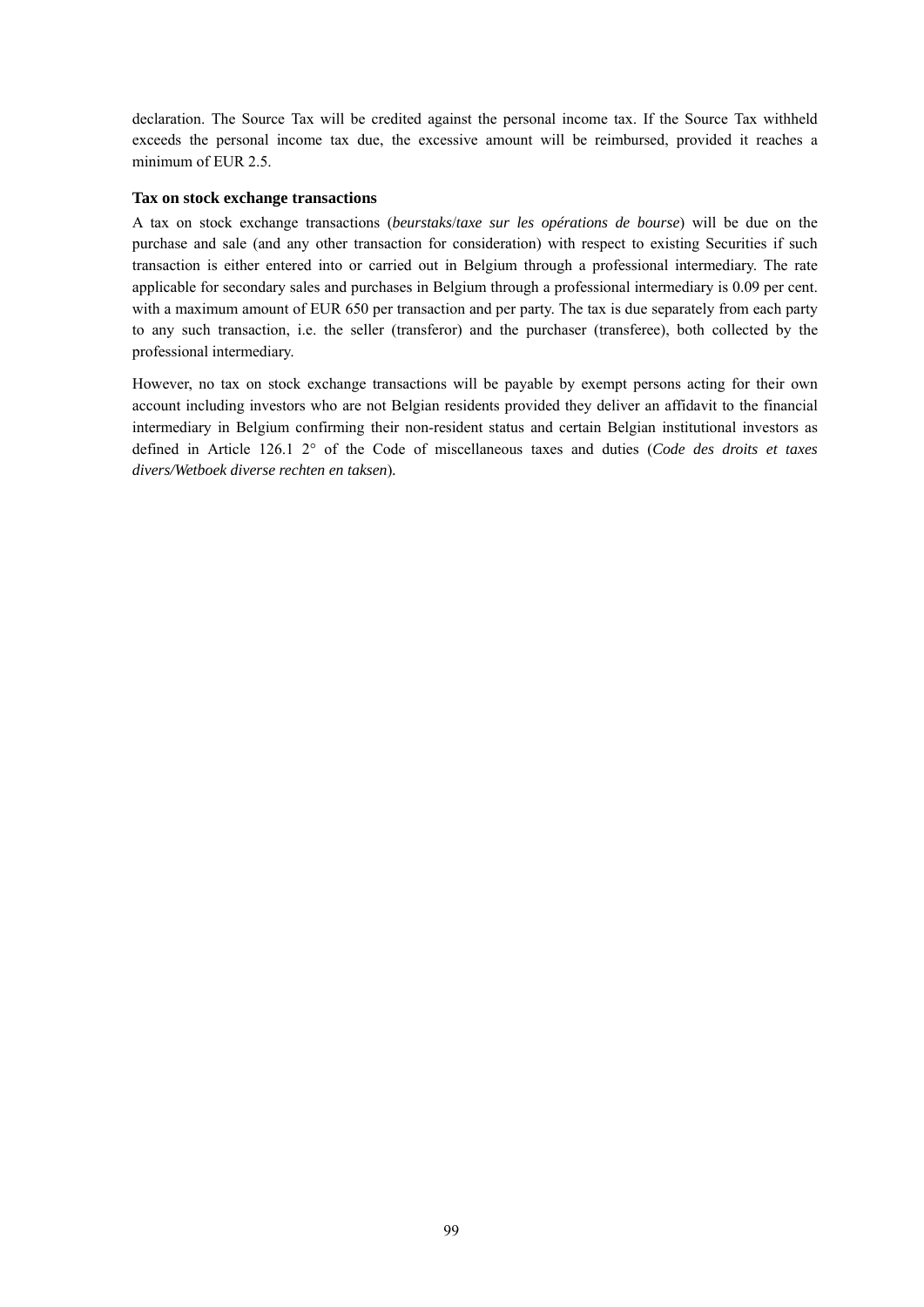# **USE OF PROCEEDS**

The net proceeds from the issue of the Securities are expected to amount to approximately USD 988,000,000 (after deduction of fees and expenses). They will strengthen the Issuer's capital base (and also as contingent capital for the purposes of testing under stressed conditions) and are part of the Issuer's long-term funding, which the Issuer uses to fund and manage its activities.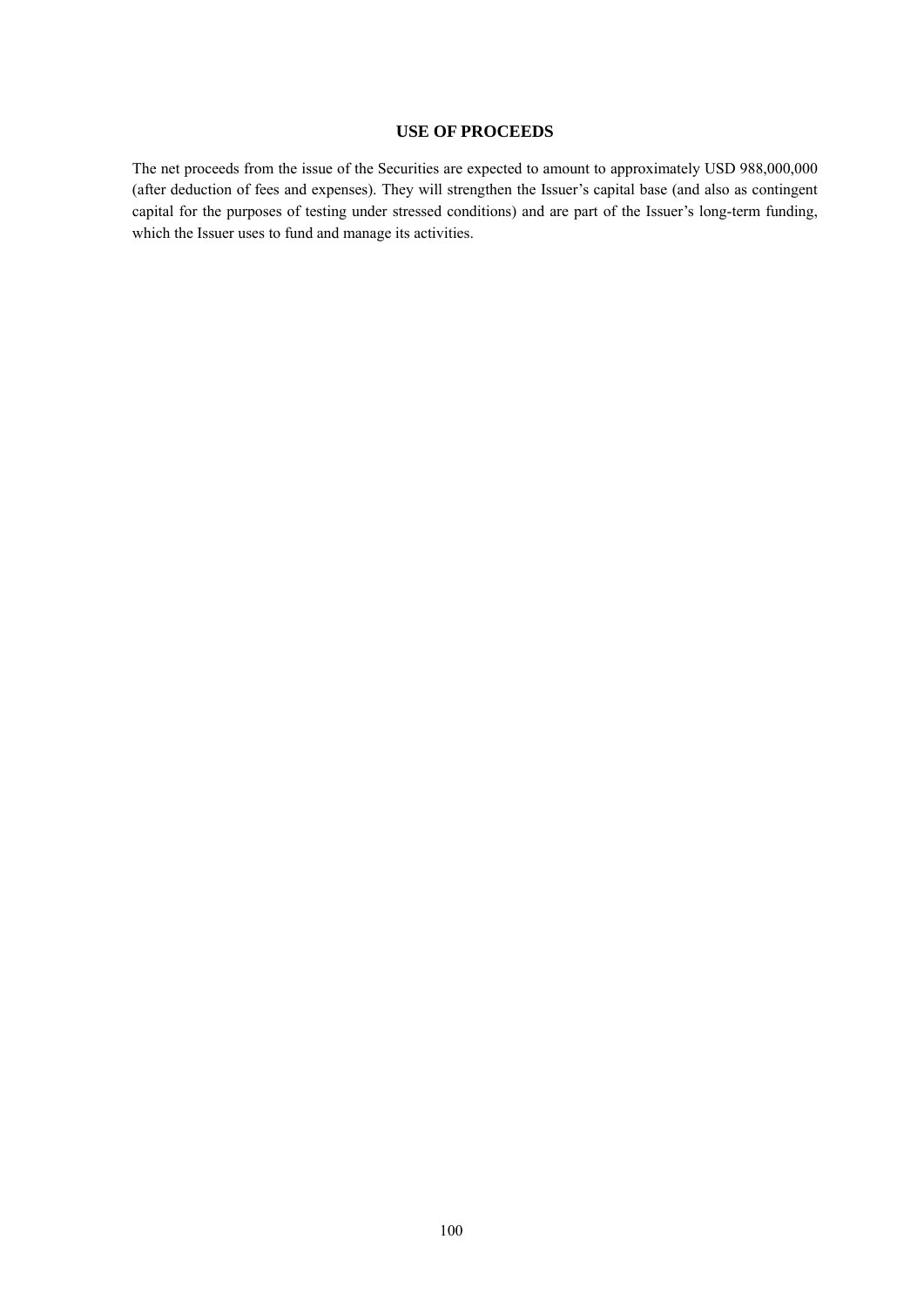# **SUBSCRIPTION AND SALE**

Credit Suisse Securities (Europe) Limited, Goldman Sachs International, J.P. Morgan Securities plc, KBC Bank NV/SA, Merrill Lynch International and Morgan Stanley & Co. International plc (together the "**Joint Lead Managers**") have, pursuant to a Subscription Agreement dated 21 January 2013 (the "**Subscription Agreement**"), jointly and severally agreed with the Issuer, subject to the satisfaction of certain conditions, to subscribe and pay for the Securities at 100 per cent. of their principal amount, plus accrued interest (if any) less certain fees and commissions. To the extent permitted by local law, the Joint Lead Managers and Issuer have agreed that commissions may be offered to certain brokers, financial advisors and other intermediaries in connection with the purchase of Securities by such intermediary and/or its customers.

The Issuer has also agreed to reimburse the Joint Lead Managers for certain of their expenses, and has agreed to indemnify the Joint Lead Managers against certain liabilities, incurred in connection with the issue of the Securities.

The Joint Lead Managers are entitled to terminate the Subscription Agreement in certain circumstances prior to payment to the Issuer.

#### **United States**

The Securities have not been and will not be registered under the U.S. Securities Act of 1933 (the "**Securities Act**") and may not be offered or sold within the United States or to, or for the account or benefit of, U.S. persons except in certain transactions exempt from the registration requirements of the Securities Act. Terms used in this paragraph have the meanings given to them by Regulation S under the Securities Act ("**Regulation S**").

The Securities are subject to U.S. tax law requirements and may not be offered, sold or delivered within the United States or its possessions or to a United States person, except in certain transactions permitted by U.S. tax regulations. Terms used in this paragraph have the meanings given to them by the U.S. Internal Revenue Code of 1986 and regulations thereunder.

Each Joint Lead Manager has agreed that, except as permitted by the Subscription Agreement, it will not offer, sell or deliver the Securities (a) as part of their distribution at any time or (b) otherwise until 40 days after the later of the commencement of the offering and the Closing Date (as defined in the Subscription Agreement), within the United States or to, or for the account or benefit of, U.S. persons, and that it will have sent to each dealer to which it sells any Securities during the distribution compliance period a confirmation or other notice setting forth the restrictions on offers and sales of the Securities within the United States or to, or for the account or benefit of, U.S. persons. Terms used in this paragraph have the meanings given to them by Regulation S.

In addition, until 40 days after the commencement of the offering of the Securities, an offer or sale of any such Securities within the United States by any dealer that is not participating in the offering may violate the registration requirements of the Securities Act.

### **United Kingdom**

Each Joint Lead Manager has represented, warranted and agreed that:

*(a)* it has only communicated or caused to be communicated and will only communicate or cause to be communicated an invitation or inducement to engage in investment activity (within the meaning of section 21 of the Financial Services and Markets Act 2000) received by it in connection with the issue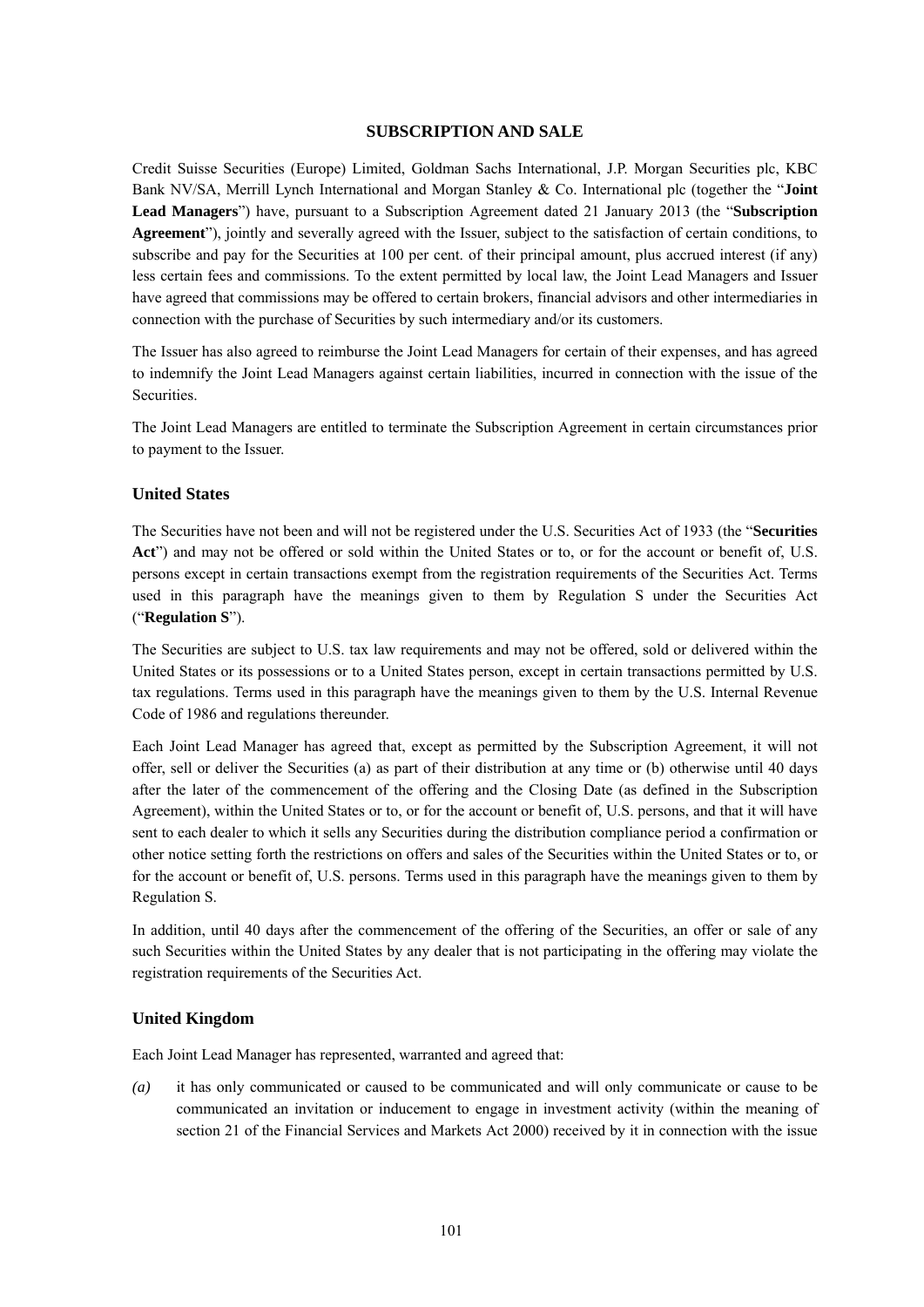or sale of any Securities in circumstances in which section 21(1) of the Financial Services and Markets Act 2000 does not apply to the Issuer; and

*(b)* it has complied and will comply with all applicable provisions of the Financial Services and Markets Act 2000 with respect to anything done by it in relation to any Securities in, from or otherwise involving the United Kingdom.

# **Switzerland**

Neither this Prospectus nor any other document relating to the sale of the Securities constitutes a public offering prospectus within the meaning of article 652a or 1156 of the Swiss Federal Code of Obligations or a listing prospectus within the meaning of the listing rules of the SIX Swiss Exchange. The Securities may not be publicly offered, sold or advertised, directly or indirectly, in or from Switzerland. Neither this Prospectus nor any other document relating to the Securities may be publicly distributed or otherwise made publicly available in or from Switzerland. This Prospectus is not intended as an offer or solicitation with respect to the purchase or sale of the Securities by the public and may be distributed only on a private placement basis, without any public distribution, offering or marketing in, or from, Switzerland, provided that any such distribution does not occur as a result of, or in connection with, public solicitation or marketing with respect to the purchase or sale of the Securities.

### **Hong Kong**

Each Joint Lead Manager has represented and agreed that:

- *(a)* it has not offered or sold and will not offer or sell in Hong Kong, by means of any document, any Securities other than (a) to "professional investors" as defined in the Securities and Futures Ordinance (Cap. 571) and any rules made under that Ordinance; or (b) in other circumstances which do not result in the document being a prospectus as defined in the Companies Ordinance (Cap. 32) or which do not constitute an offer to the public within the meaning of that Ordinance; and
- *(b)* it has not issued or had in its possession for the purposes of issue, and will not issue or have in its possession for the purposes of issue, whether in Hong Kong or elsewhere, any advertisement, invitation or document relating to the Securities, which is directed at, or the contents of which are likely to be accessed or read by, the public of Hong Kong (except if permitted to do so under the securities laws of Hong Kong) other than with respect to Securities which are or are intended to be disposed of only to persons outside Hong Kong or only to "professional investors" as defined in the Securities and Futures Ordinance and any rules made under that Ordinance.

### **Singapore**

Each Joint Lead Manager has acknowledged that this Prospectus has not been registered as a prospectus with the Monetary Authority of Singapore. Accordingly, each Joint Lead Manager has represented and agreed that it has not offered or sold any Securities or caused such Securities to be made the subject of an invitation for subscription or purchase and will not offer or sell such Securities or cause such Securities to be made the subject of an invitation for subscription or purchase, and has not circulated or distributed, nor will it circulate or distribute, this Prospectus or any other document or material in connection with the offer or sale, or invitation for subscription or purchase, of such Securities, whether directly or indirectly, to persons in Singapore other than (i) to an institutional investor under Section 274 of the Securities and Futures Act, Chapter 289 of Singapore (the "**SFA**"), (ii) to a relevant person pursuant to Section 275(1), or any person pursuant to Section 275(1A), and in accordance with the conditions specified in Section 275, of the SFA, or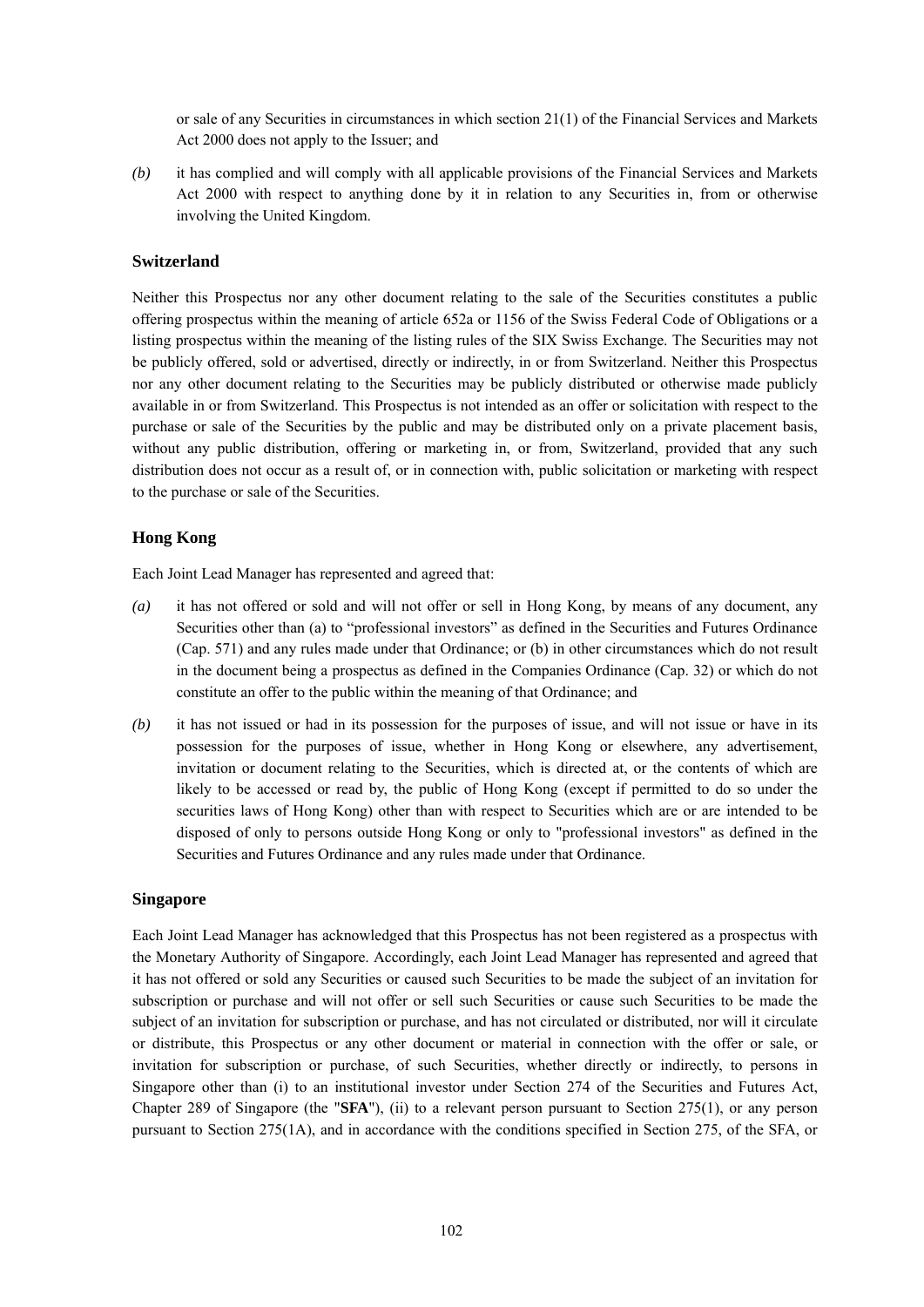(iii) otherwise pursuant to, and in accordance with the conditions of, any other applicable provision of the SFA.

Where Securities are subscribed or purchased under Section 275 of the SFA by a relevant person which is:

- *(a)* a corporation (which is not an accredited investor (as defined in Section 4A of the SFA)) the sole business of which is to hold investments and the entire share capital of which is owned by one or more individuals, each of whom is an accredited investor; or
- *(b)* a trust (where the trustee is not an accredited investor) whose sole purpose is to hold investments and each beneficiary of the trust is an individual who is an accredited investor,

securities (as defined in Section 239(1) of the SFA) of that corporation or the beneficiaries' rights and interest (howsoever described) in that trust shall not be transferred within six months after that corporation or that trust has acquired the Securities pursuant to an offer made under Section 275 of the SFA except:

1.1 to an institutional investor or to a relevant person defined in Section 275(2) of the SFA, or to any person arising from an offer referred to in Section 275(1A) or Section  $276(4)(i)(B)$  of the SFA;

- 1.2 where no consideration is or will be given for the transfer;
- 1.3 where the transfer is by operation of law; or
- 1.4 as specified in Section 276(7) of the SFA.

### **Korea**

The Securities have not been and will not be registered under the Financial Investment Services and Capital Markets Act and its subordinate decrees and regulations (collectively, the "**FSCMA**"). Accordingly, each Joint Lead Manager represents and agrees, that it has not offered, sold or delivered, directly or indirectly, in Korea or to any Korean resident (as such term is defined in the Foreign Exchange Transaction Law and its subordinate decrees and regulations (collectively, the "**FETL**")), except as otherwise permitted under applicable Korean laws and regulations, including the FSCMA and FETL.

# **People's Republic of China**

Each Joint Lead Manager has represented and agreed that neither it nor any of its affiliates has offered or sold or will offer or sell any of the Securities in the People's Republic of China (excluding Hong Kong, Macau and Taiwan) as part of the initial distribution of the Securities except as permitted by the securities laws of the People's Republic of China.

# **General**

No action has been or will be taken in any country or jurisdiction by the Issuer or the Joint Lead Managers that would permit a public offering of the Securities, or possession or distribution of any offering material in relation thereto, in any country or jurisdiction where action for that purpose is required. Persons into whose hands this Prospectus comes are required by the Issuer and the Joint Lead Managers to comply with all applicable laws and regulations in each country or jurisdiction in or from which they purchase, offer, sell or deliver the Securities or have in their possession or distribute such offering material, in all cases at their own expense.

Each Joint Lead Manager has agreed that it shall comply to the best of its knowledge with all applicable laws and regulations in each jurisdiction in which it acquires, offers, sells or delivers the Securities or has in its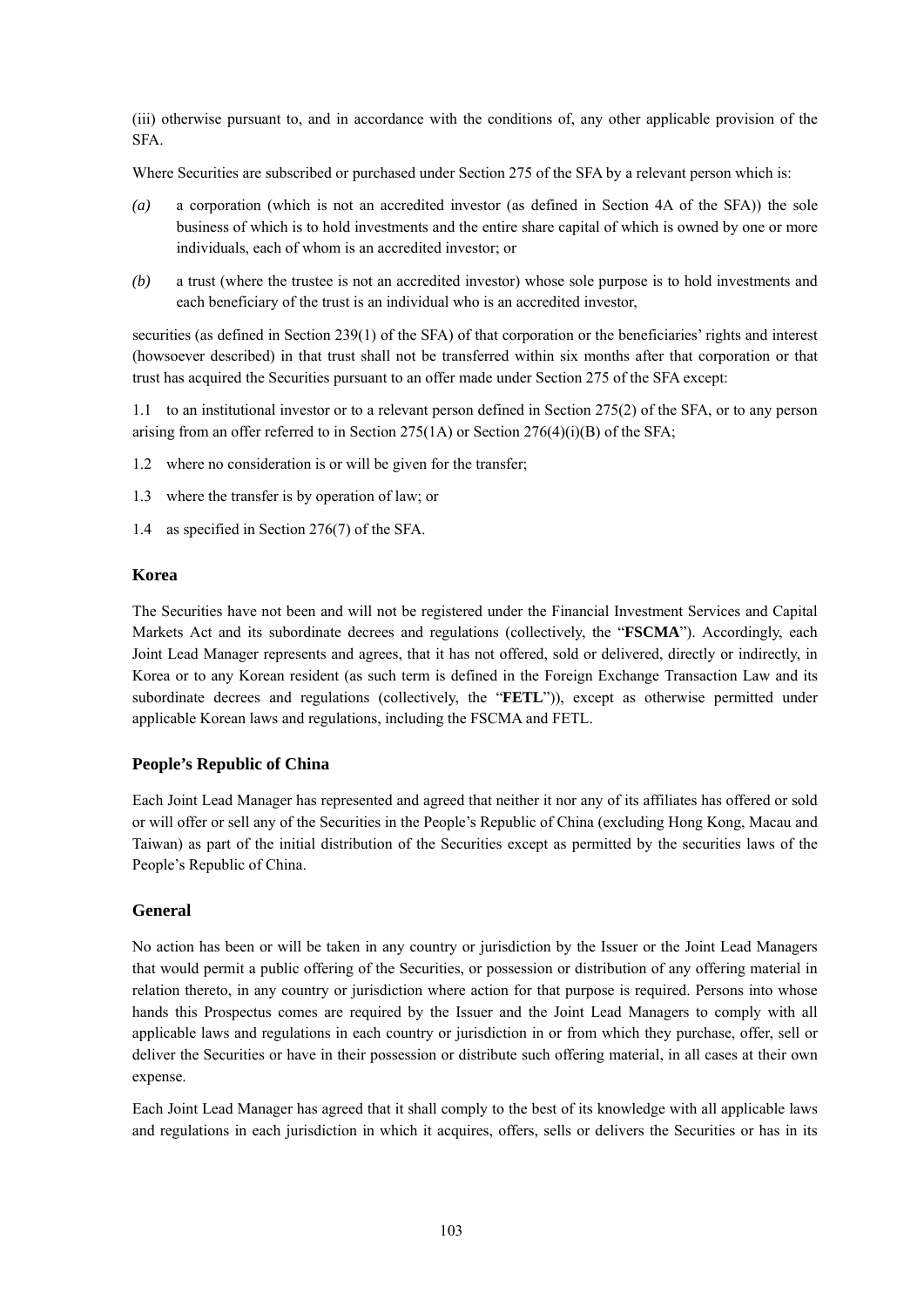possession or distributes this Prospectus or any other offering or publicity material, in all cases at its own expense.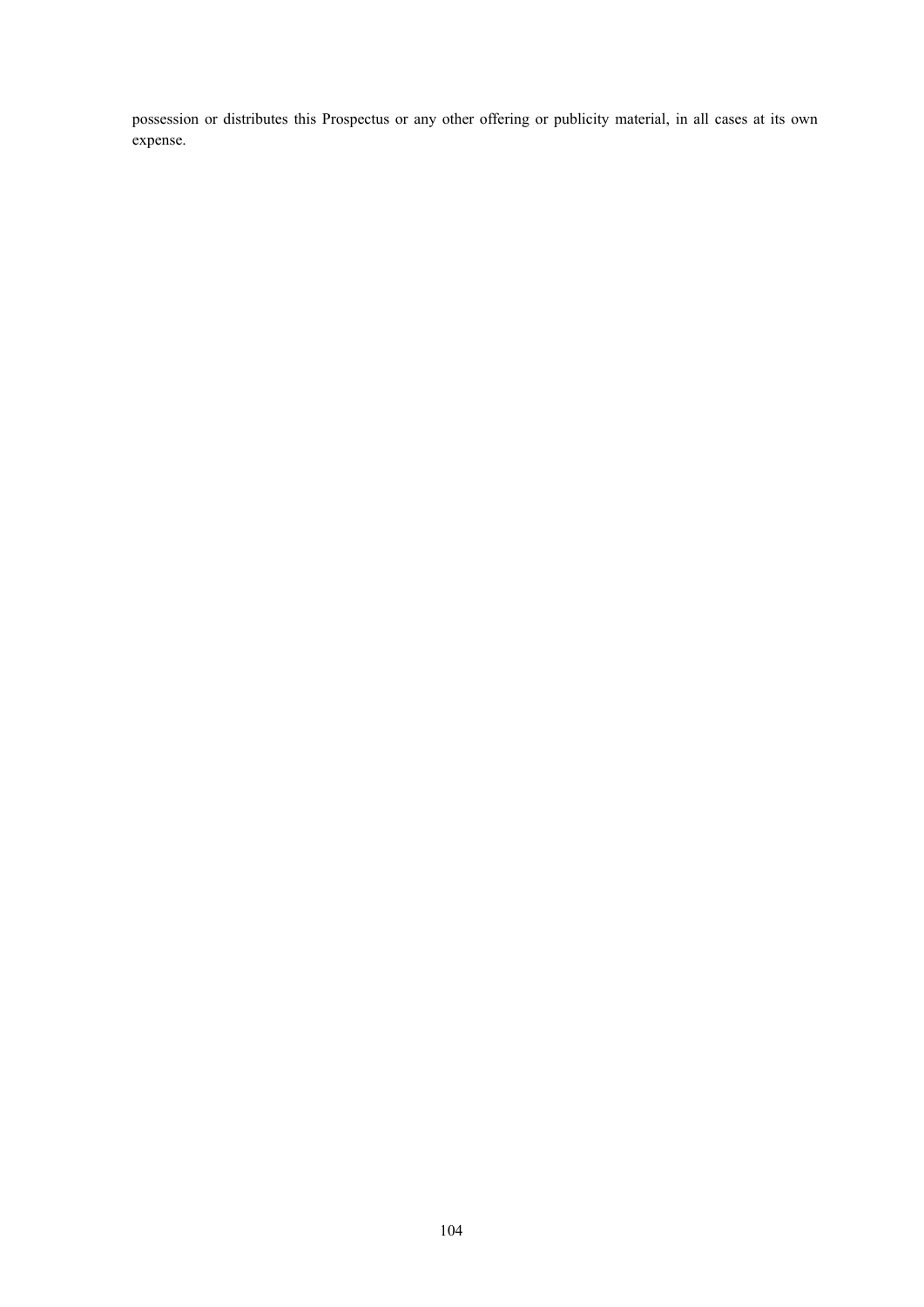# **GENERAL INFORMATION**

### **Authorisation**

The creation and issue of Securities have been duly authorised by resolutions of the Issuer's Executive Committee (*directiecomité/comité de direction*) dated 15 January 2013.

### **Listing and admission to trading of Securities on the Luxembourg Stock Exchange**

Application has been made to the Financial Services and Markets Authority (*Autoriteit voor Financiële Diensten en Markten*/*Autorité des services et marchés financiers*) (the "**FSMA**") in its capacity as competent authority under article 23 of the Belgian Law dated 16 June 2006 concerning the public offer of investment securities and the admission of investment securities to trading on a regulated market (the "**Prospectus Law**") to approve this document as a Prospectus for the purposes of Article 23 of the Belgian Prospectus Law and Article 5.3 of the Prospectus Directive (as defined herein). This approval cannot be considered as a judgment as to the opportunity or the quality of the transaction, nor on the situation of the Issuer. The FSMA will notify the Prospectus to the *Commission de Surveillance du Secteur Financier* together with a certificate of approval from the FSMA pursuant to Article 18 of the Prospectus Directive attesting that the Prospectus has been drawn up in accordance with the Prospectus Directive. Application has also been made to the Luxembourg Stock Exchange for the Securities to be listed on the official list of the Luxembourg Stock Exchange. References in this Prospectus to the Securities being listed (and all related references) shall mean that the Securities have been listed on the Luxembourg Stock Exchange and admitted to trading on the Luxembourg Stock Exchange's regulated market. The Luxembourg Stock Exchange's regulated market is a regulated market for the purposes of the Prospectus Directive.

### **Documents Available**

Copies of the following documents (together with English translations thereof where relevant) will be available on the website of KBC Group at www.kbc.com, on the website of the Luxembourg Stock Exchange at www.bourse.lu and during normal business hours at the registered office of the Issuer:

- (i) a copy of this Prospectus;
- (ii) the audited annual consolidated financial statements of the Issuer in respect of the financial years ended 31 December 2010 and 31 December 2011, together, in each case, with the related statutory auditors' report;
- (iii) the semi-annual financial statements of the Issuer for the half year ended 31 June 2012;
- (iv) the Extended Quarterly Report 3Q2012 of KBC Group; and
- (v) the constitutional documents of the Issuer.

A copy of the Agency Agreement will be available for inspection during normal business hours at the registered office of the Issuer and on request.

### **Clearing Systems**

The Securities have been accepted for clearance through the Securities Settlement System, which has links to Euroclear and Clearstream Luxembourg. The appropriate ISIN is BE6248510610 and the common code is 087855422.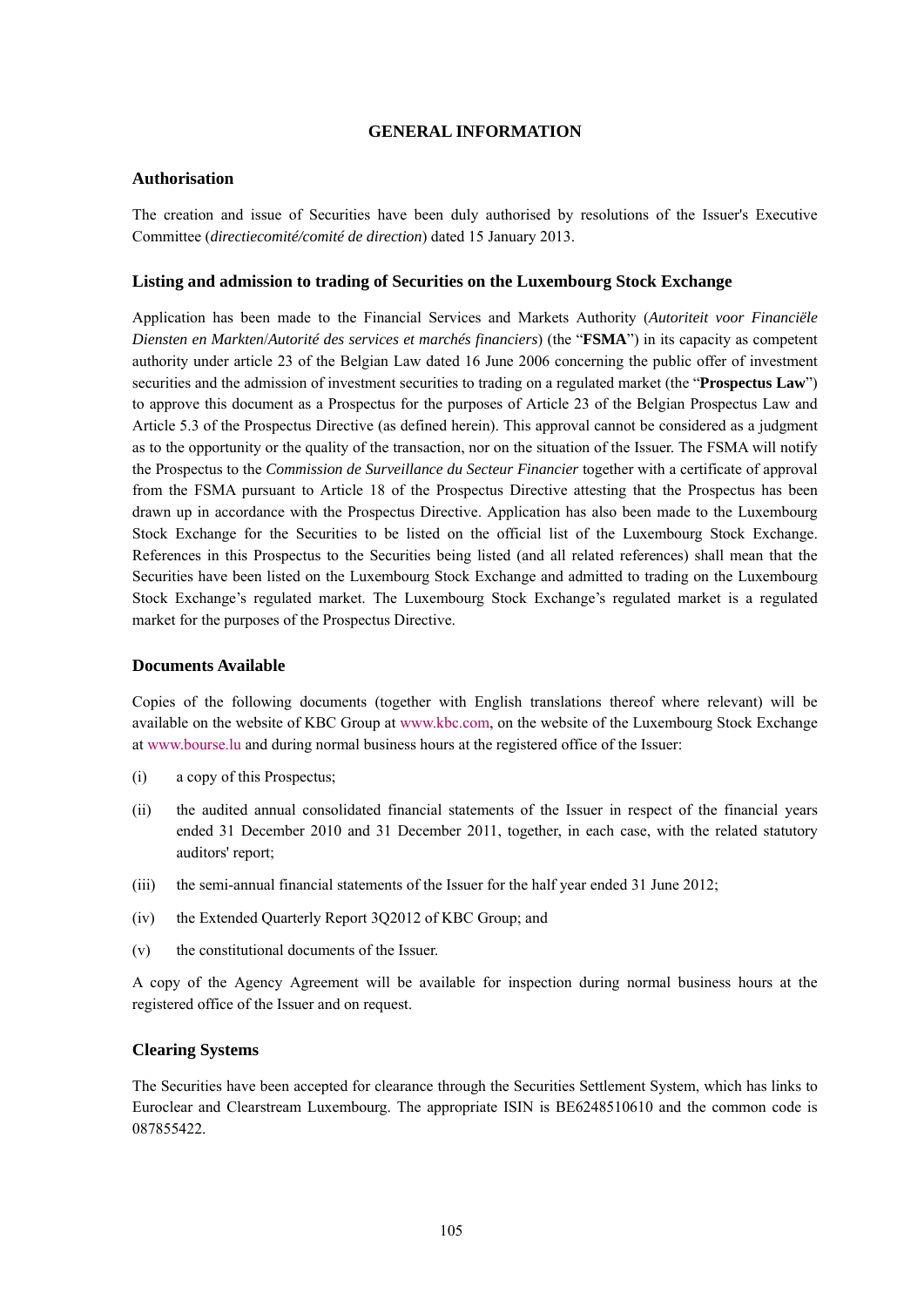The address of the NBB is De Berlaimontlaan 14, 1000 Brussels, Belgium, the address of Euroclear is 3 Boulevard du Roi Albert III, B.1210 Brussels, Belgium and the address of Clearstream Luxembourg is 42 Avenue J. F. Kennedy, L-1855 Luxembourg.

# **Significant or Material Change**

Save as disclosed in sections "*Description of the Issuer – Recent events"* and "*General information – Litigation"*, there has been:

- *(a)* no significant change in the financial or trading position of the Issuer or the KBC Bank Group since 30 June 2012; and
- *(b)* no material adverse change in the financial position, business or prospects of the Issuer or the KBC Bank Group since 31 December 2011.

### **Litigation**

The following describes material litigation to which KBC Bank or any of its companies (or certain individuals in their capacity as current or former employees or officers of KBC Bank or any of its companies) and/or KBC Group are party. It describes all claims, quantified or not, that could lead to the impairment of the relevant company's reputation or to a sanction by an external regulator or governmental authority, or that could present a risk of criminal prosecution for that corporation, its members of the board or its management.

Although the outcome of these matters is uncertain and some of the claims concern relatively substantial amounts in damages, the management does not believe that the liabilities arising from these claims will adversely affect KBC Bank's or KBC Group's consolidated financial position or results, given the provisions that, where necessary, have been set aside for these disputes.

### **1. Judicial inquiries and criminal proceedings**

### *1.1 Cash companies*

From late 1995 until early 1997, Kredietbank NV, the predecessor of KBC Bank, ("**KB**") and KB Consult NV ("**KB Consult**") were involved in the sale of "cash companies" to various purchasers. A "cash company" is characterised by the fact that a substantial majority of the assets consist of accounts receivable, fixed financial assets, cash and other highly liquid assets. KB Consult acted as an intermediary between the seller and the purchaser of the cash companies. The involvement of KB differed from sale to sale, but generally related to the handling of payments and the granting of loans. The transfer of a cash company is in principle a legal transaction. However, in March 1997, KB and KB Consult discovered that certain purchasers of these cash companies failed to reinvest such companies' cash in qualifying assets and to file tax returns for the cash companies they purchased in order to thereby defer the taxes owed by such companies. KB and KB Consult immediately took the necessary measures to preclude any further involvement with these parties. The activities of KB Consult were subsequently wound up.

KBC Bank and KB Consult were summoned separately or jointly to court in 28 legal actions. This resulted in 20 lawsuits of which 18 are still pending before the courts. In one lawsuit the court ruled that KB Consult was summoned as third party without cause and therefore the claim was dismissed. In another lawsuit the claim of the Belgian State was dismissed and the judgment is definite. Subsequently the provision for these cases was offset in the accounts. KB Consult was placed under suspicion by an investigating magistrate in December 2004. A provision of EUR 50 million (status as at 31 December 2012) has been made to cover the potential impact of any liability with respect to these actions.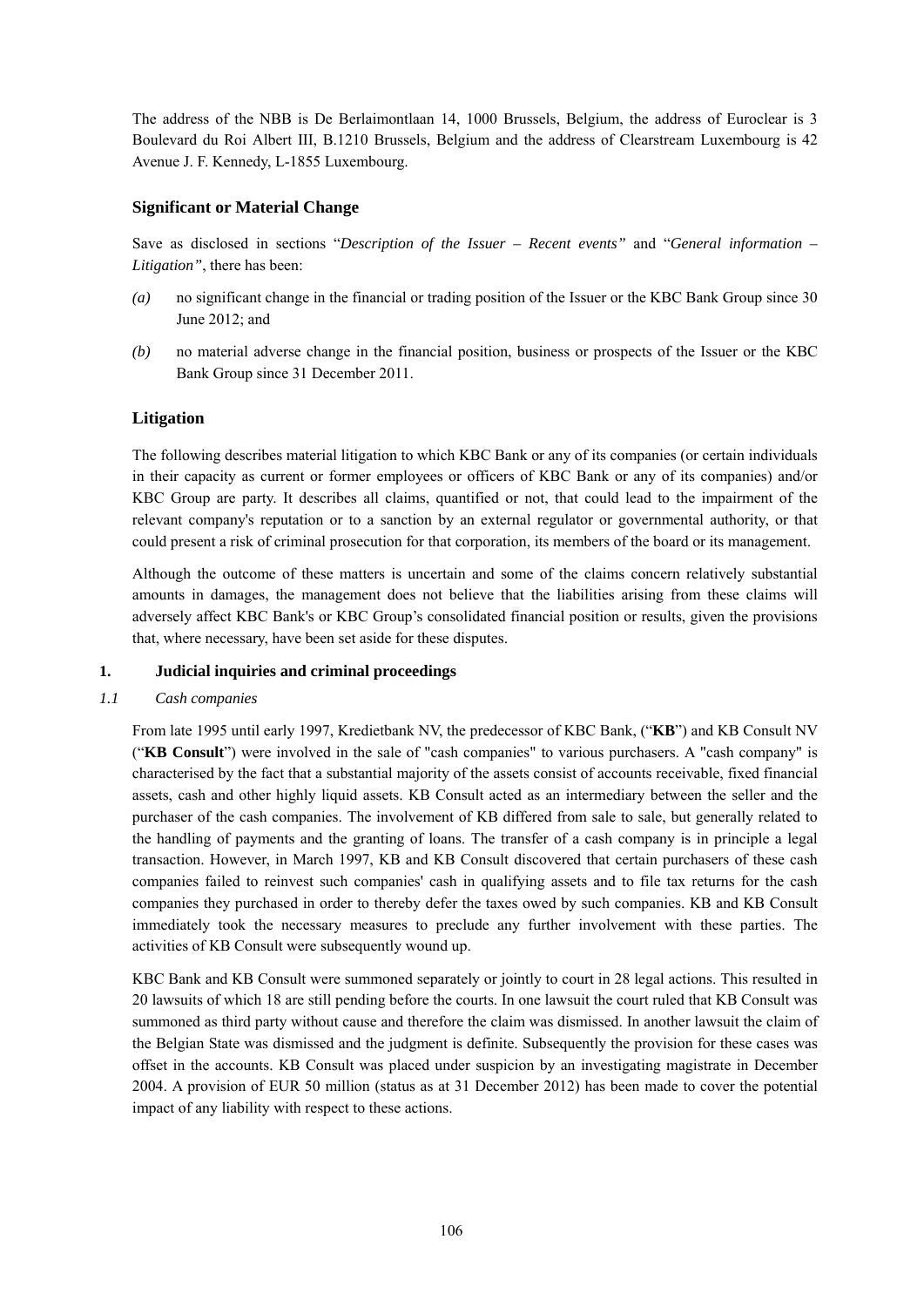In addition to KB Consult and KBC Bank, KBC Group was also summoned before the Chambers section of the Court of First Instance in Bruges on 25 February 2009. The charges against the aforesaid KBC entities relate only to the use of false documents. The trial was postponed several times. On 9 November 2011 a judgment ordered KBC Bank and KB Consult be prosecuted together with 21 other parties indicted of various crimes with regard to tax fraud. KBC Group was dismissed. An appeal was lodged against this dismissal by the Prosecutor and two civil parties.

# 1.2 *The Kulcsár fraud case K&H Equities*

In 2003, an important case of fraud perpetrated by an employee, Atilla Kulcsár, involving about EUR 140.6 million, came to light at K&H Equities in Hungary. Orders and portfolio statements of the clients were forged. Many clients suffered substantial losses in their portfolio as a result of unauthorised speculation and the misappropriation of funds. On 28 August 2008 a Budapest court sentenced Atilla Kulcsár to eight years imprisonment and a fine of 230 million forints. The court acquitted Tibor E. Rejto, former CEO of K&H Bank, who had also been charged with embezzlement as an accomplice. Other persons involved were sentenced to severe punishments.

The Public Prosecutor and all the persons which had been found guilty filed an appeal before the Court of Appeal. On 27 May 2010, the Court of Appeal annulled the first instance court verdict and ordered a complete retrial. The new trial before the first instance court started on 1 December 2010 and is ongoing.

Most claims have already been settled, either amicably or following an arbitral decision. Appropriate provisions have been set aside for the claims still outstanding, taking into account compensation provided by an external insurer. Among these pending claims, DBI Kft. (Betonut) is the most important case, involving an initial total claimed amount of HUF 11.8 billion (ca. 41.9 million EUR) plus interest, which the Issuer believes is manifestly exaggerated. Recently a judicial expertise has been carried out in favour of K&H and two employees confirmed in court having ordered (disputed) debits of the accounts. The proceedings are ongoing and an award is expected in the course of 2013.

### **2. Other litigation**

### 2.1 *Broeckdal*

In March 2000, the Belgian State, Finance Department, summoned Rebeo (currently Almafin Real Estate Services) and Trustimmo, two former subsidiaries of former Almafin, currently KBC Real Estate, a Belgian subsidiary of KBC Bank, before the civil court in Brussels, together with four former directors of Broeckdal Vastgoedmaatschappij (a real estate company), for not paying approximately EUR 16.7 million in taxes due by Broeckdal Vastgoedmaatschappij. In November 1995, this company had been converted into a cash company and sold to Mubavi België (currently BeZetVe), a subsidiary of Mubavi Nederland (a Dutch real estate investment group). According to the Belgian State, Finance Department, Mubavi België did not make real investments and failed to file proper tax returns. A criminal investigation is pending. However Broeckdal Vastgoedmaatschappij contested the tax claims and in December 2002 commenced a lawsuit before the civil court in Antwerp against the Belgian State, Finance Department.

The civil lawsuit pending in Brussels has been suspended pending a final judgment in the tax lawsuit in Antwerp. A provision of EUR 27 million (status as at 31 December 2012) has been reserved to cover the potential impact of liability with respect to these actions.

In July 2003, Broeckdal Vastgoedmaatschappij, Mubavi België and Mubavi Nederland summoned KBC Bank, KB Consult, Rebeo and Trustimmo before the commercial court in Brussels in order to indemnify them against all damages the former would suffer if the tax claims were approved by the court in Antwerp. In March 2005, Mubavi Nederland was declared bankrupt by the court of 's-Hertogenbosch in the Netherlands.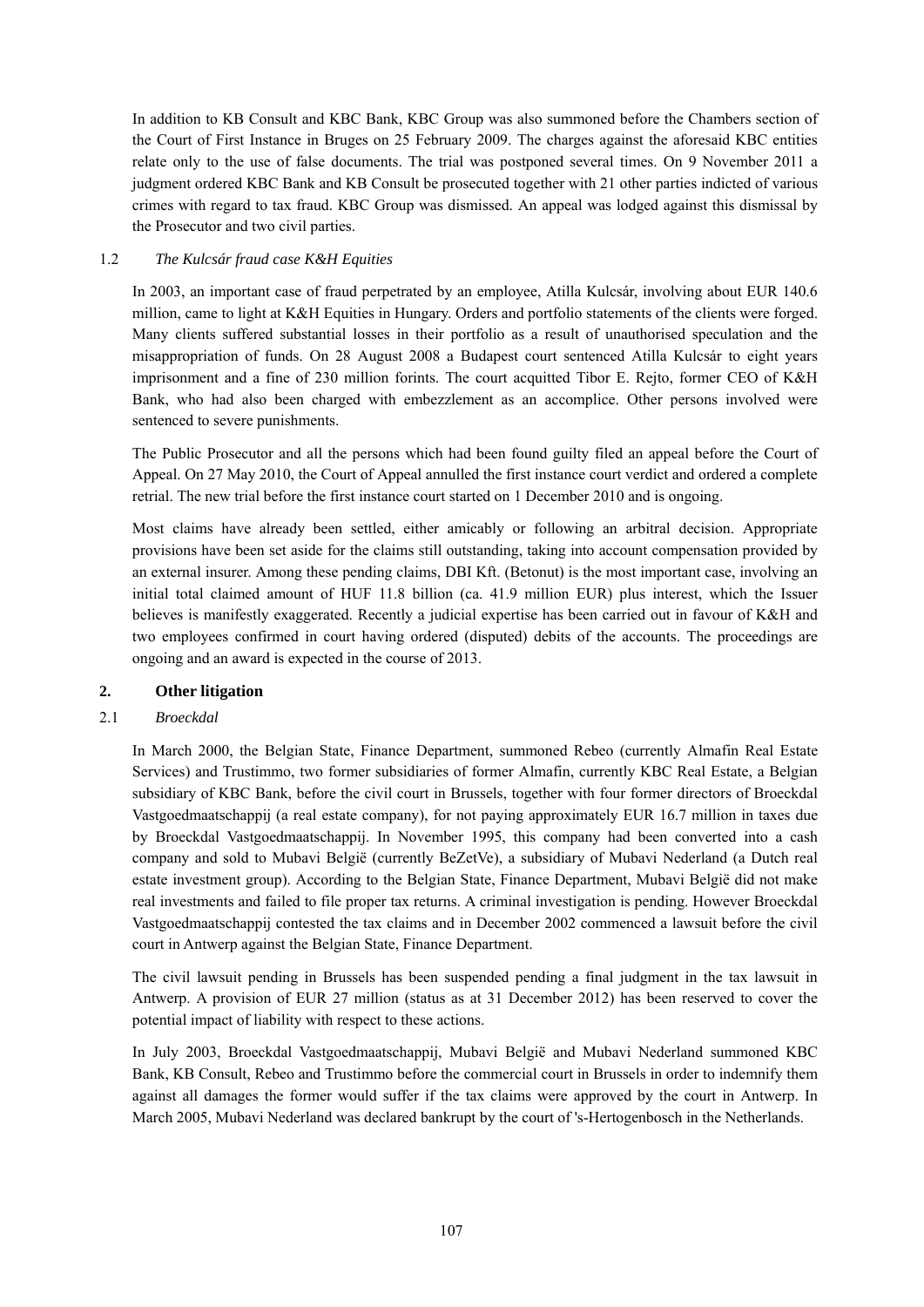In November 2005, KBC Bank, KB Consult, Rebeo and Trustimmo and the four former directors of Broeckdal Vastgoedmaatschappij summoned the auditor of Broeckdal Vastgoedmaatschappij, Deloitte & Touche, before the civil court in Brussels in order to indemnify them for any amount they should be ordered to pay as a result of the aforementioned claims. In November 2008 Mubavi België (currently BeZetVe) was also declared bankrupt by the commercial court in Antwerp.

### 2.2 *Beverly Securities*

In March 2008 KBC Group, KBC Bank, KBL and Kredietrust were summoned to appear before the commercial court in Brussels by the British company Beverly Securities Limited. This company has made reference to business relations that KBC/KBL are said to have had with the Republic of South Africa almost 20 years ago, at the time of apartheid and the trade embargo recommended by the UN.

The company is seeking payment of a substantial commission linked to a business transaction totally foreign to KBC and KBL. In the past it has already tried to obtain payment of this commission from third parties through legal proceedings launched in South Africa and France, where on each occasion the case was dismissed. It is now attempting to obtain payment on the pretext of having opened an account with KBL more than 17 years ago.

KBC and KBL consider the complaint to be totally unjustified and they claimed damages from the plaintiff for a frivolous and vexatious action. A judgment was rendered on 26 March 2010 whereby the court considered the actions inadmissible and granted damages for the defendants. Beverly Securities Limited lodged an appeal on 2 July 2010. Written arguments have been exchanged. A court date for pleading the case has not yet been determined but it will not take place before October 2013.

### 2.3 *The customers' CDO liability claims*

KBC Bank and subsidiaries such as K&H Bank and CSOB SK received numerous complaints about CDO notes issued by KBC Financial Products that were sold to private banking and corporate clients and which have been downgraded. Such clients have been asking for their notes to be bought back at their original value. KBC Bank decided to examine all CDO related files with respect to private banking and retail clients on a case-by-case basis and to settle the disputes as much as possible out of court. In Belgium settlements were signed with clients in KBC Bank Private Banking and Retail, which represent 99% of the private banking and retail clients involved. In the only judicial case that is still ongoing, the court of first instance of Kortrijk ruled in favour of KBC Bank and dismissed the claim on 24 November 2011. The counterparty lodged an appeal on 12 January 2012.

As a result of complaints, some Corporate Banking files were also examined. Subsequently negotiations started in the files where a decision to propose a settlement was taken and in a limited number of files settlements were reached. Only a few lawsuits are ongoing. On 12 January 2011 the commercial court in Brussels completely dismissed the claim of a corporate client. The judgment has become final. In three other lawsuits entirely favourable judgments were rendered by the commercial court in Brussels on 28 January 2011, 5 September 2011 and 28 March 2012. However the counterparties lodged an appeal. Written arguments are being exchanged. On 14 November 2012 the commercial court in Hasselt ruled also in a case with a listed company in favour of KBC Bank. Three other cases are pending before court in the first instance.

In one case a criminal complaint was lodged against KBC Bank in France. Three representatives of KBC were interrogated by the Police Judiciaire in Paris. The inquiry is still ongoing.

In Hungary a marketing brochure was used which could be misinterpreted as a guarantee on a secondary market and contained a possibly misleading comparison with state bonds. In more than 94% of the files, a settlement has been reached. A limited number of clients started a lawsuit. Most of the lawsuits were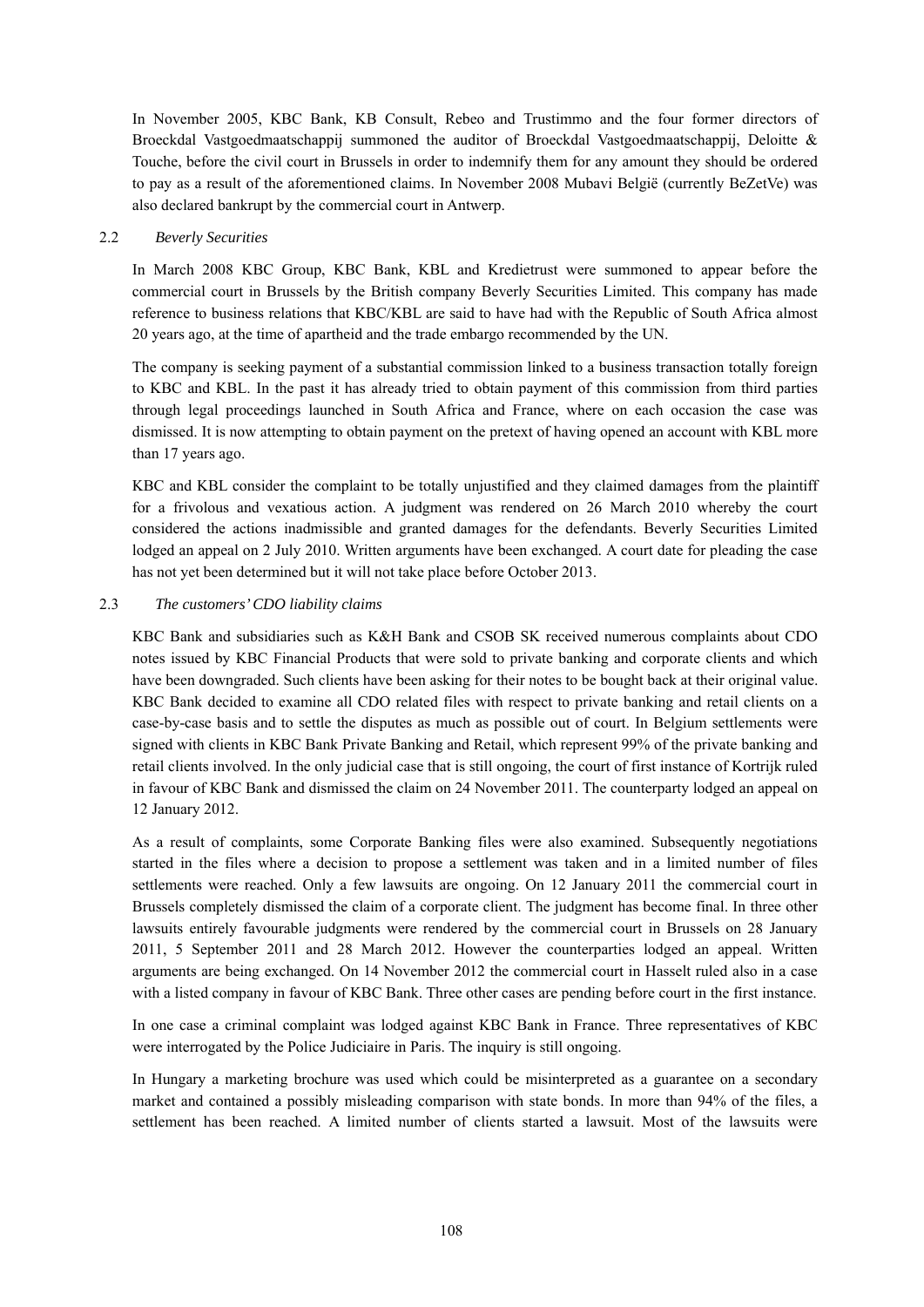terminated by a settlement out of court; recently three cases were settled as a result of court verdicts; a few clients are still pursuing their claim before the court.

On 10 December 2009, the Hungarian Competion Authority ("**HCA**") passed a resolution whereby K&H was ordered to pay a fine of HUF 40,000,000 (approximately EUR 150,000) based on the violation of the Hungarian Act on the prohibition of unfair and restrictive market practices in relation to K&H's trade in CDO bonds. The appeal filed by K&H against the HCA resolution was rejected by the Budapest Metropolitan Court. K&H Bank submitted a revision claim before the Supreme Court.

In CSOB SK a similar approach as in Belgium was followed and in all cases of CDO investments with Private Banking and Retail clients settlements were reached. There will be no settlement with four institutional clients. No lawsuit in respect of CDO investments is pending.

### 2.4 *Lazare Kaplan*

Lazare Kaplan International Inc. ("**LKI**") is a U.S. based listed diamond company that is involved since 2008 in a serious dispute with its former business partner DD Manufacturing ("**DD**"), an Antwerp based diamond company belonging to Mr. Erez Daleyot. They set up a joint venture 'Gulfdiam' in Dubai. LKI alleges that it was swindled out of some USD 140 million by DD and other Daleyot entities. Both companies became entangled in a complex litigation in Belgium, both claiming that the other party is their debtor. The dispute has escalated to the degree that LKI does not only accuse the Daleyot Group of fraud, theft, money laundering etc but is now also directly involving Antwerpse Diamantbank NV ("**ADB**"), a subsidiary of KBC Bank, and KBC Bank by launching legal claims against ADB in Belgium (Antwerp) and against KBC Bank and ADB in New York for huge amounts (USD 500 million). This development was accelerated by the end of 2009 when ADB terminated LKI's credit facilities, in conformity with the contractual provisions and started recovery actions against LKI before the Court in Antwerp.

The actual status of both proceedings is:

Commercial Court of Antwerp: on 16 March 2010 ADB issued a summons against LKI in order to recover the monies owed to it under the terminated credit facility (approximately USD 45 million). LKB, the Belgian affiliate of LKI, recently voluntarily intervened in this proceeding and claimed an amount of USD 350 million from ADB. In turn LKI claimed an amount of USD 500 million (including the USD 350 million of LKB). The case is pending; no hearing will take place before the fall of 2012. KBC is not a party in this litigation.

District Court Southern District of New York: on 23 December 2011, LKI filed a claim of USD 500 million against KBC and ADB based on the so-called RICO-act; this claim is in fact a non-cumulative duplicate of the one in Belgium.

Based on the information and evidence received this far, ADB and KBC consider the claims to be without merits and, hence, consider the risk that they should pay an amount to LKI and LKB as a result of their allegations against ADB and KBC to be remote.

On 5 September 2012, the New York District Court granted ADB 's and KBC's motions to dismiss based on the doctrine of 'forum non conveniens' meaning that New York is not the appropriate forum for this litigation.

On 6 September, 2012. LKI filed a notice of appeal to the United States Court of Appeals for the Second Circuit.

### 2.5 *The Lehman Brothers Finance' dispute*

On 15 September 2008, when Lehman Brothers went bankrupt, KBC Bank NV had several outstanding derivative transactions with Lehman Brothers Finance AG ("**LBF**") as counterparty under an ISDA Master Agreement. Lehman Brothers' bankruptcy triggered an event of default and early termination of all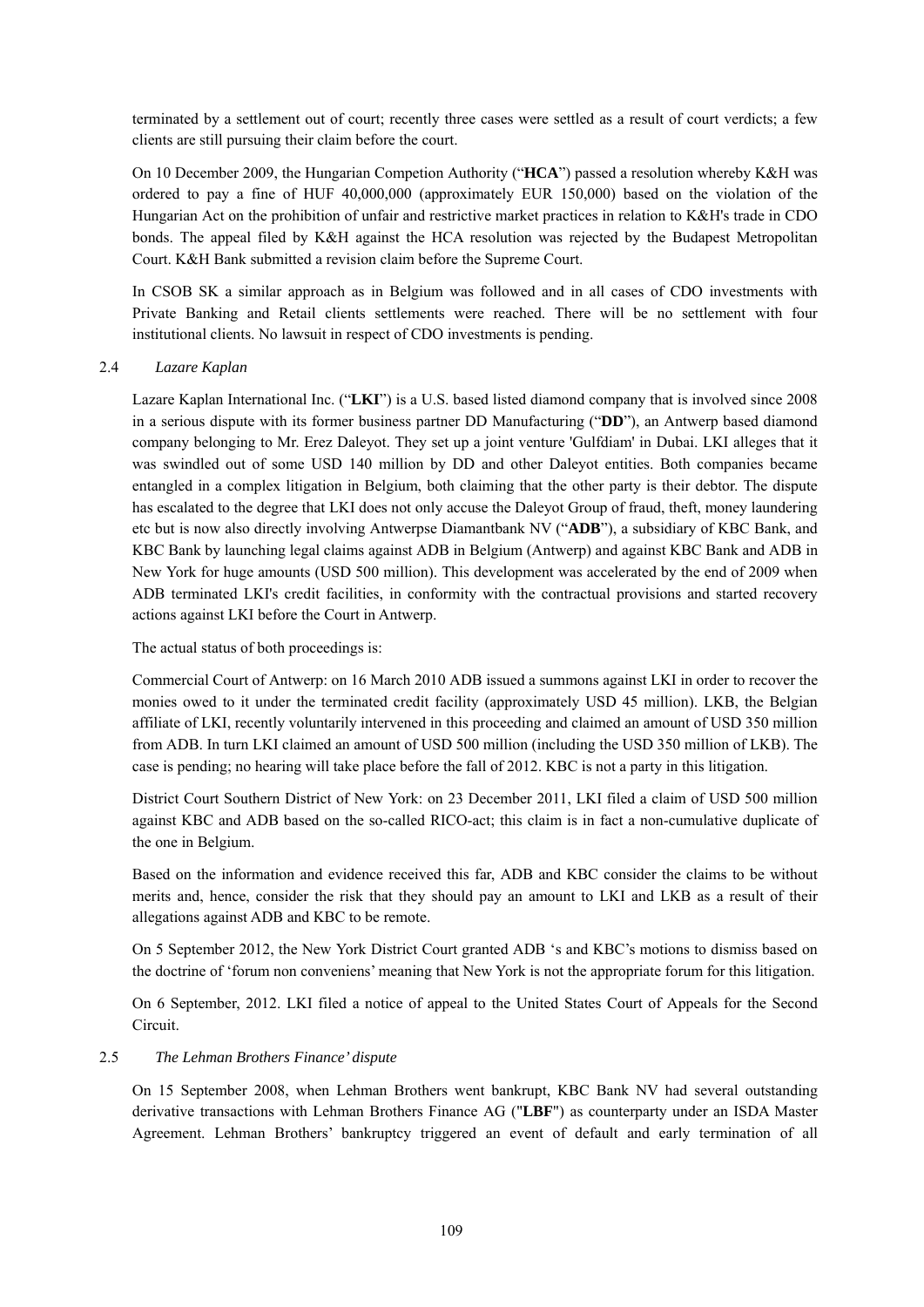outstanding derivative transactions. As a result of this early termination KBC Bank NV claimed a net amount of USD 18.2 million payable by LBF. This amount has been set off by KBC Investments Cayman Islands V Ltd ("**Cayman V**") against proceeds due by Cayman V to LBF under an option contract. LBF contests the valuation methodology applied by KBC Bank and asserts, in a letter of claim dated 21 December 2012, that the net amount due under the ISDA Master Agreement is USD 58.1 million payable to LBF. Together with interest as of 17 September 2008 the total amount claimed by LBF from KBC Bank NV amounts to USD 110.9 million as at 19 December 2012. LBF equally contests the inter-affiliate set-off by Cayman V and demands return of the set-off amount from Cayman V. KBC Bank will determine its position on basis of its expert findings and legal analysis.

### **Statutory Auditors**

The statutory auditors of the Issuer are Ernst & Young Bedrijfsrevisoren BCVBA (*erkende revisor/réviseur agréé*), represented by P. Vanderbeek and/or C. Weymeersch, with offices at De Kleetlaan 2, B-1831 Diegem Brussels. The auditors of the Issuer are members of the *Instituut der Bedrijfsrevisoren/Institut des Reviseurs d'Entreprises*. The financial statements of the Issuer for the years ended 31 December 2010 and 31 December 2011 have been audited in accordance with Belgian GAAS and the audits resulted, in each case, in an unqualified opinion. The auditors of the Issuer have no material interest in the Issuer.

The reports of the auditors of the Issuer are included or incorporated in the form and context in which they are included or incorporated, with the consent of the auditors who have authorised the contents of that part of this Prospectus.

### **Joint Lead Managers transacting with the Issuer**

Some of the Joint Lead Managers and their affiliates have engaged in, and may in the future engage in, investment banking and other commercial dealings in the ordinary course of business with the Issuer or its affiliates. They have received, or may in the future receive, customary fees and commissions for these transactions. In addition, in the ordinary course of their business activities, the Joint Lead Managers and their affiliates may make or hold a broad array of investments and actively trade debt and equity securities (or related derivative securities) and financial instruments (including bank loans) for their own account and for the accounts of their customers. Such investments and securities activities may involve securities and/or instruments of the Issuer or its affiliates. The Joint Lead Managers and their affiliates may also make investment recommendations and/or publish or express independent research views in respect of such securities or financial instruments and may hold, or recommend to clients that they acquire, long and/or short positions in such securities and instruments.